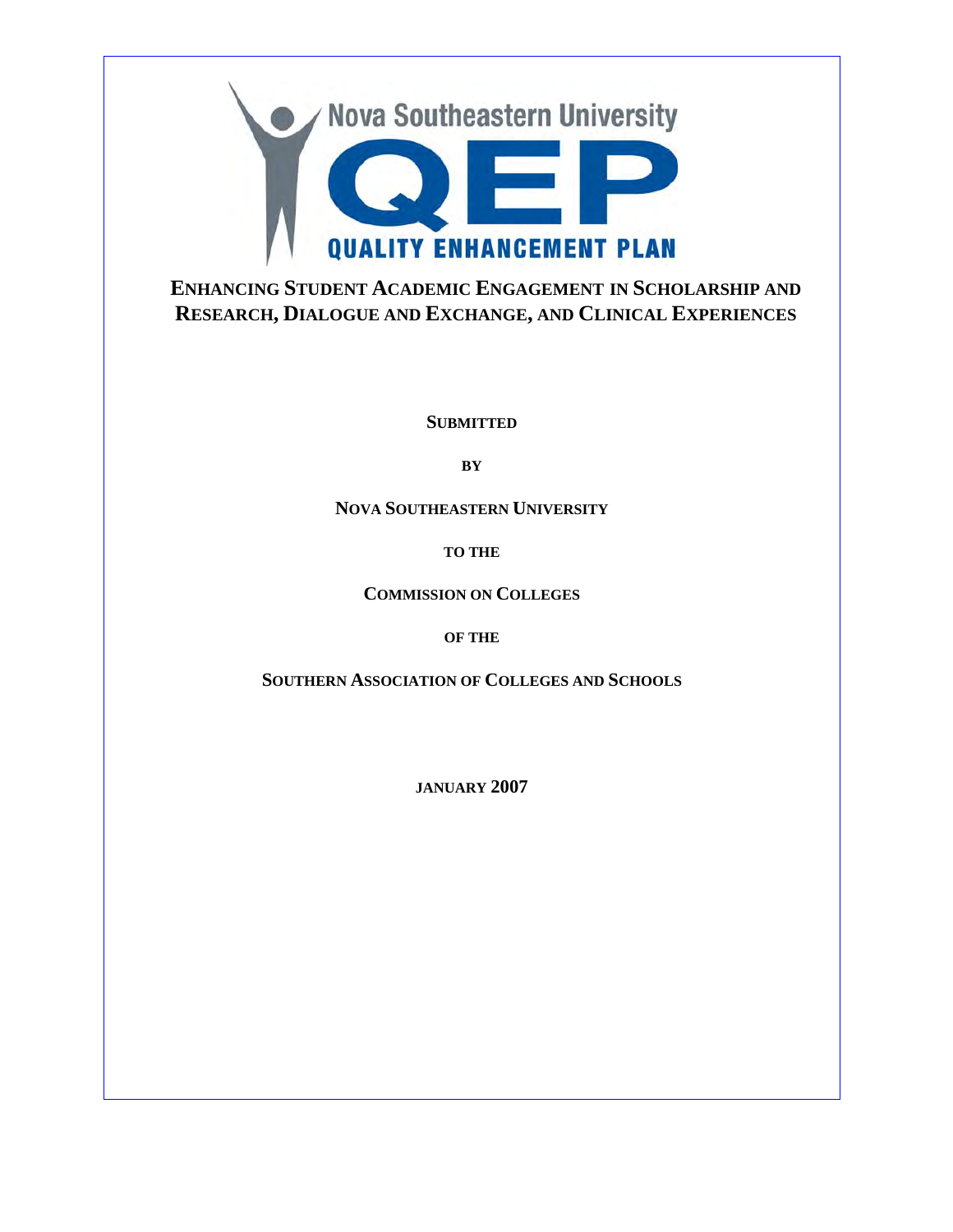#### **TABLE OF CONTENTS**

| II. Nova Southeastern University's Quality Enhancement Plan: Enhancing Student Academic<br>Engagement in Scholarship and Research, Dialogue and Exchange, and Clinical Experiences 2 |
|--------------------------------------------------------------------------------------------------------------------------------------------------------------------------------------|
| Enhancing Student Academic Engagement Academic Unit Action Plans by Objective 5                                                                                                      |
| Objective I. Enhancing Student Academic Engagement in Scholarship and Research 6                                                                                                     |
| Increase the students involved in research through participation in research courses, practica,                                                                                      |
| Academic Unit Action Plans for QEP Objective I: Enhancing Student Academic Engagement in                                                                                             |
|                                                                                                                                                                                      |
| QEP Objective Area I: Mailman Segal Institute for Early Childhood Studies 8                                                                                                          |
|                                                                                                                                                                                      |
|                                                                                                                                                                                      |
| Objective II. Enhancing Student Academic Engagement in Dialogue and Exchange  10                                                                                                     |
| Enhance Student-Faculty and Student-Student Interaction and Communication 11                                                                                                         |
|                                                                                                                                                                                      |
|                                                                                                                                                                                      |
| Increase Students' Ability to Voice Questions, Secure Feedback, Share Resources, and Engage                                                                                          |
| Academic Unit Action Plans for QEP Objective II: Enhancing Student Academic Engagement in                                                                                            |
|                                                                                                                                                                                      |
|                                                                                                                                                                                      |
|                                                                                                                                                                                      |
|                                                                                                                                                                                      |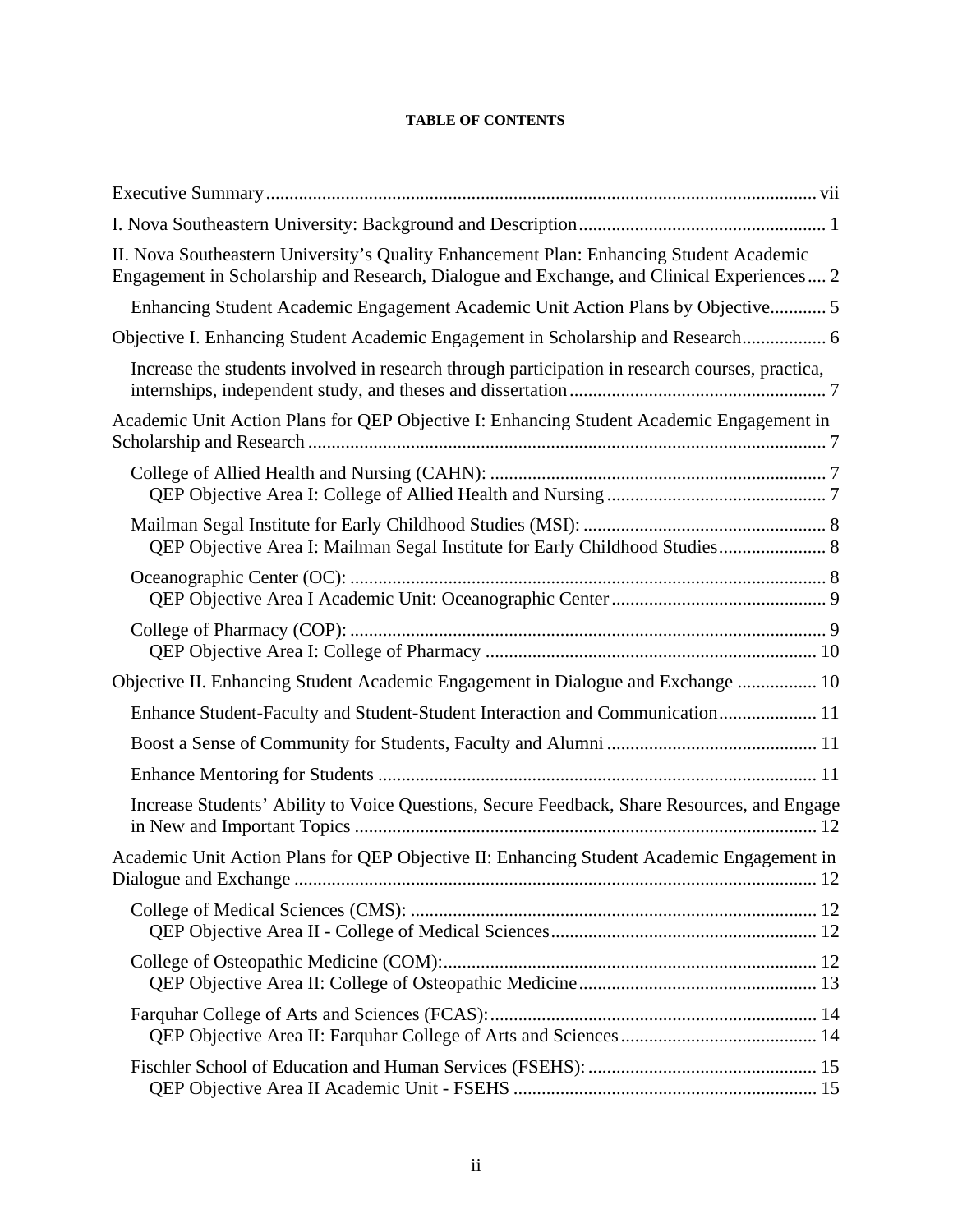| QEP Objective Area II: Graduate School of Computer and Information Sciences 16                 |  |
|------------------------------------------------------------------------------------------------|--|
| QEP Objective Area II: H. Wayne Huizenga School of Business and Entrepreneurship  17           |  |
|                                                                                                |  |
| Objective III: Enhancing Student Academic Engagement in Clinical Experiences  19               |  |
|                                                                                                |  |
|                                                                                                |  |
| Improve communication between representatives at the unit and the clinical experience sites 20 |  |
|                                                                                                |  |
| Academic Unit Action Plans for QEP Objective III: Enhancing Student Academic Engagement        |  |
|                                                                                                |  |
|                                                                                                |  |
|                                                                                                |  |
|                                                                                                |  |
| QEP Objective Area III: Graduate School of Humanities and Social Sciences  26                  |  |
| III. NSU QEP Management, Assessment, Implementation, Accountability, and Timeframes 27         |  |
|                                                                                                |  |
|                                                                                                |  |
|                                                                                                |  |
|                                                                                                |  |
|                                                                                                |  |
|                                                                                                |  |
|                                                                                                |  |
|                                                                                                |  |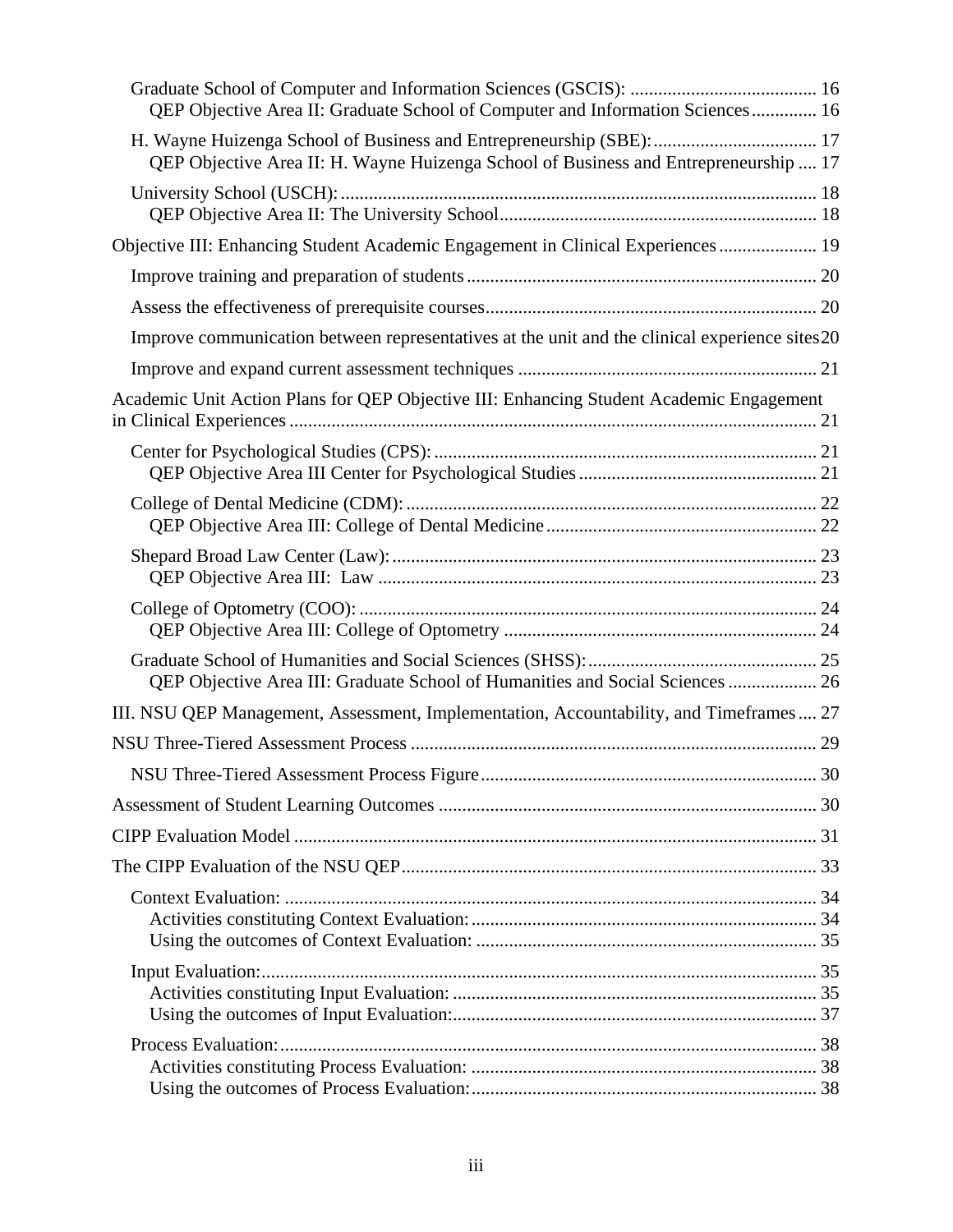| VIII. Facilitating Factors: A Statement of Institutional Capacity and Commitment 57 |    |
|-------------------------------------------------------------------------------------|----|
|                                                                                     |    |
| Climate of assessment:                                                              | 58 |
|                                                                                     |    |
|                                                                                     |    |
|                                                                                     |    |
|                                                                                     |    |
|                                                                                     |    |
|                                                                                     |    |
|                                                                                     |    |
|                                                                                     |    |
|                                                                                     |    |
|                                                                                     |    |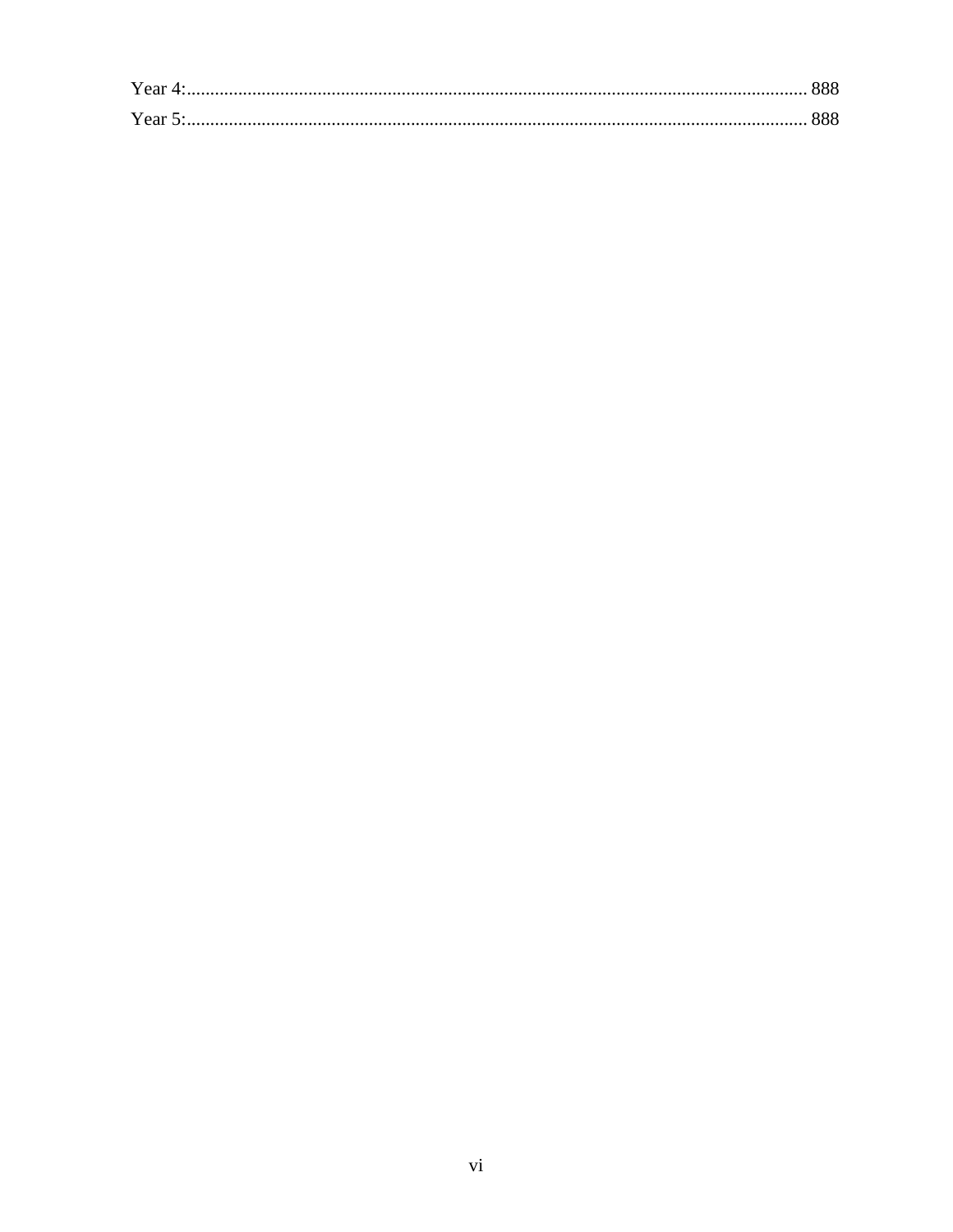### **NOVA SOUTHEASTERN UNIVERSITY QUALITY ENHANCEMENT PLAN: ENHANCING STUDENT ACADEMIC ENGAGEMENT IN SCHOLARSHIP AND RESEARCH, DIALOGUE AND EXCHANGE, AND CLINICAL EXPERIENCES**

### **Executive Summary**

Nova Southeastern University (NSU) has developed its Quality Enhancement Plan with the primary objective of enhancing student learning through increased academic engagement in the classroom and beyond by increasing student participation in scholarship and research; increasing dialogue and exchange among faculty and students; and increasing student participation in and satisfaction with their clinical experiences. Enhancing student academic engagement is a driving force designed to broaden and shape the ways in which students acquire new knowledge and skills, and apply these lessons to real-world problems and challenges.

This QEP is derived from and supported by a number of facilitating factors. Not least among these is NSU's institutional cultural strength of supporting its academic units in their pursuit of evaluating and enhancing their academic, clinical, and scholarship programs based upon the particular needs of their students and the evolving demands of their respective fields, disciplines, and professional environments. Based upon these unique needs, each of NSU's academic units has developed its own action plan to enhance student learning within one of the QEP's three objectives: Enhancing Student Academic Engagement in Scholarship and Research, in Dialogue and Exchange, and in Clinical Experiences.

Of critical importance in this endeavor is the commitment the university has made to the enhancement of the university learning community. The development of a stronger universitywide learning community is driven by the QEP, the enhancement of student academic engagement which begins at each academic unit and provides the ties that bind the fabric of the university culture together as a learning community. By integrating the proper methodologies of assessment throughout the QEP, NSU will have the objective data necessary to make prudent decisions relative to the enhancement of student learning, thus sustaining continuous improvement over the long-term. Resultantly, NSU's efforts will enrich the student's experience with the university and facilitate enhanced student learning.

Although the individual action plans have been designed to enhance a particular aspect of academic student engagement that the academic units have identified for their own constituencies, all units of NSU will learn from the valuable lessons generated throughout the entire QEP system via NSU's assessment plan, which is based upon Stufflebeam's (2000, 2002) CIPP Evaluation Model. Conceptualizing its QEP as an integrated learning community system through the adaptation of the CIPP Model will allow NSU to generate new knowledge and wisdom for the benefit of all its students across the entire spectrum of student academic engagement processes and outcomes generated through its QEP.

Building a vibrant and collaborative university-wide learning community such as the NSU QEP requires a broader perspective that not only includes student academic engagement, but also focuses on engagement across the entire campus of all stakeholders. To this end NSU will partner with The Gallup Organization to build a stronger university-wide learning community.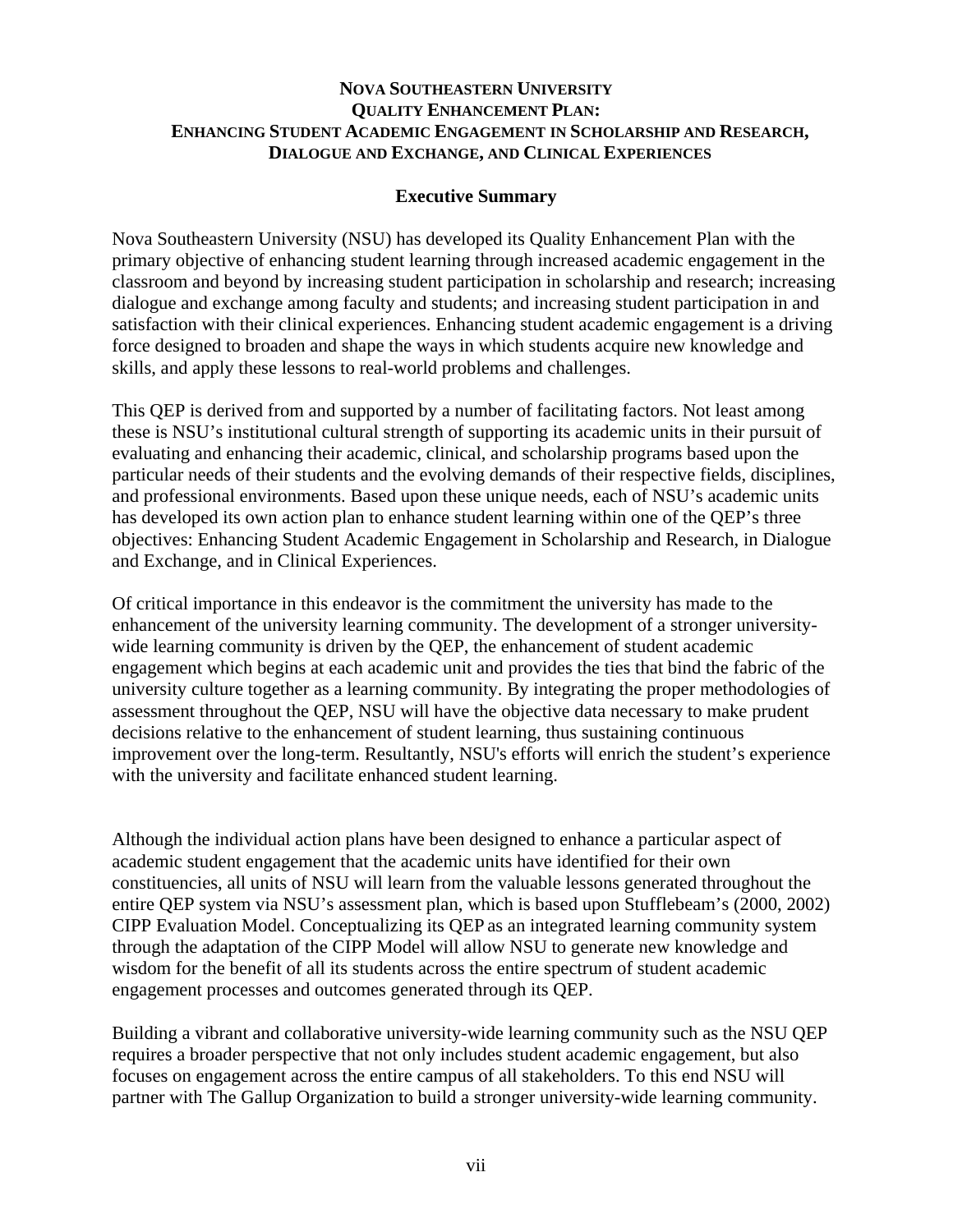"The Gallup Organization has established empirically that the most effective way for an educational institution to improve its performance is to increase the engagement levels of all those involved" (The Gallup Institute for Campus Engagement, 2006, p. 3). The magnitude of establishing such a university-wide learning community necessitates a multi-faceted approach to assure quality and best practices—analogous to creating a mosaic in which all the respective aspects of a university are brought together to create a vibrant, dynamic learning community.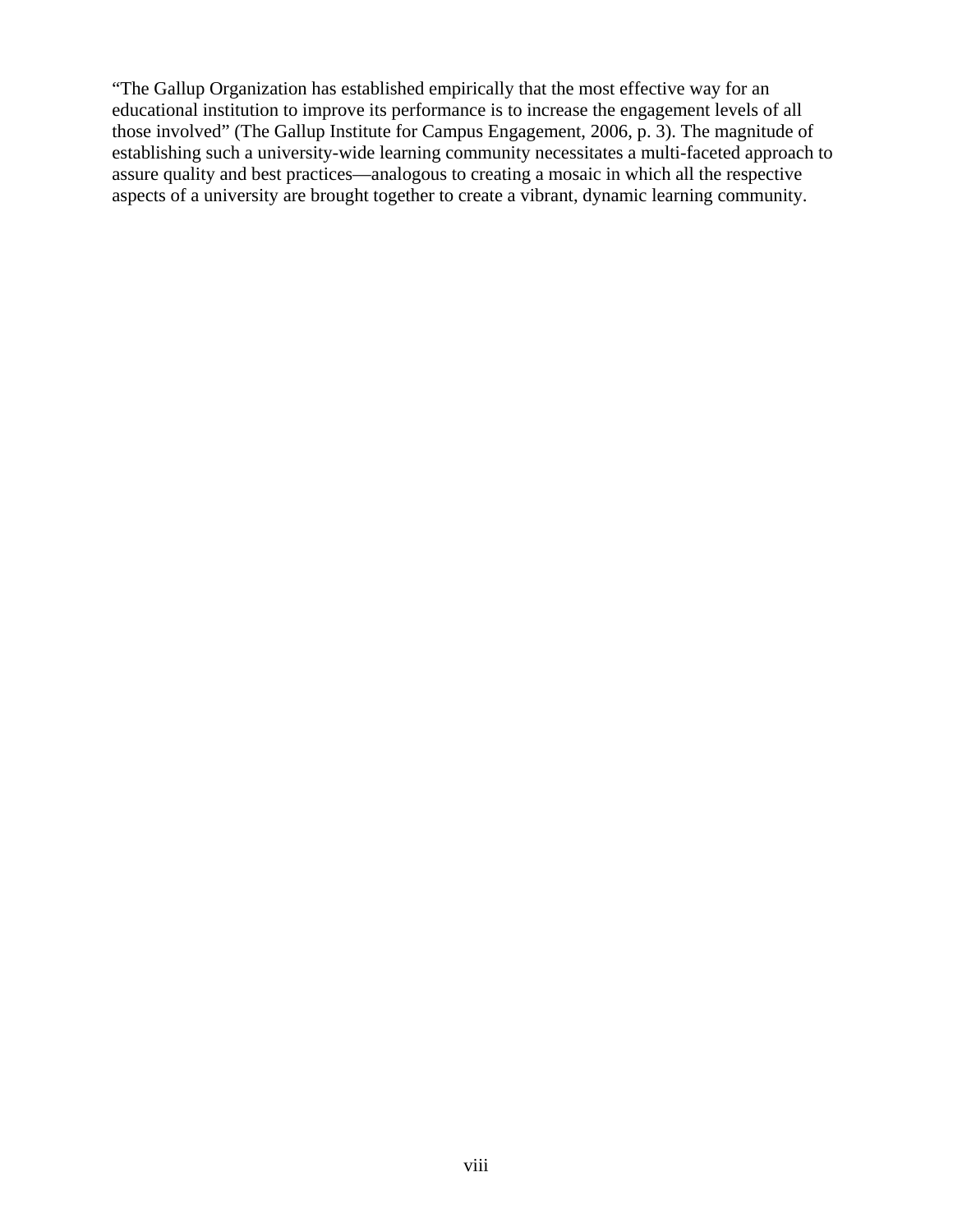### **NOVA SOUTHEASTERN UNIVERSITY QUALITY ENHANCEMENT PLAN: ENHANCING STUDENT ACADEMIC ENGAGEMENT IN SCHOLARSHIP AND RESEARCH, DIALOGUE AND EXCHANGE, AND CLINICAL EXPERIENCES**

#### **I. Nova Southeastern University: Background and Description**

Nova Southeastern University is a not-for-profit, fully accredited, coeducational institution of higher education. The university was founded in 1964 as Nova University of Advanced Technology, a graduate institution offering programs in the physical and behavioral sciences serving 17 students. In 1974, the institution's name was changed to Nova University and in 1994, Nova University merged with Southeastern University of the Health Sciences to form Nova Southeastern University. NSU's main campus, located in Davie, Florida, covers more than 300 acres. The university also maintains campuses in Fort Lauderdale, North Miami Beach, and Dania Beach. Since 1964, the university's academic programs have expanded and diversified into a wide array of disciplines offered at the associate's, bachelor's, master's, specialist, doctoral, and first-professional levels serving 25,960 students as of Fall Term 2006. Using fall term enrollment as a measure, NSU is the largest independent institution of higher education in the Southeast and the sixth largest not-for-profit independent institution nationally. To date, the institution has produced approximately 86,000 alumni. NSU's academic programs are offered through 16 academic units:

Center for Psychological Studies College of Allied Health and Nursing College of Dental Medicine College of Medical Sciences College of Optometry College of Osteopathic Medicine College of Pharmacy Farquhar College of Arts and Sciences Fischler School of Education and Human Services Graduate School of Computer and Information Sciences Graduate School of Humanities and Social Sciences H. Wayne Huizenga School of Business and Entrepreneurship Mailman Segal Institute for Early Childhood Studies Oceanographic Center Shepard Broad Law Center University School

The university awards degrees in a wide range of fields, including the arts and humanities, business, counseling, computer and information sciences, education, osteopathic medicine, dentistry, pharmacy, optometry, nursing, allied health, law, marine sciences, psychology, and social sciences.

In addition to the university's regular ten-year review and approval by the SACS Commission on Colleges, the university's academic programs receive extensive review from a variety of other external entities. The academic programs offered by the university are reviewed and accredited by a broad group of professional and specialized accrediting bodies—16 separate entities as of the 2005-2006 academic year. The majority of the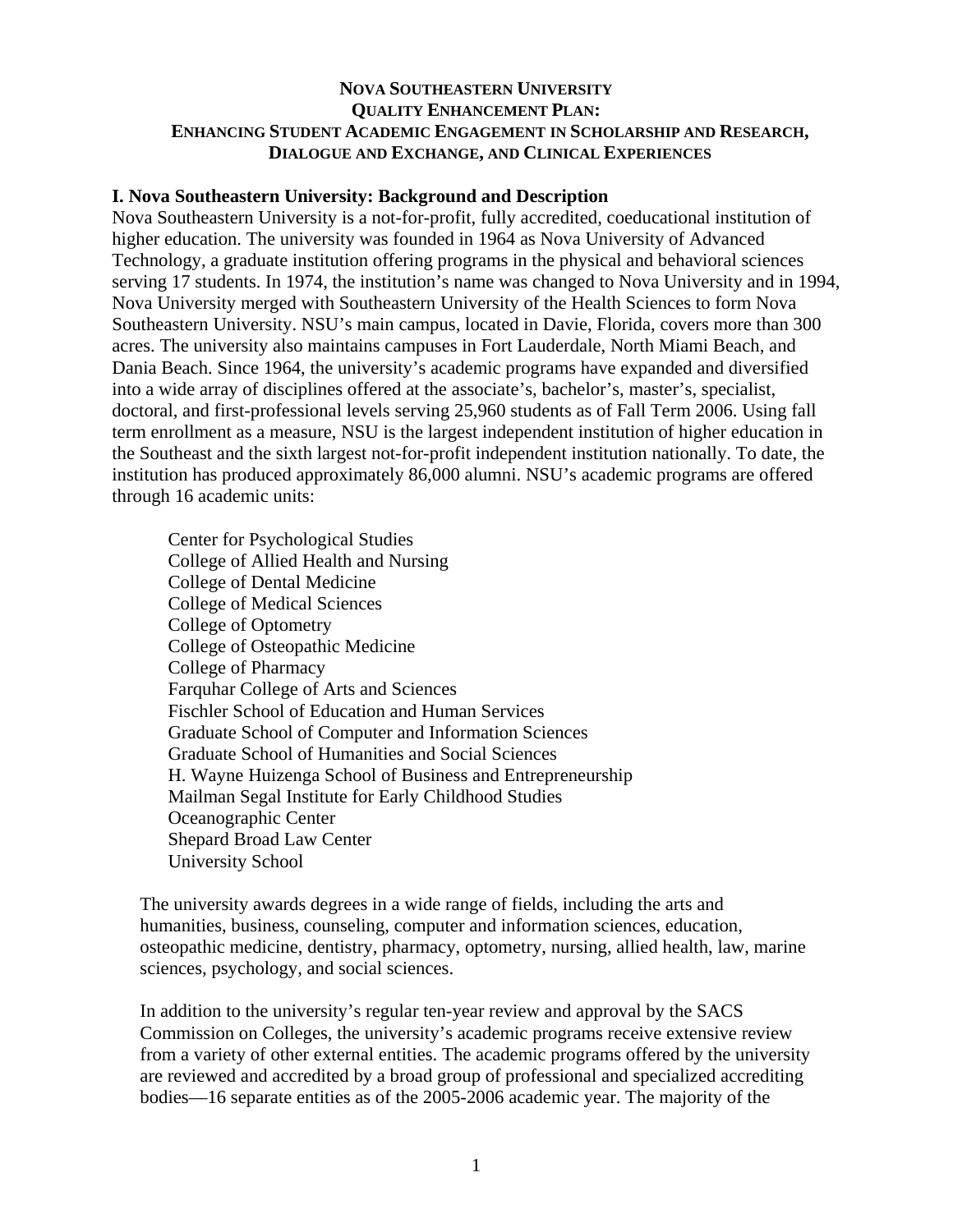online programs offered by the university are reviewed and certified through the Southern Regional Education Board's Electronic Campus (SREB-EC). Online programs are reviewed and approved by the Florida Board of Education prior to their submission to the SREB. Programs offered at off-campus sites in Florida, in other states, and in international locations are reviewed and approved by the respective educational approval or licensure authority in those locations. In addition, NSU's academic programs undergo external assessment through NSU's Academic Review process, an institution-driven, multi-tiered process of review in which all academic degree programs participate.

# **II. Nova Southeastern University's Quality Enhancement: Quality Enhancement Plan Enhancing Student Academic Engagement in Scholarship and Research Dialogue and Exchange, and Clinical Experiences**

NSU has long been committed to providing students with high quality, accessible, and socially relevant educational experiences. These institutional values are reflected in the various components of the Strategic Plan, including the university's Mission Statement, Vision, Values, and Essential Planning Priorities.

In its mission statement NSU clearly states its focus is on student learning, which includes an emphasis on innovative academic programs, scholarship, research, and community service:

Nova Southeastern University is a dynamic, not-for-profit independent institution dedicated to providing high quality educational programs of distinction from preschool through the professional and doctoral levels, as well as service to the community. Nova Southeastern University prepares students for lifelong learning and leadership roles in business and the professions. It offers academic programs at times convenient to students, employing innovative delivery systems and rich learning resources on campus and at distant sites. The University fosters inquiry, research, and creative professional activity, by uniting faculty and students in acquiring and applying knowledge in clinical, community, and professional settings.

In its Vision, NSU focuses on maintaining an independent institution that provides its students with rich and innovative learning environments that are designed to facilitate finding new solutions to new problems and advancing research and development. These elements are also found in NSU's Values through its pursuit of Collaboration, Community Service and Engagement, Diversity, Educational Access, Efficiency, Entrepreneurship, Innovation, Integrity, Quality Academic Programs, Scholarship and Research, and Student Engagement.

In the NSU strategic plan, the Essential Planning Priorities also clearly demonstrate the institution's dedication to enhancing student academic engagement in innovative degree programs, research and scholarship, community involvement and clinical practice:

• Enriching and Diversifying the Array of Academic Offerings and Delivery Modalities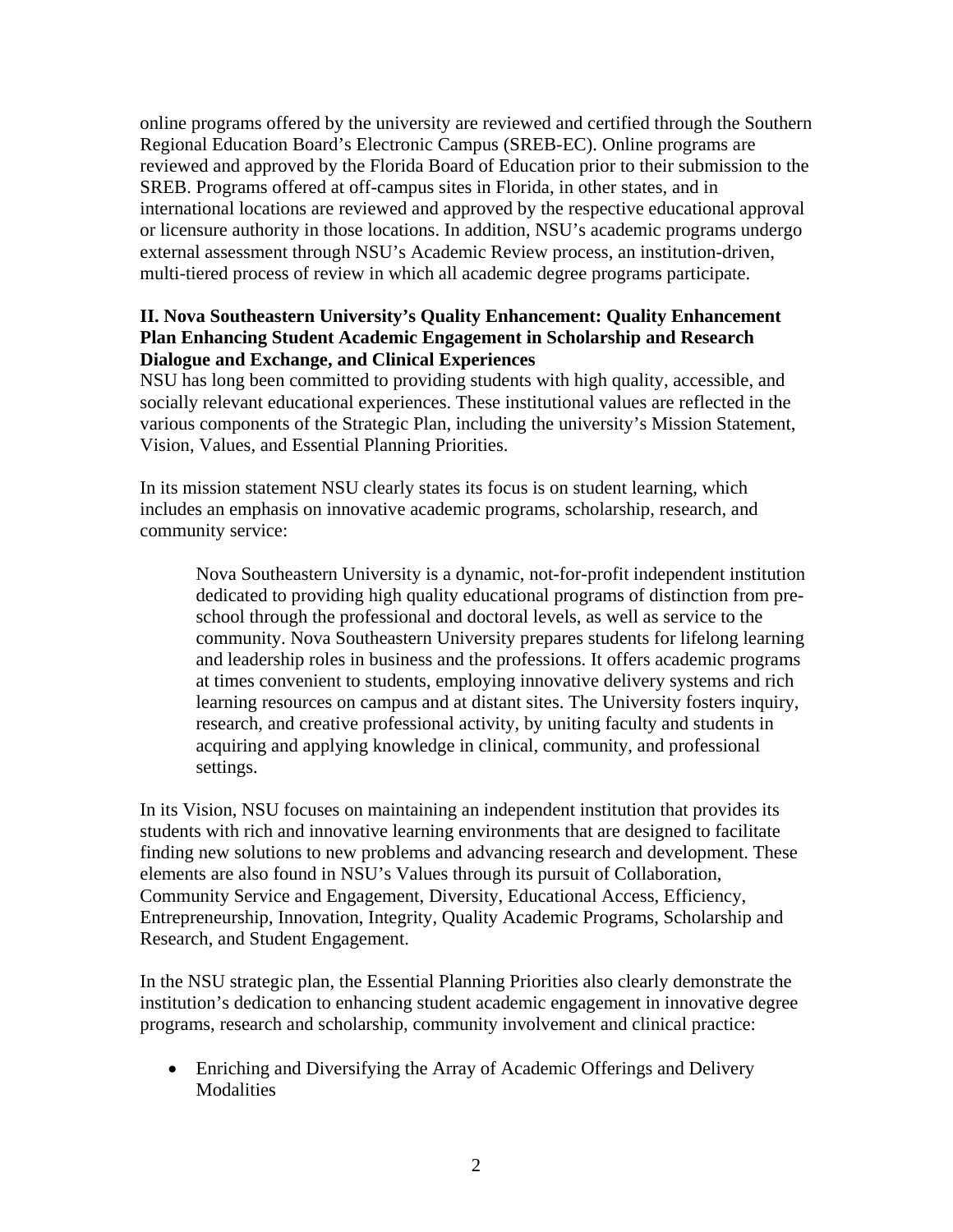- Ensuring Enhanced Levels of Student Achievement, Engagement, and Satisfaction
- Enhancing Scholarship and Research
- Enhancing Diversity Relative to Students, Faculty, Administration, Staff, Services, and Community Involvement

It is clearly NSU's intent to (1) provide high quality and relevant educational experiences; (2) provide access to these educational experiences to a broad array of learners, including those who might otherwise not avail themselves to the benefits of advanced education; and (3) prepare students to fill needed roles in society and community. This tripartite pursuit assumes the active engagement of students in their education, facilitated by a faculty committed to providing quality educational experiences using a variety of educational methodologies and technologies.

To this end, new educational paradigms need to be designed and implemented that will enable current and future generations of university students to engage in acquiring the requisite knowledge, attitudes, and skills to co-relate theory with the practical needs of a complex and changing world. Only through this process will the graduates of today serve the needs of the individual, the community, and the society at large.

The core values expressed above require that the university provide:

- access to high quality scholarly learning in which the learner is actively engaged;
- educational experiences that engage prepared learners to understand societal and community needs, applying theory and knowledge to the problems identified in the 'real life' environment;
- opportunities, through well-defined internships, apprenticeships, and other practical experiences, for students to engage in observations and applications of theory-based knowledge to diverse and relevant environments; and
- first-hand learning experiences that engage students in research to enhance their understanding of—and to solve—the problems facing our communities and contemporary society.

Based upon the results of on-going university-wide participation and input by its faculty, students, and administration, academic leadership at the university worked to develop a QEP topic that weaves four of its Essential Planning Priorities and four institutional Values into a central goal that would be relevant for all academic units at NSU (please see Section VI: Institutional Dialogue and the Emergence of the NSU QEP for a full description of this process). That goal, **Enhancing Student Academic Engagement**, is realized by pursuit of three engagement objectives:

- 1. Enhancing Student Academic Engagement in Scholarship and Research
- 2. Enhancing Student Academic Engagement in Dialogue and Exchange
- 3. Enhancing Student Academic Engagement in Clinical Experiences

The first objective aims to enhance student participation in faculty scholarship and research. Implementation of the second objective will enhance the academic exchange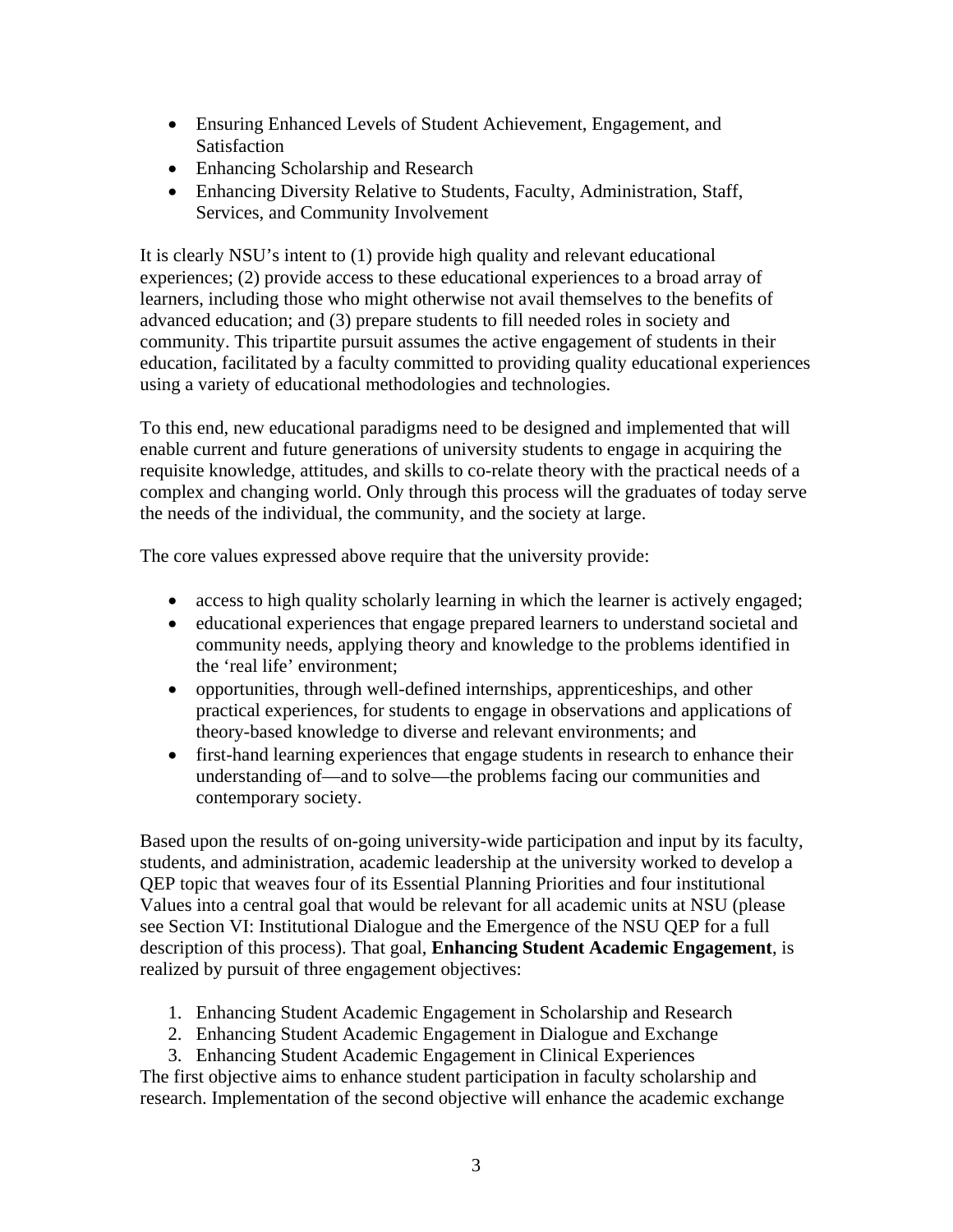among faculty and students both inside and outside the classroom. Finally, the third objective enhances the educational value of students' participation in internships, externships, workplace laboratories, clinical rotations, and other practical experiences.

Student academic engagement is defined in NSU's context as the level in which a student is emotionally and behaviorally connected and committed to their overall success as well as to the success of the institution. Underpinning the factors of student learning are the concepts of intentionality—the intention of the student to learn, and student ownership of and responsibility for learning. Students' intentionality is greatly influenced by their level of engagement. Without engagement, sustaining a vibrant and collaborative learning climate is unachievable.

Building a vibrant and collaborative university-wide learning community requires a broader perspective that not only includes student academic engagement, but also focuses on engagement across the entire campus of all stakeholders. NSU will partner with The Gallup Organization to build a stronger university-wide learning community. "The Gallup Organization has established empirically that the most effective way for an educational institution to improve its performance is to increase the engagement levels of all those involved" (The Gallup Institute for Campus Engagement, 2006, p. 3). The magnitude of establishing a university-wide learning community necessitates a multifaceted approach to assure quality and best practices—analogous to creating a mosaic in which all the respective aspects of a university are brought together to create a whole. Student engagement in general and student academic engagement specifically are key elements of the university mosaic—a vibrant, dynamic learning community.

Congruent with the university's mission of preparing students for lifelong learning and leadership roles, the following general student learning outcomes cut across all three objective areas of NSU's QEP. These QEP-wide student learning outcomes provide a common set of achievable and measurable targets for all academic units as they develop customized learning outcomes pertaining to their respective project. They are also designed to support the mission of fostering inquiry, research and creative professional activity and in so doing, enhance student academic engagement. The general outcomes are as follows:

- Students will assume major responsibility for their own learning.
- Students will develop and/or refine higher order thinking skills (i.e., critical thinking).
- Students will participate in enriched academic experiences.
- Students will apply best practices.
- Students will demonstrate a commitment to lifelong learning.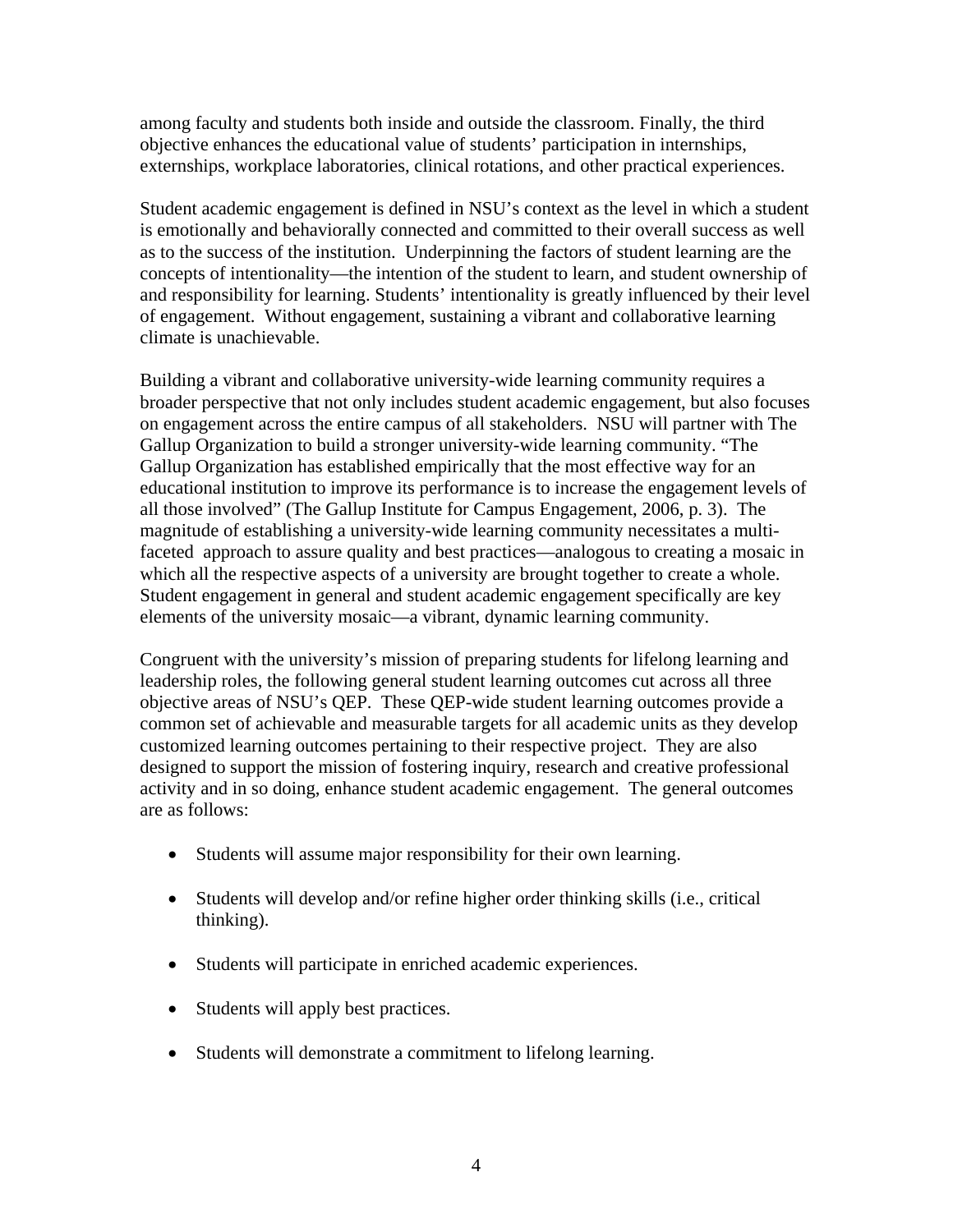- Students will develop collaborative, team building skills for real world application.
- Students will develop the knowledge and skills to synthesize, integrate, and apply their knowledge in real world settings.
- Students will engage with peers and faculty to foster academic insight.
- Students will explore innovative ways to utilize technology in real world applications.
- Students will experience an increased sense of community.

Each academic unit at NSU reflected upon the overall goal and objectives of the QEP and these general student learning outcomes to develop an action plan focusing on one student academic engagement enhancement objective that addressed an important aspect of that academic unit's strategic planning and academic enhancement.

| <b>Enhancing Student Academic Engagement: Academic Unit Action Plans by</b><br>Objective                                                                                                                   |                                                                                                                                                                                                                                                                                                                                                                                                                                           |                                                                                                                                                                                                                                                                          |  |
|------------------------------------------------------------------------------------------------------------------------------------------------------------------------------------------------------------|-------------------------------------------------------------------------------------------------------------------------------------------------------------------------------------------------------------------------------------------------------------------------------------------------------------------------------------------------------------------------------------------------------------------------------------------|--------------------------------------------------------------------------------------------------------------------------------------------------------------------------------------------------------------------------------------------------------------------------|--|
| <b>Enhancing Student</b><br><b>Academic Engagement in</b>                                                                                                                                                  | <b>Enhancing Student</b><br><b>Academic Engagement in</b>                                                                                                                                                                                                                                                                                                                                                                                 | <b>Enhancing Student</b><br><b>Academic Engagement in</b>                                                                                                                                                                                                                |  |
| <b>Scholarship and Research</b><br>College of Allied Health<br>and Nursing<br>Mailman Segal Institute<br>$\bullet$<br>for Early Childhood<br><b>Studies</b><br>Oceanographic Center<br>College of Pharmacy | <b>Dialogue and Exchange</b><br>College of Medical<br>$\bullet$<br><b>Sciences</b><br>College of Osteopathic<br>$\bullet$<br>Medicine<br>Farquhar College of<br><b>Arts and Sciences</b><br>Fischler School of<br><b>Education and Human</b><br>Services<br>Graduate School of<br>$\bullet$<br>Computer and<br><b>Information Sciences</b><br>H. Wayne Huizenga<br>School of Business and<br>Entrepreneurship<br><b>University School</b> | <b>Clinical Experiences</b><br>Center for<br>$\bullet$<br><b>Psychological Studies</b><br>College of Dental<br>$\bullet$<br>Medicine<br>Shepard Broad Law<br>٠<br>Center<br>College of Optometry<br>Graduate School of<br>$\bullet$<br>Humanities and Social<br>Sciences |  |

Each objective involves enhanced student academic engagement and will be described in detail in the following sections; the individual action plans and the student learning outcomes of each NSU academic unit will also be presented by QEP objective along with information on the QEP Director in each academic unit. It is also important to note that regardless of objective area, each academic unit will employ a pre/post analysis to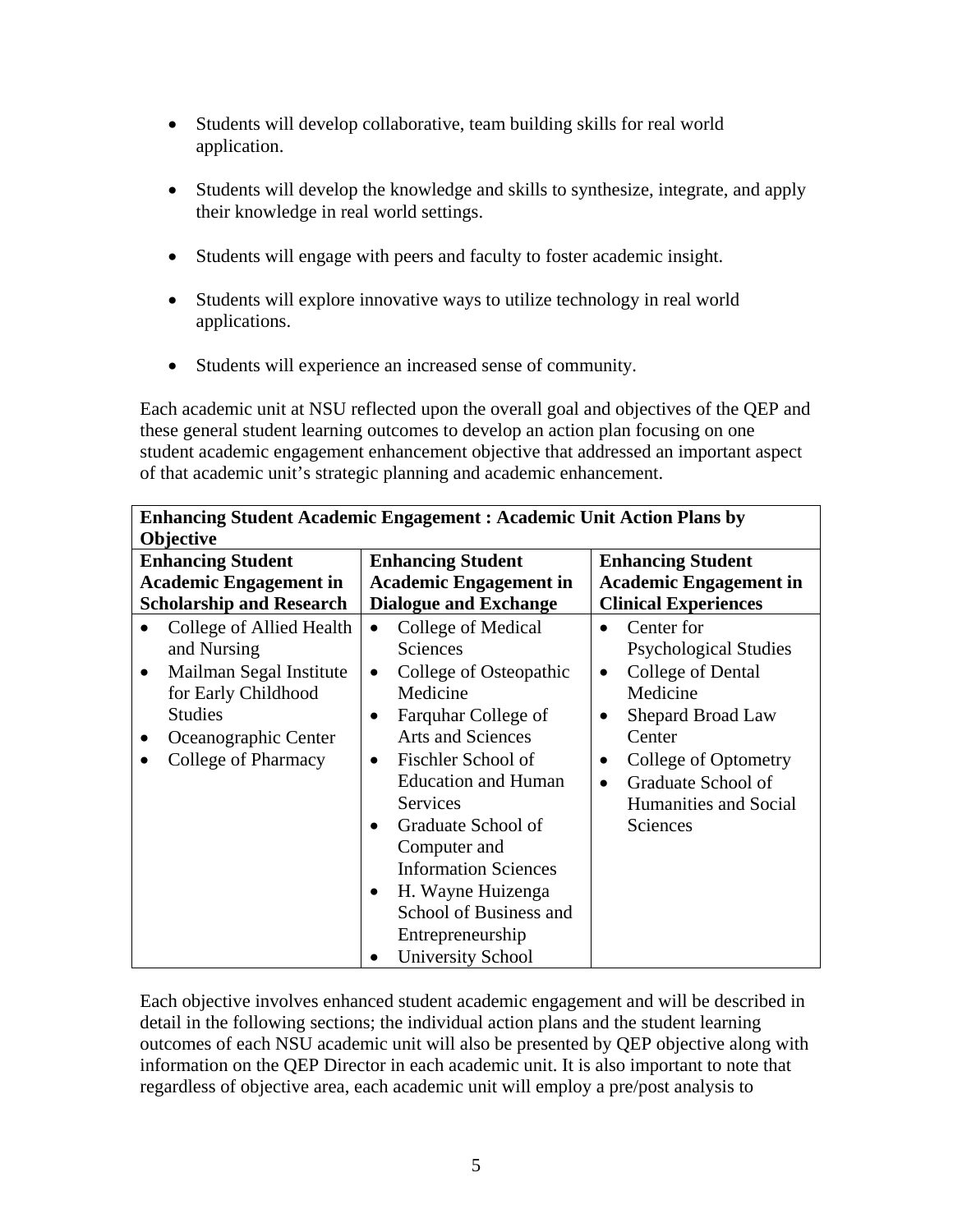identify some baseline measure against which the implementation of the plan can be measured.

**Objective I. Enhancing Student Academic Engagement in Scholarship and Research**  As institutions develop greater emphasis on scholarship and research among their faculty, the impact on students may be of mixed benefit. Although the creation of cutting edge knowledge by faculty can bring added value to their teaching (Mullen, 2000), the constraints these scholarly activities can place on faculty members' time can render them less available and less engaged with their students. Often the demands of students and the demands of scholarly productivity are viewed to be at odds with each other.

NSU decided to select student engagement in scholarship and research as one of three enhancement areas in its QEP due in large part to the reflection, planning, and assessment efforts conducted at the university in 2004 and 2005. During those two years NSU focused on the issue in its Committee on Faculty Research, Scholarship, and Development meetings and then held a planning retreat of its Council of Deans and Board of Trustees. These activities led to the establishment of a university-wide task force whose recommendations included the enhancement of student engagement in research and scholarship. As part of this process each academic unit involved its own faculty, students, and administrative staff in producing "white papers" on the state of research and scholarship within their respective programs and steps they could take to enhance these areas.

Through this objective NSU would seek to alleviate the competition between student needs and scholarly productivity by providing institutional recognition for student participation in faculty research and scholarship. At the same time, students' academic experiences will be enhanced through their participation in the advanced scholarly work of their faculty (Gonzales, Westfall, & Barley, 1998). Four academic units selected Enhancing Student Academic Engagement in Scholarship and Research as their QEP objective: the College of Allied Health and Nursing, the Mailman Segal Institute for Early Childhood Studies, the Oceanographic Center, and the College of Pharmacy. To enhance student academic engagement in scholarship and research these units will participate in one or more of the following proposed focus strategy areas in Objective I:

(1) The College of Allied Health and Nursing, the Mailman Segal Institute for Early Childhood Studies, the Oceanographic Center, and the College of Pharmacy have proposed activities to enhance student–faculty research collaboration resulting in the production of joint presentations and publications. These activities include mentoring new student researchers; increasing discussions among students and faculty regarding research and publication; and sharing research methods, strategies, resources, and results including highlighting ongoing, upcoming and completed research.

(2) . The College of Allied Health and Nursing has proposed a number of initiatives to build a sense of community among students and faculty members in the college resulting in an increase in cross-fertilization of knowledge and collaboration among students and an increase in students accessing differing research fields, methods and their proponents.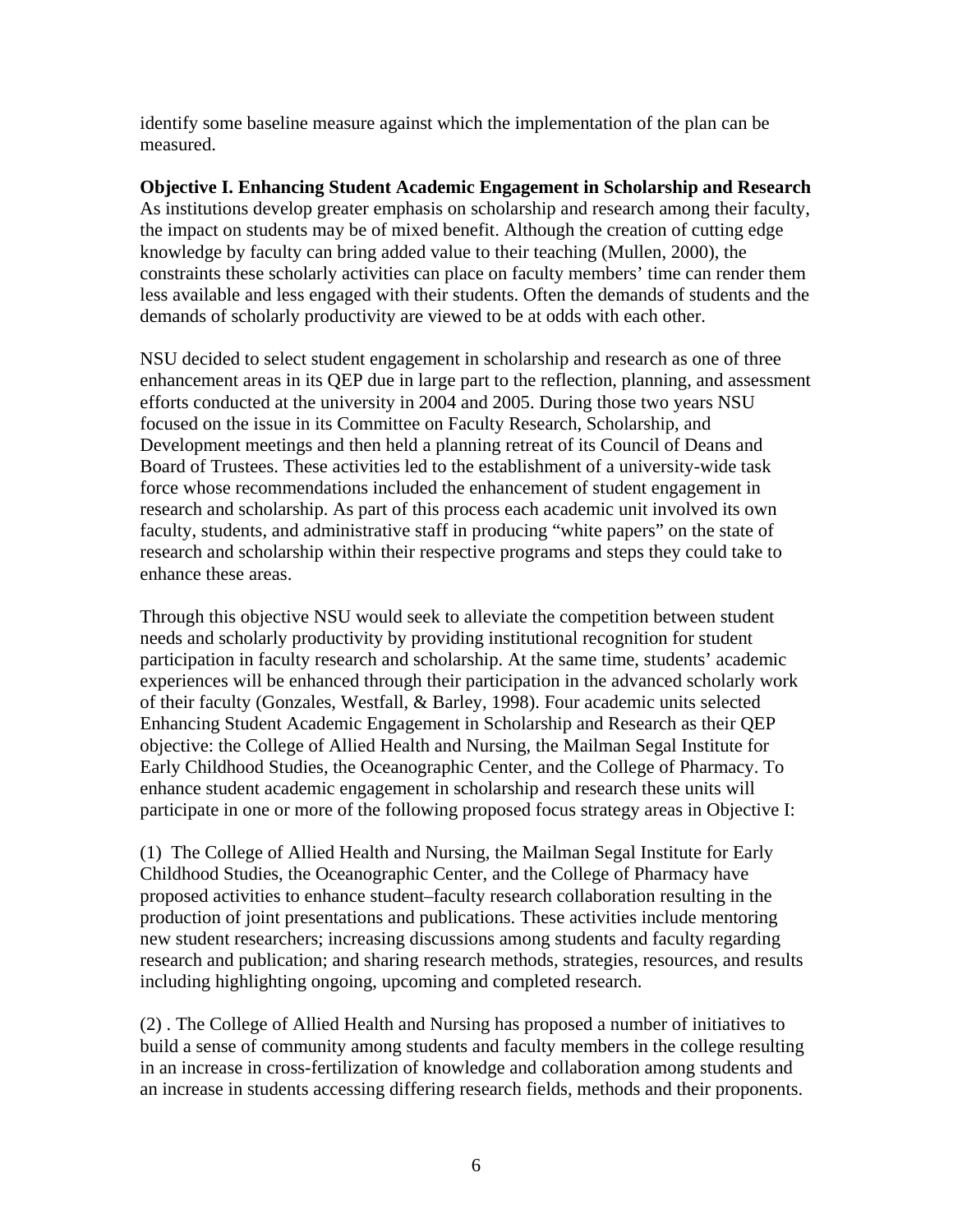(3). The Oceanographic Center and the Mailman Segal Institute for Early Childhood Studies, which provides a range of programs designed to strengthen families and enhance the ability of parents and caregivers to foster the healthy development of children, plan to involve students in the development of research projects as part of their courses and encourage students to develop these proposals for grant proposals, presentations, and publications and to increase student appreciation and understanding of scientific research, methods, and presentation techniques.

# **Academic Unit Action Plans for QEP Objective I. Enhancing Student Academic Engagement in Scholarship and Research**

**College of Allied Health and Nursing (CAHN):** To enhance student and faculty communication regarding research, CAHN will create two online resources. First, an existing WebCT center will be augmented. Currently, the center cuts across all programs within the college and brings over 100 faculty and 1600 students together as one community for discussions related to teaching methods and other course-related matters. The center will be augmented with discussion areas for interdisciplinary research, to allow for collaboration amongst the college's various and diverse programs. The second initiative is to create an online research repository Web site. This will be a CAHN repository for listing projects underway, completed, and planned between researchers and students across the college. The repository presents research opportunities for students and facilitates the sharing of research results. Guy Nehrenz, Ed.D., Associate Dean and Associate Professor is the CAHN QEP Director. As associate dean, he works closely with each department chair to ensure compliance with SACS and other professional accrediting bodies. In addition, he has developed several "student centers" on WebCT for all of the programs in CAHN. As student engagement is a major focus of the College's QEP, he has the most knowledge to ensure the success of their QEP project.

| <b>QEP Objective Area I. College of Allied Health and Nursing</b>                                                                                                                                                                                                            |                                                                                                 |                                 |  |
|------------------------------------------------------------------------------------------------------------------------------------------------------------------------------------------------------------------------------------------------------------------------------|-------------------------------------------------------------------------------------------------|---------------------------------|--|
| <b>Student Learning Outcome</b>                                                                                                                                                                                                                                              | <b>Measure</b>                                                                                  | <b>Instrument</b>               |  |
| Students will demonstrate enhanced<br>academic engagement in their<br>scholarship and research by<br>increasing joint publications with<br>faculty.                                                                                                                          | Direct measure                                                                                  | Annual count of<br>publications |  |
| Students will demonstrate enhanced<br>academic engagement in their<br>scholarship and research through<br>increased ability to share research<br>interests between fellow students<br>and faculty of the various programs<br>in the College of Allied Health and<br>Nursing. | Student self-assessment<br>of perceived benefits of<br>the student / faculty<br>research center | Locally developed<br>instrument |  |
| Students will demonstrate enhanced                                                                                                                                                                                                                                           | Quality of IRB student                                                                          | Locally developed               |  |
| academic engagement in their                                                                                                                                                                                                                                                 | submissions, with                                                                               | rubric                          |  |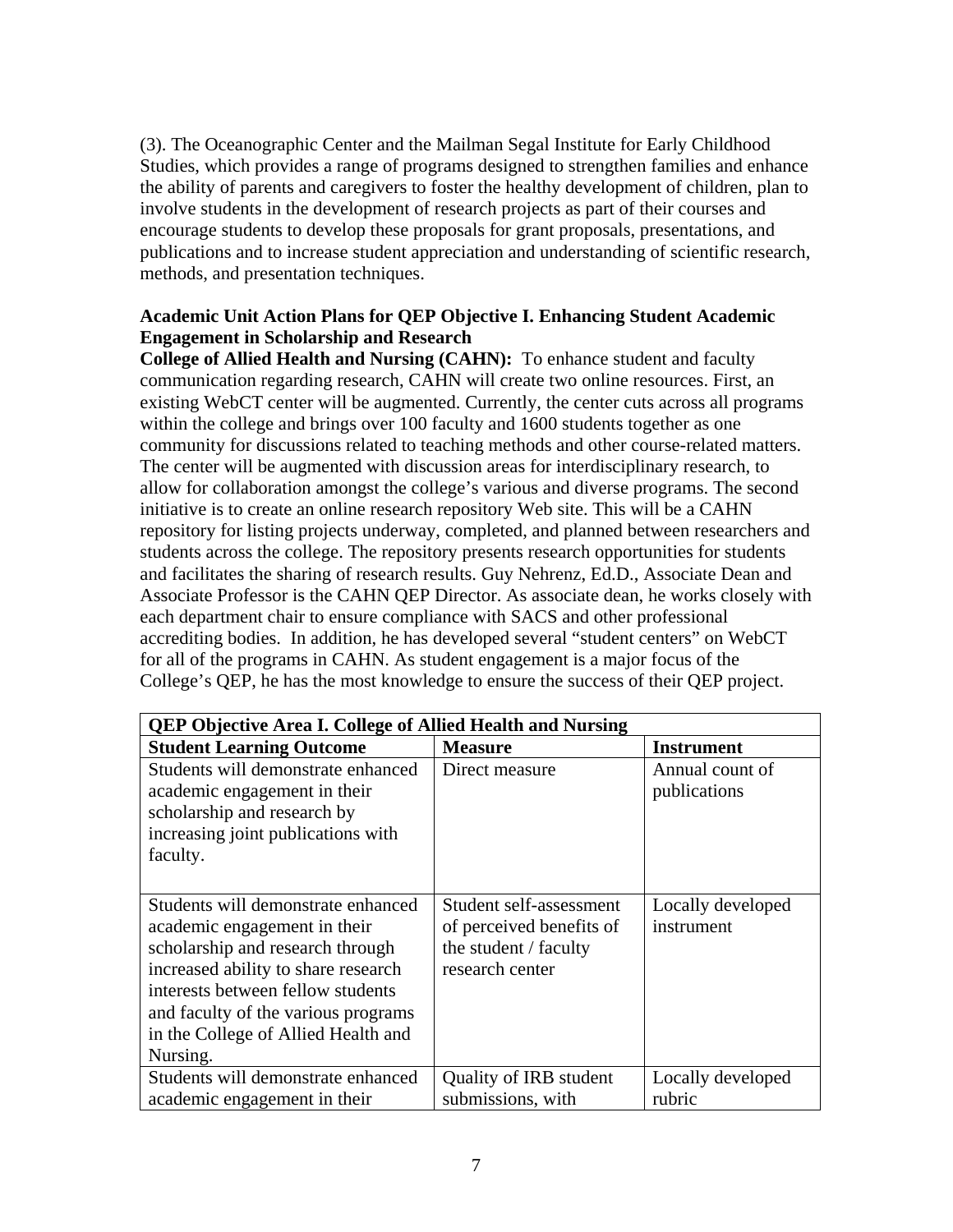| scholarship and research by                                   | particular emphasis on |                      |
|---------------------------------------------------------------|------------------------|----------------------|
| improving their understanding of the first time approvals and |                        | <b>IRB</b> committee |
| procedures necessary to obtain IRB                            | returns.               | minutes              |
| approval for their research.                                  |                        |                      |

**Mailman Segal Institute for Early Childhood Studies (MSI):** To provide research experiences for practicum students, MSI will add research requirements and opportunities to the MSI practica and supervised experiences programs in which students from the Fischler School of Education and Human Services and the Farquhar College of Arts and Sciences participate. In addition to participation in MSI research activities, the Fischler and Farquhar students will be given the opportunity to present research at local, state, and national conferences. Students who have contributed to a research project with an MSI staff mentor and have contributed sufficiently to be included as an author will be given the opportunity to accompany the primary MSI researcher to present the research at conferences. Melissa N. Hale, Ph.D., BCBA, Program Coordinator of the MSI Autism Consortium Institute, will serve as MSI QEP Director. Dr. Hale serves as the clinical supervisor for all practicum students and post-doctoral students in MSI. In addition, she teaches the research methods class for the Applied Behavior Analysis program taught at MSI in conjunction with the Counseling Studies Institute, an academic component of NSU's Center for Psychological Studies.

| <b>QEP Objective Area I. Mailman Segal Institute for Early Childhood Studies</b> |                             |                      |  |
|----------------------------------------------------------------------------------|-----------------------------|----------------------|--|
| <b>Student Learning Outcome</b>                                                  | <b>Measure</b>              | <b>Instrument</b>    |  |
| Students will demonstrate enhanced                                               | Direct measure              | Annual count of      |  |
| academic engagement in their                                                     |                             | presentations        |  |
| scholarship and research by                                                      |                             |                      |  |
| increasing presentation of cases and                                             |                             |                      |  |
| research projects at conventions                                                 |                             |                      |  |
| Students will demonstrate enhanced                                               | 1. Supervisors              | 1. Locally developed |  |
| academic engagement in their                                                     | assessment of student       | rubric               |  |
| scholarship and research by                                                      | participation in research   |                      |  |
| improving participation in staff                                                 |                             |                      |  |
| research projects                                                                | 2. Student self-            |                      |  |
|                                                                                  | assessment of research      | 2. Locally developed |  |
|                                                                                  | activities                  | instrument           |  |
| Students will demonstrate enhanced                                               | 1. Direct measure           | 1. Annual count of   |  |
| academic engagement in their                                                     |                             | proposals prepared   |  |
| scholarship and research by                                                      |                             |                      |  |
| improving the quality and quantity                                               | 2. Student self-            | 2. Locally developed |  |
| of research proposal submissions for                                             | assessment of research      | instrument           |  |
| grant funding                                                                    | activities including grants |                      |  |

**Oceanographic Center (OC):** To increase student understanding of and participation in scientific research and enhance a sense of community, the OC will introduce a "Big Dog Seminar Series." The seminar series will bring in highly established scientists to present their studies to all (master's and doctoral) residential students and all faculty at the OC.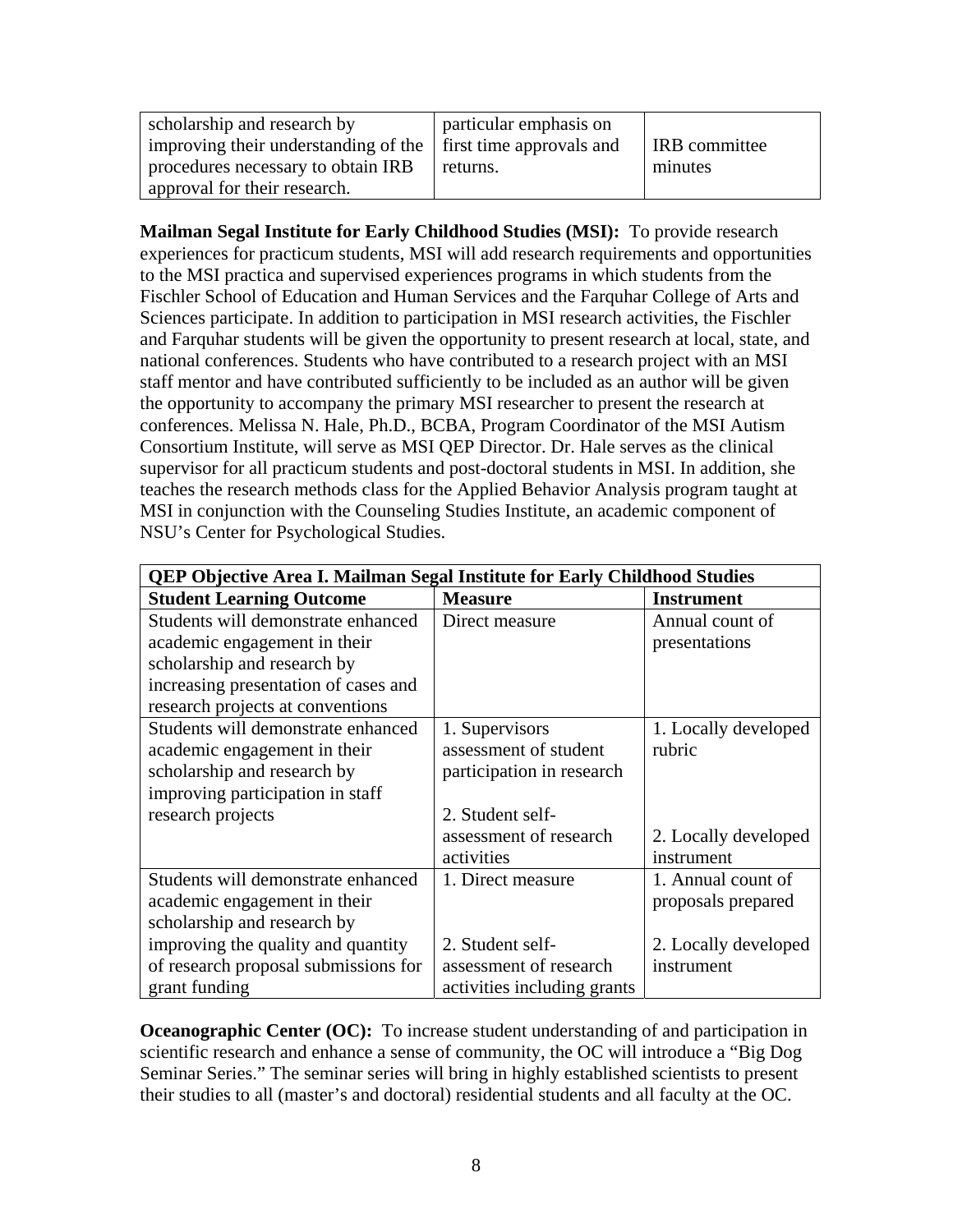These speakers, whether specializing in research areas currently undertaken by OC faculty or not, are an important potential pool for service on graduate student advisory committees. The seminar will be recorded and made available to online students as well. The OC QEP Director is Charles Messing, Ph.D., Professor. Dr. Messing is a senior faculty member of the OC, who is known for his communication skills and wide intellect.

| QEP Objective Area I. Academic Unit: Oceanographic Center                                                                                                                |                                                                                                                                            |                                          |  |
|--------------------------------------------------------------------------------------------------------------------------------------------------------------------------|--------------------------------------------------------------------------------------------------------------------------------------------|------------------------------------------|--|
| <b>Student Learning Outcome</b>                                                                                                                                          | <b>Measure</b>                                                                                                                             | <b>Instrument</b>                        |  |
| Students will demonstrate enhanced                                                                                                                                       | 1. Seminar attendance                                                                                                                      | 1. Direct measure                        |  |
| academic engagement in their<br>scholarship and research by<br>increasing their exposure to<br>scientific research, methods and<br>presentation techniques.              | 2. Tracking percentage of<br>thesis and capstone<br>students taking course<br>work involving original<br>research.                         | 2. Direct measure                        |  |
| Students will demonstrate enhanced<br>academic engagement in their<br>scholarship and research by<br>increasing their involvement in<br>research with faculty.           | 1. Number (and<br>percentage) of graduate<br>students enrolled in and<br>completing the thesis<br>track compared to the<br>capstone track. | 1. Annual count of<br>registrations      |  |
|                                                                                                                                                                          | 2. Number and quality of<br>thesis-derived peer-<br>reviewed publications.                                                                 | 2. Annual count of<br>publications       |  |
| Students will demonstrate enhanced<br>academic engagement in their<br>scholarship and research by<br>improving their professional and<br>social interactions with fellow | 1. Student self-<br>assessment of satisfaction<br>with program and<br>training.                                                            | 1. Lounsbury Sense<br>of Community Scale |  |
| students and faculty.                                                                                                                                                    | 2. Student self-<br>assessment of<br>interactions.                                                                                         | 2. Locally developed<br>exit survey      |  |

**College of Pharmacy (COP):** To provide undergraduates with an opportunity to do research in the pharmaceutical sciences, COP will create a course where pre-pharmacy students enrolled in the dual degree program with the Farquhar College of Arts and Sciences will participate in faculty research with a pharmacy faculty mentor. Participation potentially could include all faculty engaged in research at COP. The direct supervision of students will be by individual faculty, with direct supervision latter by the appropriate department chair. The COP QEP Director is H. John Baldwin, Ph.D., Associate Dean for Graduate Program and Research. Dr. Baldwin has a Ph.D. from Purdue University with a major in Drug Marketing. He has had 39 years of experience in academia as a faculty member and college administrator. Prior to joining NSU he served as Dean of the School of Pharmacy at the University of Wyoming for 16 years.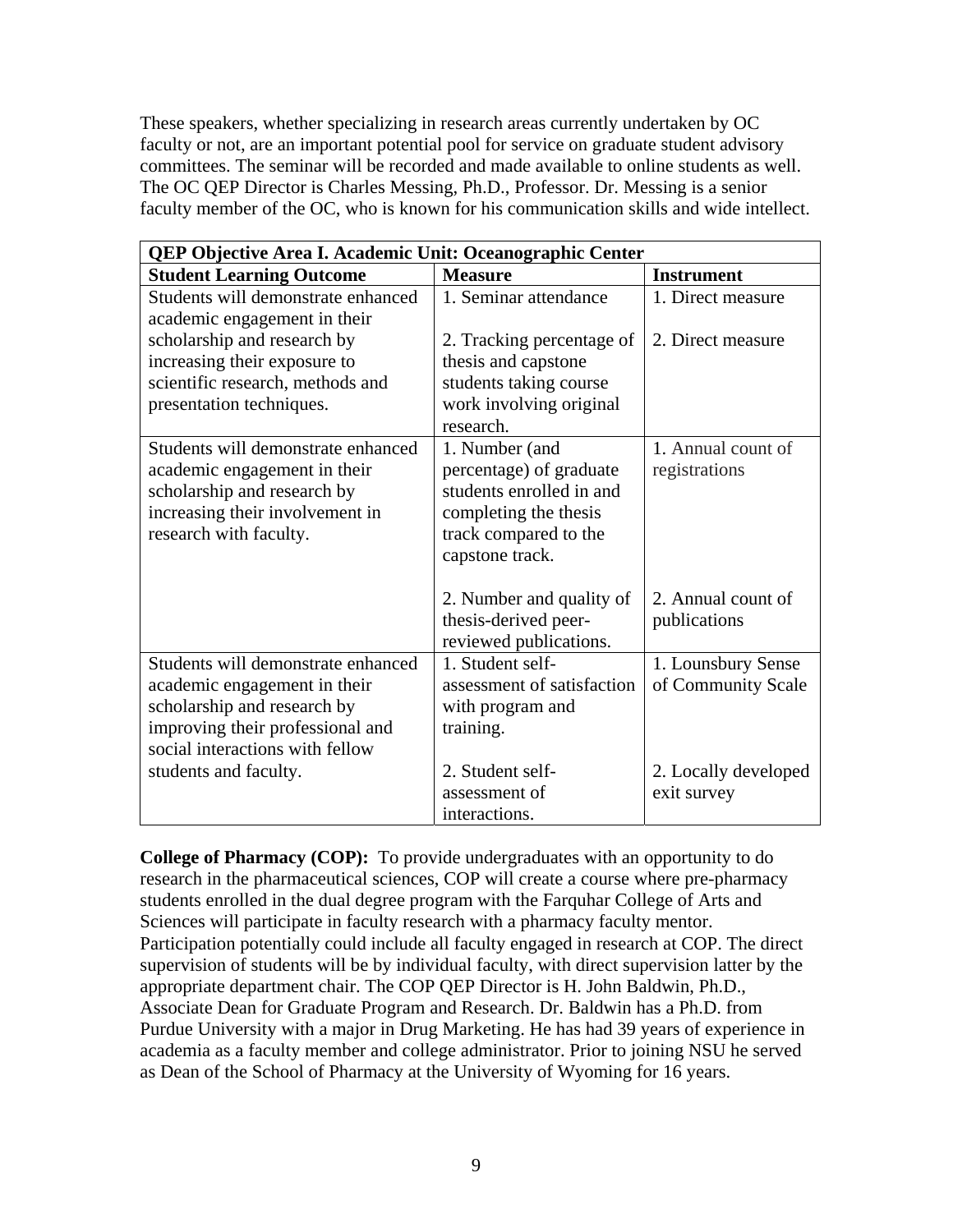| <b>QEP Objective Area I: College of Pharmacy</b> |                        |                      |  |
|--------------------------------------------------|------------------------|----------------------|--|
| <b>Student Learning Outcome</b>                  | <b>Measure</b>         | <b>Instrument</b>    |  |
| More undergraduate students will                 | <b>Direct Measure</b>  | Annual count of      |  |
| participate in pharmaceutical                    |                        | student participants |  |
| research.                                        |                        |                      |  |
| Students will demonstrate enhanced               | 1. Student self-       | 1. Locally developed |  |
| academic engagement in their                     | assessment of research | instrument           |  |
| scholarship and research by                      | goals                  |                      |  |
| increasing their understanding of the            |                        |                      |  |
| importance of research to the                    | 2. Faculty mentors'    | 2. Locally developed |  |
| nation's health, and the                         | assessment of student  | rubric               |  |
| advancement of pharmaceutical                    | research goals         |                      |  |
| knowledge and practice.                          |                        |                      |  |
| Students will demonstrate enhanced               | 1. Student self-       | 1. Locally developed |  |
| academic engagement in their                     | assessment of their    | instrument           |  |
| scholarship and research by                      | knowledge of research  |                      |  |
| increasing their knowledge of                    | and methodologies      |                      |  |
| scientific research and                          |                        |                      |  |
| methodologies.                                   | 2. Faculty mentors'    | 2. Locally developed |  |
|                                                  | assessment of student  | rubric               |  |
|                                                  | knowledge of research  |                      |  |
|                                                  | methodologies          |                      |  |
| Students will demonstrate enhanced               | 1. Student self-       | 1. Locally developed |  |
| academic engagement in their                     | assessment of research | instrument           |  |
| scholarship and research by                      | skills                 |                      |  |
| increasing their research skills.                |                        |                      |  |
|                                                  | 2. Faculty mentors'    |                      |  |
|                                                  | assessment of student  | 2. Locally developed |  |
|                                                  | laboratory performance | rubric               |  |

**Objective II. Enhancing Student Academic Engagement in Dialogue and Exchange** Throughout higher education, many classes provide less-than-satisfactory academic interactions among faculty and students. While there are opportunities for students to interact with faculty and each other during traditional face-to-face classes, this typically is limited by the fixed-time class structure. Further, some students may feel intimidated by the competitive atmosphere that easily pervades a college classroom discussion and thus may not actively participate. Some students attempt to interact with faculty before or after classes or during specific faculty office hours but may be constrained due to busy faculty and student schedules. For these and many other reasons, many students desire increased opportunities for interaction with their professors and classmates. All students will benefit from an environment that increases the opportunity to engage in quality discussions with faculty and peers (Kuh & Su, 2001; Lundberg & Schreiner, 2004; Porter, 2006).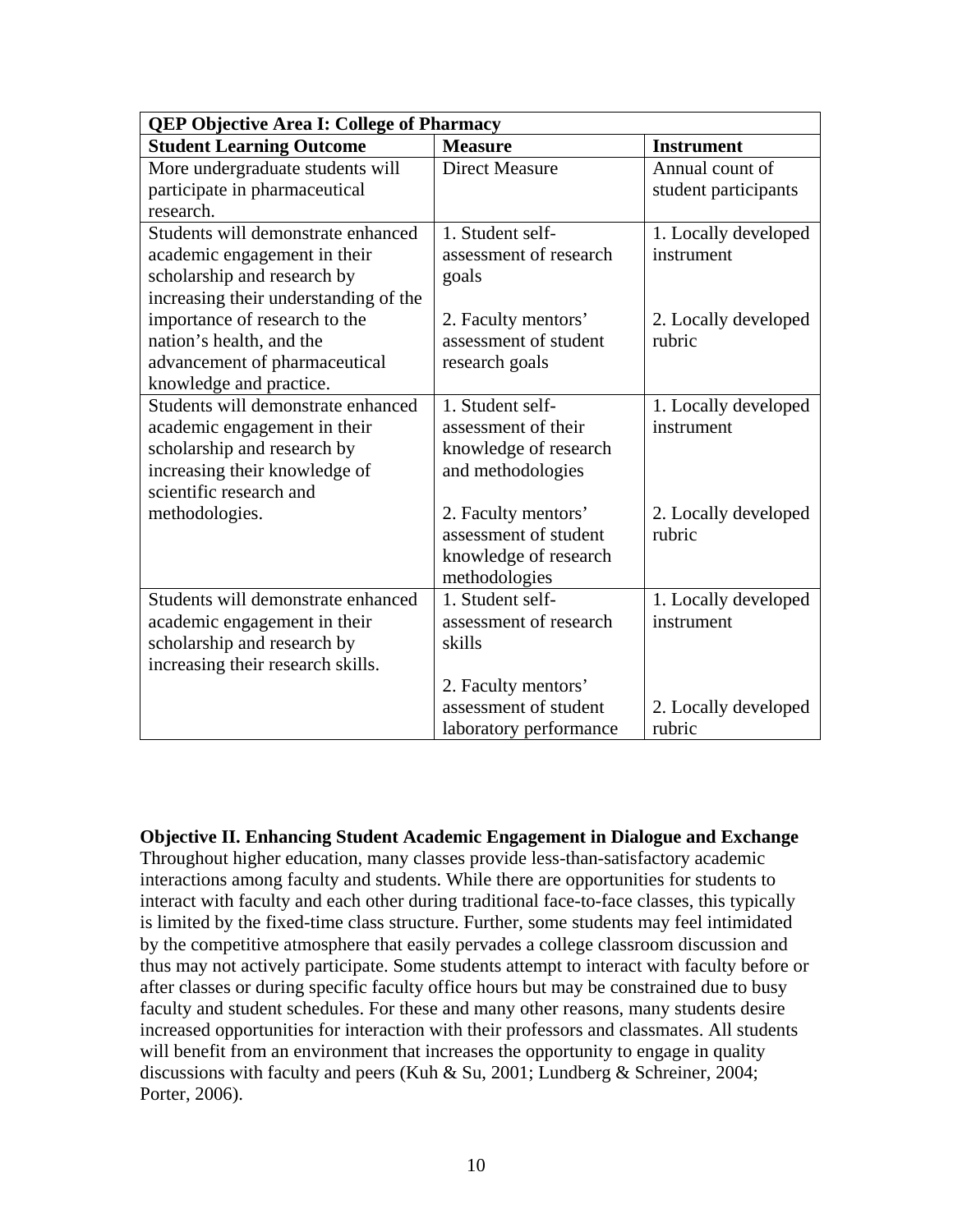NSU decided to select student academic engagement in dialogue and exchange as one of three enhancement areas in its QEP due in large part to the reflection, planning, and assessment efforts in four major areas. First, all of NSU's academic units conduct regular course evaluations across all modes of course delivery—face-to-face and technologymediated (e.g., online and interactive video) as well as surveys of program completers. Second, the academic units all participate in an extensive Academic Program Review (http://www.nova.edu/arc/) that involves the completion of the Assessment of Student Learning Outcomes, an extensive self-study, two external reviews, a Summary and Recommendations report, and a culminating meeting between the academic dean, the Vice President for Academic Affairs and the NSU President. Third, the Office of Research, Planning, and Governmental Affairs produces an on-going series of research reports which focus on student learning (http://www.nova.edu/rpga/reports/). Fourth, NSU faculty have conducted and published an impressive body of research on teaching and learning especially focusing on the use of technology to enhance faculty-student interaction.

Through Objective II NSU would seek to increase the quality of the academic discussion among its students and faculty and increase the quantity of number of communications made by individual students, as well as the number of students participating in discussion. A chief feature in this objective will be the university's use of technology in the enhancement process. Seven academic units selected Enhancing Students Academic Engagement in Dialogue and Exchange as their QEP focus: the College of Medical Sciences, the College of Osteopathic Medicine, the Farquhar College of Arts and Sciences, the Fischler School of Education and Human Services, the Graduate School of Computer and Information Sciences, the H. Wayne Huizenga School of Business and Entrepreneurship, and the University School, NSU's K-12 school. To enhance student engagement in academic dialogue and exchange, these units will participate in one or more of the following proposed focus strategy areas in Objective II:

(1) **Enhance Student-Faculty and Student-Student Interaction and Communication**. The University School, the H. Wayne Huizenga School of Business and Entrepreneurship, the Graduate School of Computer and Information Sciences, and the Farquhar College of Arts and Sciences have proposed to enhance the quality and quantity of in-class and across class discussions within their programs via technology, training, and assessment for face-to-face, online, and blended or hybrid courses.

(2) **Boost a Sense of Community for Students, Faculty and Alumni** . The College of Osteopathic Medicine has proposed the creation of new face-to-face and virtual groups such as faculty mentor groups, study groups, research support groups, academic societies, and communities of practice.

(3) **Enhance Mentoring for Students .** The College of Medical Sciences proposes to engage students who are academically at-risk, who need extra mentoring, or who have special interests and skills at an early stage of their student life.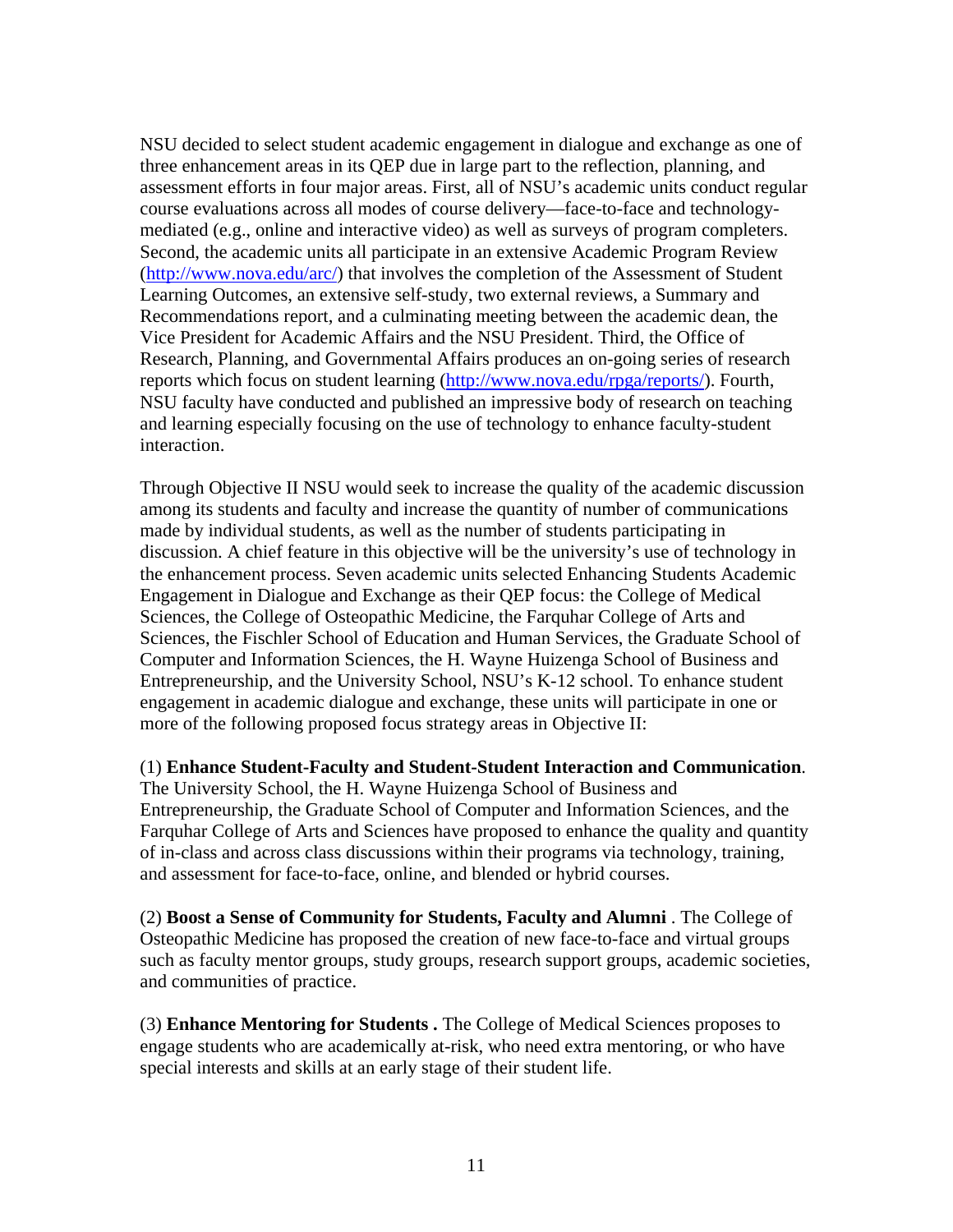(4) **Increase Students' Ability to Voice Questions, Secure Feedback, Share Resources, and Engage in New and Important Topics** . The H. Wayne Huizenga School of Business and Entrepreneurship, the Graduate School of Computer and Information Sciences, Fischler School of Education and Human Services, and the Farquhar College of Arts and Sciences propose to actively engage faculty and students in solving real world problems, in applying critical-thinking and adopting and sharing new materials, and in facilitating students assuming major responsibility for their own learning.

# **Academic Unit Action Plans for QEP Objective II: Enhancing Student Academic Engagement in Dialogue and Exchange**

**College of Medical Sciences (CMS):** To improve student performance in courses, CMS will use several initiatives significantly increasing student and faculty interaction. Student study groups will be created to encourage peer-aided learning. Students performing below a B level in any of their courses will be required to meet weekly with the course director or designee. CMS faculty will publish an open-door policy to encourage students to meet with their instructors. Faculty and student meetings attendant to weekly student seminars will provide regular opportunities for discussion concerning class issues. The CMS QEP Director is Howard Hada, Ph.D., Assistant Dean for Academic Affairs. Dr. Hada also serves or has served on the Committee of Admission, Graduate Program Committee, Course Curriculum Committee, and Committee on Student Progress. In addition, he was involved in the development and establishment of the College of Medical Sciences and is involved in teaching and coordinating graduate courses.

| <b>QEP Objective Area II: College of Medical Sciences</b> |                         |                            |  |
|-----------------------------------------------------------|-------------------------|----------------------------|--|
| <b>Student Learning Outcome</b>                           | <b>Measure</b>          | <b>Instrument</b>          |  |
| Students will demonstrate enhanced                        | Direct measure          | <b>Examination results</b> |  |
| academic engagement in their                              |                         |                            |  |
| dialogue and exchange by improved                         |                         |                            |  |
| performances in didactic courses.                         |                         |                            |  |
| Students will demonstrate enhanced                        | Student self-assessment | Locally developed          |  |
| academic engagement in their                              | of interactions         | instrument                 |  |
| dialogue and exchange by student-                         |                         |                            |  |
| reported faculty/student interactions.                    |                         |                            |  |
| Students will demonstrate enhanced                        | Faculty assessment of   | Locally developed          |  |
| academic engagement in their                              | interactions            | rubric                     |  |
| dialogue and exchange by faculty-                         |                         |                            |  |
| reported faculty/student interactions.                    |                         |                            |  |

**College of Osteopathic Medicine (COM):** To create a sense of community that will support students throughout their four years at COM, all D.O. students will be assigned to one of ten academical societies. Each society will be composed of approximately 25 students per class, and 3 faculty society advisors. Students remain in their designated academical society throughout their medical school experience. This creates a unique sense of community that students experience from their very first day in medical school.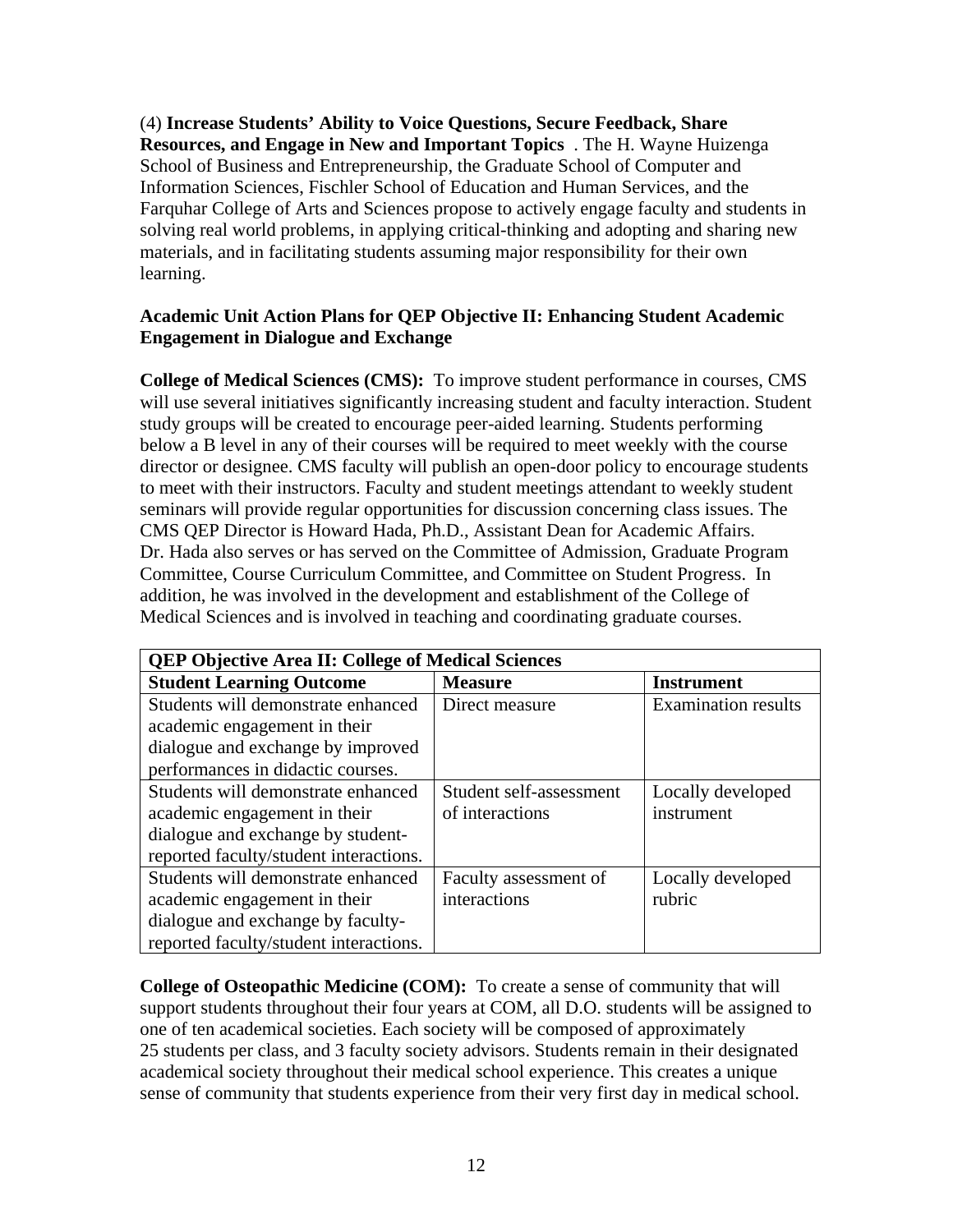Each society organizes a program that meets the COM Academical Society Mission and core goals established by COM. The Academical Societies will be the core of creating not only a four-year relationship between students but also between alumni of the society. Student-student and student-faculty interaction through the academical societies will be fostered through a variety of academic/professional programs and social gatherings. Steve Bowen, M.D., Professor, was selected to direct COM's QEP because of his long career in research and program evaluation and because he also provides oversight for and assistance to develop the COM graduate masters programs in public health, informatics and international joint degrees.

| <b>Student Learning Outcome</b><br><b>Measure</b><br><b>Instrument</b><br>Students will demonstrate enhanced<br>1. Tracking of<br>1. Student participation<br>student participation<br>academic engagement in their<br>in Academical Society<br>dialogue and exchange by improving<br>faculty mentor events<br>at events<br>student-faculty interactions.<br>2. Student self-assessed<br>satisfaction with mentor<br>instrument<br>program<br>Students will demonstrate enhanced<br>1. Student self-assessed<br>satisfaction with peer<br>academic engagement in their<br>instrument<br>dialogue and exchange by improving<br>mentoring program<br>student-student interaction,<br>particularly across classes.<br>2. Student self-assessed<br>2. Tracking of<br>participation in tutoring<br>student participation<br>sessions, group study and<br>at events<br>study skills workshops<br>Students will demonstrate enhanced<br>1. Student self-assessed<br>academic engagement in their<br>satisfaction with Alumni<br>instrument<br>dialogue and exchange by<br><b>Mentoring Program</b><br>facilitating professional<br>development.<br>2. Evaluation of students'<br>rapport by faculty/staff<br>rubric<br>3. Students involvement<br>3. Tracking of<br>student involvement<br>in professional<br>organizations<br>in organizations<br>Students will demonstrate enhanced<br>1. Student self-assessed<br>1. Tracking of<br>student participation<br>academic engagement in their<br>participation in collegial<br>dialogue and exchange by improving<br>competitions between<br>at events<br>the sense of community for students<br>societies through co-<br>curricular and intramural<br>with fellow students, faculty, and | <b>QEP Objective Area II: College of Osteopathic Medicine</b> |            |                      |
|-----------------------------------------------------------------------------------------------------------------------------------------------------------------------------------------------------------------------------------------------------------------------------------------------------------------------------------------------------------------------------------------------------------------------------------------------------------------------------------------------------------------------------------------------------------------------------------------------------------------------------------------------------------------------------------------------------------------------------------------------------------------------------------------------------------------------------------------------------------------------------------------------------------------------------------------------------------------------------------------------------------------------------------------------------------------------------------------------------------------------------------------------------------------------------------------------------------------------------------------------------------------------------------------------------------------------------------------------------------------------------------------------------------------------------------------------------------------------------------------------------------------------------------------------------------------------------------------------------------------------------------------------------------------------------------------------------------------------------------|---------------------------------------------------------------|------------|----------------------|
|                                                                                                                                                                                                                                                                                                                                                                                                                                                                                                                                                                                                                                                                                                                                                                                                                                                                                                                                                                                                                                                                                                                                                                                                                                                                                                                                                                                                                                                                                                                                                                                                                                                                                                                                   |                                                               |            |                      |
|                                                                                                                                                                                                                                                                                                                                                                                                                                                                                                                                                                                                                                                                                                                                                                                                                                                                                                                                                                                                                                                                                                                                                                                                                                                                                                                                                                                                                                                                                                                                                                                                                                                                                                                                   |                                                               |            |                      |
|                                                                                                                                                                                                                                                                                                                                                                                                                                                                                                                                                                                                                                                                                                                                                                                                                                                                                                                                                                                                                                                                                                                                                                                                                                                                                                                                                                                                                                                                                                                                                                                                                                                                                                                                   |                                                               |            | 2. Locally developed |
|                                                                                                                                                                                                                                                                                                                                                                                                                                                                                                                                                                                                                                                                                                                                                                                                                                                                                                                                                                                                                                                                                                                                                                                                                                                                                                                                                                                                                                                                                                                                                                                                                                                                                                                                   |                                                               |            | 1. Locally developed |
|                                                                                                                                                                                                                                                                                                                                                                                                                                                                                                                                                                                                                                                                                                                                                                                                                                                                                                                                                                                                                                                                                                                                                                                                                                                                                                                                                                                                                                                                                                                                                                                                                                                                                                                                   |                                                               |            |                      |
|                                                                                                                                                                                                                                                                                                                                                                                                                                                                                                                                                                                                                                                                                                                                                                                                                                                                                                                                                                                                                                                                                                                                                                                                                                                                                                                                                                                                                                                                                                                                                                                                                                                                                                                                   |                                                               |            | 1. Locally developed |
|                                                                                                                                                                                                                                                                                                                                                                                                                                                                                                                                                                                                                                                                                                                                                                                                                                                                                                                                                                                                                                                                                                                                                                                                                                                                                                                                                                                                                                                                                                                                                                                                                                                                                                                                   |                                                               |            | 2. Locally developed |
|                                                                                                                                                                                                                                                                                                                                                                                                                                                                                                                                                                                                                                                                                                                                                                                                                                                                                                                                                                                                                                                                                                                                                                                                                                                                                                                                                                                                                                                                                                                                                                                                                                                                                                                                   |                                                               |            |                      |
| 2. Students' participation<br>2. Tracking of                                                                                                                                                                                                                                                                                                                                                                                                                                                                                                                                                                                                                                                                                                                                                                                                                                                                                                                                                                                                                                                                                                                                                                                                                                                                                                                                                                                                                                                                                                                                                                                                                                                                                      | alumni.                                                       | activities |                      |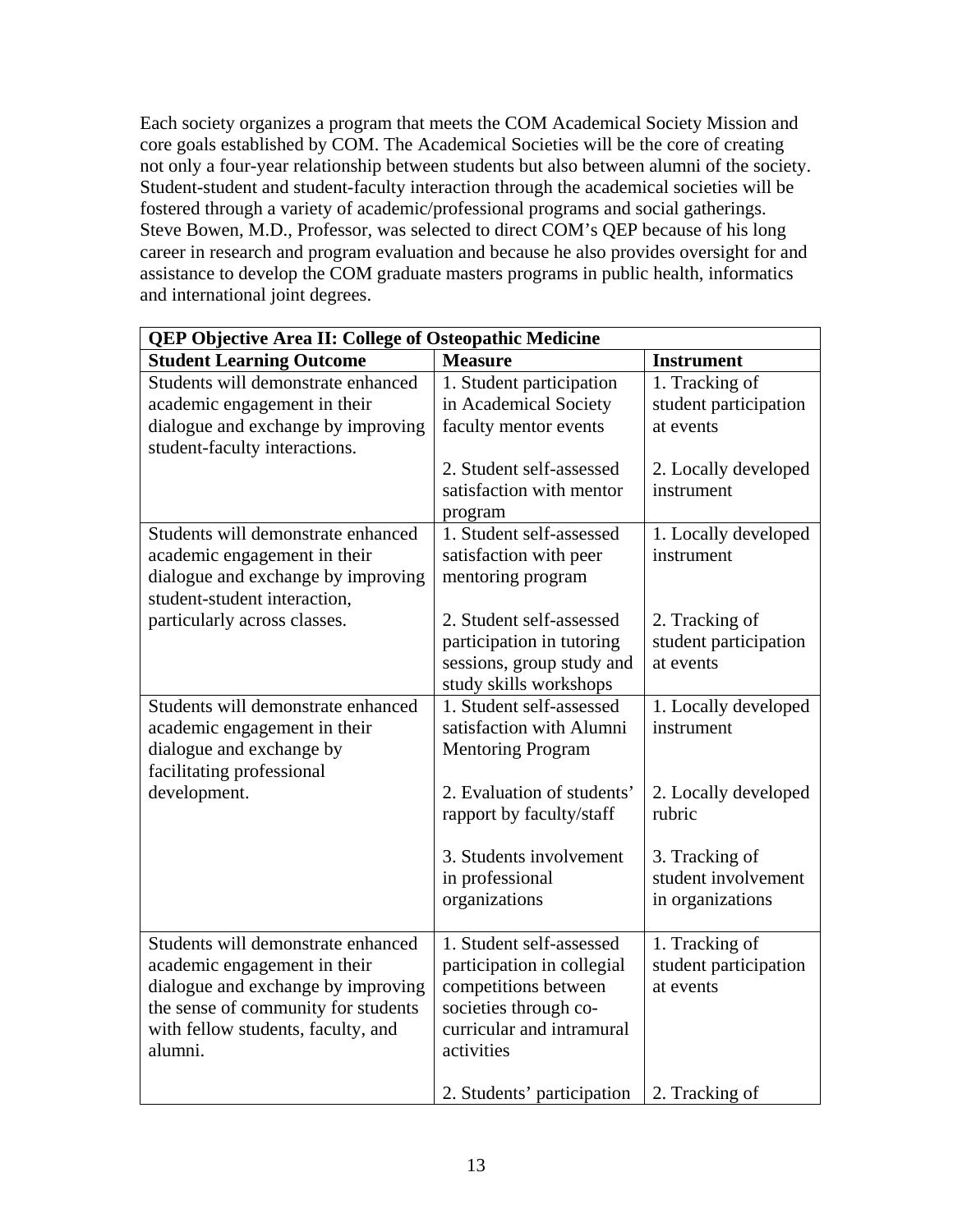| in and satisfaction with<br>society-wide events | participation and<br>locally developed<br>instrument for<br>assessment |
|-------------------------------------------------|------------------------------------------------------------------------|
|-------------------------------------------------|------------------------------------------------------------------------|

**Farquhar College of Arts and Sciences (FCAS):** To increase and enhance academic dialogue in their courses, FCAS will initiate a "Discussion across the Curriculum" program much in the same way the university has adopted a "Writing across the Curriculum" policy, which has been in place for several years. The proposed plan is designed to increase both the quality and quantity of student-student and student-faculty academic interaction through WebCT-based discussion boards for all FCAS classes regardless of subject, location, instructor status, or format of instruction. WebCT as a discussion media is particularly well suited for this task in that the discussions are easily archived and measurable and they are neither time- nor location-bound. Students are not intimidated by their more loquacious peers in the online environment; moreover, instructors of online classes commonly report that the quantity and depth of discussion is enhanced in the online environment. Allan Schulman, Ph.D., Professor and Director of the Division of Social and Behavioral Sciences at the Farquhar College of Arts and Sciences, is the FCAS QEP Director. Dr. Schulman has experience with both quantitative and qualitative behavioral science research, serves as the College liaison to the IRB, and has actively supported development of online courses and instruction within the College.

| <b>QEP Objective Area II: Farquhar College of Arts and Sciences</b> |                          |                      |
|---------------------------------------------------------------------|--------------------------|----------------------|
| <b>Student Learning Outcome</b>                                     | <b>Measure</b>           | <b>Instrument</b>    |
| Students will demonstrate enhanced                                  | 1. Student self-         | 1. Locally developed |
| academic engagement in dialogue                                     | assessment of            | instrument           |
| and exchange by increasing their                                    | comprehension            |                      |
| perception of new material                                          |                          |                      |
| comprehension.                                                      | 2. Faculty assessment of | 2. Locally developed |
|                                                                     | student comprehension    | rubric               |
| Students will demonstrate enhanced                                  | Student self-assessment  | Locally developed    |
| academic engagement in dialogue                                     | of abilities             | instrument           |
| and exchange by increasing their                                    |                          |                      |
| perceived ability to voice questions                                |                          |                      |
| and secure feedback.                                                |                          |                      |
| Students will demonstrate enhanced                                  | 1. Student self-         | 1. Locally developed |
| academic engagement in dialogue                                     | assessment of awareness  | instrument           |
| and exchange by increasing                                          |                          |                      |
| perception of their awareness of peer                               | 2. Faculty assessment of | 2. Locally developed |
| contribution to learning.                                           | student awareness        | rubric               |
| Students will demonstrate enhanced                                  | Student self-assessment  | Locally developed    |
| academic engagement in dialogue                                     | of contact and access    | instrument           |
| and exchange by increasing their                                    |                          |                      |
| perception of their contact and                                     |                          |                      |
| access with instructors.                                            |                          |                      |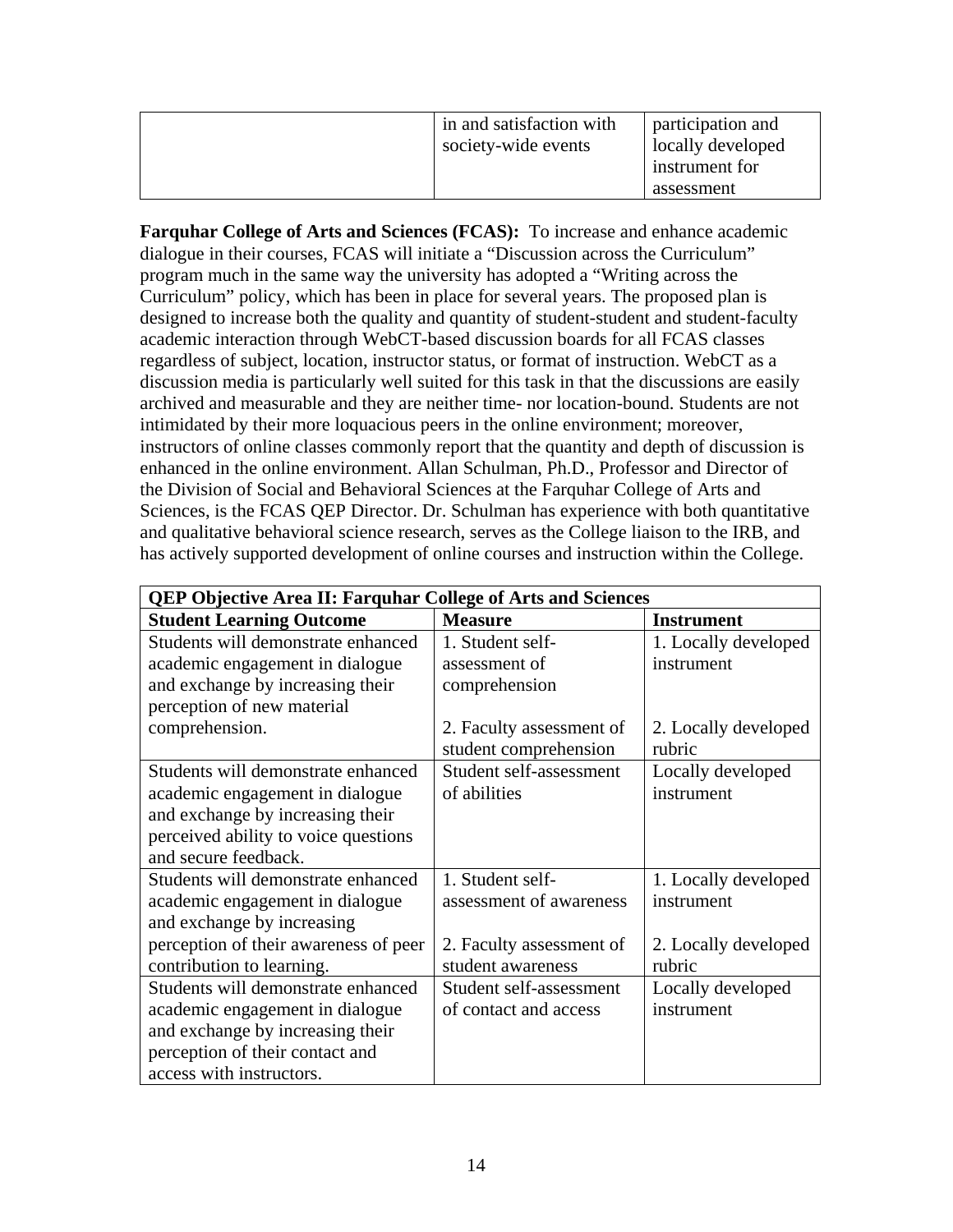**Fischler School of Education and Human Services (FSEHS):** To increase and enhance academic dialogue and discussion in courses, all faculty members at FSEHS will identify strategies to incorporate Problem-Based Learning (PBL) in instruction at all levels and to all students. Training in the PBL method will be conducted for all instructional personnel including adjuncts, dissertation chairs, and field associates. These training and professional development activities will include course-based dialogues and an annual QEP Colloquium. Maryellen Maher, Ph.D. will serve as the Academic Unit QEP Director for FSEHS. Currently, Dr. Maher serves as an Executive Dean at FSEHS with primary oversight for research and evaluation. Dr. Maher's background and experience in measurement, evaluation, and curriculum provide her with the appropriate foundation to function in this leadership role. She has held positions at three universities, multiple school districts, and been a consultant on numerous projects and grants.

| QEP Objective Area II: Academic Unit - FSEHS |                          |                       |
|----------------------------------------------|--------------------------|-----------------------|
| <b>Student Learning Outcome</b>              | <b>Measure</b>           | <b>Instrument</b>     |
| Students will demonstrate enhanced           | 1. Student self-         | 1. Internally         |
| academic engagement in their                 | assessment of dialogue   | developed             |
| dialogue and exchange by solving             | and exchange             | instruments and       |
| real world problems.                         | experiences              | rubrics               |
|                                              |                          |                       |
|                                              |                          |                       |
|                                              | 2. Faculty assessment of | 2. Internally         |
|                                              | students                 | developed matrices    |
|                                              |                          |                       |
|                                              |                          | 3. Focus Groups       |
| Students will demonstrate enhanced           | 1. Student self-         | 1. Internally         |
| academic engagement in their                 | assessment of            | developed surveys     |
| dialogue and exchange by assuming            | assumption of            |                       |
| major responsibility for their own           | responsibility           | 2. Webinars           |
| learning.                                    |                          |                       |
|                                              | 2. Faculty assessment of | 3. Elluminate /       |
|                                              | students' assumption of  | <b>Wimba Sessions</b> |
|                                              | responsibility           |                       |
| Students will demonstrate enhanced           | 1. Course performance    | 1. Assessment of      |
| academic engagement in their                 |                          | course assignments    |
| dialogue and exchange by                     |                          |                       |
| developing and refining critical-            | 2. Faculty assessment of | 2. Assessment of      |
| thinking, problem-solving, and               | students' critical       | course projects       |
| collaborative skills.                        | thinking, problem        |                       |
|                                              | solving, and             | 3. Simulations        |
|                                              | collaborative skills     | (internally           |
|                                              |                          | developed)            |
| Students will demonstrate enhanced           | 1. Employer's            | 1. Interviews         |
| academic engagement in their                 | assessment of student    |                       |
| dialogue and exchange by applying            | Problem-Based Learning   |                       |
| Problem-Based Learning in their              | skills                   |                       |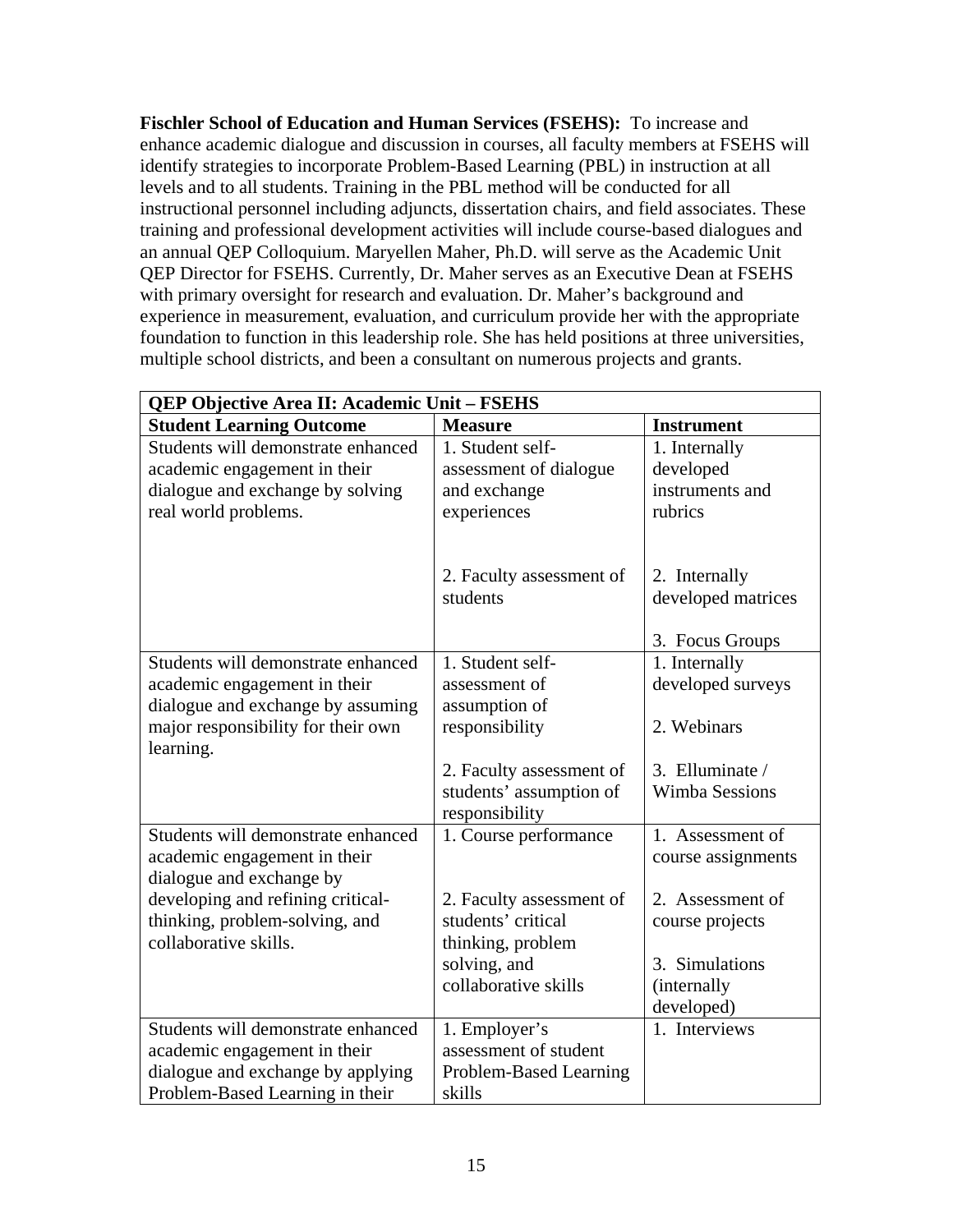| professional practice. |                                                 |                  |
|------------------------|-------------------------------------------------|------------------|
|                        | 2. Graduates' self-<br>assessed satisfaction of | 2. Focus Groups  |
|                        | PBL curriculum's                                | 3. Internally    |
|                        | application to                                  | developed survey |
|                        | professional practice                           | instruments      |

**Graduate School of Computer and Information Sciences (GSCIS):** To increase and enhance academic dialogue and discussion in their courses, as at FCAS, full-time and part-time faculty at GSCIS will enhance student-student and student-faculty interaction in campus-based courses by using threaded discussion boards, with a gradual implementation beginning fall 2007. Faculty will establish discussion boards at least for purposes of maintaining asynchronous office hours outside of campus-based meetings. Faculty may also choose to adopt other best practices with discussion boards at their discretion. Laurie Dringus, Ph.D., Professor, serves as the GSCIS QEP Director. Dr. Dringus has been involved in distance learning and online learning since 1983. Her main areas of interest include human-computer interaction and the design of interactive computing systems, and she has published several articles related to the research, design, development, and evaluation of online learning environments. She is Editor of *The Internet and Higher Education*, a quarterly journal published by Elsevier.

| <b>QEP Objective Area II: Graduate School of Computer and Information Sciences</b> |                            |                      |
|------------------------------------------------------------------------------------|----------------------------|----------------------|
| <b>Student Learning Outcome</b>                                                    | <b>Measure</b>             | <b>Instrument</b>    |
| Students will demonstrate enhanced                                                 | 1. Student self-assessed   | 1. Locally developed |
| academic engagement in their                                                       | satisfaction of online     | instrument           |
| dialogue and exchange by attaining                                                 | interactivity              |                      |
| increased satisfaction with online                                                 |                            |                      |
| interactivity included in campus-                                                  | 2. Quantity of interaction | 2. WebCT             |
| based courses.                                                                     |                            | discussion forum     |
|                                                                                    |                            | reporting tool       |
|                                                                                    |                            | (access dates,       |
|                                                                                    |                            | contribution counts, |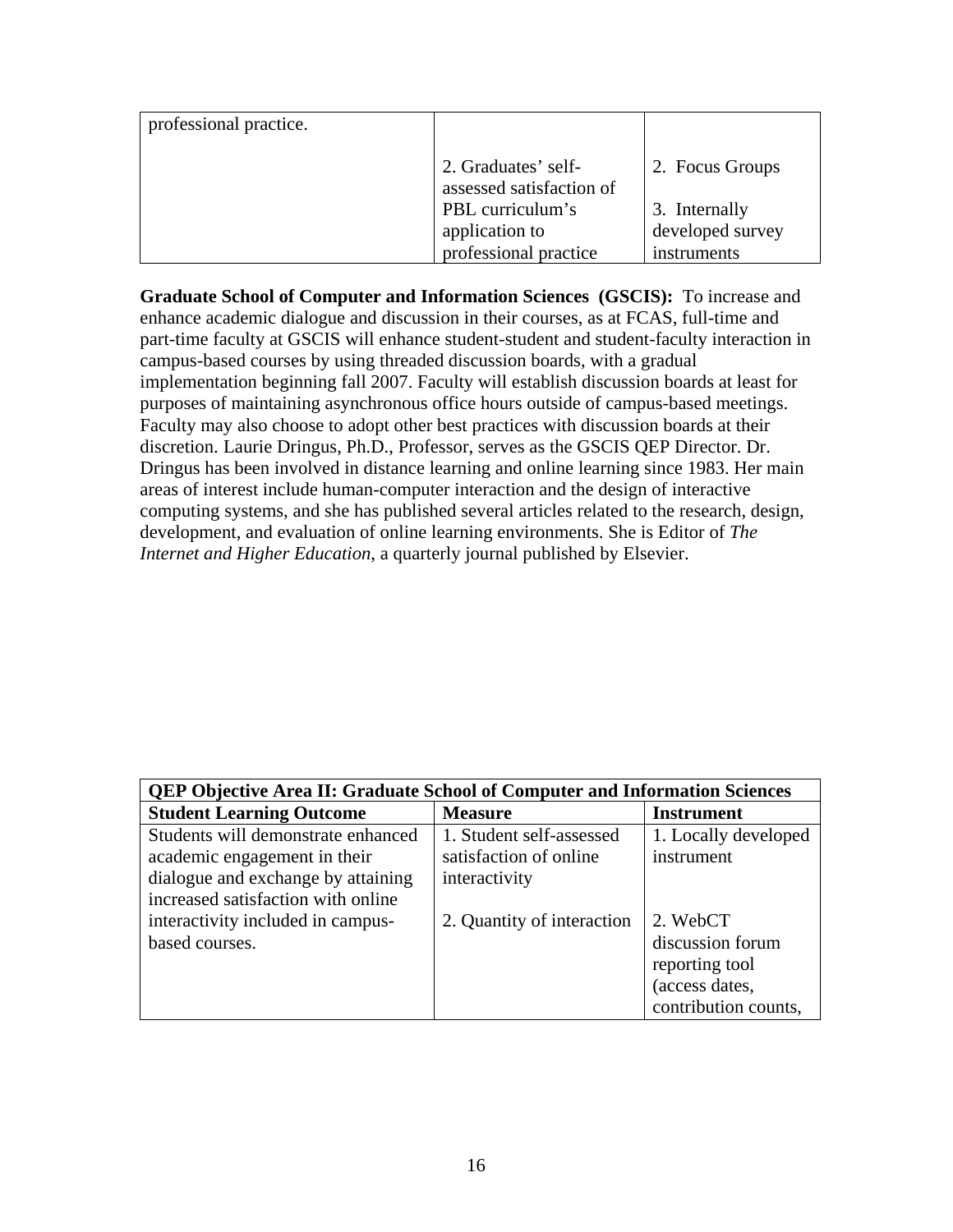| Students will demonstrate enhanced   | 1. Student self-assessed  | 1. Locally developed |
|--------------------------------------|---------------------------|----------------------|
| academic engagement in their         | perceptions of discussion | instrument           |
| dialogue and exchange by attaining   | value                     |                      |
| a deeper understanding of the course |                           |                      |
| content through online interaction.  | 2. Faculty perceptions of | 2. Locally developed |
|                                      | discussion value          | rubric               |

**H. Wayne Huizenga School of Business and Entrepreneurship (SBE):** To engage students in increased academic dialogue with each other and with faculty, SBE will create online academic seminars utilizing discussion board technology that focus on current and controversial topics in business and entrepreneurship. Undergraduate students will be required to complete one seminar consisting of an eight-week experience. It is desirable that students fulfill this requirement after completion of 60 credits, which will ensure that they have ample background in business concepts to be prepared to contribute in this unique format. Approximately thirty students will be assigned to each seminar, which will be led by both full-time and participating faculty. Each seminar will allow for lively discussion of eight or more discussion prompts, selected by the faculty from magazine and newspaper articles, current events, ethical dilemmas, etc., focused on such issues as free markets, globalization, capitalism, etc. Students will receive a Pass/Fail grade, with successful completion required for graduation. Peter Finley, Assistant Professor, is SBE's QEP Director. Dr. Finley works extensively in the undergraduate business programs, teaching primarily in sport and recreation management, but also providing assistance in the business research methods courses. He teaches both daytime and evening students. This positions him nicely to understand the needs of SBE's undergraduate population and to assist in creating a QEP project that will deliver added value to the undergraduate experience. Dr. Finley has extensive background in curriculum and new program development and will be applying his experience in program evaluation and research methods to assess and modify the QEP project into the future.

| <b>QEP Objective Area II: H. Wayne Huizenga School of Business and</b> |                            |                       |  |
|------------------------------------------------------------------------|----------------------------|-----------------------|--|
| <b>Entrepreneurship</b>                                                |                            |                       |  |
| <b>Student Learning Outcome</b>                                        | <b>Measure</b>             | <b>Instrument</b>     |  |
| Students will demonstrate enhanced                                     | 1. Student self-evaluation | 1. Locally developed  |  |
| academic engagement in their                                           | of course and personal     | student evaluation    |  |
| dialogue and exchange by making                                        | performance                | instrument            |  |
| meaningful original contributions to                                   |                            |                       |  |
| discussion of current and                                              | 2. Supervisors'            | 2. Locally developed  |  |
| controversial topics in business                                       | assessment of students'    | instructor assessment |  |
|                                                                        | participation and          | of student            |  |
|                                                                        | contribution to course     | contributions and     |  |
|                                                                        | discussion                 | discussion quality    |  |
| Students will demonstrate enhanced                                     | 1. Student self-evaluation | 1. Locally developed  |  |

| <b>QEP Objective Area II: H. Wayne Huizenga School of Business and</b> |  |
|------------------------------------------------------------------------|--|
| <b>Entrepreneurship</b>                                                |  |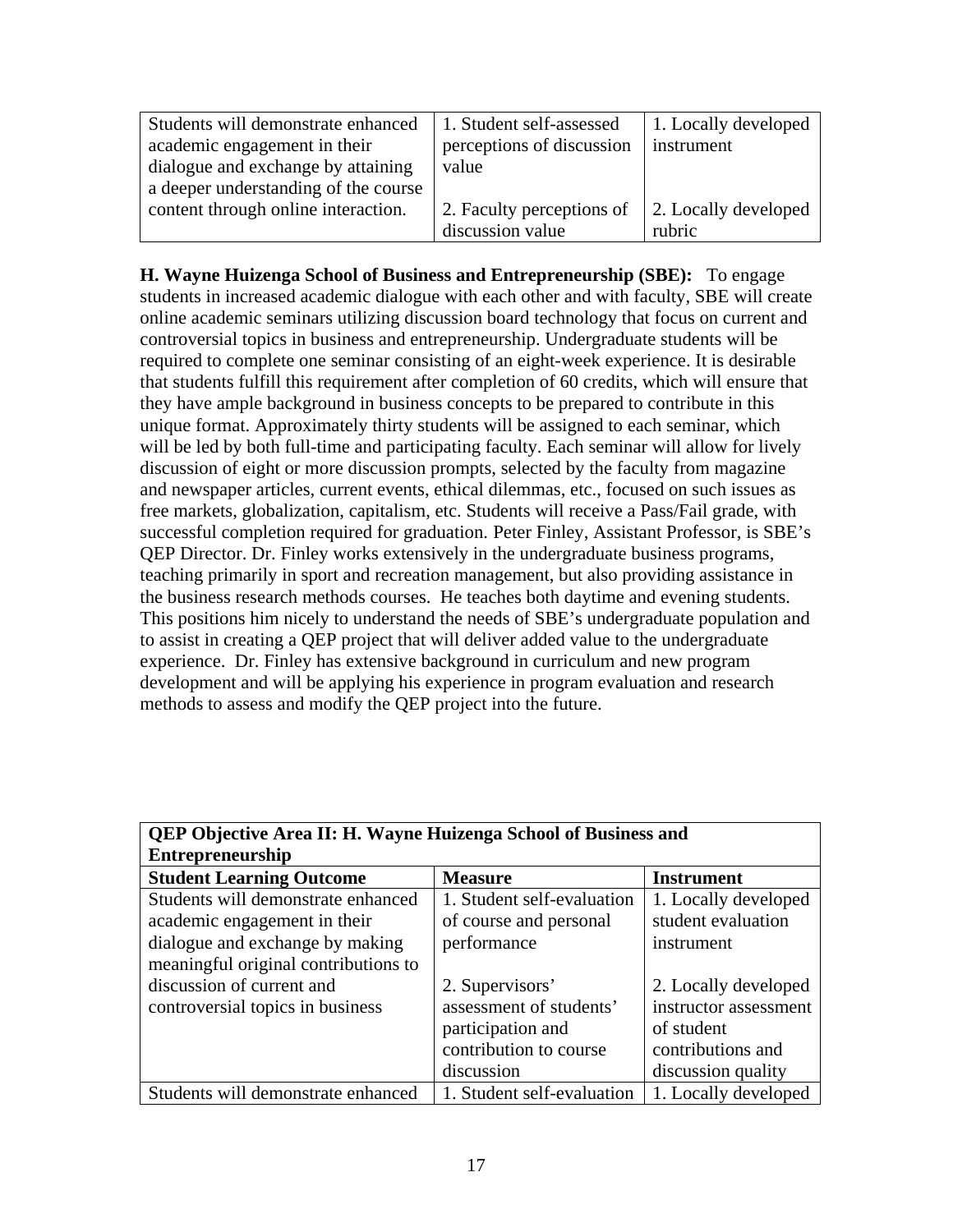| academic engagement in their           | of course and personal     | student evaluation    |
|----------------------------------------|----------------------------|-----------------------|
| dialogue and exchange by making        | performance                | instrument            |
| critical and supportive comments       |                            |                       |
| regarding other students' posts in a   | 2. Supervisors'            | 2. Locally developed  |
| discussion of current and              | assessment of students'    | instructor assessment |
| controversial topics in business       | participation and          | of student            |
|                                        | contribution to course     | contributions and     |
|                                        | discussion                 | discussion quality    |
| Students will demonstrate enhanced     | 1. Student self-evaluation | 1. Locally developed  |
| academic engagement in their           | of course and personal     | student evaluation    |
| dialogue and exchange by               | performance                | instrument            |
| demonstration of the pursuit of        |                            |                       |
| additional information regarding       | 2. Supervisors'            | 2. Locally developed  |
| current and controversial topics in    | assessment of students'    | instructor assessment |
| business and displaying a              | participation and          | of student            |
| willingness to share such              | contribution to course     | contributions and     |
| information in a discussion            | discussion                 | discussion quality    |
| Students will demonstrate enhanced     | 1. Student self-valuation  | 1. Locally developed  |
| academic engagement in their           | of course and personal     | student evaluation    |
| dialogue and exchange by               | performance                | instrument            |
| demonstrating an understanding of      |                            |                       |
| multiple sides of controversial issues | 2. Supervisors'            | 2. Locally developed  |
| in business                            | assessment of students'    | instructor assessment |
|                                        | participation and          | of student            |
|                                        | contribution to course     | contributions and     |
|                                        | discussion                 | discussion quality    |

**University School (USCH):** To enhance students' engagement with each other and with their teachers, as with FCAS and GSCIS, USCH will incorporate electronic communications into face-to-face classes. Unlike the postsecondary usage of these tools, here they serve as much to bond students and teachers as to further intellectual discussions. The initiative pairs with other USCH initiatives, as described in its strategic plan, focused on the teacher-student bond. Middle school teacher, Robyn Kaiyal, Ph.D., will serve as the University School QEP Director. Dr. Kaiyal's background and expertise in the area of school management is extensive, as is her interest and experience with school improvement, strategic planning, and quality control systems. Dr. Kaiyal is a former school principal and remains committed to developing excellence within schools. Her interest in quality enhancement of programs and practices coupled with her strong research background blend to enable her to lead USCH carefully and successfully as it implements this QEP initiative.

| <b>QEP Objective Area II: The University School</b> |                           |                      |  |
|-----------------------------------------------------|---------------------------|----------------------|--|
| <b>Student Learning Outcome</b>                     | <b>Measure</b>            | <b>Instrument</b>    |  |
| Students will demonstrate enhanced                  | 1. Pre-post student self- | 1. Locally developed |  |
| academic engagement in their                        | assessment                | student and faculty  |  |
| dialogue and exchange by                            |                           | surveys              |  |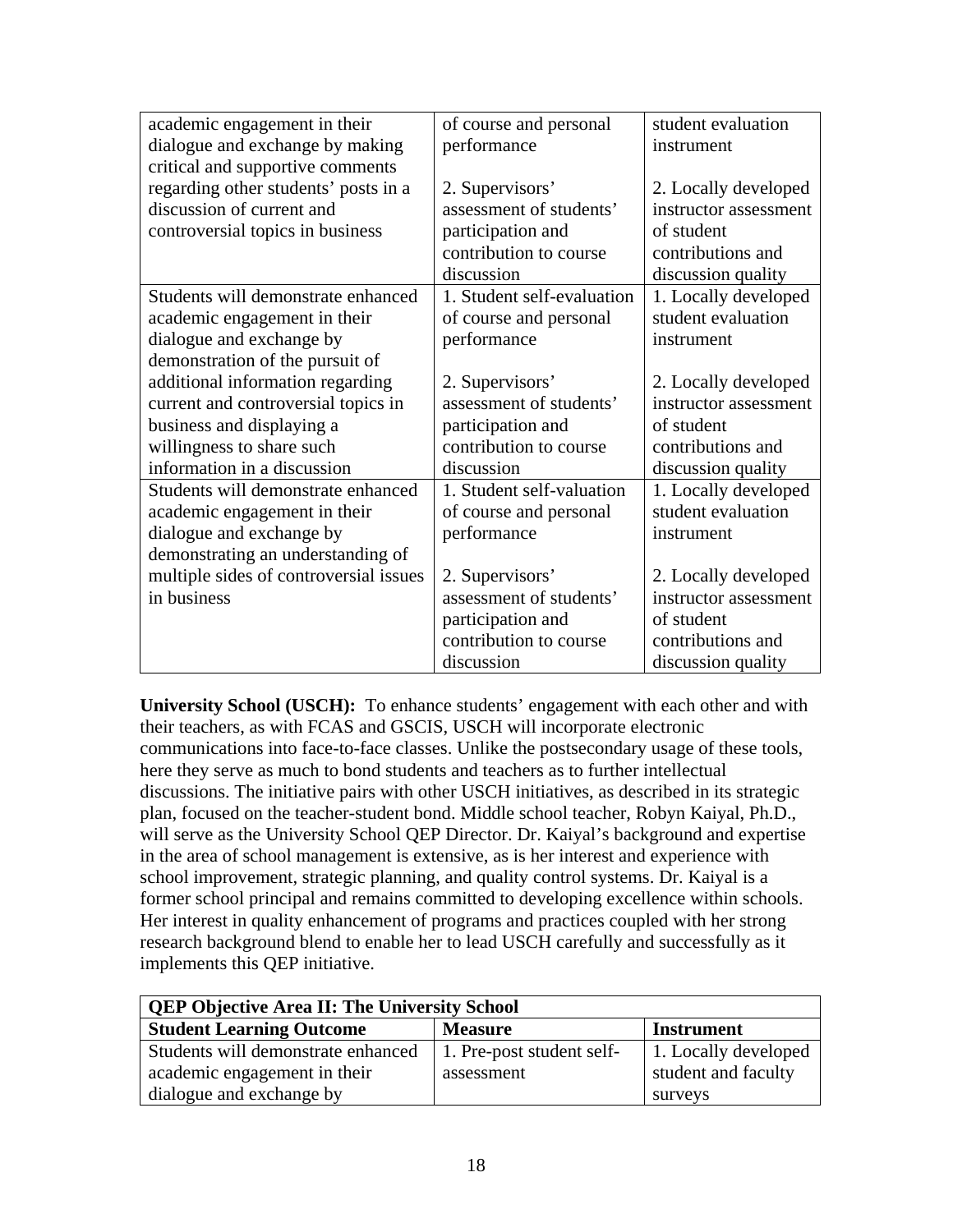| effectively using WebCT for        |                            |                       |
|------------------------------------|----------------------------|-----------------------|
| supplementary instructional        | 2. Pre-post faculty        | 2. Student reflection |
| feedback and mentorship.           | assessment                 | logs                  |
|                                    |                            |                       |
|                                    | 3. Academic                | 3. Student work       |
|                                    | performance                | sample                |
| Students will demonstrate enhanced | 1. Quantity of WebCT       | 1. Tally of counts    |
| academic engagement in their       | communications             | from WebCT server     |
| dialogue and exchange by using     |                            |                       |
| WebCT for increased academic       |                            |                       |
| discourse among faculty and        |                            |                       |
| students.                          |                            |                       |
| Students will demonstrate enhanced | 1 Pre-post student self    | 1. Locally developed  |
| academic engagement in their       | assessment surveys         | student survey and    |
| dialogue and exchange by improving |                            | log                   |
| student to student discussions.    | 2. Student reflection logs | 2. WebCT server       |
|                                    |                            |                       |
|                                    | 3. Raw score tally from    |                       |
|                                    | WebCT                      |                       |
| Students will demonstrate enhanced | 1. Pre-post parent         | 1. Locally developed  |
| academic engagement in their       | satisfaction surveys       | instruments           |
| dialogue and exchange by improving |                            |                       |
| the discourse among faculty and    | 2. Pre-post teacher self - |                       |
| students.                          | assessment surveys         |                       |
|                                    |                            |                       |

# **Objective III: Enhancing Student Academic Engagement in Clinical Experiences**

Developing the skills needed to effectively transform theory into practice requires a unique environment that provides the learner the opportunity to attempt application and then receive feedback regarding that effort. Internships, externships, workplace laboratories, and clinical rotations are among the various experiences that provide students this environment. Learning is enhanced when student experimentation can occur and is closely followed by feedback regarding performance. For students training for clinical professions, clinical experiences are the most efficient and effective way to develop clinical skills (McAllister, Lincoln, McLeod, & Maloney, 1997; Ryan, Toohey, & Hughes, 1996).

Many programs at NSU offer hands-on practical learning experiences to students; these opportunities are designed to enhance learning achieved through traditional and technology-based delivery systems. Within each individual unit, these learning experiences are variously termed externships, practica, clinics, or internships. For clarity and brevity of presentation, these experiences will collectively be termed "clinical experiences."

Through direct application, observation, and evaluative feedback, clinical experiences promote critical self-consciousness about many aspects of professional life that would be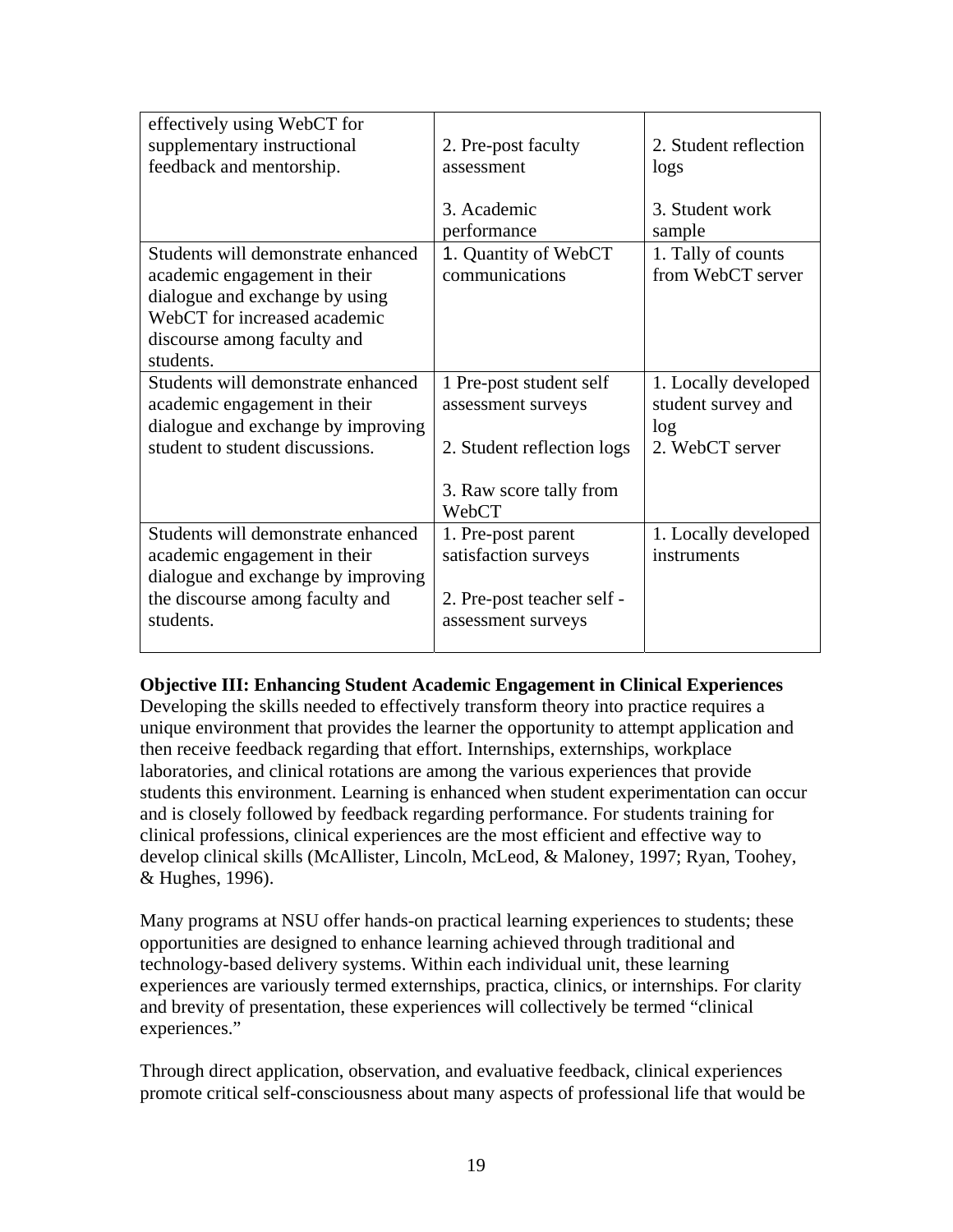unavailable to the student in a traditional classroom setting. In their clinical experiences, students learn to apply doctrinal and theoretical learning to often complex practical problems, and to do so in a manner that satisfies professional standards. One important benefit of active engagement in concrete, real-world settings is that students tend to acquire newer and richer levels of meaning of classroom-derived knowledge. Assessment of a clinical patient, or a client in need of legal counseling, takes on a multi-dimensional texture when aspects such as cultural and socioeconomic diversity, personal motives and values, regional and geographical influences, and other internal and external forces are applied. This frequently results in better retention of cognitive materials.

NSU decided to select student engagement in clinical experiences as one of three enhancement areas in its QEP due in large part to the reflection, planning, and assessment efforts resulting from the extensive dialogue that occurs as part of specialty and professional accreditation process. Over 30 of NSU's degree programs are accredited by one of 18 different specialty or professional accreditation bodies. A large percentage of these programs are clinical in nature and they conduct ongoing assessments as to the levels of participation of their students and their students' overall clinical performance.

Through this objective NSU would seek to create a seamless transition from students' classroom experiences to their clinical experiences in their practica, internships, and other forms of clinical services in the community and to create a reflective assessment system that allows for an increased level of student participation and an enhanced evaluation of clinical experience processes and outcomes by faculty, students, and supervisors. Five academic units selected Enhancing Student Academic Engagement in Clinical Experiences as their QEP focus: the Center for Psychological Studies, the College of Dental Medicine, the Shepard Broad Law Center, the College of Optometry, and the Graduate School of Humanities and Social Sciences. To enhance student academic engagement in clinical experiences these units will participate in one or more of the following proposed focus strategy areas in Objective III:

(1) **Improve training and preparation of students** . The College of Dental Medicine and the Center for Psychological Studies have proposed preparatory seminars or orientation programs for students embarking upon their clinical experiences.

(2) **Assess the effectiveness of prerequisite courses** . While some units require students to complete one or more clinical experiences as a mandatory portion of the curriculum, other units offer these experiences as an elective or optional course. The Law Center proposes to examine the effectiveness of "simulation" courses that are prerequisite to clinical experience, and to use that information to improve the existing structure of relevant courses or to add simulations that part-time students can use as substitutes for clinical experience.

(3) **Improve communication between representatives at the unit and the clinical experience sites** . The College of Dental Medicine, the Center for Psychological Studies, and the Law Center all propose to strengthen the quality of communication. Improved access to available technology will enhance this process.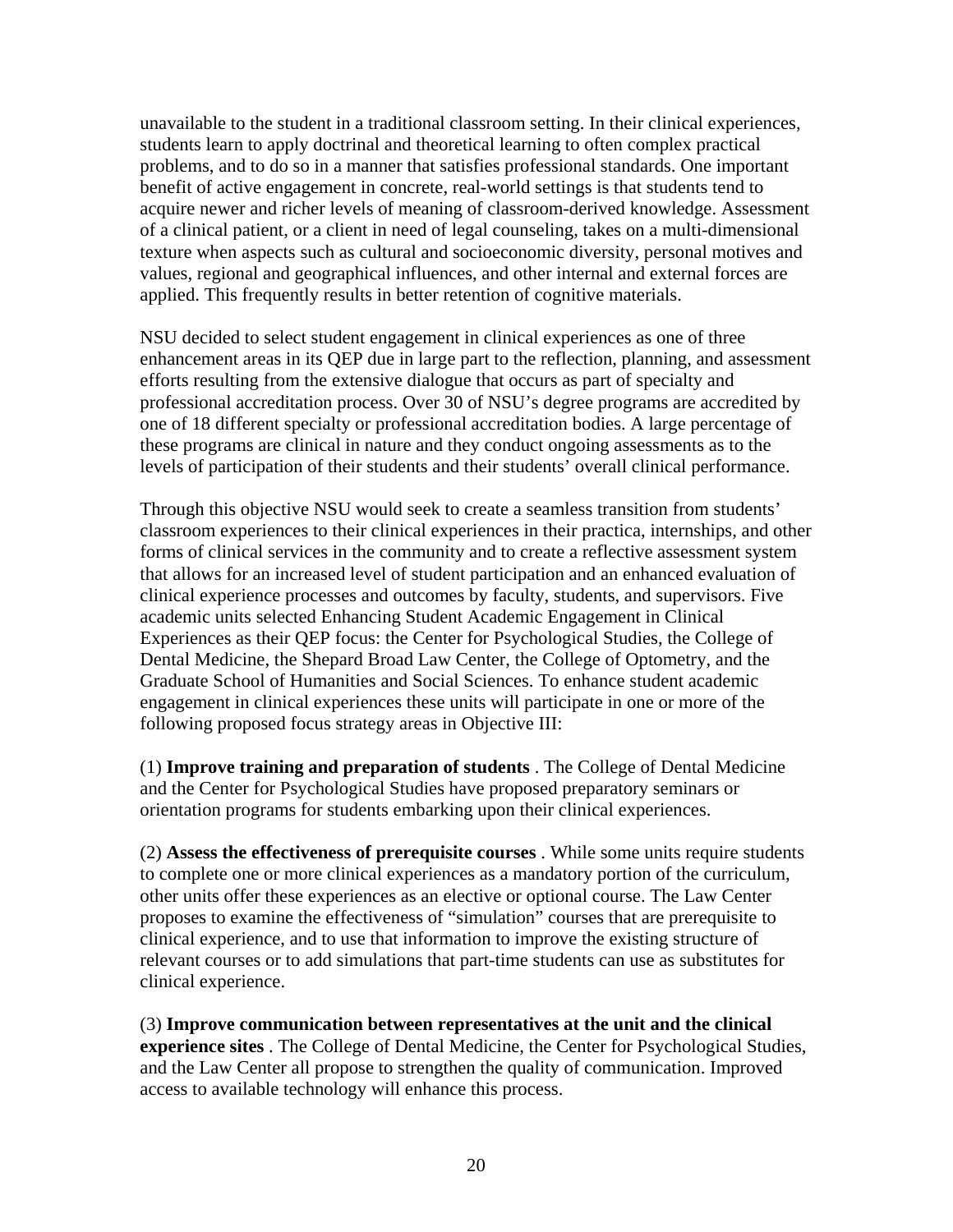(4) **Improve and expand current assessment techniques .** Currently, the units that offer clinical experiences assess the value of these experiences via student and alumni surveys, course evaluations, and other informal methods. The College of Optometry and the Graduate School for Humanities and Social Sciences will expand stakeholder participation in evaluation of sites, and apply the feedback to improve curricula. Comparison of student satisfaction regarding clinical experiences before and after modifications are made is anticipated.

# **Academic Unit Action Plans for QEP Objective III: Enhancing Student Academic Engagement in Clinical Experiences**

**Center for Psychological Studies (CPS):** To increase the preparedness of doctoral students for their practica, and to increase student satisfaction with the practicum experience, two major initiatives will be pursued. First, an annual Professional Development Institute will include a keynote speaker addressing a relevant and timely topic, along with a variety of workshops that focus on skills needed to translate theory to practice. Second, the communication channel between CPS and its training sites will be strengthened. Specifically, regular meetings of and electronic asynchronous communications between CPS faculty, administration, students, and site supervisors will be implemented. The CPS QEP Director is Ana Fins, Ph.D., associate professor for the Center for Psychological Studies. During her seven-year tenure at the Center, Dr. Fins has served as intensive practicum and research supervisor, along with maintaining her teaching responsibilities. She coordinates the center's health psychology concentration that integrates training, research and service components. In addition, she has established collaborative research and clinical ties with other NSU departments (e.g., dental school) and community professionals. Dr. Fins has been involved with university-level committees, serving as Institutional Review Board representative and Academic Review Committee member. She was recently appointed as second chair of the NSU's IRB committee. She also supervises post doctoral fellows. Dr. Fins has served as QEP center representative since the inception of the QEP committee, has been closely involved with the development of the Center's QEP plan as well as the engagement of students, faculty and supervisors. Additionally, she has spearheaded the initial survey to students regarding attitudes towards practicum experiences and the Professional Development Institute.

| <b>QEP Objective Area III: Center for Psychological Studies</b>                                                                                    |                                                                     |                                    |
|----------------------------------------------------------------------------------------------------------------------------------------------------|---------------------------------------------------------------------|------------------------------------|
| <b>Student Learning Outcome</b>                                                                                                                    | <b>Measure</b>                                                      | <b>Instrument</b>                  |
| Students will demonstrate enhanced<br>academic engagement in their<br>clinical experiences by increasing<br>their preparedness for their practica. | 1. Student self-<br>assessment of clinical<br>preparedness          | 1. Locally developed<br>instrument |
|                                                                                                                                                    | 2. Supervisors'<br>assessment of students'<br>clinical preparedness | 2. Locally developed<br>rubric     |
| Students will demonstrate enhanced                                                                                                                 | 1. Students' satisfaction                                           | 1. Locally developed               |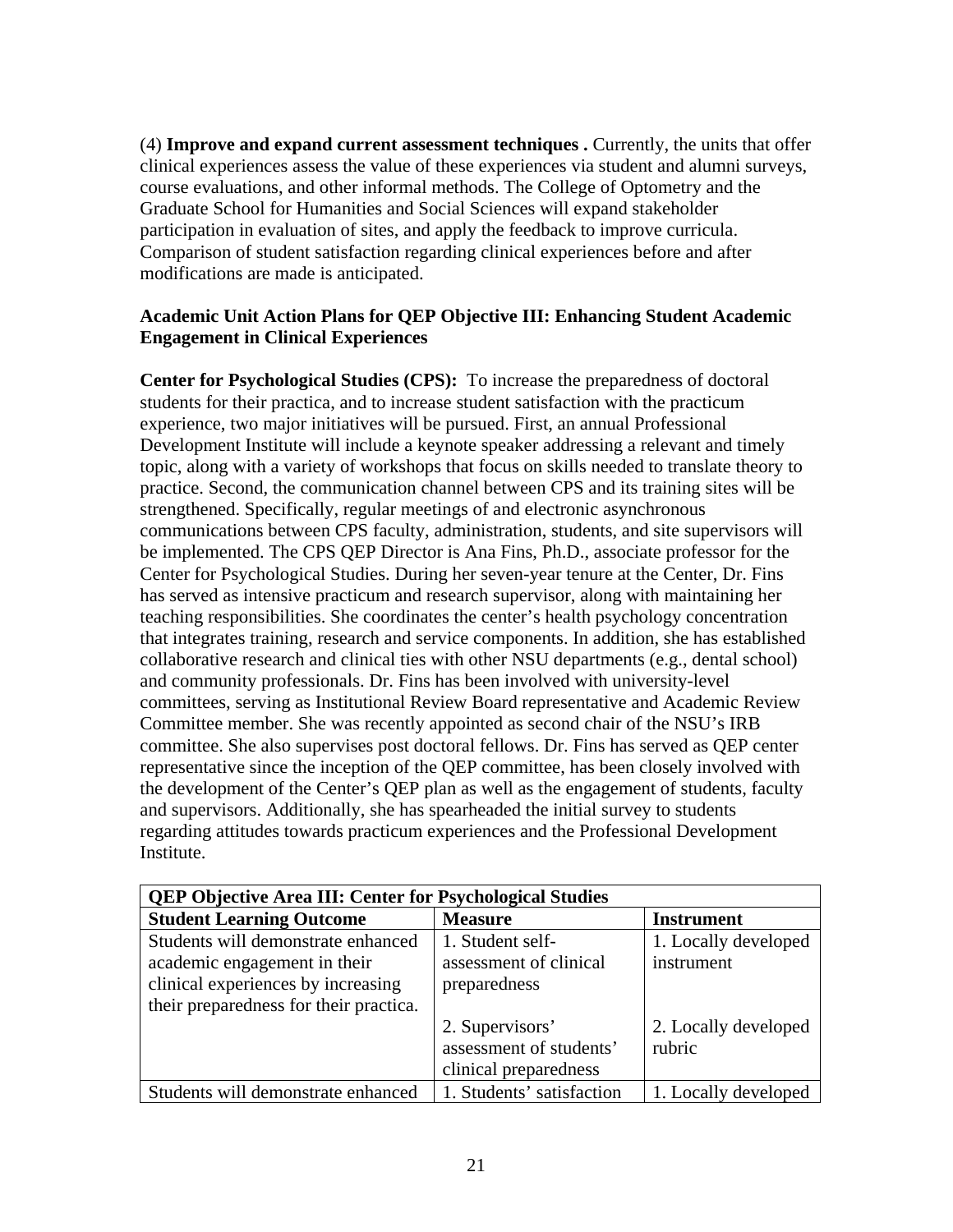| academic engagement in their       | of practicum training    | instrument           |
|------------------------------------|--------------------------|----------------------|
| clinical experiences by increasing | experience               |                      |
| their satisfaction with their      |                          |                      |
| practicum experience.              | 2. Students' assessment  | 2. Locally developed |
|                                    | of practicum supervision | rubric               |

**College of Dental Medicine (CDM):** To increase the preparedness of pre-doctoral and post-doctoral students for their practica, and to enhance the communication among practica stakeholders, CDM will pursue two major initiatives. First, to better prepare students for their surgical training missions in various countries, a WebCT-based training module will be developed and deployed to assist students in adjusting to foreign cultures and conventions. Similarly, to better prepare students for community service missions in the local area, a WebCT-based training module will be used to improve students' professionalism. Second, to enable richer communication between the site supervisors of these programs and CDM faculty, asynchronous discussion boards in WebCT will be created. The CDM Academic Unit QEP Director is Peter Murray, Ph.D., Assistant Professor and CDM Research Administrator. Dr. Murray was selected to direct the CDM QEP because he possesses the necessary academic expertise, having held senior faculty appointments in other national and international dental schools. At the CDM he holds managerial appointments to direct research programs within the College, and is directly involved in mentoring the students most likely to benefit from the implementation of the CDM QEP.

| <b>QEP Objective Area III: College of Dental Medicine</b> |                         |                      |
|-----------------------------------------------------------|-------------------------|----------------------|
| <b>Student Learning Outcome</b>                           | <b>Measure</b>          | <b>Instrument</b>    |
| Students will demonstrate enhanced                        | 1. Students' self-      | 1. Locally developed |
| academic engagement in their                              | assessment of           | instrument           |
| clinical experiences by increasing                        | preparedness for        |                      |
| their preparedness for clinical                           | externships and         |                      |
| externships and community service                         | community service       |                      |
| programs.                                                 | programs                |                      |
|                                                           |                         |                      |
|                                                           | 2. Supervisors'         | 2. Locally developed |
|                                                           | assessment of students' | rubric               |
|                                                           | clinical preparedness   |                      |
| Students will demonstrate enhanced                        | 1. Students' self-      | 1. Locally developed |
| academic engagement in their                              | assessment of the value | instrument           |
| clinical experiences by increasing                        | and real-life training  |                      |
| their satisfaction with their clinical                    | provided in externships |                      |
| externships and community service                         | and community service   |                      |
| programs.                                                 | programs                |                      |
|                                                           |                         |                      |
|                                                           | 2. Students' self-      | 2. Locally developed |
|                                                           | assessment of the       |                      |
|                                                           | supervision practicum   |                      |
| Students will demonstrate enhanced                        | 1. Students' self-      | 1. Locally developed |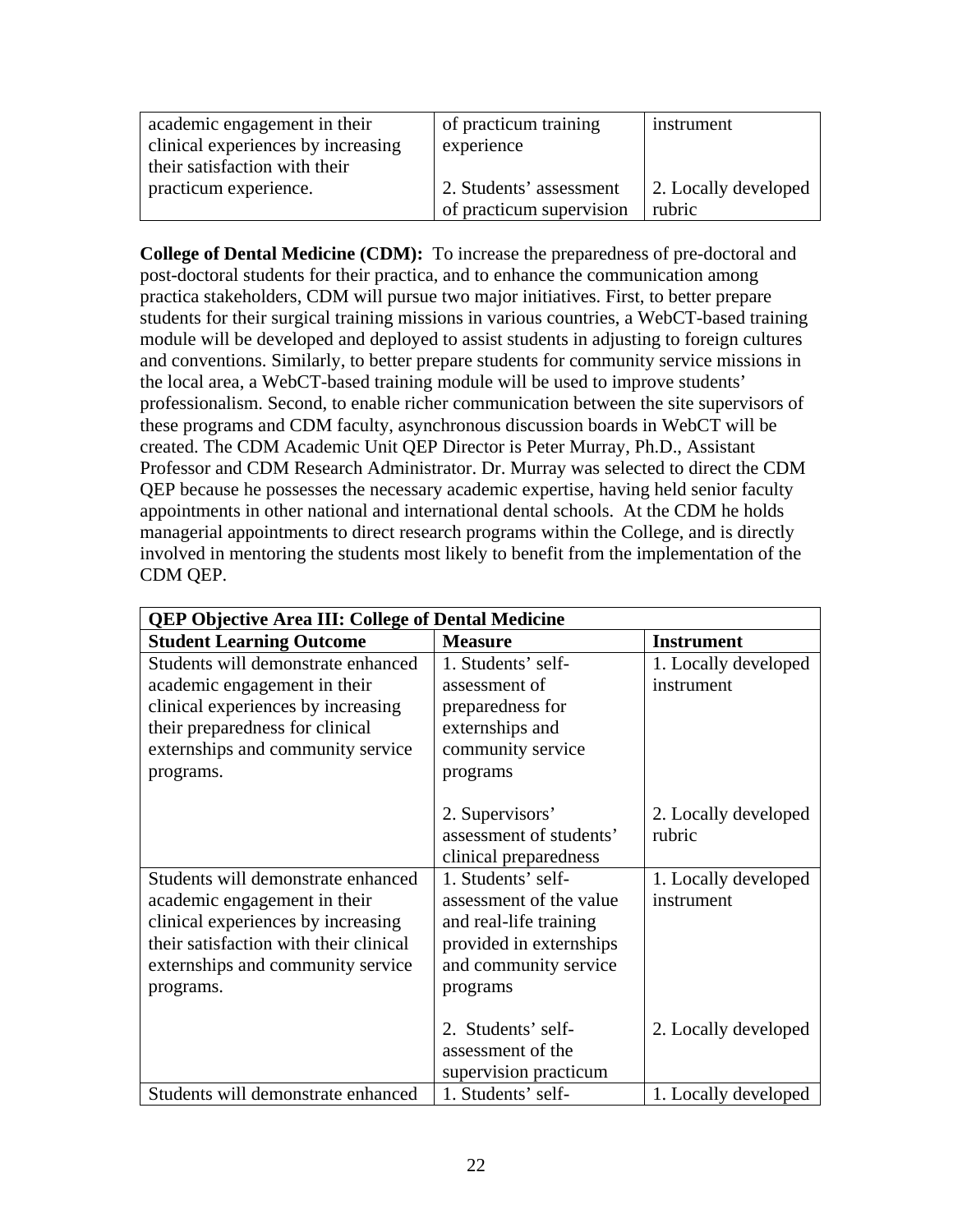| academic engagement in their<br>clinical experiences by using the<br>language and cultural skills learned<br>during pre-externship training.                                                | assessment of their<br>ability to communicate<br>and treat patients who<br>speak a foreign language<br>and/or who have a<br>different cultural<br>background          | instrument                           |
|---------------------------------------------------------------------------------------------------------------------------------------------------------------------------------------------|-----------------------------------------------------------------------------------------------------------------------------------------------------------------------|--------------------------------------|
|                                                                                                                                                                                             | 2. Supervisors'<br>assessment of students'<br>language and cultural<br>skills.                                                                                        | 2. Locally developed<br>instrument   |
| Students will demonstrate enhanced<br>academic engagement in their<br>clinical experiences by improving<br>their clinical proficiency.                                                      | 1. Students' self-<br>assessment of improved<br>clinical proficiency<br>following the training<br>provided in externships<br>and community service<br>programs        | 1. Locally developed<br>instrument   |
|                                                                                                                                                                                             | 2. Supervisors'<br>assessment of students'<br>clinical skills gained<br>during externships and<br>community service<br>programs                                       | 2. Locally developed<br>rubric       |
| Students will demonstrate enhanced<br>academic engagement in their<br>clinical experiences by increasing<br>the communications between<br>mission leaders, faculty members<br>and students. | Measuring the amount of<br>Web-CT internet activity<br>among students, faculty<br>members and participants<br>in the externships and<br>community service<br>programs | Tally of counts from<br>WebCT server |

**Shepard Broad Law Center (Law):** To improve part-time students' access to, and utilization of, clinical practica and offerings (simulation workshops, skills competitions, and pro bono lawyering opportunities), which can serve as meaningful substitutes for clinical practica, the Law Center will design and deploy survey instruments to assess the effectiveness of pre-clinic simulation courses and implement changes in the offerings as indicated. Angela Gilmore, J.D., Professor of Law and Director of the Evening Division, serves as the Law Center QEP Director. Since the Evening Division is the Law Center's primary part-time program, Professor Gilmore is the most appropriate person to serve as the QEP Director. In addition, she has taught in the Business Clinic offered by the Law Center and regularly teaches a simulation workshop.

#### **QEP Objective Area III: Law**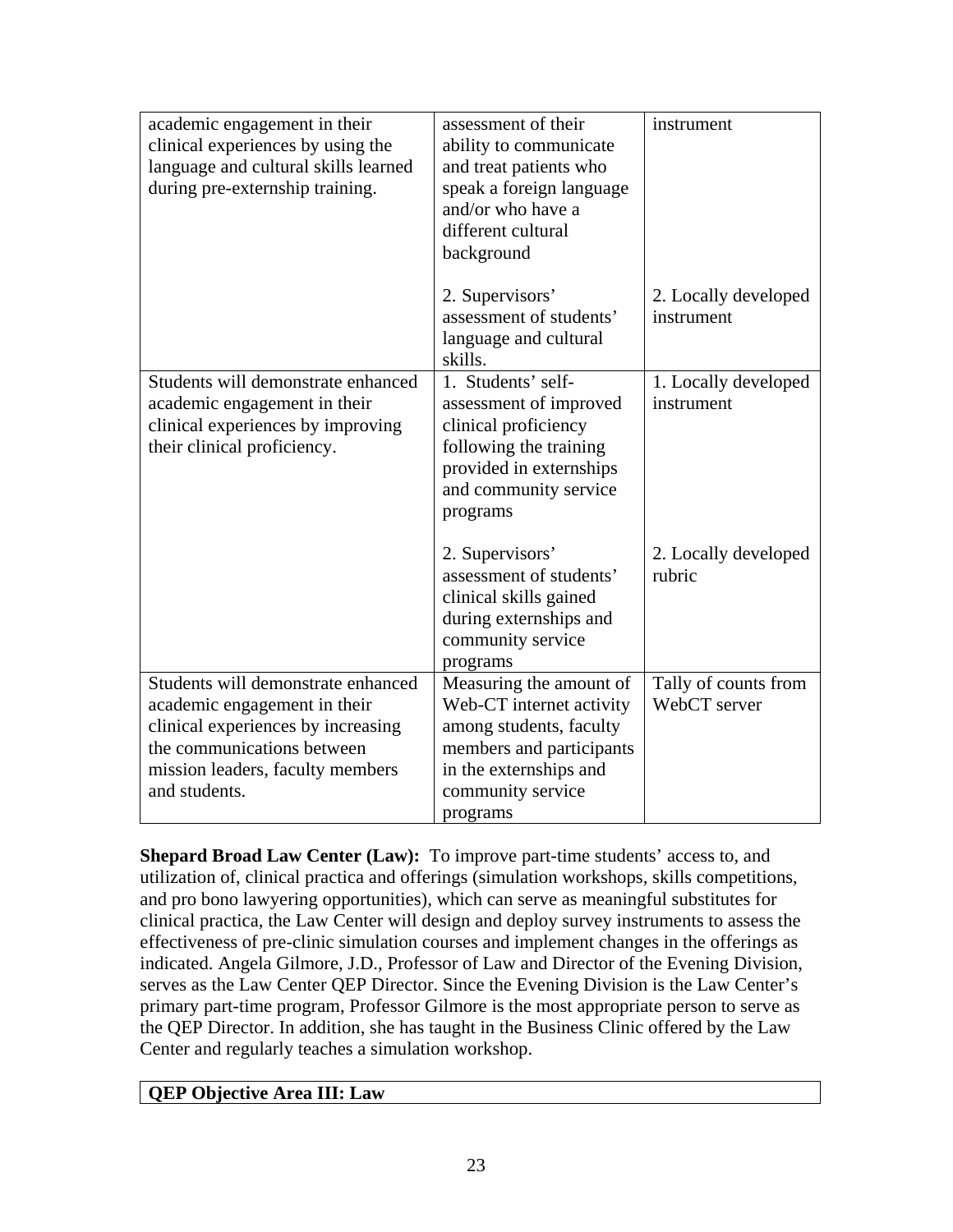| <b>Student Learning Outcome</b>        | <b>Measure</b>             | <b>Instrument</b>    |
|----------------------------------------|----------------------------|----------------------|
| Students will demonstrate enhanced     | Student self-assessment    | Locally developed    |
| academic engagement in their           | of level of familiarity    | instrument           |
| clinical experiences by becoming       | with clinical practica and |                      |
| more familiar with the Law Center's    | offerings                  |                      |
| clinical practica and offerings        |                            |                      |
| (simulation workshops, skills          |                            |                      |
| competitions, and pro bono             |                            |                      |
| lawyering activities) that can serve   |                            |                      |
| as meaningful substitutes for clinical |                            |                      |
| practica.                              |                            |                      |
| Students will demonstrate enhanced     | Administrative             | Locally developed    |
| academic engagement in their           | assessment of student      | rubric               |
| clinical experiences by enrolling in   | participation in clinical  |                      |
| the Law Center's clinical practica     | practica and offerings     |                      |
| and offerings (simulation              |                            |                      |
| workshops, skills competitions, and    |                            |                      |
| pro bono lawyering activities) that    |                            |                      |
| can serve as meaningful substitutes    |                            |                      |
| for clinical practica.                 |                            |                      |
| Students will demonstrate enhanced     | 1. Student self-           | 1. Locally developed |
| academic engagement in their           | assessment of skills       | instrument           |
| clinical experiences by developing     | necessary for modern       |                      |
| and improving the legal skills that    | legal practice.            |                      |
| are necessary for modern legal         |                            |                      |
| practice.                              | 2. Faculty assessment of   |                      |
|                                        | skills necessary for       | 2. Locally developed |
|                                        | modern legal practice.     | rubric               |
|                                        |                            |                      |
|                                        | 3. Supervisors'            |                      |
|                                        | assessment of skills       |                      |
|                                        | necessary for modern       | 3. Locally developed |
|                                        | legal practice.            | rubric               |

**College of Optometry (COO):** To strengthen the assessment of clinical experiences for fourth year O.D. students, COO will (1) revise the assessment instrument to effect more fine-grained analysis of student skills; (2) improve the site evaluation process to gain a better knowledge and understanding of each externship site; and (3) organize a focus group of faculty members, students from the graduating class of 2006, and current externship site directors to improve the externship course curricula. The COO QEP Director is Kimberly Reed, O.D., Associate Professor of Optometry and Director of Externship Programs. Dr. Reed has been involved in the college's externship program since 2001 and has worked extensively in various accreditation activities for COO since 1997. She was recently named as COO's Coordinator of Institutional Effectiveness.

# **QEP Objective Area III: College of Optometry**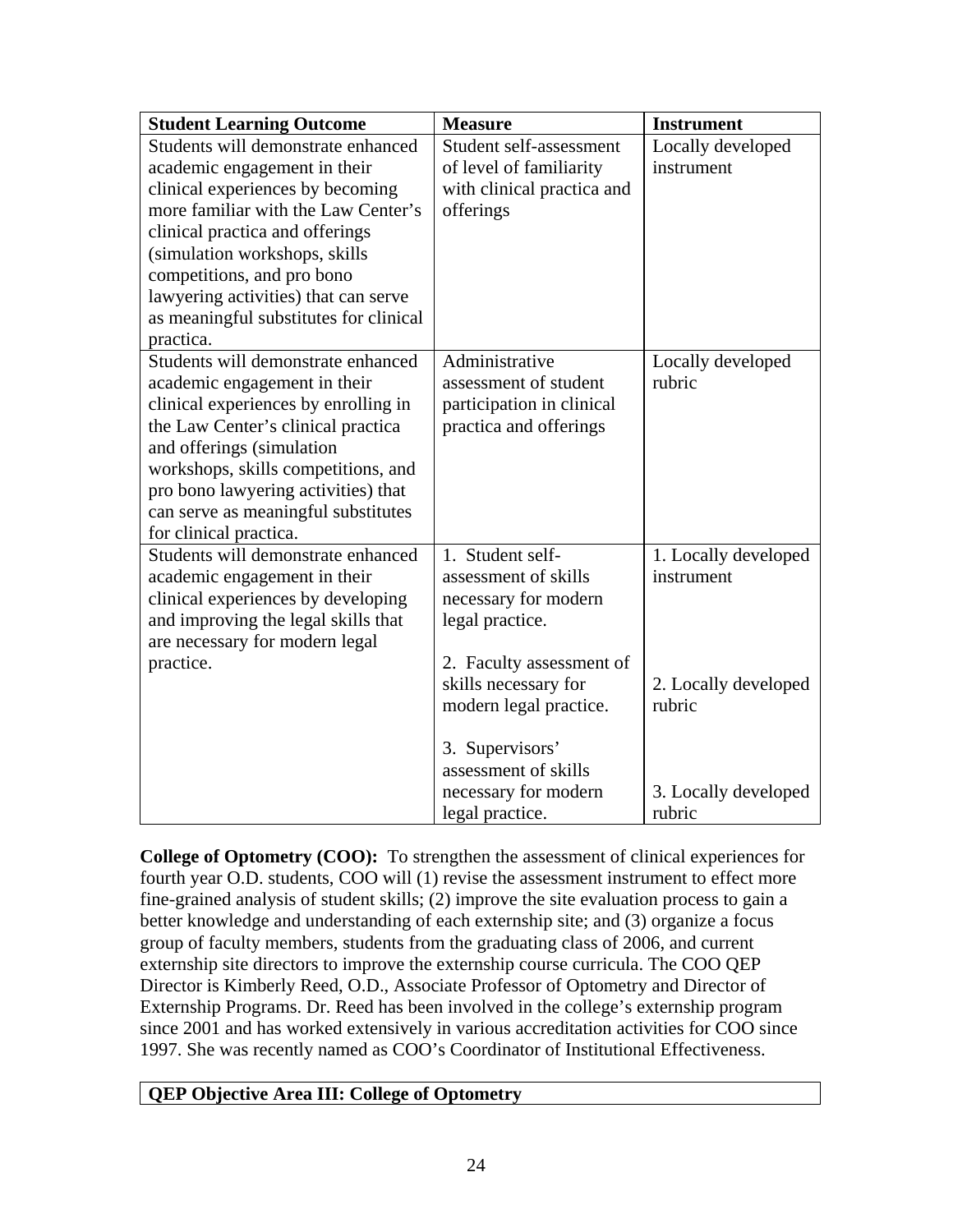| <b>Student Learning Outcome</b>       | <b>Measure</b>             | <b>Instrument</b>    |
|---------------------------------------|----------------------------|----------------------|
| Students will demonstrate enhanced    | Student self-assessed      | Locally developed    |
| academic engagement in their          | satisfaction with          | instrument           |
| dialogue and exchange by reporting    | externship site selection  |                      |
| satisfaction with the externship site | process before and after   |                      |
| selection process.                    | implementation of          |                      |
|                                       | improved site evaluation   |                      |
|                                       | system                     |                      |
| Students will demonstrate enhanced    | Student (mid-fourth year)  | Locally developed    |
| academic engagement in their          | and alumni surveys,        | instruments; survey  |
| dialogue and exchange by reporting    | standardized assessment    | results will be      |
| satisfaction with their externship    | of student and graduate    | compared to results  |
| experience.                           | clinical skills and        | from several past    |
|                                       | knowledge base             | years' data          |
| Students will demonstrate enhanced    | 1. Web-based post-test     | 1. Locally developed |
| academic engagement in their          | following medical-         | examination          |
| dialogue and exchange by showing      | surgical rotation          | instrument (faculty, |
| evidence of competence in clinical    | (required of all students) | site director,       |
| ocular disease.                       |                            | graduate input)      |
|                                       |                            |                      |
|                                       |                            |                      |
|                                       | 2. Student self-           | 2. Locally developed |
|                                       | assessed competence in     | instrument; based    |
|                                       | clinical ocular disease to | upon the COO's       |
|                                       | complement site-director   | definition of entry  |
|                                       | student evaluation         | level competence     |
|                                       |                            | (ELC), which itself  |
|                                       |                            | is based upon the    |
|                                       |                            | Association of       |
|                                       |                            | Schools and          |
|                                       |                            | Colleges of          |
|                                       |                            | Optometry's ELC      |
|                                       |                            | definition           |
| Students will demonstrate enhanced    | NSU graduates will         | Florida State Board  |
| academic engagement in their          | continue to perform at or  | of Optometry and     |
| dialogue and exchange by              | above the national         | the National Board   |
| demonstrating clinical competence     | average on these           | of Examiners in      |
| on standardized examinations.         | examinations               | Optometry (part III) |
|                                       |                            | examinations         |

**Graduate School of Humanities and Social Sciences (SHSS):** To enhance the assessment of student learning, SHSS will extend it to encompass the impact of students on their work sites, and of the work sites on the students. Results of the assessment will lead to curricular modifications and thus better preparation of students for their work experiences. Specifically, over the five year period of this project, each department within SHSS will conduct a reflexive, mixed method assessment of the impact of students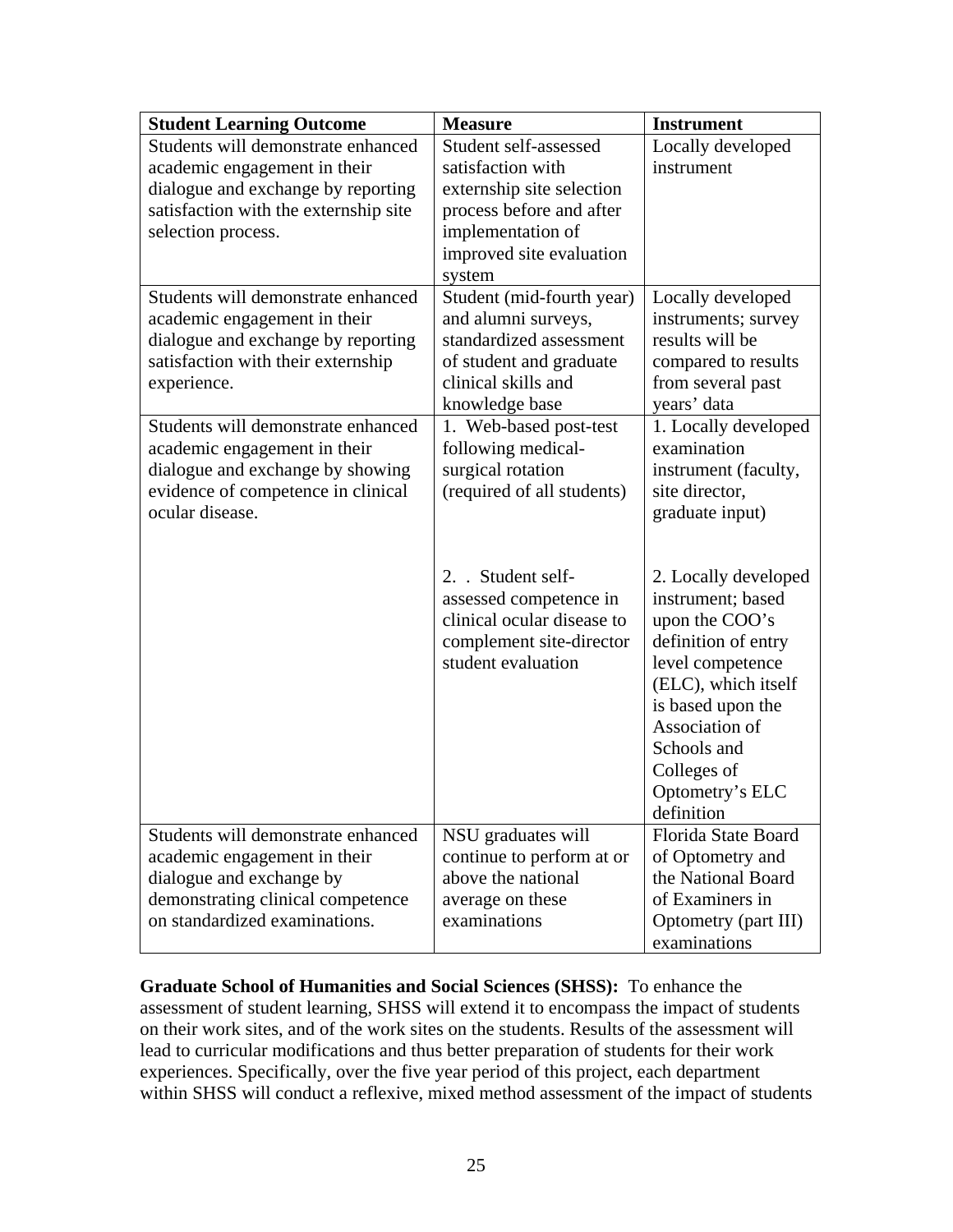in their training placements and graduates on the employment environment in which they are embedded. Jim Hibel, Ph.D., Senior Director of Institutional Assessment, Planning, and Relations and Assistant Professor of Family Therapy, is the SHSS QEP Director. He is currently the Senior Director of Institutional Assessment, Planning and Relations, and in that capacity has been charged with generating institutional research on behalf of SHSS.

| QEP Objective Area III: Graduate School of Humanities and Scoial Sciences                                                                                                     |                                                                                         |                                                                                                                                                                                                                                                                                                                     |
|-------------------------------------------------------------------------------------------------------------------------------------------------------------------------------|-----------------------------------------------------------------------------------------|---------------------------------------------------------------------------------------------------------------------------------------------------------------------------------------------------------------------------------------------------------------------------------------------------------------------|
| <b>Student Learning Outcome</b>                                                                                                                                               | <b>Measure</b>                                                                          | <b>Instrument</b>                                                                                                                                                                                                                                                                                                   |
| Students will demonstrate enhanced<br>academic engagement in their<br>clinical experiences through positive<br>evaluation of their affective learning<br>related to practice. | 1. Student self-<br>assessment of affective<br>learning related to<br>practicum sites   | 1. Anderson, J. F.<br>(1979). Teacher<br>immediacy as a<br>predictor of teaching<br>effectiveness.<br>Communication<br>Yearbook, 3, 543-<br>559.                                                                                                                                                                    |
|                                                                                                                                                                               | 2. Graduate self-<br>assessment of affective<br>learning related to<br>employment sites | 2. Anderson, J. F.<br>(1979)                                                                                                                                                                                                                                                                                        |
| Students will demonstrate enhanced<br>academic engagement in their<br>clinical experiences through positive<br>evaluation of their cognitive learning<br>related to practice. | 1. Student self-<br>assessment of cognitive<br>learning related to<br>practicum sites   | 1. Modified<br>instrument for<br>practicum students.<br>Instrument modified:<br>Richmond V. P.,<br>McCroskey, J. C.<br>Kearney, P., & Plax,<br>T. G. (1987). Power<br>in the Classroom VII:<br>linking behavior<br>alternation techniques<br>to cognitive learning.<br>Communication<br><i>Education, 36, 1-12.</i> |
|                                                                                                                                                                               | 2. Graduate self-<br>assessment of cognitive<br>learning related to<br>employment sites | 2. Modified<br>instrument for<br>graduates: Richmond<br>V. P., McCroskey, J.<br>C. Kearney, P., $&$<br>Plax, T. G. (1987).                                                                                                                                                                                          |
| Students will demonstrate enhanced                                                                                                                                            | 1. Student self-                                                                        | 1 Locally developed                                                                                                                                                                                                                                                                                                 |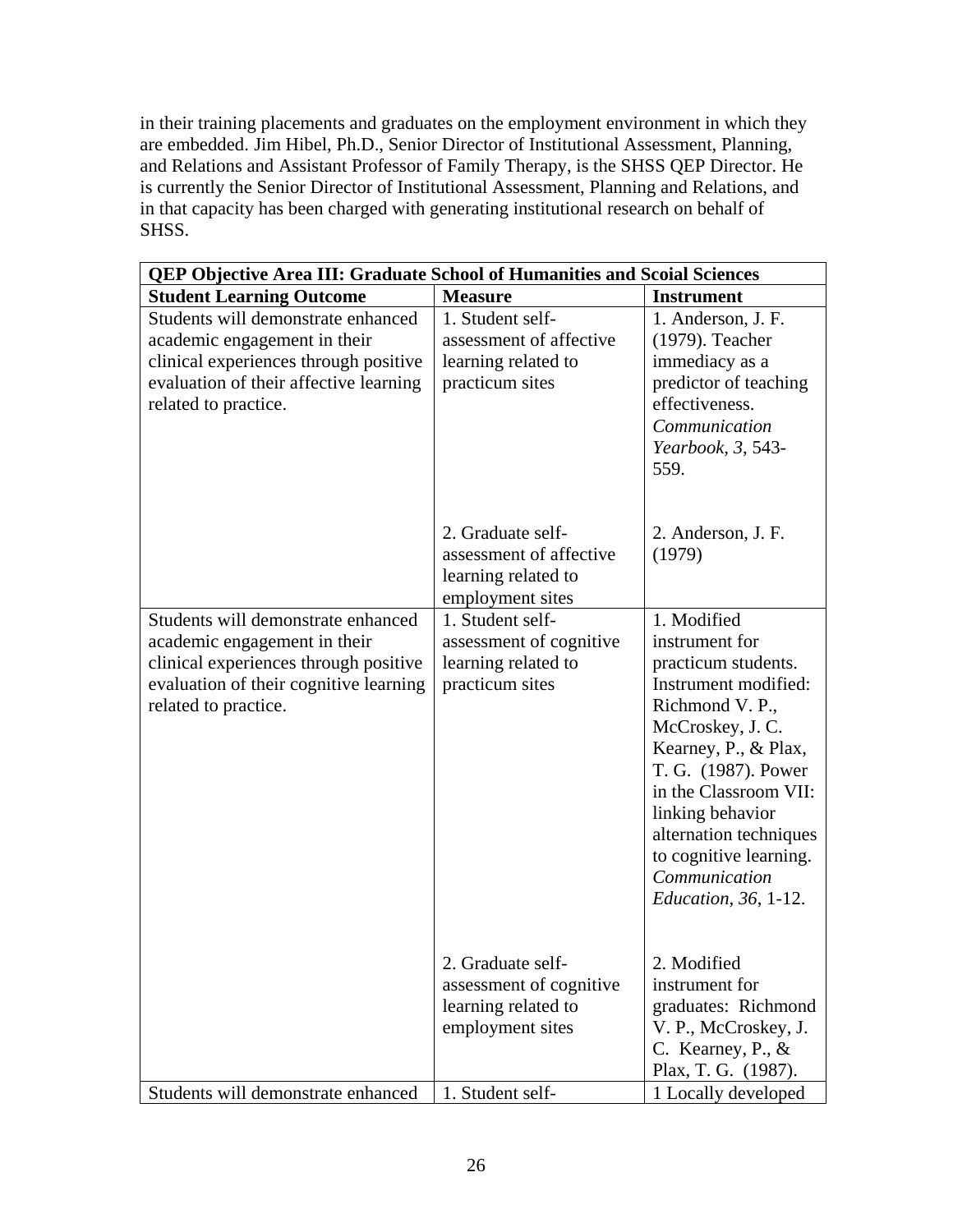| academic engagement in their            | assessment of behavioral  | instrument           |
|-----------------------------------------|---------------------------|----------------------|
| clinical experiences through positive   | learning related to       |                      |
| evaluation of their behavioral          | practicum site            |                      |
| learning related to practice            |                           |                      |
|                                         | 2. Graduate self-         | 2. Locally developed |
|                                         | assessment of behavioral  | instrument           |
|                                         | learning related to       |                      |
|                                         | employment site           |                      |
| Students will demonstrate enhanced      | Reports from students,    | Locally developed    |
| academic engagement in their            | supervisors and graduates | reporting format     |
| clinical experiences by describing      | regarding the             |                      |
| the relationship between specific       | relationships between     |                      |
| aspects of their clinical training, and | training and practice     |                      |
| their practice experiences.             |                           |                      |

## **III. NSU QEP Management, Assessment, Implementation, Accountability, and Timeframes**

The QEP Assessment Director will be responsible for the overall development and implementation of the assessment and evaluation of NSU's QEP and will serve as vicechair of the QEP Leadership Team. In this capacity the QEP Assessment Director will work with the Deans and their designated Academic Unit QEP Directors to coordinate the various activities within the three QEP objective areas, convene the semi-annual QEP Leadership Team Meetings, direct the QEP assessment efforts, and prepare the Annual QEP Process and Product Progress Report. The QEP Assessment Director will report directly to the Vice President for Research, Planning, and Governmental Affairs (see the QEP Organizational Chart).

The QEP Assessment Director will work with the Deans and their designated Academic Unit QEP Directors in the design, collection, analysis, and assessment phases organized by the CIPP Evaluation Model and dedicated to measuring the success of the various action plans with the academic units. The QEP Assessment Director will also coordinate the collection of cross-academic unit data that will allow the university to gain a comprehensive sense of the progress NSU is making with student engagement within the various objective areas of the QEP and across the entire spectrum of the QEP.

The NSU president will chair the QEP Leadership Team which will consist of the QEP Assessment Director as Vice-Chair, and the Academic Unit QEP Directors—three of whom will serve as QEP Objective Coordinators, along with the Vice President for Academic Affairs and the Vice President for Research, Planning, and Governmental Affairs. The team will also include additional members representing a cross section of faculty, students, and administrators including the deans. The QEP Leadership Team collectively will be responsible for generating the main reports of the QEP and for planning and facilitating the various semi-annual meetings described below. The team members will also serve as ambassadors to the rest of the NSU community for the QEP.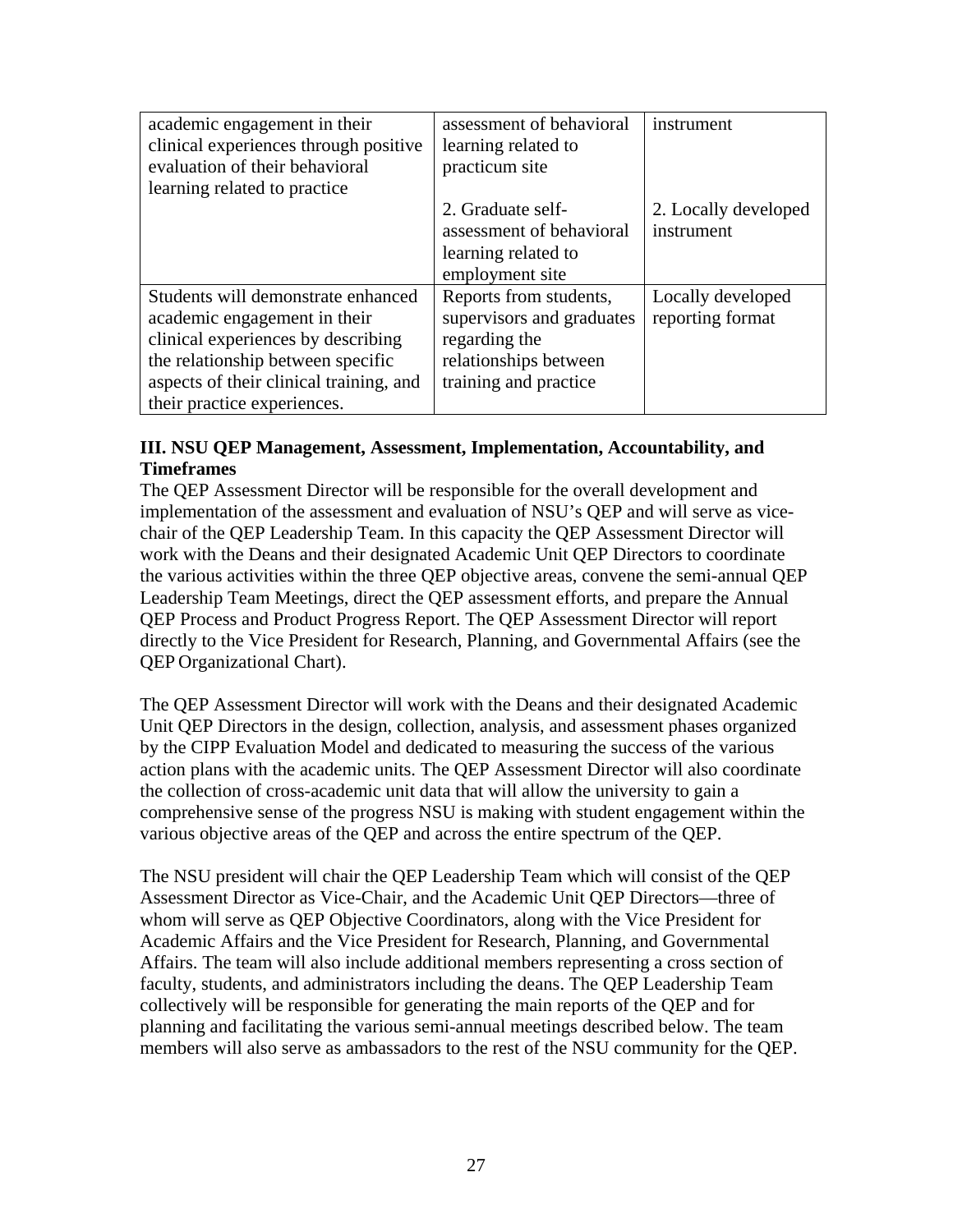

The QEP Objective Coordinators will be responsible for facilitating the sharing of lessons learned within the respective QEP objective areas. The QEP Objective Coordinators will be chosen from the group of the Academic Unit QEP Directors within their particular objective. They will work with their fellow Academic Unit QEP Directors in the planning of the Semi-annual QEP Objective Seminars. These events will be opportunities for the entire NSU community to learn more about the progress being made in the enhancement of student academic engagement throughout the QEP. The QEP Objective Coordinators will report to the QEP Assessment Director.

The Academic Unit QEP Directors will be responsible for the development, implementation, management, and assessment of their academic unit's QEP activities and serve on the QEP Leadership Team. The Academic Unit QEP Directors will work with their respective academic units' deans, administration, faculty, and students to deliver their particular QEP programs. The Academic Unit QEP Directors will work with the QEP Assessment Director, and the QEP Objective Coordinators to share the lessons learned from the various QEP across the NSU community. Academic Unit QEP Directors will convene regular meetings of their advisory groups which will consist of faculty, students, and administrators. The Academic Unit QEP Directors will report to their respective deans and the QEP Assessment Director.

To provide mentorship and assistance to the QEP Assessment Director and the Academic Unit QEP Directors, the university will hire an external consultant with expertise in the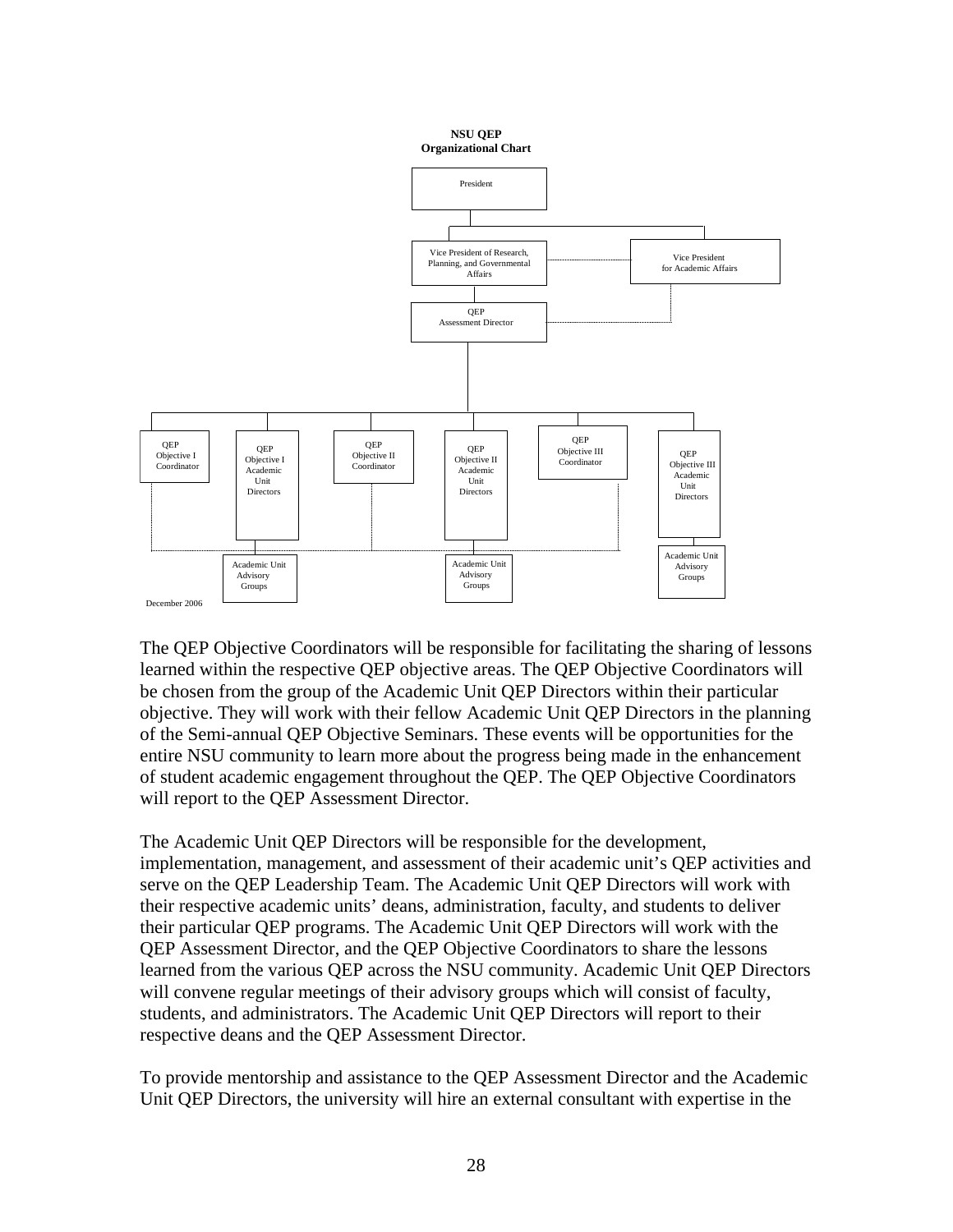assessment of student learning outcomes and program evaluation. The external consultant will assist the QEP Assessment Director and the Academic Unit QEP Directors in the development of a format for the annual QEP Process and Product Progress Reports as well as for the various interim reports. At the semi-annual QEP Objective Seminars, the QEP Assessment Director and the Academic Unit QEP Directors, along with the external consultant will review the assessment of student learning outcomes and the CIPP Model evaluation process and the ways in which the results of these processes have been applied. The external consultant will aid the QEP Assessment Director in conducting an assessment of the CIPP Evaluation of the QEP and in providing the results for consideration among the QEP Leadership Team.

In addition to the members identified above, other NSU faculty, administrators, and students will also participate in the QEP management and assessment system:

- The QEP Leadership Team membership will include a cross section of faculty and administrators.
- The QEP Objective Seminars will include faculty, students, and administrators in the planning, presenting, and participating phases.
- QEP assessment will involve all participatory parties including faculty, students, and administrators.
- The academic unit advisory groups will include faculty, students, and administrators.

#### **NSU Three- Tiered Assessment Process**

Although the action plans have been designed to enhance a particular aspect of student academic engagement that the academic units have identified for their own constituencies, all NSU units will learn from the research and best practices throughout the QEP system. The key research discoveries and the identification of best practices throughout the institution will be captured by integrating a three-tiered assessment process (see NSU Three-Tiered Assessment Process Figure). The first tier will focus on the assessment of the enhancement of student academic engagement, which will be primarily captured through the NSU assessment plan. The second tier will focus on the assessment of engagement throughout NSU's academic community, which will be captured through Gallup's Campus Engagement Model. The third tier will focus on the assessment of each academic unit's action planning progress, which will be primarily captured through the adaptation of Stufflebeam's CIPP Evaluation Model. In addition, Gallup's model will also assess the impact of these efforts on student academic engagement at the academic unit level throughout the course of time.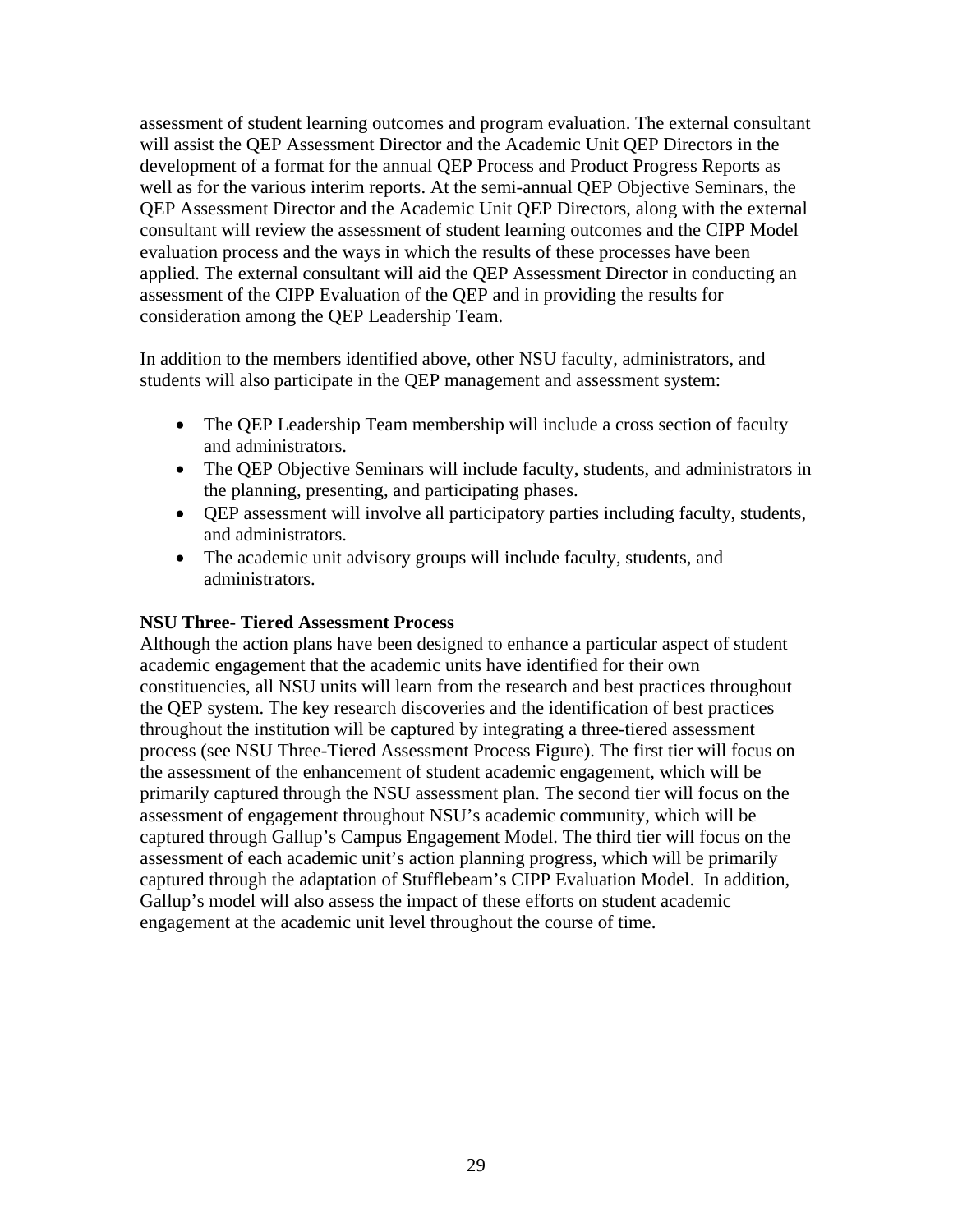

#### **Assessment of Student Learning Outcomes**

NSU's academic units employ multiple strategies to assess student learning outcomes across their various academic programs. These initiatives include university-wide assessment programs such as Academic Program Review (APR) and the Assessment of Student Learning Outcomes (ASLO). The units also regularly conduct program-specific assessment of student learning outcomes. Through APR, ASLO, and their unit-specific assessment efforts the academic units engage in rigorous data generation and collection regarding grade point averages, persistence rates, graduation rates, student satisfaction, and student course evaluations.

As seen in Section II, to assess the QEP's impact on student learning outcomes, each academic unit identified key student learning outcomes, measures, and instruments. Along with faculty assessment of student learning outcomes, many of the NSU academic units as part of their assessment strategies will rely on student self-reports and selfassessments of their learning experiences to evaluate student learning outcomes. This utilization of student self-assessment was seen as an important strategy given the engagement focus of NSU's QEP because self-assessment can be a valuable learning activity in and of itself and "can provide potent feedback to the student about both learning and educational professional standards" (Falchikov & Boud, 1989, p. 395). Falchikov and Boud also cite student self-assessment as a good way of encouraging students to take more responsibility for their own learning especially since "life-long learning requires that individuals be able not only to work independently, but also to assess their own performance and progress" (p. 395). They also caution that when using student self-reporting great care be taken in the design of the instruments.

Hu and Kuh (2003) also speak to the importance of design issues with student self-reports and recommend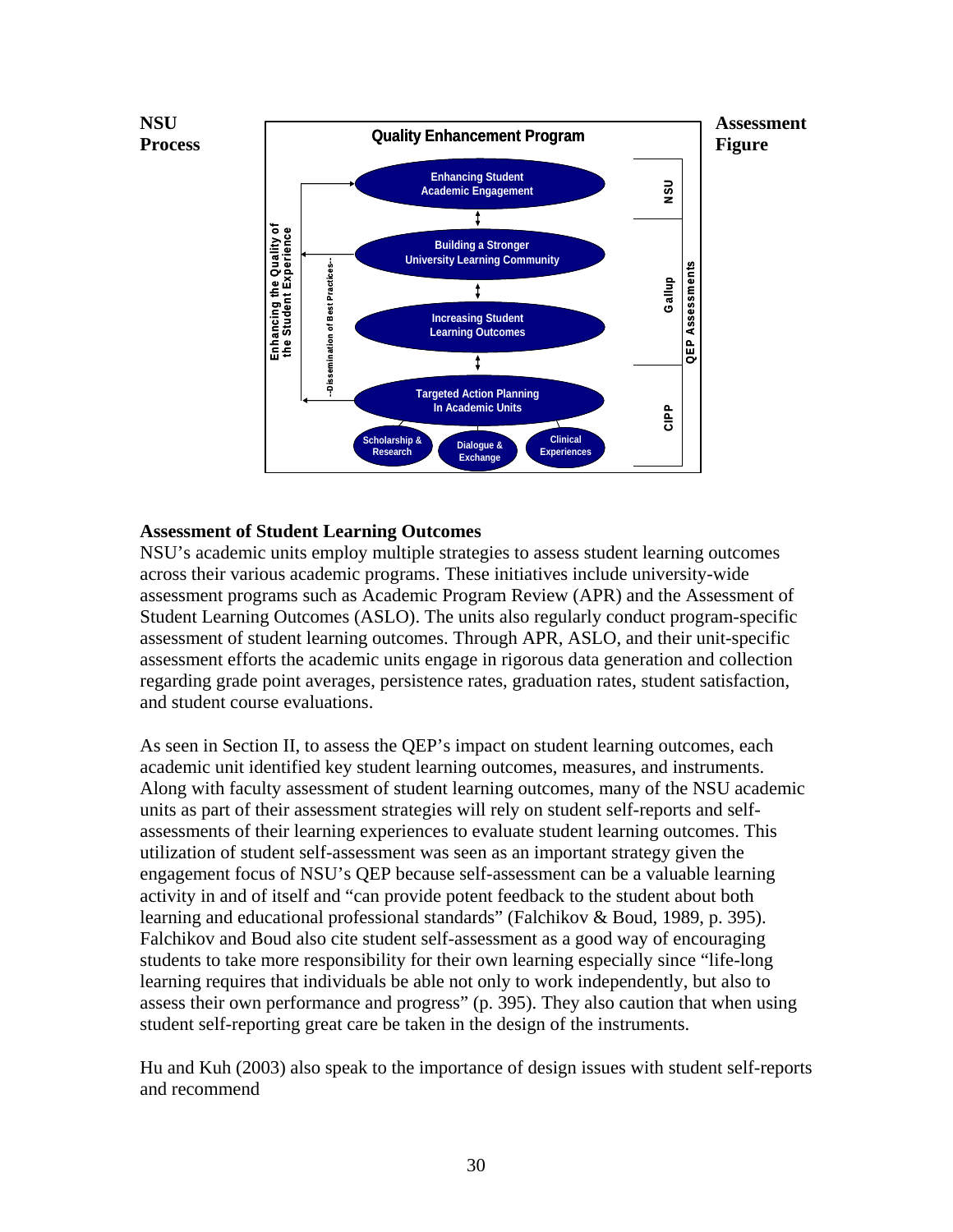as with other student surveys, the validity of self-reported information depends on five conditions: (a) if the information requested is known to the respondents; (b) if the questions are phrased clearly and unambiguously (Laing, Sawyer, & Noble, 1988); (c) if the questions refer to recent activities (Converse & Presser, 1989); (d) if the respondents think the questions merit a serious and thoughtful response (Pace, 1985); and (e) if answering the questions does not threaten, embarrass, or violate the privacy of the respondent or encourage the respondent to respond in socially desirable ways (Bradburn & Sudman, 1988; also see Baird, 1976; Lowman & Williams, 1987; Pike, 1995; Turner & Martin, 1984). (pp. 322-323)

NSU QEP student self-report surveys constructed to assess student learning outcomes will satisfy all of these conditions. To this end, the QEP Assessment Director will work with the Academic Unit QEP directors to ensure that all survey questions are clearly worded, well defined, have high face validity, and ask students to reflect on what they are putting into and getting out of their QEP experiences. The questions will refer students to reflect on what they have done as part of their recent QEP participation. The format for most response options will be "a simple rating scale that helps students to accurately recall and record the requested information, thereby minimizing the response method as a possible source of error" (Hu & Kuh, 2003, p. 323).

Results garnered from the assessment activities at the academic unit level will provide feedback to the Academic Unit QEP Directors so they can work with their respective faculty members, students, and administrators to improve their engagement enhancement programs. The QEP Objective Coordinators will facilitate the dissemination of these results and improvements to the other academic units working within the unit, and the QEP Assessment Director will spread this news to the rest of the QEP Leadership Team and the university to foster the growth of NSU's learning community.

By sharing assessment strategies, findings, program successes, and challenges throughout the two semi-annual QEP Objective Seminars, the two semi-annual QEP Leadership Meetings, the annual interimreports, the final progress reports, and more informal exchanges, QEP participants will learn valuable lessons generated throughout the entire QEP system. The QEP as an integrated learning community system will therefore allow NSU to generate new knowledge and wisdom for the benefits of all its students across the entire spectrum of student academic engagement processes and outcomes generated through its QEP.

#### **CIPP Evaluation Model**

To help guide the assessment of its QEP, NSU's QEP Committee reviewed a number of established models and programs. In pursuing this strategy the Committee held that the use of such reputable programs would help provide the university with a tested and rigorous approach to evaluating its QEP. To this end, the Committee selected Donald Stufflebeam's CIPP Evaluation Model and Checklist (2000, 2002; http://www.wmich.edu/evalctr/checklists/cippchecklist.pdf).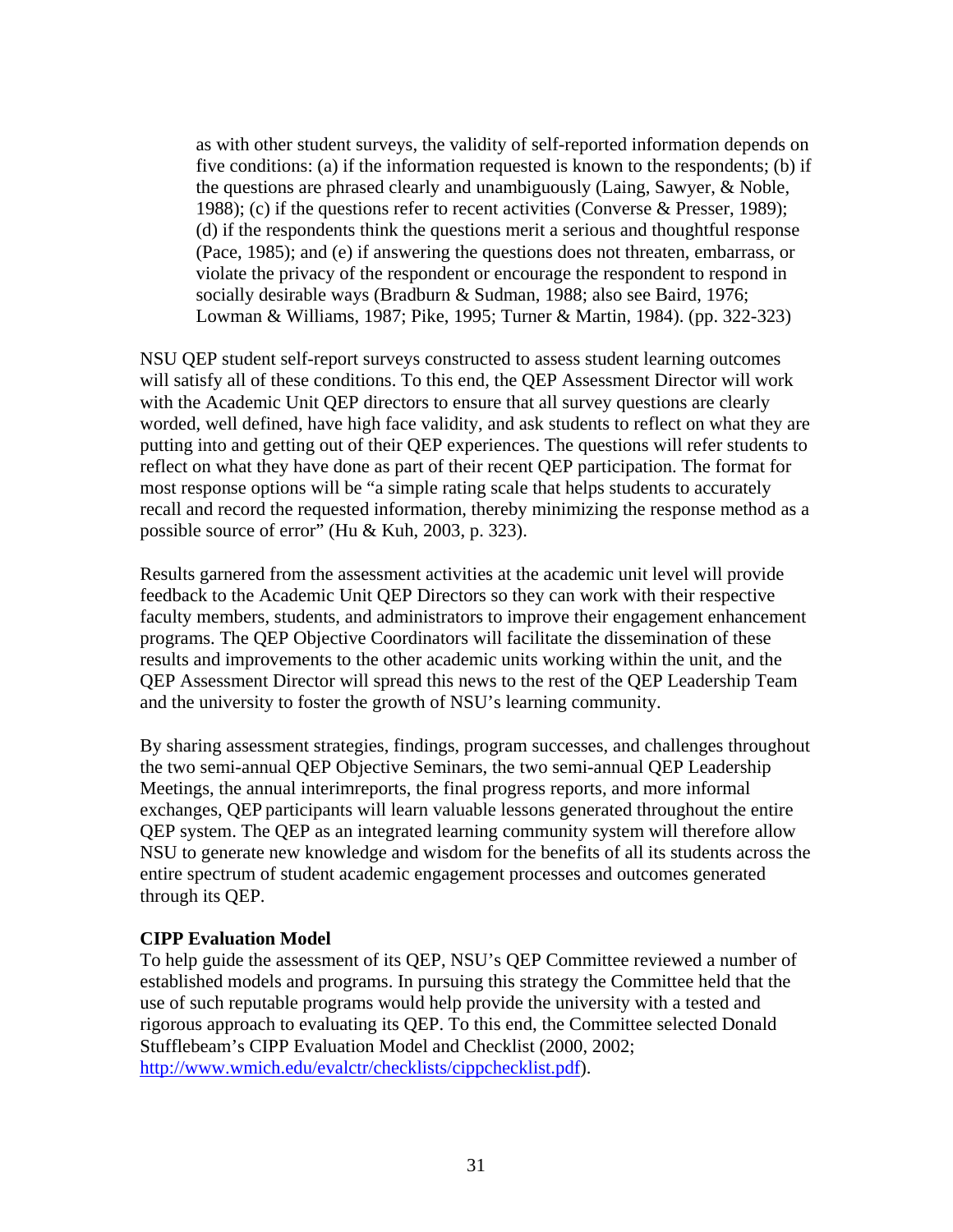The CIPP Evaluation model, first introduced in 1966 and subsequently refined in 1967, 1971, 1972, and 2000, is a comprehensive framework for guiding evaluations of programs, projects, personnel, products, institutions, and systems. The CIPP Model is based upon a foundational notion that

…evaluation is the process of delineating, obtaining, reporting, and applying descriptive and judgmental information about some object's merit and worth in order to guide decision making, support accountability, disseminate effective practices, and increase understanding of the involved phenomena. (Stufflebeam, 2000, p. 280)

This concept of evaluation, which underlies both the CIPP Model and Checklist, is that "evaluations should assess and report an entity's merit, worth, and significance and also present lessons learned" (Stufflebeam, 2000, p. 2). The CIPP model's main theme is that the most important purpose of evaluation is not to prove, but to improve. The NSU QEP Committee found this perspective to be entirely consistent with the concept of Quality Enhancement, which makes the CIPP model especially adaptable for use in evaluating the Quality Enhancement Plan at Nova Southeastern University.

The Committee also observed the CIPP Model internally helps organizations

…to help initiate, develop, and install sound programs, projects, or other services; to strengthen existing programs or services; to meet the accountability requirements of oversight groups, sponsors, and constituents; to disseminate effective practices; and to contribute to knowledge in the area of service. (Stufflebeam, 2000, p. 279)

The Committee further took note that

evaluations following the CIPP Model also help external groups--funding organizations, persons receiving or considering the sponsored services, policy groups and program specialists outside the program being evaluated, and other audiences--to understand assess the merit and worth of the program, project, or service. (Stufflebeam, 2000, pp. 279-280)

Lastly, the CIPP Evaluation Model is particularly useful for evaluation of programs with relatively long-term goals (Stufflebeam, 2002) which also fits well with the parameters of the QEP.

Based upon all of these points, the NSU QEP Committee found the CIPP Evaluation Model to cohere well with the assessment requirements of the QEP as defined by SACS and the definition also resonated well with the Committee's understanding of evaluation from both a theoretical and a practical sense.

The components of the CIPP acronym (Stufflebeam, 2000) are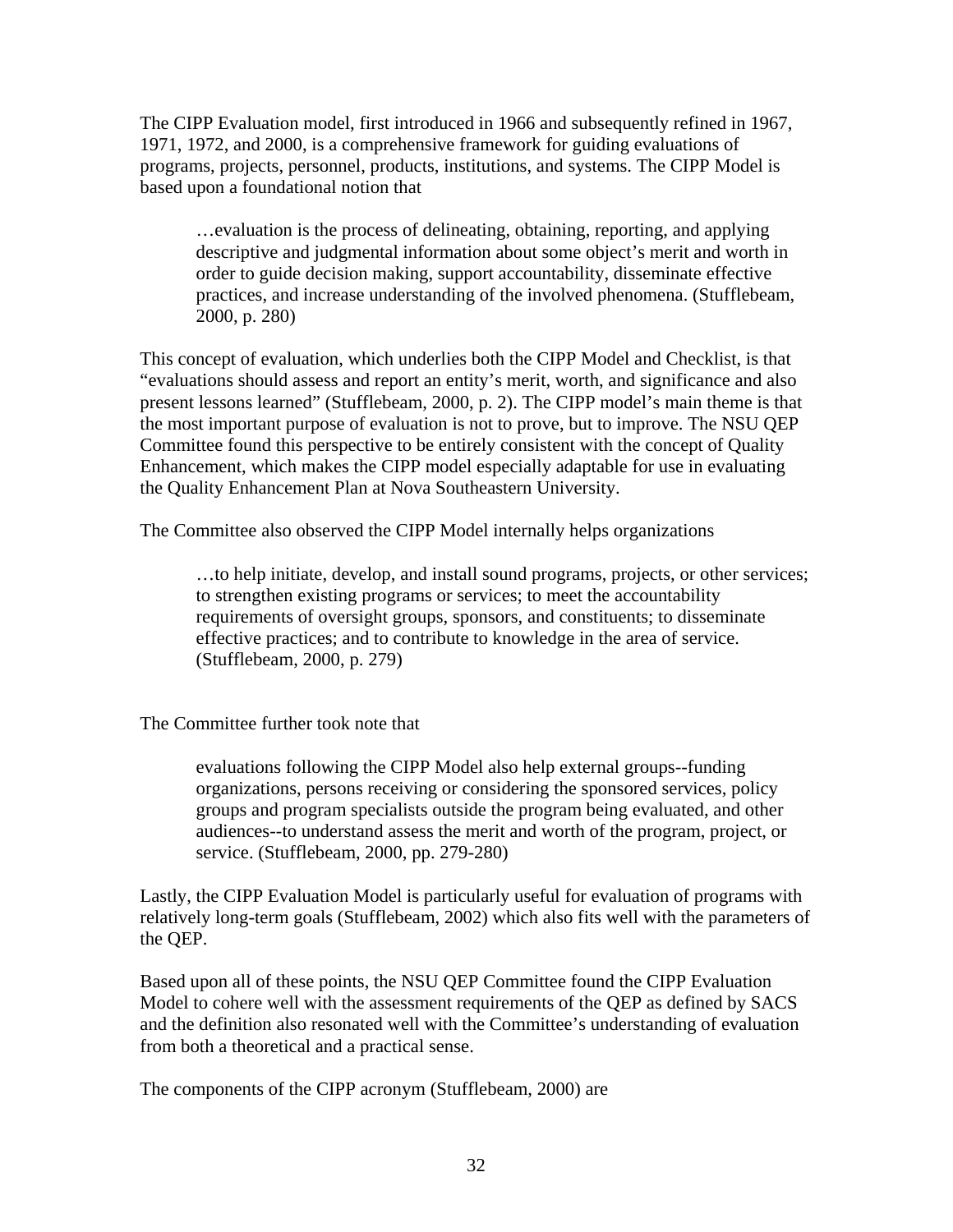**Context Evaluation: With Context Evaluations, stakeholders assess their needs,** problems, and opportunities as bases for defining goals and priorities and judging the significance of outcomes. Stated simply, the goal of Context Evaluations is to determine what needs to be done in the project (p. 279).

**I**nput Evaluation: With Input Evaluations, stakeholders assess alternative approaches to meeting needs as a means of planning programs and allocating resources. Stated simply, the goal of Input Evaluations is to determine how should the project be done (p. 279).

**P**rocess Evaluation: With Process Evaluations, stakeholders assess the implementation of plans to guide activities and later to explain outcomes. Stated simply, the goal of Process Evaluation is to determine is the project being done (p. 279).

**P**roduct Evaluation: With Product Evaluations stakeholders identify intended and unintended outcomes both to keep the process on track and determine effectiveness. Stated simply, the goal of Product Evaluation is to determine did the project succeed (p. 279).

Product Evaluation is further divided into four sub-sections:

| <b>Impact Evaluation:</b>           | Were the right beneficiaries reached?       |
|-------------------------------------|---------------------------------------------|
| <b>Effectiveness Evaluation:</b>    | Were their needs met?                       |
| <b>Sustainability Evaluation:</b>   | Were the gains sustained?                   |
| <b>Transportability Evaluation:</b> | Are these gains adaptable for effective use |
|                                     | in other settings?                          |

In the four phases of the model, stakeholders use a checklist system to conduct both formative and summative evaluations:

The checklist's first main function is to provide timely evaluation reports that assist groups to plan, carry out, institutionalize, and/or disseminate effective services to targeted beneficiaries. The checklist's other main function is to review and assess a program's history and to issue a summative evaluation report on its merit, worth, and significance and the lessons learned. (Stufflebeam, 2002, p. 2)

Of the checklist's ten components, NSU's adaptation for its QEP evaluation will mainly draw upon the context, input, process, impact, effectiveness, sustainability, and transportability evaluation components, but will also utilize some aspects of the metaevaluation and the final synthesis report components.

### **The CIPP Evaluation of the NSU QEP**

Using the CIPP Evaluation and Checklist, NSU has already begun evaluating and assessing progress made with the QEP goal of Enhancing Student Academic Engagement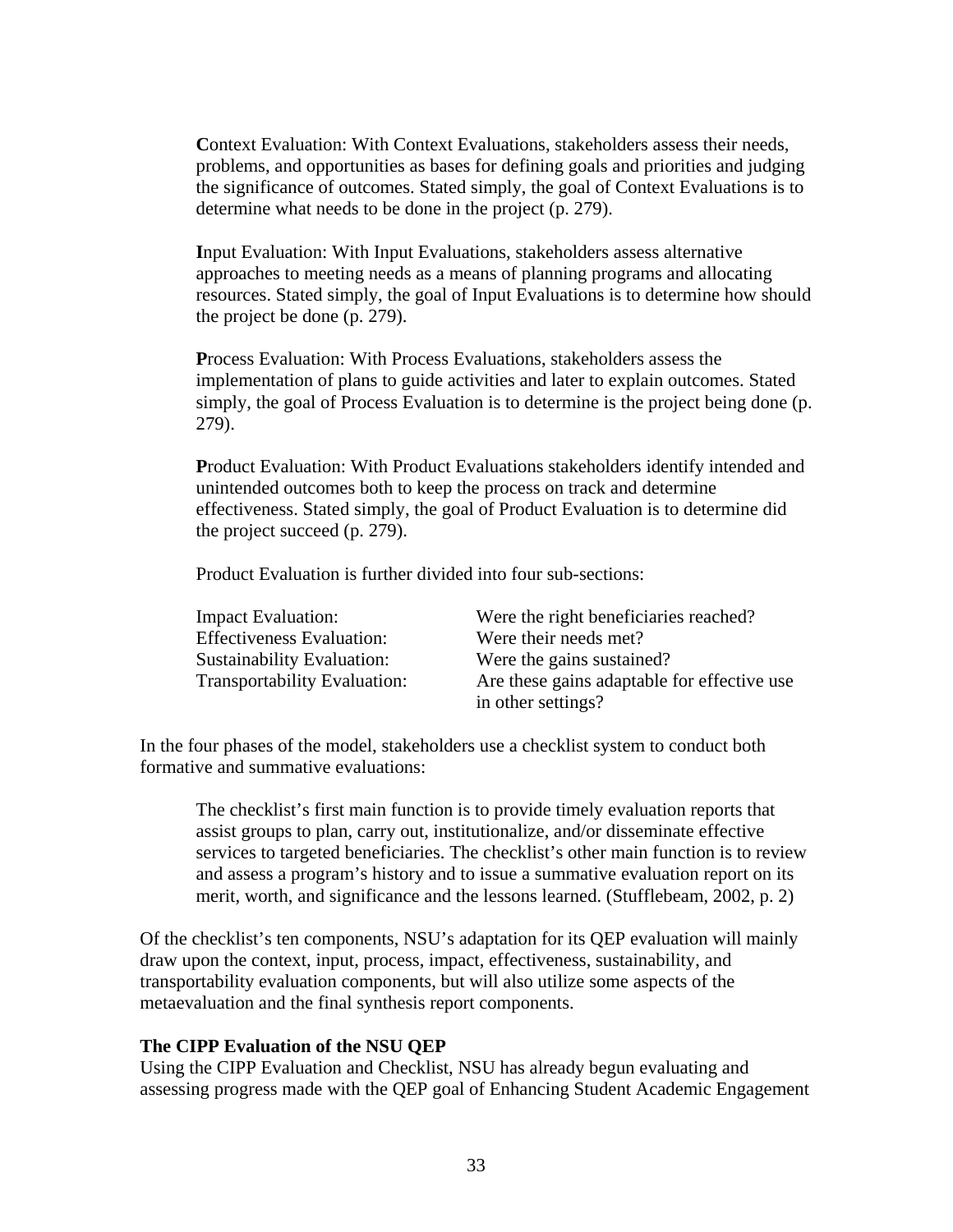in Scholarship and Research, Dialogue and Exchange, and Clinical Experiences. QEP progress is measured from the perspective of individual academic units as well as from a QEP-wide point-of-view.

The first two components of the CIPP model and checklist, Context and Input Evaluation, have largely already been completed for NSU's QEP at both the unit and university levels as reflected in the institutional assessment process and conceptualization of the QEP (Context) and the creation of the Academic Unit Action Plans (Input). The details of the evaluation of these two phases of the CIPP Model and Checklist are as follows:

**Context Evaluation:** Assessing the needs, assets, and problems within a defined environment. The "defined environment" can refer to an individual unit or to the university as a whole, depending upon which level of assessment is being examined.

| <b>Status</b> | <b>Activity/Aims</b>                   | <b>Commentary</b>                       |
|---------------|----------------------------------------|-----------------------------------------|
|               | Compile and assess background          | The QEP leadership team proposed the    |
|               | information, especially on the         | three primary areas of the QEP based    |
|               | students' needs; How can student       | upon several sources, including         |
|               | learning be enhanced?                  | educational literature and university-  |
|               |                                        | wide assessment reports. Please see     |
|               |                                        | Section VI: Institutional Dialogue and  |
| V             |                                        | the Emergence of the NSU QEP;           |
|               |                                        | Section VII: Rationale and Theoretical  |
|               |                                        | Underpinnings for the Proposed QEP;     |
|               |                                        | and Section VIII: Facilitating Factors: |
|               |                                        | A Statement of Institutional Capacity   |
|               |                                        | and Commitment for detailed reports of  |
|               |                                        | the outcome of this activity area.      |
|               | Consult with university and unit       | At university-wide and academic-wide    |
|               | leaders and administrators and other   | levels, multiple meetings were held to  |
|               | stakeholders to review and discuss     | discuss the general goal of the QEP     |
|               | their perspectives on students' needs; | (i.e., Enhancing Student Academic       |
|               | identify any problems that need to be  | Engagement) and propose how this        |
|               | addressed                              | goal could be operationalized to meet   |
|               |                                        | the students' academic needs in the     |
| V             |                                        | individual academic units (please see   |
|               |                                        | Appendix B: Unit-Level QEP              |
|               |                                        | Development for descriptions of the     |
|               |                                        | academic efforts to develop their QEP   |
|               |                                        | focus and Section VI: Institutional     |
|               |                                        | Dialogue and the Emergence of the       |
|               |                                        | NSU QEP for a description of the        |
|               |                                        | university-wide efforts).               |
| $\sqrt{}$     | Assess program goals in light of       | Each academic unit submitted            |
|               | students' needs and assets. Will the   | proposals within one of the QEP's       |

## **Activities constituting Context Evaluation:**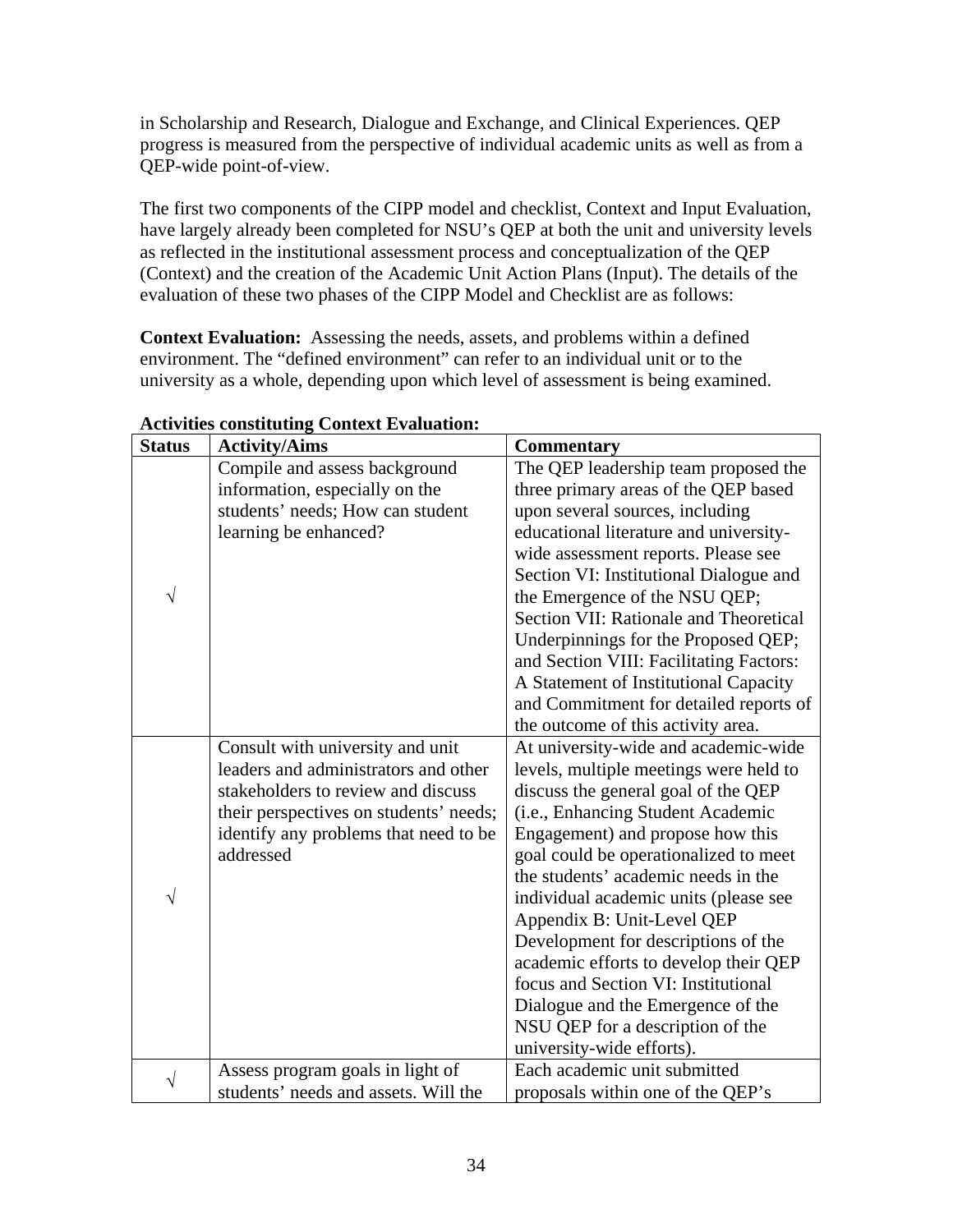|   | QEP result in enhanced student | objective areas (Please see Appendix     |
|---|--------------------------------|------------------------------------------|
|   | learning?                      | D: Academic Unit Sample QEP              |
|   |                                | Proposals for samples of these           |
|   |                                | proposals). These individual proposals   |
|   |                                | were reviewed by the other members of    |
|   |                                | the QEP Committee as to their fit with   |
|   |                                | the overall QEP goal and as to their     |
|   |                                | potential for enhancing student          |
|   |                                | learning. A WebCT classroom was          |
|   |                                | created for posting of the proposals and |
|   |                                | to provide a discussion forum for        |
|   |                                | committee members.                       |
|   | Identify academic unit QEP     | Each unit's Dean was asked to appoint    |
|   | <b>Directors</b>               | a representative to serve on the         |
| V |                                | university's QEP committee (see          |
|   |                                | Appendix A: NSU QEP Committee            |
|   |                                | Roster for a full list of the members)   |

## **Using the outcomes of Context Evaluation:**

| <b>Status</b> | <b>Activity/Aim</b>                  | <b>Commentary</b>                         |
|---------------|--------------------------------------|-------------------------------------------|
|               | Use context evaluation findings in   | Monthly QEP meetings allowed unit         |
|               | selecting and/or clarifying which    | representatives to develop their unit's   |
|               | students to specifically target with | plans, adding depth and texture to the    |
|               | the QEP; review plan to make sure it | activities. Collaboration among the       |
|               | targets these students               | units allowed refinement of general       |
|               |                                      | ideas into specific plans (Please see the |
|               |                                      | individual academic unit action plans in  |
| V             |                                      | Section II: Nova Southeastern             |
|               |                                      | University's Quality Enhancement          |
|               |                                      | Plan: Enhancing Student Academic          |
|               |                                      | Engagement in Scholarship and             |
|               |                                      | Research, Dialogue and Exchange, and      |
|               |                                      | Clinical Experiences and the QEP          |
|               |                                      | Committee Minutes web page at             |
|               |                                      | http://qep.nova.edu/minutes.html.         |
|               | Throughout the plan and at its end,  | Context evaluation data will be folded    |
|               | use context evaluation findings to   | into Process and Product evaluation       |
|               | assess the program's effectiveness   | during and after QEP implementation       |
|               | and significance in meeting the      |                                           |
|               | students needs and enhancing         |                                           |
|               | student learning                     |                                           |

**Input Evaluation:** Assessing competing strategies and the work plans and budgets of the selected approach.

## **Activities constituting Input Evaluation:**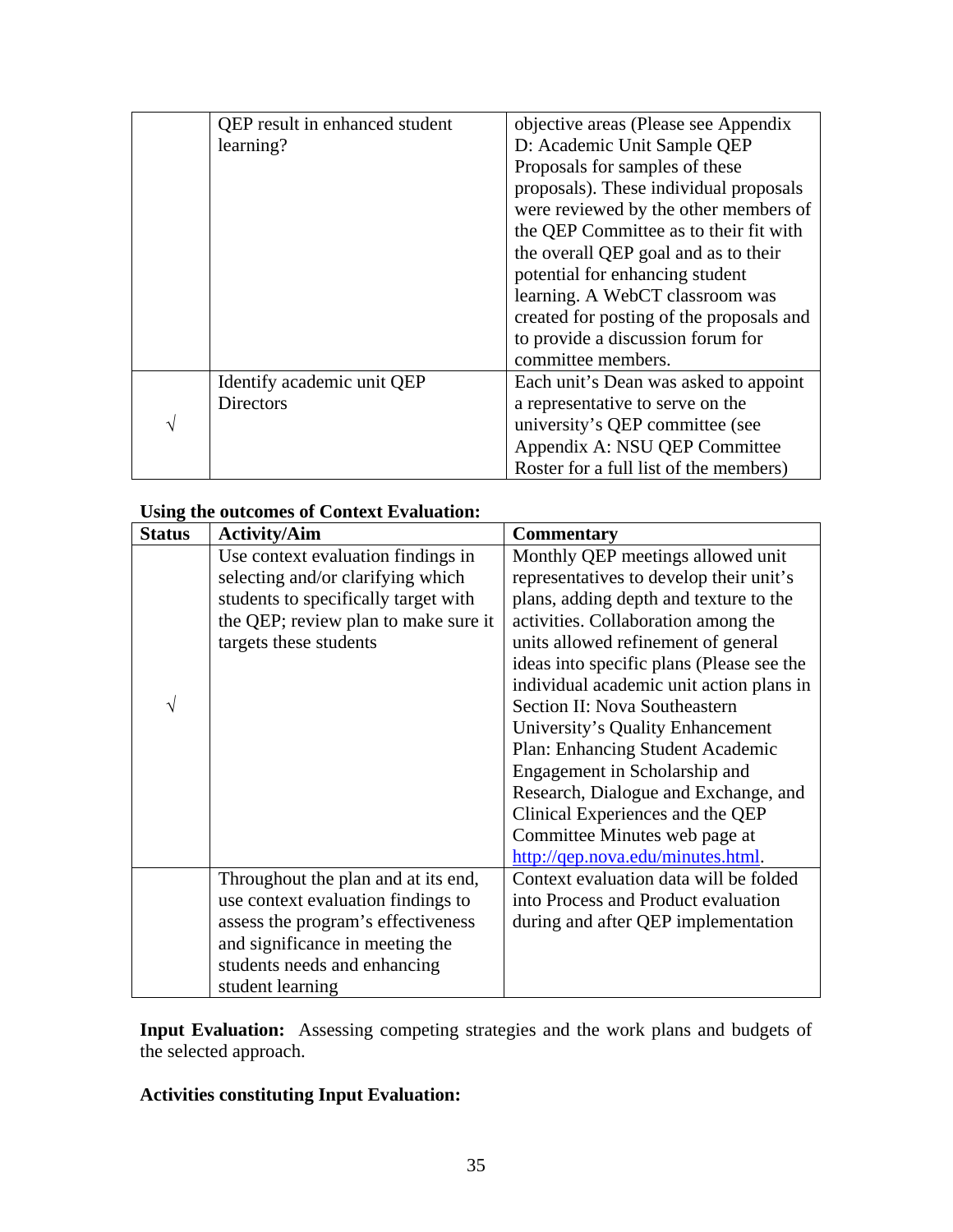| <b>Status</b> | <b>Activity/Aim</b>                   | <b>Commentary</b>                        |
|---------------|---------------------------------------|------------------------------------------|
|               | Identify and investigate existing     | The Office of Research, Planning, and    |
|               | programs that could serve as a model  | Governmental Affairs conducted           |
|               | for the contemplated program          | literature searches on the topic of      |
|               |                                       | student academic engagement and          |
|               |                                       | shared these resources with the          |
|               |                                       | members of the QEP Committee             |
|               |                                       | (please see Section IX: References for   |
|               |                                       | some citations of some of these          |
|               |                                       | resources). Academic units also          |
| V             |                                       | conducted their own independent          |
|               |                                       | research relative to their specific      |
|               |                                       | project. Much of this work was           |
|               |                                       | accomplished via electronic resources,   |
|               |                                       | since many colleges and universities     |
|               |                                       | publish a QEP online (please see         |
|               |                                       | Appendix C: Sample Resources             |
|               |                                       | Consulted by Academic Units for some     |
|               |                                       | of the resources consulted by the        |
|               |                                       | academic units).                         |
|               | Assess the program's proposed         | As part of their proposals, each         |
|               | budget for responsiveness to          | academic unit identified existing and    |
|               | assessed needs; assess feasibility of | new resources they would need to         |
|               | strategy and budget                   | develop, implement, and sustain their    |
|               |                                       | QEP project. After the proposals had     |
|               |                                       | been reviewed by the QEP Committee       |
|               |                                       | and revised by the academic units,       |
|               |                                       | proposed budgets were submitted to the   |
|               |                                       | <b>Executive Vice President for</b>      |
|               |                                       | Administration. These preliminary        |
|               |                                       | figures were then used by the            |
|               |                                       | university to set aside a QEP account to |
|               |                                       | provide the fiscal resources to support  |
|               |                                       | the various units' QEP anticipated       |
|               |                                       | expenses. In addition, the QEP           |
|               |                                       | Committee developed a budget             |
|               |                                       | detailing the resources needed to        |
|               |                                       | support the leadership activities to     |
|               |                                       | oversee the management of the QEP on     |
|               |                                       | a university level. This budget included |
|               |                                       | a new personnel position request for     |
|               |                                       | the QEP Assessment Director which        |
|               |                                       | was approved. More information on        |
|               |                                       | this process can be found in Section     |
|               |                                       | IV: Project Resources: Personnel,        |
|               |                                       | Facilities, and Equipment.               |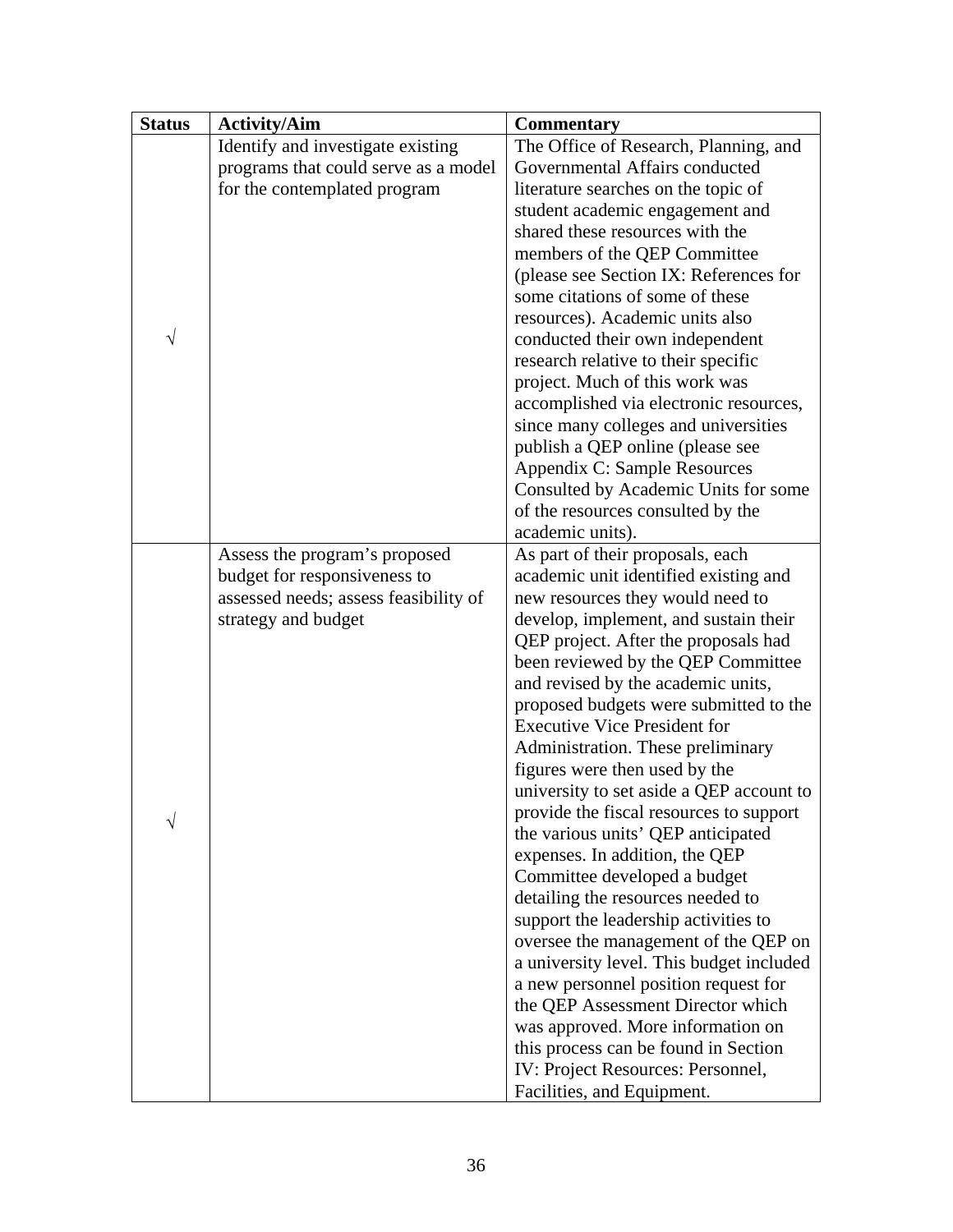| Assess the work plan and schedule | A sub-group of the QEP Committee       |
|-----------------------------------|----------------------------------------|
| for sufficiency, feasibility, and | was formed and this group reviewed     |
| viability                         | the individual academic unit proposals |
|                                   | by QEP objective area. Members of the  |
|                                   | sub-committee met with each academic   |
|                                   | unit QEP director and provided         |
|                                   | evaluation and feedback. Academic      |
|                                   | unit QEP Directors revised and         |
|                                   | resubmitted their proposals. In        |
|                                   | addition, portions of the monthly      |
|                                   | meetings of the QEP Committee were     |
|                                   | devoted to small group exercises       |
|                                   | wherein the members discussed their    |
|                                   | individual academic unit's QEP's,      |
|                                   | shared ideas, and provided critical    |
|                                   | feedback (please see the QEP           |
|                                   | Committee Minutes web page at          |
|                                   | http://qep.nova.edu/minutes.html).     |

## **Using the outcomes of Input Evaluation:**

| <b>Status</b> | <b>Activity/Aim</b>                  | <b>Commentary</b>                        |
|---------------|--------------------------------------|------------------------------------------|
|               | Use the input evaluation findings to | As part of their proposals, each         |
|               | support funding requests, additional | academic unit identified existing and    |
|               | staff, etc. for the planned program. | new resources they would need to         |
|               |                                      | develop, implement, and sustain their    |
|               |                                      | QEP project. After the proposals had     |
|               |                                      | been reviewed by the QEP Committee       |
|               |                                      | and revised by the academic units,       |
|               |                                      | proposed budgets were submitted to the   |
|               |                                      | <b>Executive Vice President for</b>      |
|               |                                      | Administration. These preliminary        |
|               |                                      | figures were then used by the            |
|               |                                      | university to set aside a QEP account to |
|               |                                      | provide the fiscal resources to support  |
|               |                                      | the various units' anticipated QEP       |
|               |                                      | expenses. In addition, the QEP           |
|               |                                      | Committee developed a budget             |
|               |                                      | detailing the resources needed to        |
|               |                                      | support the leadership activities to     |
|               |                                      | oversee the management of the QEP on     |
|               |                                      | a university level. This budget included |
|               |                                      | a new personnel position request for     |
|               |                                      | the QEP Assessment Director which        |
|               |                                      | was approved. More information on        |
|               |                                      | this process can be found in Section     |
|               |                                      | IV: Project Resources: Personnel,        |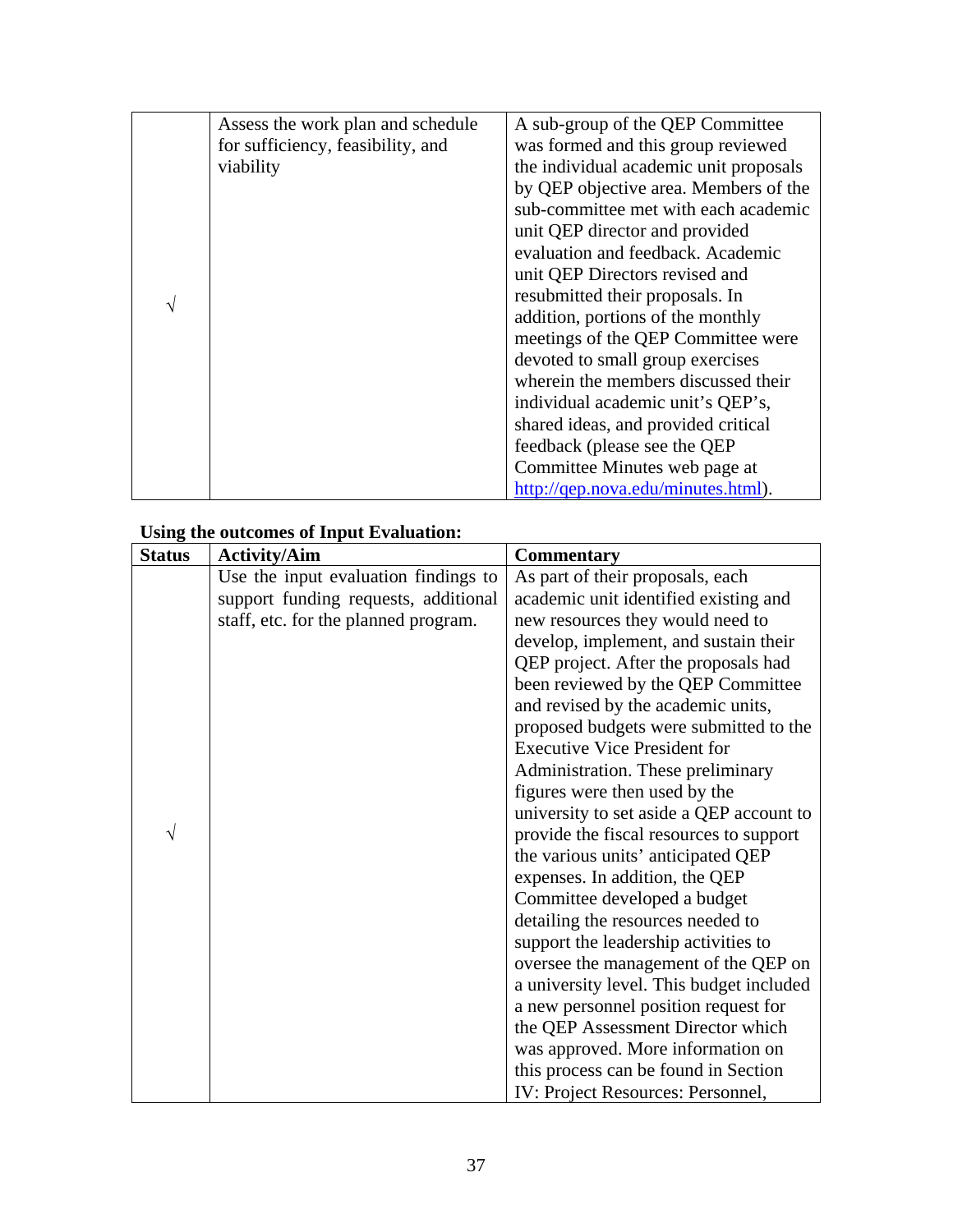| -210 | Equipment.<br>$ -$<br>ян<br>$\overline{ }$ |
|------|--------------------------------------------|

As the QEP enters the implementation phase, the CIPP Evaluation Model and Checklist activities will enter the Process and Product Evaluation phases. Process and Product Evaluation will evolve; where appropriate, a description of the activities that have already taken place, or those activities which are planned or anticipated, is included in the following checklists.

**Process Evaluation** Monitoring, documenting, and assessing QEP activities

| <b>Status</b> | <b>Activity/Aim</b>                                                                                                                        | <b>Commentary</b>                                                                                                                                                                                                                                                                                                                                                                        |
|---------------|--------------------------------------------------------------------------------------------------------------------------------------------|------------------------------------------------------------------------------------------------------------------------------------------------------------------------------------------------------------------------------------------------------------------------------------------------------------------------------------------------------------------------------------------|
|               | Engage an evaluation team member                                                                                                           | Unit level: Each unit has identified a                                                                                                                                                                                                                                                                                                                                                   |
|               | to monitor, observe, maintain a                                                                                                            | QEP director who will retain                                                                                                                                                                                                                                                                                                                                                             |
|               | record of, and provide periodic                                                                                                            | responsibility for these activities.                                                                                                                                                                                                                                                                                                                                                     |
|               | progress reports on program                                                                                                                |                                                                                                                                                                                                                                                                                                                                                                                          |
|               | implementation, costs, problems, etc.                                                                                                      | University level: The QEP Assessment<br>Director and the QEP Objective Area<br>Coordinators will work with the<br>Academic Unit QEP Directors in the<br>collection and analysis of this data and<br>the presentation of these findings at the<br>semi-annual QEP Objective Seminars<br>and QEP Leadership Team Meetings<br>and in the Annual QEP Process and                             |
|               |                                                                                                                                            | Product Progress Report.                                                                                                                                                                                                                                                                                                                                                                 |
|               | Periodically interview students,<br>program leaders, and other<br>stakeholders to obtain their<br>assessments of the program's<br>progress | Unit level: The units have already<br>identified their student learning<br>outcomes, measures, and instruments.<br>Periodic data gathering from various<br>stakeholders has already been built into<br>these assessment strategies.                                                                                                                                                      |
|               |                                                                                                                                            | University level: The QEP Assessment<br>Director and the QEP Objective Area<br>Coordinators will work with the<br>Academic Unit QEP Directors in the<br>collection and analysis of this data and<br>the presentation of these findings at the<br>semi-annual QEP Objective Seminars<br>and QEP Leadership Team Meetings<br>and in the Annual QEP Process and<br>Product Progress Report. |

#### **Activities constituting Process Evaluation:**

#### **Using the outcomes of Process Evaluation:**

| atus<br>Aım<br>Atx/1tx<br>--<br>. .<br>11 | $\overline{\phantom{a}}$<br><b>ommentarv</b><br> |
|-------------------------------------------|--------------------------------------------------|
|-------------------------------------------|--------------------------------------------------|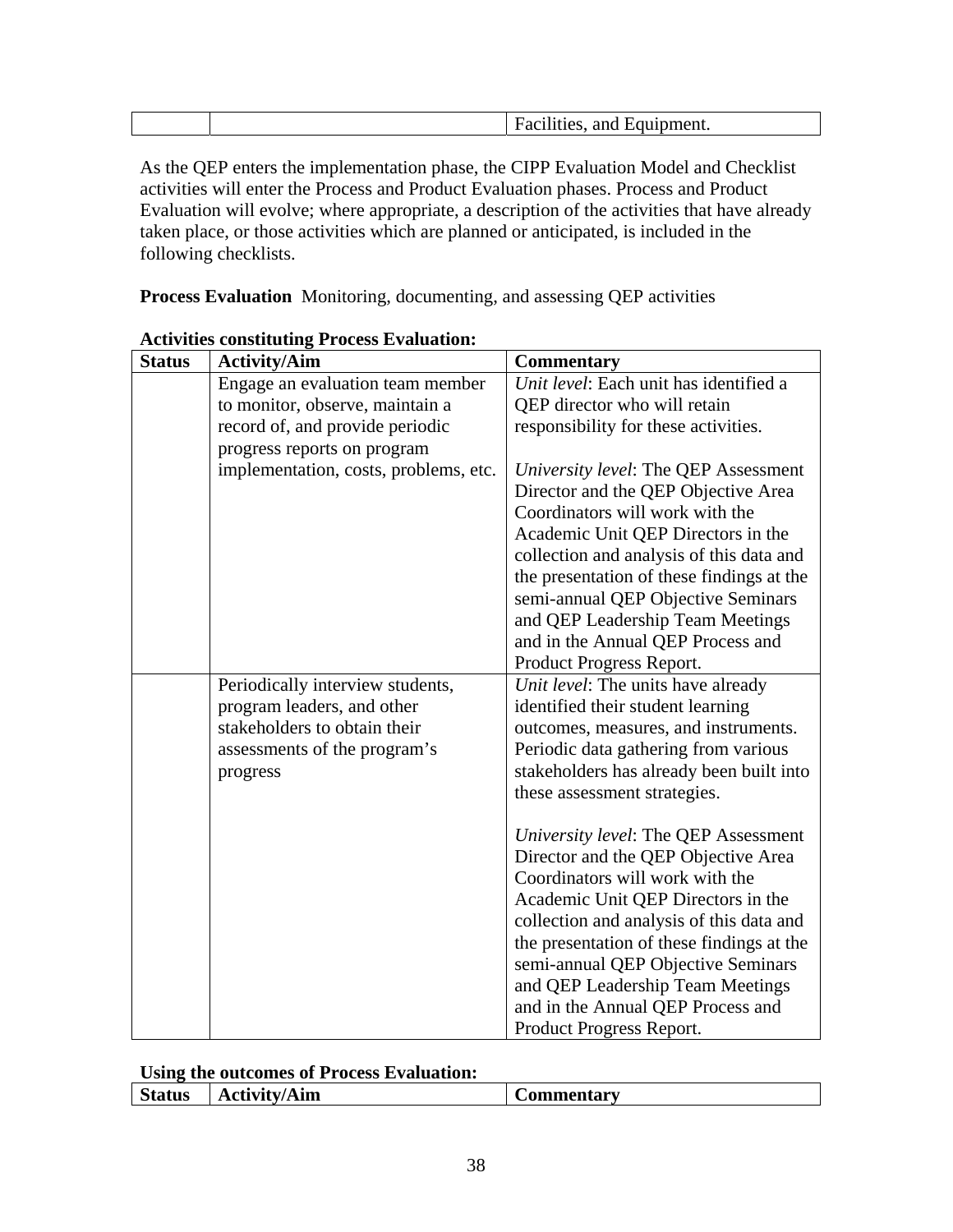| Use the process evaluation findings  | The findings of the assessment of the     |
|--------------------------------------|-------------------------------------------|
| to document the plan's progress, and | overall goals and student learning        |
| make modifications where necessary   | outcomes of the QEP will be published     |
| in staffing, funding, etc.           | annually in the QEP Process and           |
|                                      | Product Progress Report. This report      |
|                                      | will be compiled by the members of the    |
|                                      | QEP Leadership Team and will be           |
|                                      | reviewed by the Council of Deans and      |
|                                      | the NSU President. An interim report      |
|                                      | will be presented as part of the first of |
|                                      | two QEP Leadership Meetings held          |
|                                      | each year of the project.                 |
|                                      |                                           |
|                                      | Findings from the interim and annual      |
|                                      | reports will be used by the QEP           |
|                                      | Leadership Team to make relevant          |
|                                      | programmatic changes as well as to        |
|                                      | identify possible emerging needs and      |
|                                      | opportunities that could require an       |
|                                      | additional allocation of personnel and    |
|                                      | other resources. If such resource needs   |
|                                      | arrive, the QEP Assessment Director       |
|                                      | will coordinate with the leadership of    |
|                                      | the academic units and the NSU central    |
|                                      | administration to make proposed           |
|                                      | budgetary requests as part of the         |
|                                      | regular NSU annual budget review and      |
|                                      | approval process.                         |
|                                      |                                           |

# **Product Evaluation:**

**Impact Evaluation:** Assessing the QEP's reach to the students

| <b>Status</b> | <b>Activity/Aim</b>               | <b>Commentary</b>                        |
|---------------|-----------------------------------|------------------------------------------|
|               | Determine the extent to which the | Unit level: The Academic Unit QEP        |
|               | program reached the students      | directors will keep an accounting of the |
|               | targeted by the plan              | number and nature of students            |
|               |                                   | participating in the QEP activities as   |
|               |                                   | well as the results of the assessment of |
|               |                                   | student learning outcomes.               |
|               |                                   |                                          |
|               |                                   | University level: The QEP Assessment     |
|               |                                   | Director and the QEP Objective Area      |
|               |                                   | Coordinators will work with the          |
|               |                                   | Academic Unit QEP Directors in the       |

## **Activities constituting Impact Evaluation:**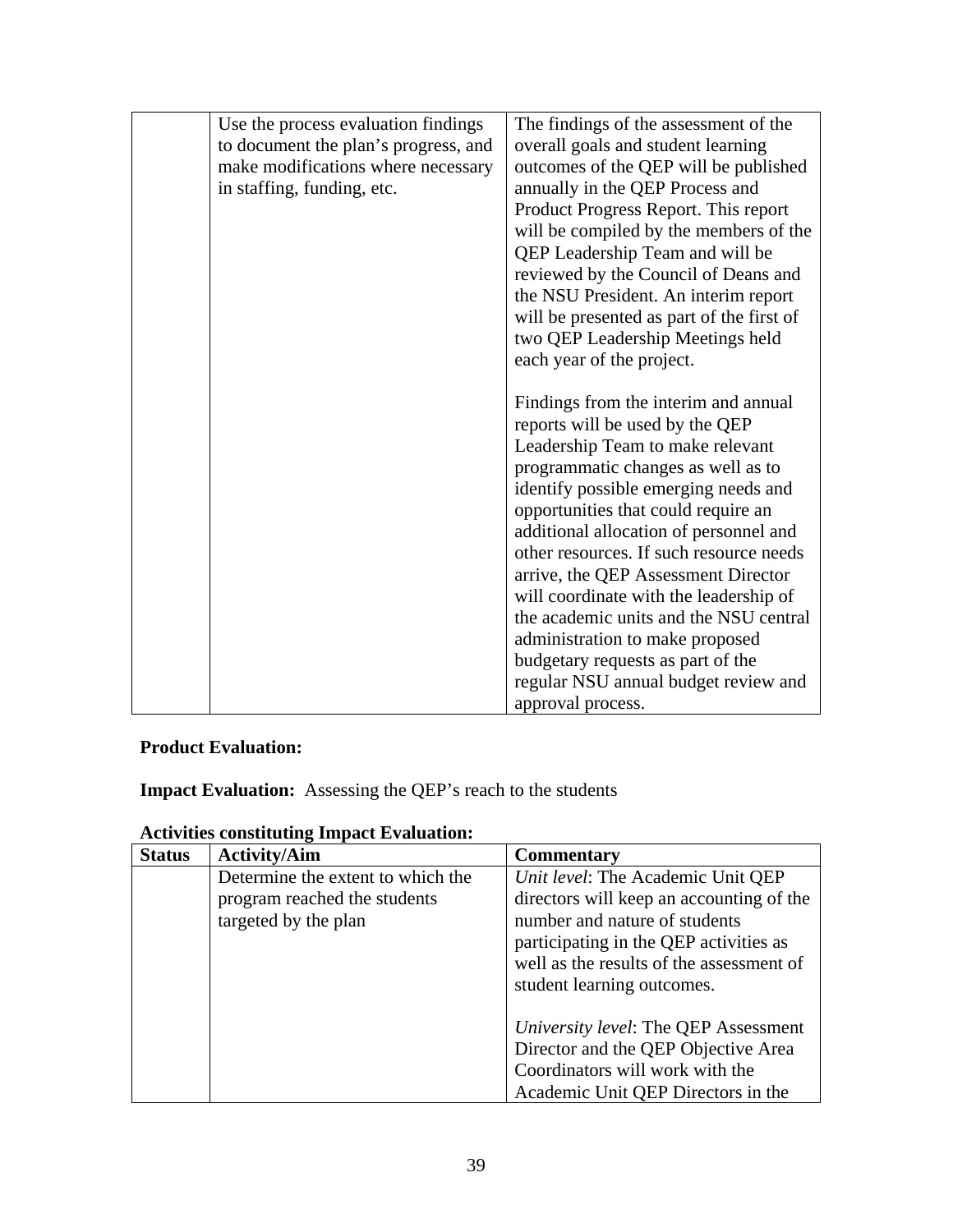|  | collection and analysis of this data and  |
|--|-------------------------------------------|
|  | the presentation of these findings at the |
|  | semi-annual QEP Objective Seminars        |
|  | and QEP Leadership Team Meetings          |
|  | and in the Annual QEP Process and         |
|  | Product Progress Report.                  |

**Effectiveness Evaluation:** Evaluating the quality and significance of the QEP outcomes

| <b>Status</b> | <b>Activity/Aim</b>                   | <b>Commentary</b>                         |
|---------------|---------------------------------------|-------------------------------------------|
|               | Interview students, program leaders,  | Unit level: Each unit has identified a    |
|               | and other stakeholders to determine   | QEP director who will retain              |
|               | their assessments of the program's    | responsibility for these activities.      |
|               | positive and negative outcomes        |                                           |
|               |                                       | University level: The QEP Assessment      |
|               |                                       | Director and the QEP Objective Area       |
|               |                                       | Coordinators will work with the           |
|               |                                       | Academic Unit QEP Directors in the        |
|               |                                       | collection and analysis of this data and  |
|               |                                       | the presentation of these findings at the |
|               |                                       | semi-annual QEP Objective Seminars        |
|               |                                       | and QEP Leadership Team Meetings          |
|               |                                       | and in the Annual QEP Process and         |
|               |                                       | Product Progress Report.                  |
|               | Conduct in-depth case studies of      | Unit level: Each unit has identified a    |
|               | selected beneficiaries                | QEP director who will retain              |
|               |                                       | responsibility for these activities.      |
|               |                                       |                                           |
|               |                                       | University level: The QEP Assessment      |
|               |                                       | Director and the QEP Objective Area       |
|               |                                       | Coordinators will work with the           |
|               |                                       | Academic Unit QEP Directors in the        |
|               |                                       | collection and analysis of this data and  |
|               |                                       | the presentation of these findings at the |
|               |                                       | semi-annual QEP Objective Seminars        |
|               |                                       | and QEP Leadership Team Meetings          |
|               |                                       | and in the Annual QEP Process and         |
|               |                                       | Product Progress Report.                  |
|               | Critically evaluate the range, depth, | Unit level: Each unit has identified a    |
|               | quality, and significance of the      | QEP director who will retain              |
|               | program's effects on the students     | responsibility for these activities.      |
|               |                                       | University level: The QEP Assessment      |
|               |                                       | Director and the QEP Objective Area       |
|               |                                       | Coordinators will work with the           |

## **Activities constituting Effectiveness Evaluation:**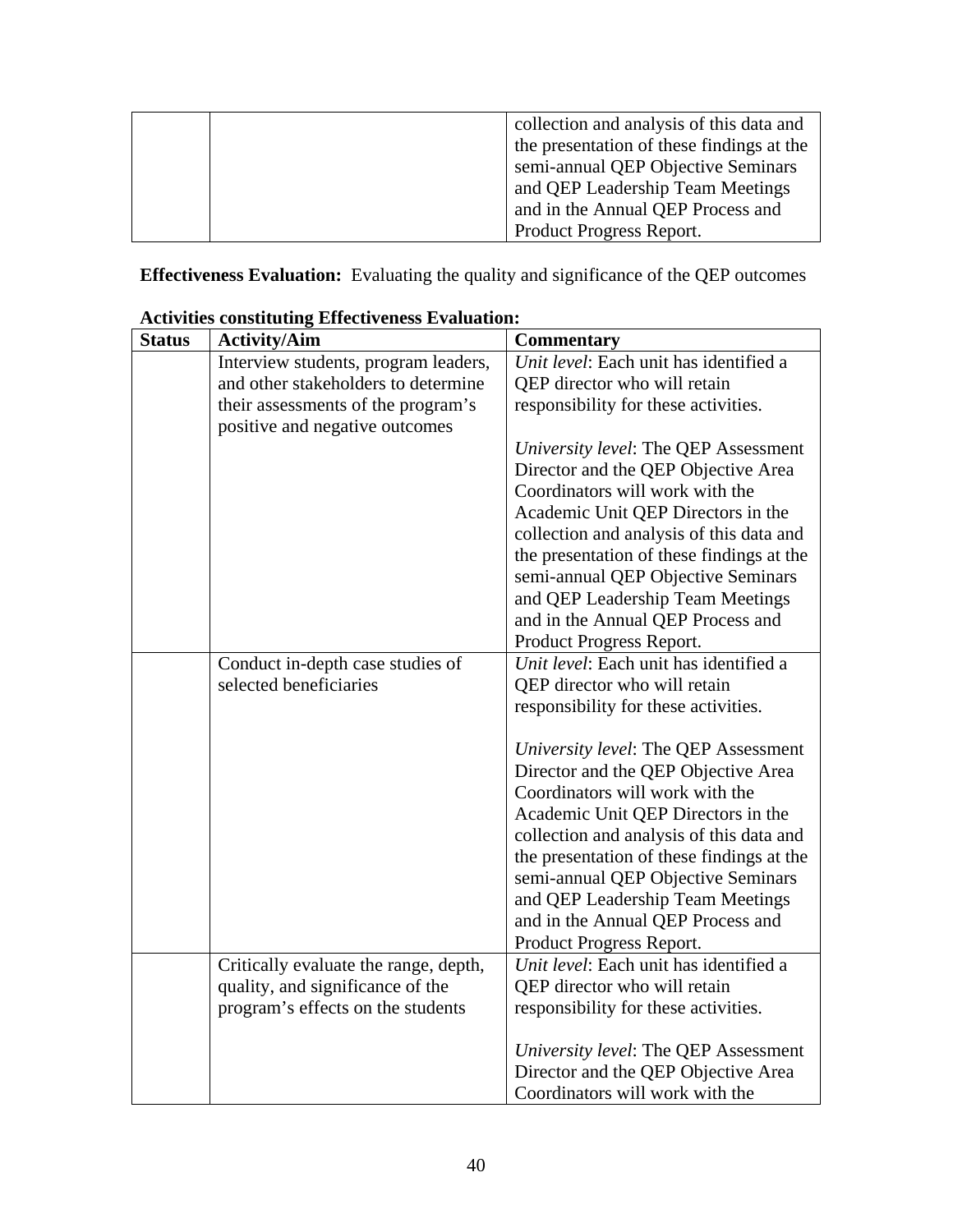|                                                                                                                                                                           | Academic Unit QEP Directors in the<br>collection and analysis of this data and<br>the presentation of these findings at the<br>semi-annual QEP Objective Seminars<br>and QEP Leadership Team Meetings<br>and in the Annual QEP Process and<br>Product Progress Report.                                                                                                                                                                                                                                     |
|---------------------------------------------------------------------------------------------------------------------------------------------------------------------------|------------------------------------------------------------------------------------------------------------------------------------------------------------------------------------------------------------------------------------------------------------------------------------------------------------------------------------------------------------------------------------------------------------------------------------------------------------------------------------------------------------|
| Use the effectiveness evaluation<br>findings to gauge the effects of the<br>program on student learning, and to<br>determine whether the activities need<br>to be changed | Unit level: Each unit has identified a<br>QEP director who will retain<br>responsibility for these activities.<br>University level: The QEP Assessment<br>Director and the QEP Objective Area<br>Coordinators will work with the<br>Academic Unit QEP Directors in the<br>collection and analysis of this data and<br>the presentation of these findings at the<br>semi-annual QEP Objective Seminars<br>and QEP Leadership Team Meetings<br>and in the Annual QEP Process and<br>Product Progress Report. |

**Sustainability Evaluation:** Assessing the extent to which the QEP's contributions are successfully institutionalized and continued over time.

| <b>Status</b> | <b>Activity/Aim</b>                | <b>Commentary</b>                         |
|---------------|------------------------------------|-------------------------------------------|
|               | Interview program leaders and      | Unit level: Each unit has identified a    |
|               | students to identify which program | QEP director who will retain              |
|               | successes can be and should be     | responsibility for these activities.      |
|               | sustained                          |                                           |
|               |                                    | University level: The QEP Assessment      |
|               |                                    | Director and the QEP Objective Area       |
|               |                                    | Coordinators will work with the           |
|               |                                    | Academic Unit QEP Directors in the        |
|               |                                    | collection and analysis of this data and  |
|               |                                    | the presentation of these findings at the |
|               |                                    | semi-annual QEP Objective Seminars        |
|               |                                    | and QEP Leadership Team Meetings          |
|               |                                    | and in the Annual QEP Process and         |
|               |                                    | Product Progress Report.                  |

**Activities constituting Sustainability Evaluation** 

**Transportability Evaluation:** Assessing the extent to which the practices of the individual academic unit QEP's have (or could be) successfully adapted and applied elsewhere in the same academic unit and the university.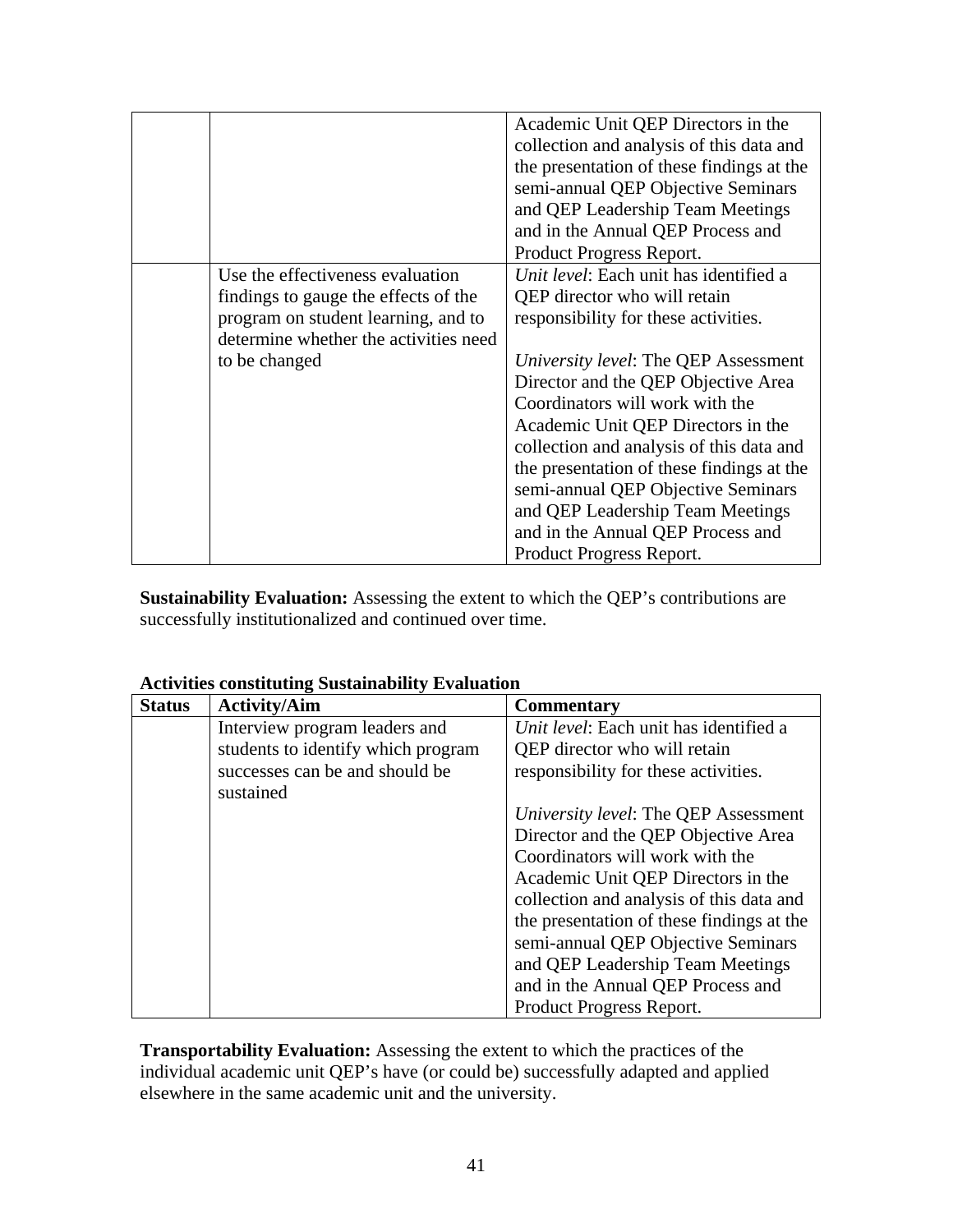| <b>Status</b> | <b>Activity/Aim</b>                    | <b>Commentary</b>                                                          |
|---------------|----------------------------------------|----------------------------------------------------------------------------|
|               | Compile summaries of the unit's        | The findings of the assessment of the                                      |
|               | plans to present first to the other    | overall goals and student learning                                         |
|               | units within the university; units can | outcomes of the QEP will be published                                      |
|               | discuss the activities and the         | annually in the QEP Process and                                            |
|               | potential relevance to their own unit  | Product Progress Report. This report                                       |
|               |                                        | will be compiled by the members of the                                     |
|               |                                        | QEP Leadership Team and will be                                            |
|               |                                        | reviewed by the Council of Deans and                                       |
|               |                                        | the NSU President. An interim report                                       |
|               |                                        | will be presented as part of the first of                                  |
|               |                                        | two QEP Leadership Meetings held                                           |
|               |                                        | each year of the project.                                                  |
|               |                                        |                                                                            |
|               |                                        | Findings from the interim and annual                                       |
|               |                                        | reports will be used by the QEP                                            |
|               |                                        | Leadership Team to make relevant                                           |
|               |                                        | programmatic changes as well as to<br>identify possible emerging needs and |
|               |                                        | opportunities that could require an                                        |
|               |                                        | additional allocation of personnel and                                     |
|               |                                        | other resources. If such resource needs                                    |
|               |                                        | arrive, the QEP Assessment Director                                        |
|               |                                        | will coordinate with the leadership of                                     |
|               |                                        | the academic units and the NSU central                                     |
|               |                                        | administration to make proposed                                            |
|               |                                        | budgetary requests as part of the                                          |
|               |                                        | regular NSU's annual budget review                                         |
|               |                                        | and approval process.                                                      |

#### **Activities constituting Transportability Evaluation**

Stufflebeam (2000) also advocates that metaevaluation (i.e., the evaluation of an evaluation) is to be done throughout the evaluation process; and evaluators also should encourage and cooperate with independent assessments of their work. At the end of the evaluation, evaluators are advised to give their attestation of the extent to which applicable evaluation standards and/or guiding principles were met. This checklist's final component provides concrete advice for compiling the final summative evaluation report, especially by drawing together the formative evaluation reports that were issued throughout the evaluation.

**Metaevaluation:** Assessing the QEP evaluation's adherence to pertinent standards of sound evaluation

| <b>Activities constituting Metaevaluation</b> |                                |                   |  |
|-----------------------------------------------|--------------------------------|-------------------|--|
|                                               | Status   $\text{Activity/Aim}$ | <b>Commentary</b> |  |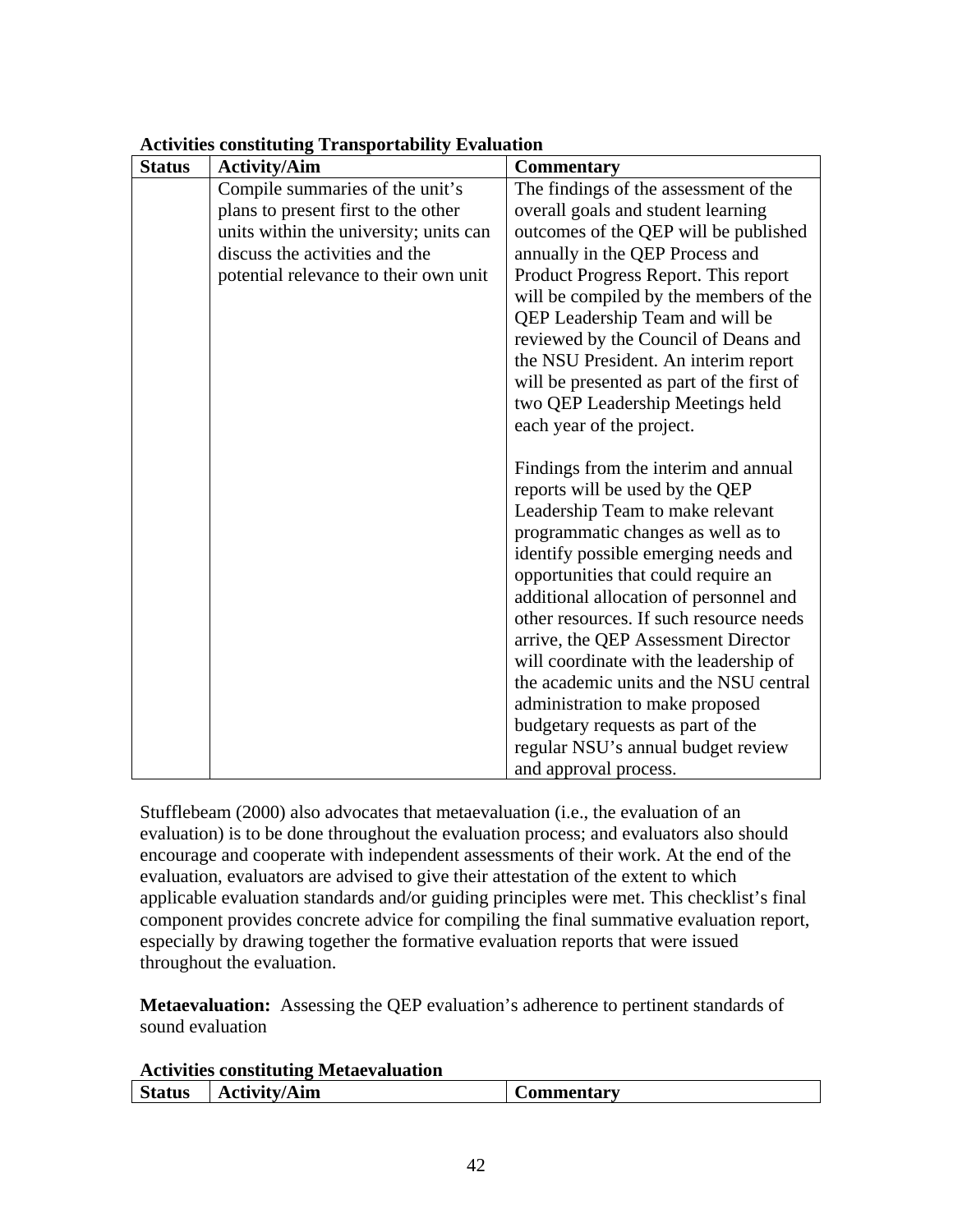| Review best-practices such as the<br>Joint Committee Program Evaluation<br>Standards and reach an agreement<br>with the Academic Unit QEP<br>Directors that these standards and/or<br>other standards and/or guiding<br>principles will be used to guide and<br>judge the evaluation work.<br>Consider contracting for an                                                                                                                                                                                                                                                                     | The QEP Assessment Director will<br>meet with the Academic Unit QEP<br>Directors to discuss best-practices in<br>evaluation and assessment and come to<br>an agreement as to a set of standards<br>which work best to guide their<br>assessment efforts.<br>The university will hire an external |
|-----------------------------------------------------------------------------------------------------------------------------------------------------------------------------------------------------------------------------------------------------------------------------------------------------------------------------------------------------------------------------------------------------------------------------------------------------------------------------------------------------------------------------------------------------------------------------------------------|--------------------------------------------------------------------------------------------------------------------------------------------------------------------------------------------------------------------------------------------------------------------------------------------------|
| independent assessment of the<br>evaluation to obtain an independent<br>assessment of the evaluation plan,<br>process, and/or reports.                                                                                                                                                                                                                                                                                                                                                                                                                                                        | consultant with expertise in the<br>assessment of student learning<br>outcomes and program evaluation to<br>provide mentorship to the QEP<br>Assessment Director and the Academic<br>Unit QEP Directors.                                                                                         |
| Maintain and distribute information<br>pertinent to judging the evaluation<br>against the agreed-upon evaluation<br>standards and/or guiding principles.                                                                                                                                                                                                                                                                                                                                                                                                                                      | The QEP Assessment Director, assisted<br>by the external consultant, will be<br>responsible for maintaining and<br>distributing this information.                                                                                                                                                |
| Periodically use the metaevaluation<br>findings to strengthen the evaluation<br>as appropriate and take into account<br>metaevaluation results in deciding<br>how best to apply the evaluation<br>findings.                                                                                                                                                                                                                                                                                                                                                                                   | At the semi-annual QEP Objective<br>Seminars, the QEP Assessment<br>Director, the Academic Unit QEP<br>Directors, and the external consultant<br>will review the evaluation process and<br>the ways in which the evaluation<br>findings have been applied.                                       |
| Assess and provide written<br>commentary on the extent to which<br>the evaluation ultimately met each<br>agreed-upon standard and/or<br>guiding principle, and include the<br>results in the final evaluation report's<br>technical appendix and consider<br>appending a statement to the final<br>evaluation report reacting to the<br>evaluation, to the evaluators'<br>attestation of the extent to which<br>standards and/or guiding principles<br>were met, to the results of any<br>independent metaevaluation, and<br>also documenting significant uses of<br>the evaluation findings. | The QEP Assessment Director, assisted<br>by the external consultant, will conduct<br>this assessment and provide the results<br>for consideration by QEP Leadership<br>Team members.                                                                                                             |

Stufflebeam (2002) suggests that timely communication of relevant evaluation findings to the client and right-to-know audiences is another key theme of the CIPP model and checklist. Stufflebeam recommends findings from the different evaluation components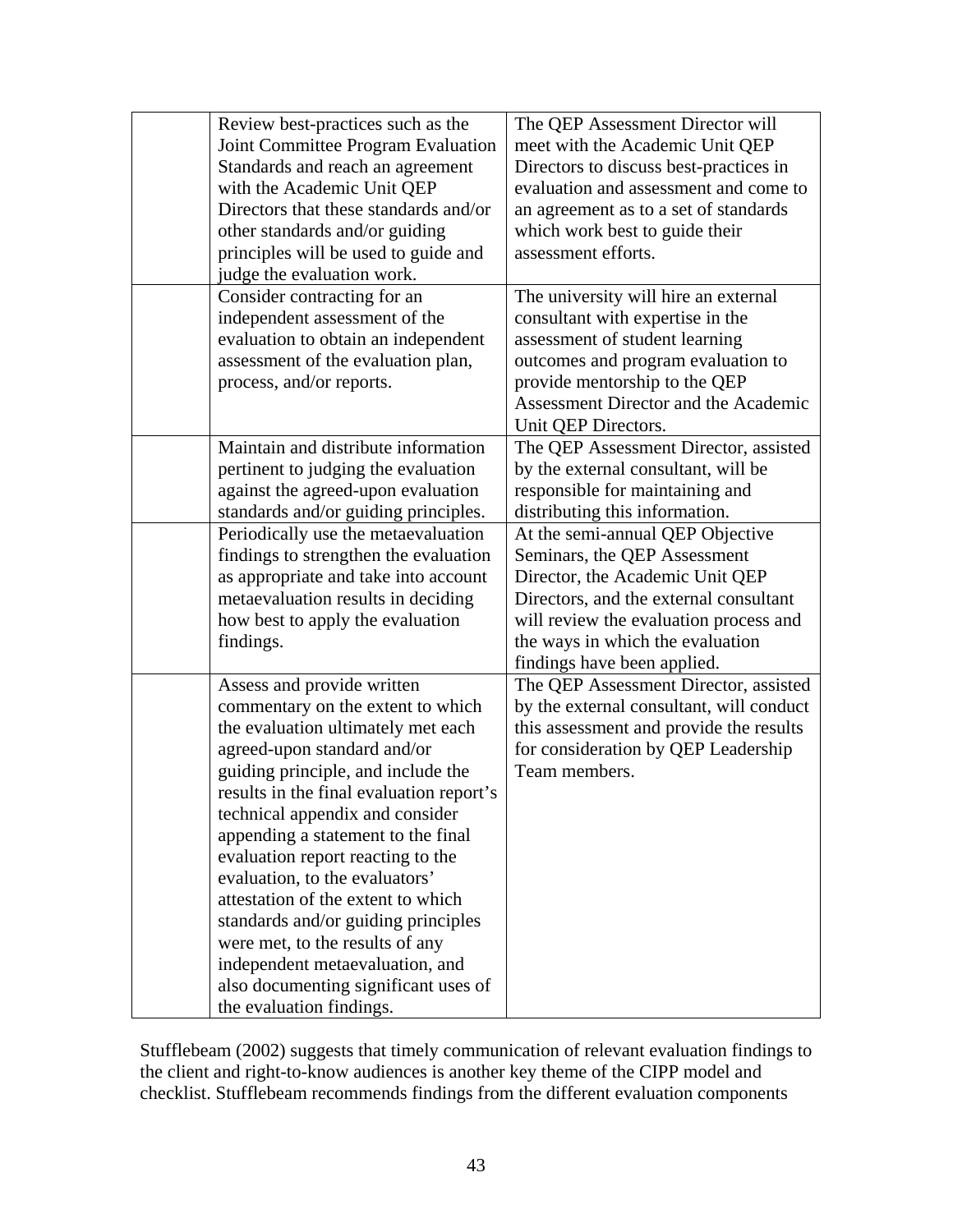should be drawn together as needed and reported periodically, typically once or twice a year.

According to the CIPP Model, the general process, for each reporting occasion, calls for draft reports to be sent to designated stakeholders prior to a feedback workshop. Those present at the feedback workshop should be invited to raise questions, discuss the findings, and apply them as they choose. At the workshop's end, the evaluators should summarize the evaluation's planned next steps and future reports; arrange for needed assistance from the client group, especially in data collection; and inquire whether any changes in the data collection and reporting plans and schedule would make future evaluation services more credible and useful. Following the feedback workshop, the evaluators should finalize the evaluation reports, revise the evaluation plan and schedule as appropriate, and transmit to the client and other designated recipients the finalized reports and any revised evaluation plans and schedule.

Following the CIPP guidelines, results garnered from the assessment activities at each academic unit will provide feedback to all of the other Academic Unit QEP Directors so they can work with their respective faculty members, students, and administrators to improve their engagement enhancement programs. The QEP Objective Coordinators will facilitate the dissemination of these results and improvements to the other academic units working within the QEP Objective Area and the QEP Assessment Director will spread this news to the rest of the QEP Leadership Team and the NSU community via the semiannual QEP Objective Seminars and the two Semi-annual QEP Leadership Team Meetings, as well as through the annual QEP Process and Product Progress Reports.

To help ensure the highest quality of these various QEP reports, NSU will draw upon the CIPP Evaluation Checklist's Final Synthesis Report to help structure the documents.

**The Final Synthesis Report:** This report pulls together QEP evaluation findings to inform the full range of audiences about what was attempted, done, and accomplished; and to share what lessons were learned; and the bottom-line assessment of the QEP.

| <b>Status</b> | <b>Activity/Aim</b>                   | <b>Commentary</b>                        |
|---------------|---------------------------------------|------------------------------------------|
|               | Organize the reports to meet the      | The QEP Assessment Director and the      |
|               | differential needs of different       | Academic Unit QEP Directors, assisted    |
|               | audiences and assure that the         | by the external consultant, will develop |
|               | planned report contents will appeal   | a report format.                         |
|               | to and be usable by the full range of |                                          |
|               | audiences                             |                                          |
|               | Organize the reports to give detailed | The QEP Assessment Director and the      |
|               | accounts of how the main program      | Academic Unit QEP Directors, assisted    |
|               | components were planned, funded,      | by the external consultant, will develop |

## **Activities constituting the Report Synthesis**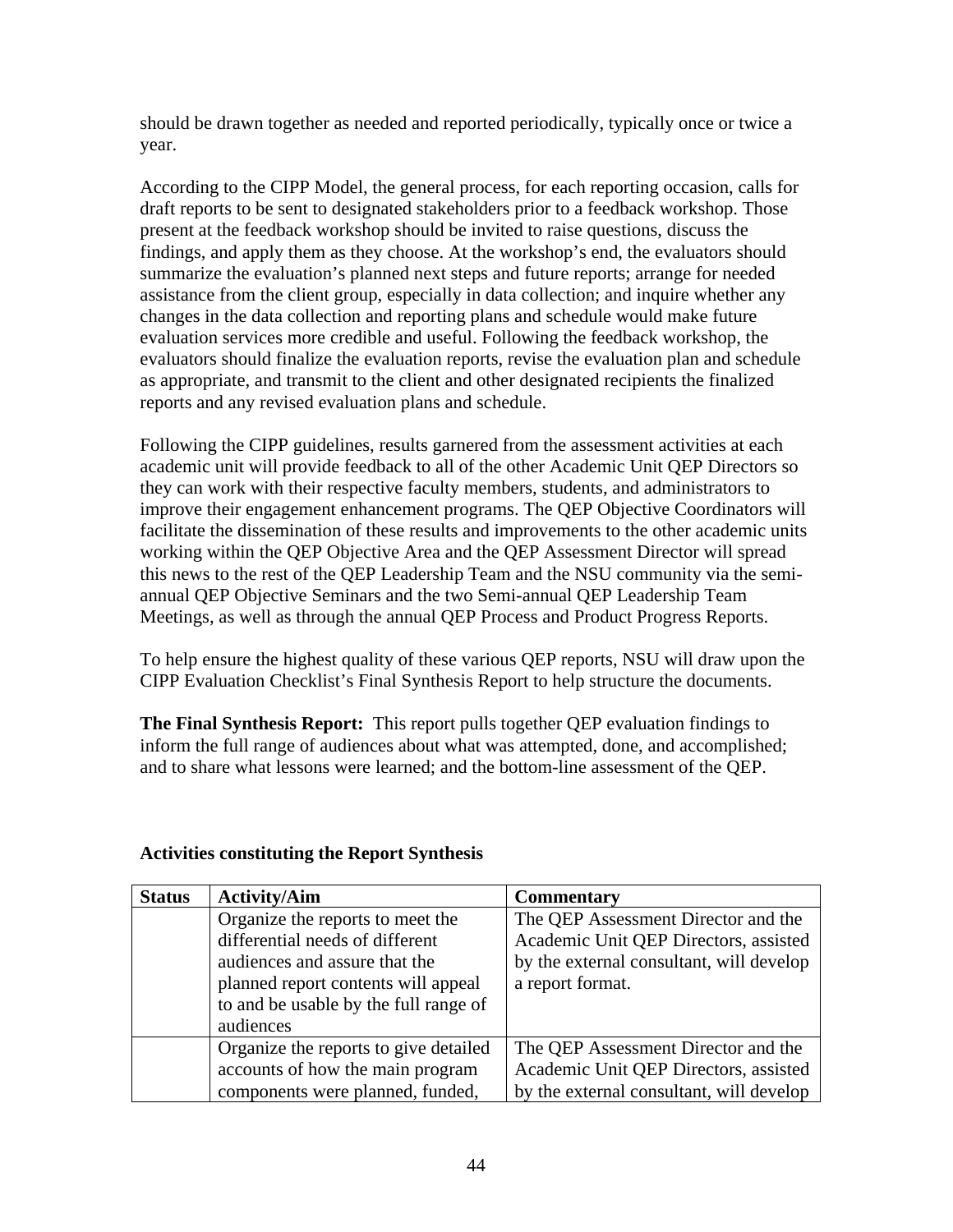| staffed, and carried out; assure that | a report format. |
|---------------------------------------|------------------|
| the account of program                |                  |
| implementation is accurate and        |                  |
| sufficiently detailed to help others  |                  |
| understand and possibly apply the     |                  |
| program's procedures; take stock of   |                  |
| what was accomplished, what           |                  |
| failures and shortfalls occurred, and |                  |
| what lessons should be heeded in      |                  |
| future programs; contrast the         |                  |
| program's contributions with what     |                  |
| was intended, what the beneficiaries  |                  |
| needed, what the program cost, and    |                  |
| how it compares with similar          |                  |
| programs elsewhere.                   |                  |

## **Activities constituting the Report Synthesis**

The following is a breakdown of the key implementation and assessment activities by year for the first five years of the QEP:

### **Year One: 2007-2008**

| <b>Activity</b>                                | <b>Accountability</b>                      |
|------------------------------------------------|--------------------------------------------|
| Implementation of academic units' QEP          | Academic Unit QEP Directors                |
| projects                                       |                                            |
| Establish key objectives and benchmarks to     | <b>QEP</b> Assessment Director             |
| be achieved in the planning and                | <b>Academic Unit QEP Directors</b>         |
| implementation of the academic units' QEP      |                                            |
| projects, as well as in the overall goals of   |                                            |
| the QEP                                        |                                            |
| Activity chart with accountabilities and       | <b>Academic Unit QEP Directors</b>         |
| timeframes                                     |                                            |
| Data generation in accordance with             | Academic Unit QEP Directors                |
| individual academic unit's evaluation plans    |                                            |
| Data compilation and integration from all      | <b>QEP</b> Assessment Director             |
| academic unit's evaluation plans               |                                            |
| Semi-annual QEP Objective Seminars             | QEP Objective I, II, and III Coordinators  |
| Semi-annual QEP Leadership Team                | President                                  |
| Meetings                                       | <b>QEP</b> Assessment Director             |
| <b>Annual QEP Process and Product Progress</b> | <b>QEP</b> Assessment Director             |
| Report generation                              | QEP Objective I, II, and III Coordinators  |
|                                                | <b>Academic Unit QEP Directors</b>         |
| <b>Annual QEP Process and Product Progress</b> | Vice President for Academic Affairs        |
| Report review                                  | Vice President for Research, Planning, and |
|                                                | <b>Governmental Affairs</b>                |
|                                                | <b>Council of Deans</b>                    |
| <b>Annual QEP Process and Product Progress</b> | President                                  |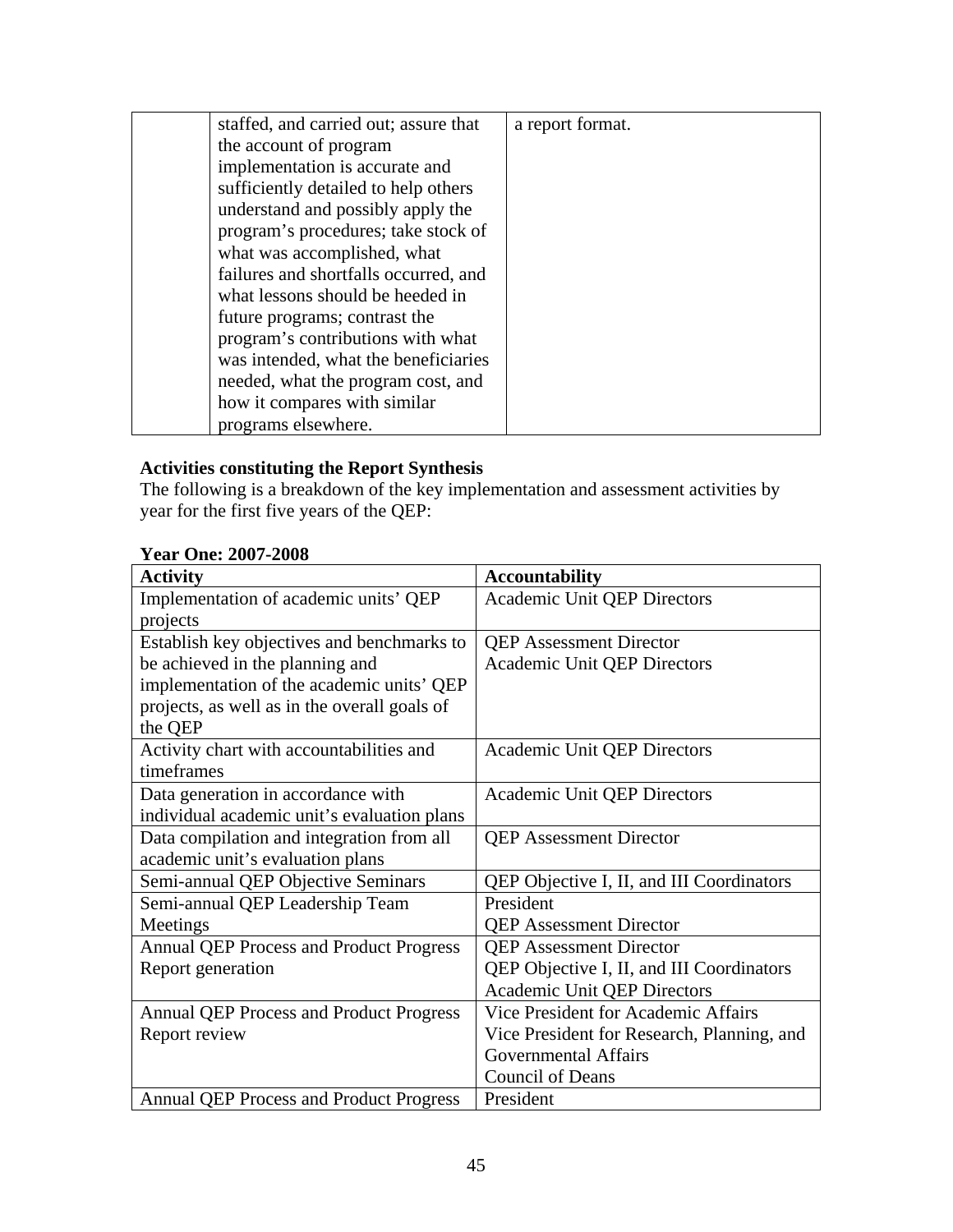| Report approval |
|-----------------|
|-----------------|

### **Year Two: 2008-2009**

| <b>Activity</b>                                | <b>Accountability</b>                      |
|------------------------------------------------|--------------------------------------------|
| Process /outcome evaluation of QEP Year        | Academic Unit QEP Directors                |
| One                                            | <b>QEP</b> Assessment Director             |
| Project modification based on evaluation       | <b>Academic Unit QEP Directors</b>         |
|                                                | <b>QEP</b> Assessment Director             |
| Modification of evaluation methodologies       | Academic Unit QEP Directors                |
|                                                | <b>QEP</b> Assessment Director             |
| Expansion to full participation                | <b>Academic Unit QEP Directors</b>         |
|                                                | <b>QEP</b> Assessment Director             |
| Activity chart with accountabilities and       | Academic Unit QEP Directors                |
| timeframes                                     | <b>QEP</b> Assessment Director             |
| Data generation in accord with revised         | <b>Academic Unit QEP Directors</b>         |
| evaluation plan                                |                                            |
| Data compilation and integration in accord     | <b>QEP</b> Assessment Director             |
| with revised evaluation plan                   |                                            |
| Semi-annual QEP Objective Seminars             | QEP Objective I, II, and III Coordinators  |
| Semi-annual QEP Leadership Team                | President                                  |
| Meetings                                       | <b>QEP</b> Assessment Director             |
| <b>Annual QEP Process and Product Progress</b> | <b>QEP</b> Assessment Director             |
| Report generation                              | QEP Objective I, II, and III Coordinators  |
|                                                | <b>Academic Unit QEP Directors</b>         |
| <b>Annual QEP Process and Product Progress</b> | Vice President for Academic Affairs        |
| Report review                                  | Vice President for Research, Planning, and |
|                                                | <b>Governmental Affairs</b>                |
|                                                | <b>Council of Deans</b>                    |
| <b>Annual QEP Process and Product Progress</b> | President                                  |
| Report approval                                |                                            |

## **Year Three: 2009-2010**

| <b>Activity</b>                            | <b>Accountability</b>              |
|--------------------------------------------|------------------------------------|
| Process /outcome evaluation of QEP Year    | <b>Academic Unit QEP Directors</b> |
| Two                                        | <b>QEP</b> Assessment Director     |
| Project modification based on evaluation   | <b>Academic Unit QEP Directors</b> |
|                                            | <b>QEP</b> Assessment Director     |
| Modification of evaluation methodologies   | <b>Academic Unit QEP Directors</b> |
|                                            | <b>QEP</b> Assessment Director     |
| Continued implementation                   | <b>Academic Unit QEP Directors</b> |
|                                            | <b>QEP</b> Assessment Director     |
| Activity chart with accountabilities and   | <b>Academic Unit QEP Directors</b> |
| timeframes                                 | <b>QEP</b> Assessment Director     |
| Data generation in accord with revised     | <b>Academic Unit QEP Directors</b> |
| evaluation plan                            |                                    |
| Data compilation and integration in accord | <b>QEP</b> Assessment Director     |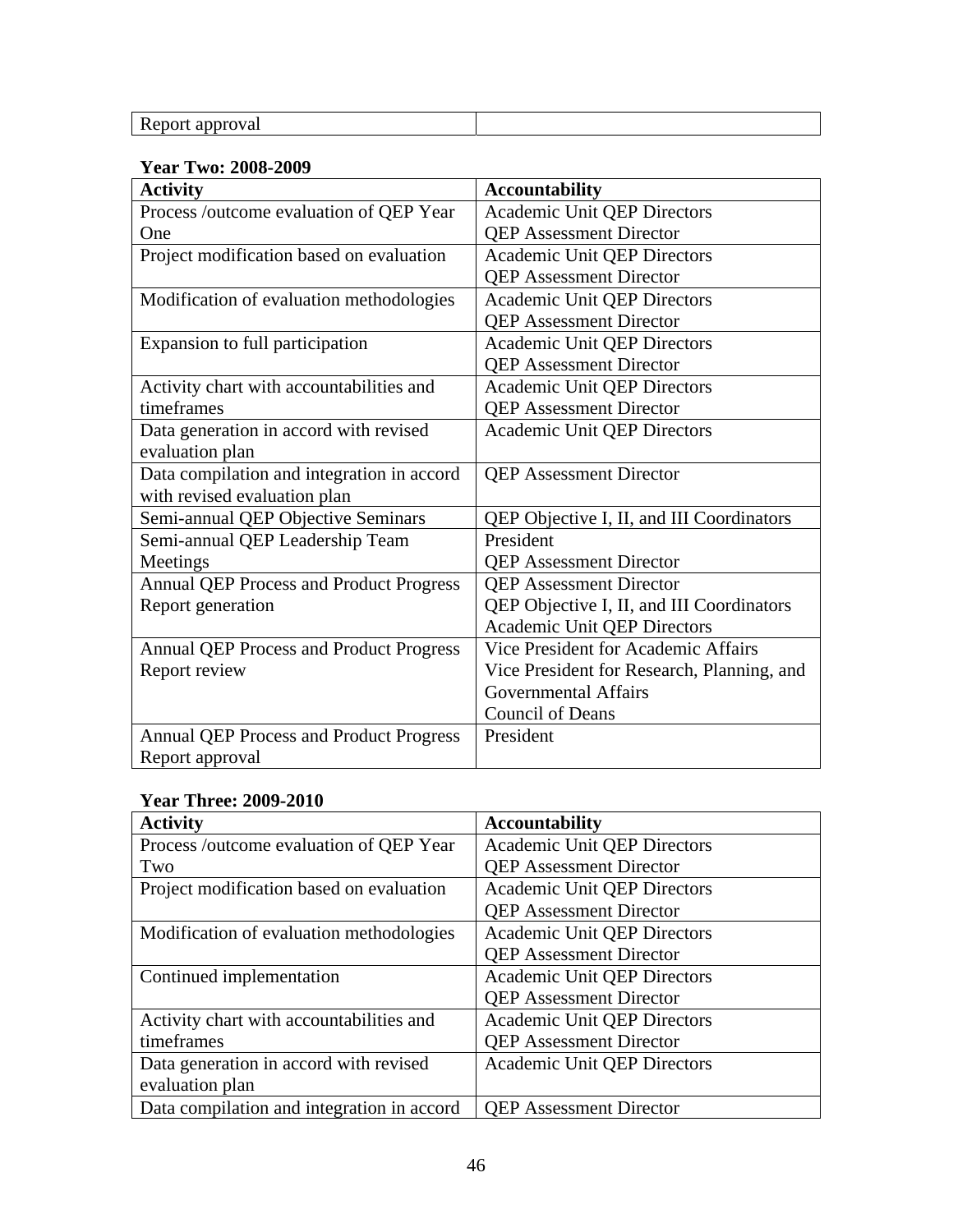| with revised evaluation plan                   |                                            |
|------------------------------------------------|--------------------------------------------|
| Semi-annual QEP Objective Seminars             | QEP Objective I, II, and III Coordinators  |
| Semi-annual QEP Leadership Team                | President                                  |
| Meetings                                       | <b>QEP</b> Assessment Director             |
| <b>Annual QEP Process and Product Progress</b> | <b>QEP</b> Assessment Director             |
| Report generation                              | QEP Objective I, II, and III Coordinators  |
|                                                | <b>Academic Unit QEP Directors</b>         |
| <b>Annual QEP Process and Product Progress</b> | Vice President for Academic Affairs        |
| Report review                                  | Vice President for Research, Planning, and |
|                                                | Governmental Affairs                       |
|                                                | <b>Council of Deans</b>                    |
| <b>Annual QEP Process and Product Progress</b> | President                                  |
| Report approval                                |                                            |

|  | <b>Year Four: 2010-2011</b> |
|--|-----------------------------|
|  |                             |

| <b>Activity</b>                                | <b>Accountability</b>                      |
|------------------------------------------------|--------------------------------------------|
| Process / outcome evaluation of QEP Year       | <b>Academic Unit QEP Directors</b>         |
| Three                                          | <b>QEP</b> Assessment Director             |
| Project modification based on evaluation       | <b>Academic Unit QEP Directors</b>         |
|                                                | <b>QEP Assessment Director</b>             |
| Modification of evaluation methodologies       | <b>Academic Unit QEP Directors</b>         |
|                                                | <b>QEP Assessment Director</b>             |
| Continued implementation                       | <b>Academic Unit QEP Directors</b>         |
|                                                | <b>QEP Assessment Director</b>             |
| Activity chart with accountabilities and       | Academic Unit QEP Directors                |
| timeframes                                     | <b>QEP</b> Assessment Director             |
| Data generation in accord with revised         | <b>Academic Unit QEP Directors</b>         |
| evaluation plan                                |                                            |
| Data compilation and integration in accord     | <b>QEP</b> Assessment Director             |
| with revised evaluation plan                   |                                            |
| Semi-annual QEP Objective Seminars             | QEP Objective I, II, and III Coordinators  |
| Semi-annual QEP Leadership Team                | President                                  |
| Meetings                                       | <b>QEP</b> Assessment Director             |
| <b>Annual QEP Process and Product Progress</b> | <b>QEP</b> Assessment Director             |
| Report generation                              | QEP Objective I, II, and III Coordinators  |
|                                                | <b>Academic Unit QEP Directors</b>         |
| <b>Annual QEP Process and Product Progress</b> | Vice President for Academic Affairs        |
| Report review                                  | Vice President for Research, Planning, and |
|                                                | <b>Governmental Affairs</b>                |
|                                                | <b>Council of Deans</b>                    |
| <b>Annual QEP Process and Product Progress</b> | President                                  |
| Report approval                                |                                            |

## **Year Five: 2011-2012**

| <b>Activity</b>                                                        | Accountability |
|------------------------------------------------------------------------|----------------|
| Process / outcome evaluation of QEP Year   Academic Unit QEP Directors |                |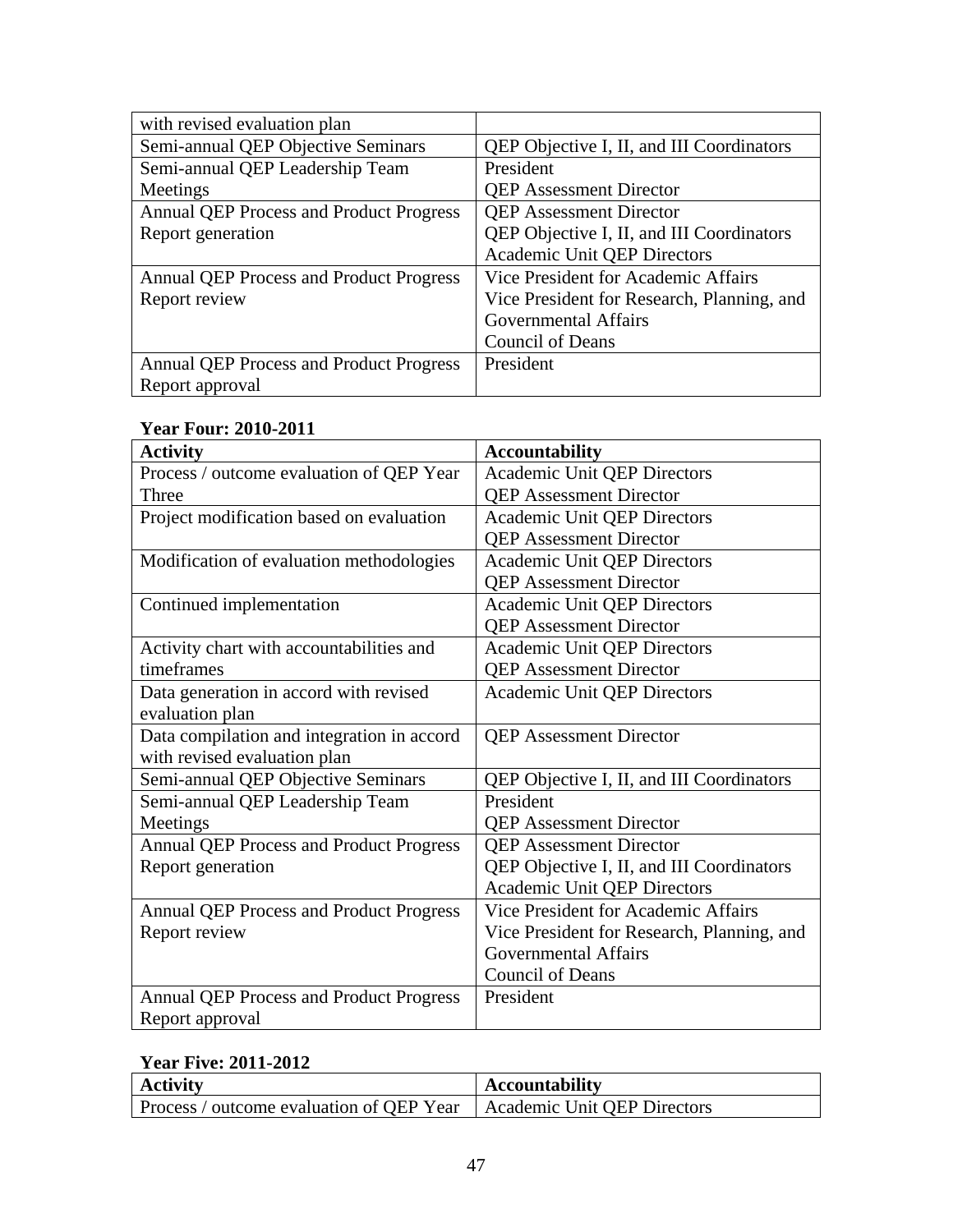| Four                                           | <b>QEP</b> Assessment Director             |
|------------------------------------------------|--------------------------------------------|
| Project modification based on evaluation       | <b>Academic Unit QEP Directors</b>         |
|                                                | <b>QEP</b> Assessment Director             |
| Modification of evaluation methodologies       | <b>Academic Unit QEP Directors</b>         |
|                                                | <b>QEP Assessment Director</b>             |
| Continued implementation                       | <b>Academic Unit QEP Directors</b>         |
|                                                | <b>QEP</b> Assessment Director             |
| Activity chart with accountabilities and       | <b>Academic Unit QEP Directors</b>         |
| timeframes                                     | <b>QEP</b> Assessment Director             |
| Data generation in accord with revised         | <b>Academic Unit QEP Directors</b>         |
| evaluation plan                                |                                            |
| Data compilation and integration in accord     | <b>QEP</b> Assessment Director             |
| with revised evaluation plan                   |                                            |
| Semi-annual QEP Objective Seminars             | QEP Objective I, II, and III Coordinators  |
| Semi-annual QEP Leadership Team                | President                                  |
| Meetings                                       | <b>QEP</b> Assessment Director             |
| Summative evaluation of project process        | <b>QEP</b> Assessment Director             |
| and outcomes                                   |                                            |
| Development of recommendations for             | <b>QEP</b> Assessment Director             |
| future action                                  | QEP Objective I, II, and III Coordinators  |
|                                                | <b>Academic Unit QEP Directors</b>         |
| <b>Annual QEP Process and Product Progress</b> | <b>QEP</b> Assessment Director             |
| Report generation                              | QEP Objective I, II, and III Coordinators  |
|                                                | <b>Academic Unit QEP Directors</b>         |
| <b>Annual QEP Process and Product Progress</b> | <b>Vice President for Academic Affairs</b> |
| Report review                                  | Vice President for Research, Planning, and |
|                                                | <b>Governmental Affairs</b>                |
|                                                | <b>Council of Deans</b>                    |
| Annual QEP Process and Product Progress        | President                                  |
| Report approval                                |                                            |
| NSU QEP Five Year Report generation            | <b>QEP</b> Assessment Director             |
|                                                | QEP Objective I, II, and III Coordinators  |
|                                                | <b>Academic Unit QEP Directors</b>         |
| NSU QEP Five Year Report review                | Vice President for Academic Affairs        |
|                                                | Vice President for Research, Planning, and |
|                                                | <b>Governmental Affairs</b>                |
|                                                | <b>Council of Deans</b>                    |
| NSU QEP Five Year Report approval and          | President                                  |
| submission to SACS                             |                                            |

Keeping with the learning community strength of the QEP, part of the on-going review will focus on the prospective institutionalization of project goals and activities from the QEP. It is anticipated as success is achieved within the individual QEP academic unit projects that additional programs across the university will adopt and adapt the various QEP initiatives for greater utilization of the academic engagement lessons learned throughout the QEP.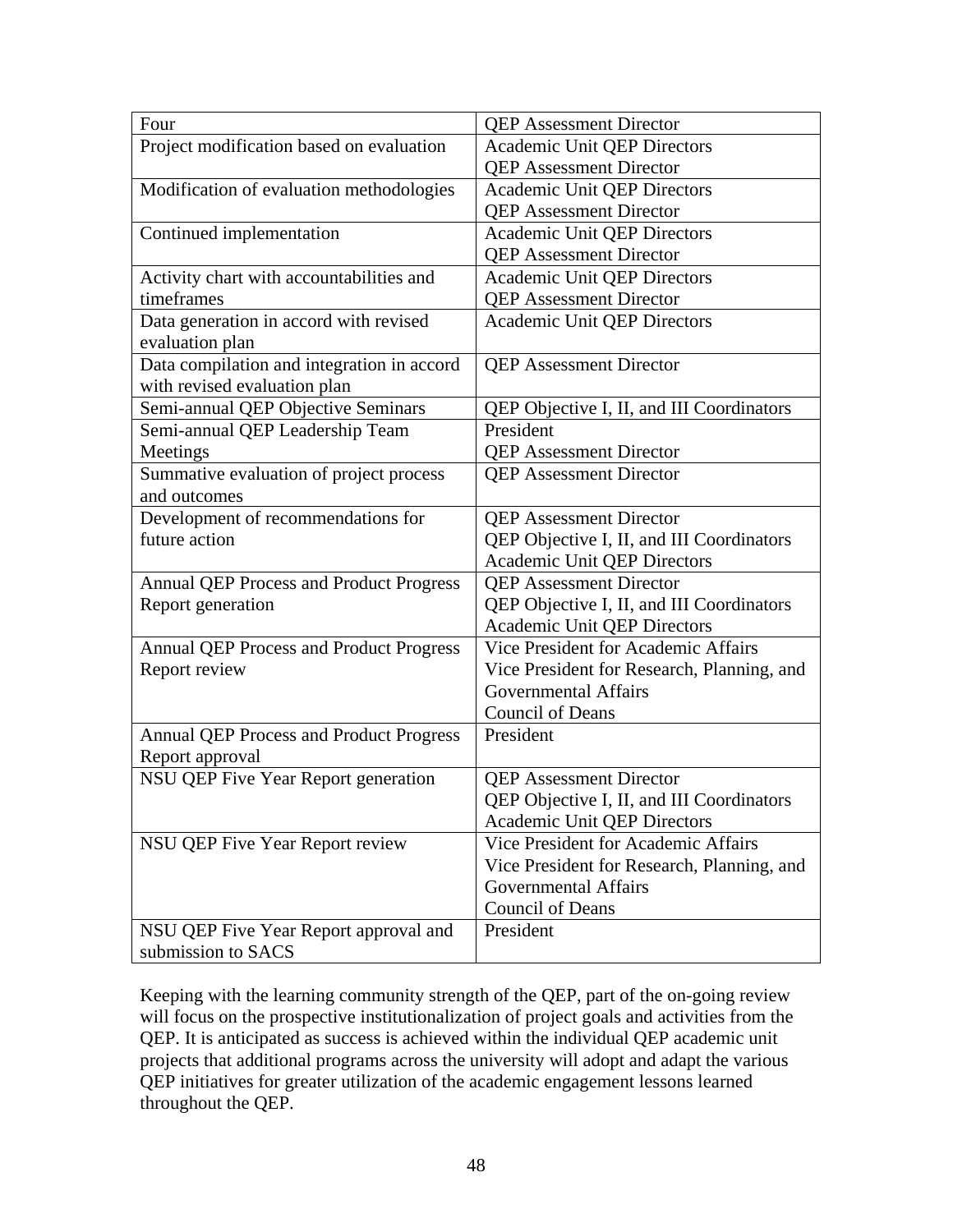As part of their proposals, each academic unit identified existing and new resources they would need to develop, implement, and sustain their QEP project. After the proposals had been reviewed by the QEP Committee and revised by the academic units, proposed budgets were submitted to the Executive Vice President for Administration. These preliminary figures were then used by the university to set aside a QEP account totaling approximately \$900,000 annually to provide the fiscal resources to support the various units' anticipated QEP expenses. Also the QEP Committee developed a budget detailing the resources needed to support the leadership activities to oversee the management of the QEP on a university level. This budget included a new personnel position request for the QEP Assessment Director which was approved. In addition to the QEP Assessment Director, the academic units have identified their QEP directors who will have a portion of their time and effort allocated to support the activities of the QEP. Along with the moneys identified centrally within the university, the individual academic units have also set aside additional dollars in support of their QEP projects.

As the QEP progresses, findings from the interim and annual reports will be used by the QEP Leadership Team to make relevant programmatic changes as well as to identify possible emerging needs and opportunities that could require an additional allocation of personnel and other resources. If such resource needs arrive, the QEP Assessment Director will coordinate with the leadership of the academic units and the NSU central administration to make proposed budgetary requests as part of the regular NSU annual budget review and approval process.

#### **V. Continued Broad-Based Involvement of the NSU Community**

Throughout the development phase of the QEP, NSU has made every effort to include participation by faculty, students, staff, administration, and trustees. These activities are documented throughout this report in Section VI: Institutional Dialogue and the Emergence of the NSU QEP; Section II: Nova Southeastern University's Quality Enhancement Plan: Enhancing Student Academic Engagement in Scholarship and Research, Dialogue and Exchange, and Clinical Experiences; and in Appendix B: Unit-Level QEP Development.

In anticipation of the implementation phase, the university is already developing its QEP Campaign. Kathryn Blanco, J.D., Director of Student Engagement in NSU's Division of Student Affairs, serves as member of the QEP Committee and has been working with her colleagues in Student Affairs and the Office of University Relations to develop a comprehensive plan to assist the academic units in informing the NSU community about the QEP and inviting participation and feedback.

The following are some of the steps already undertaken and the proposed next steps in this process:

• Brad Williams, Ed.D., Dean of Student Affairs, and Director Blanco spoke to the Pan-Student Government Association (all of the student government presidents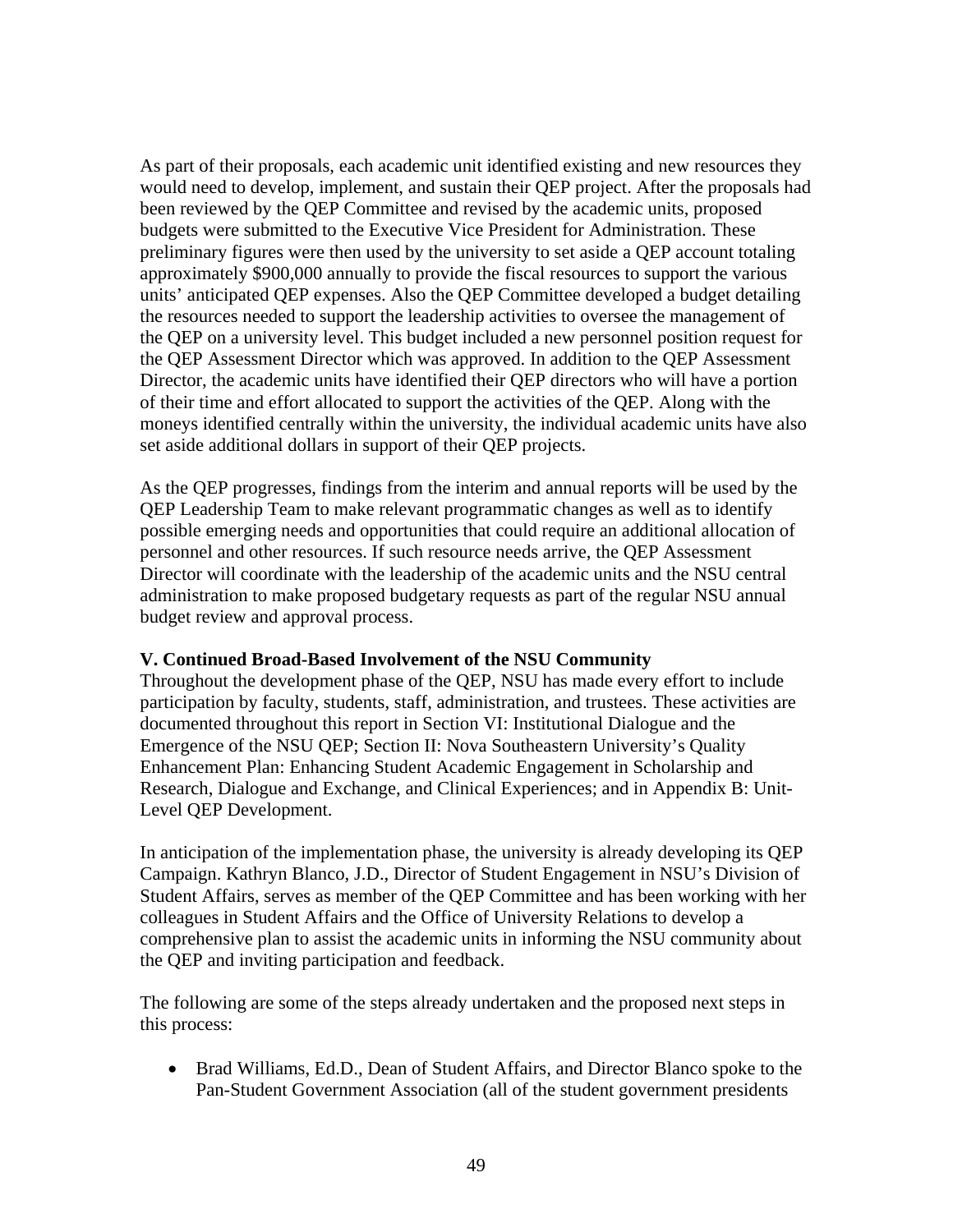university-wide) during its November 2006 Meeting to preliminarily discuss the QEP and its impact on the students of NSU, as a whole. Director Blanco reminded the Association of the SACS On-site Committee's visit in March, and that prior to that date, the Office of Student Affairs would create "information groups" with the members of the PAN-Student Government Association along with various other students across campus.

• Also in November 2006, Dr. Williams: Dave Dawson, Executive Director of University Relations; Eddie Jitpraphai, Assistant Director for Marketing and Student Information; and Director Blanco met to discuss the QEP and the proposed campaign for the university. As a group they all agreed that the most effective campaign would be a "viral campaign," a useful approach in reaching a large number of people in pre-existing social groups. They also determined that it would be best to create a QEP "logo" for purposes of the campaign to be used on banners, flyers, websites, discussion boards, and more. The viral campaign would begin in late January 2007 where the group would launch university-wide publicity (through the use of all appropriate communication mediums) posing the question, "What is the QEP?" This viral campaign would last a couple of weeks and would pique the curiosity of the university community. In mid-February, the group would take the next step of the viral campaign which would be to connect the "QEP" to NSU through the logo, and then launch a campaign to explain what the QEP is and what it means to the students. The group has also decided that all viable communication mediums shall be used, including but not limited to banners, mass email, website, discussion boards, information groups, My Space and Facebook postings.

The QEP Campaign Team met on December 27 to further discuss about the implementation timeline and to make final decision on the logo design. The following logo was adopted.



The team met again on January 10th to finalize the implementation plan for the campaign and the following decisions are made.

The campaign will be implemented in three phases: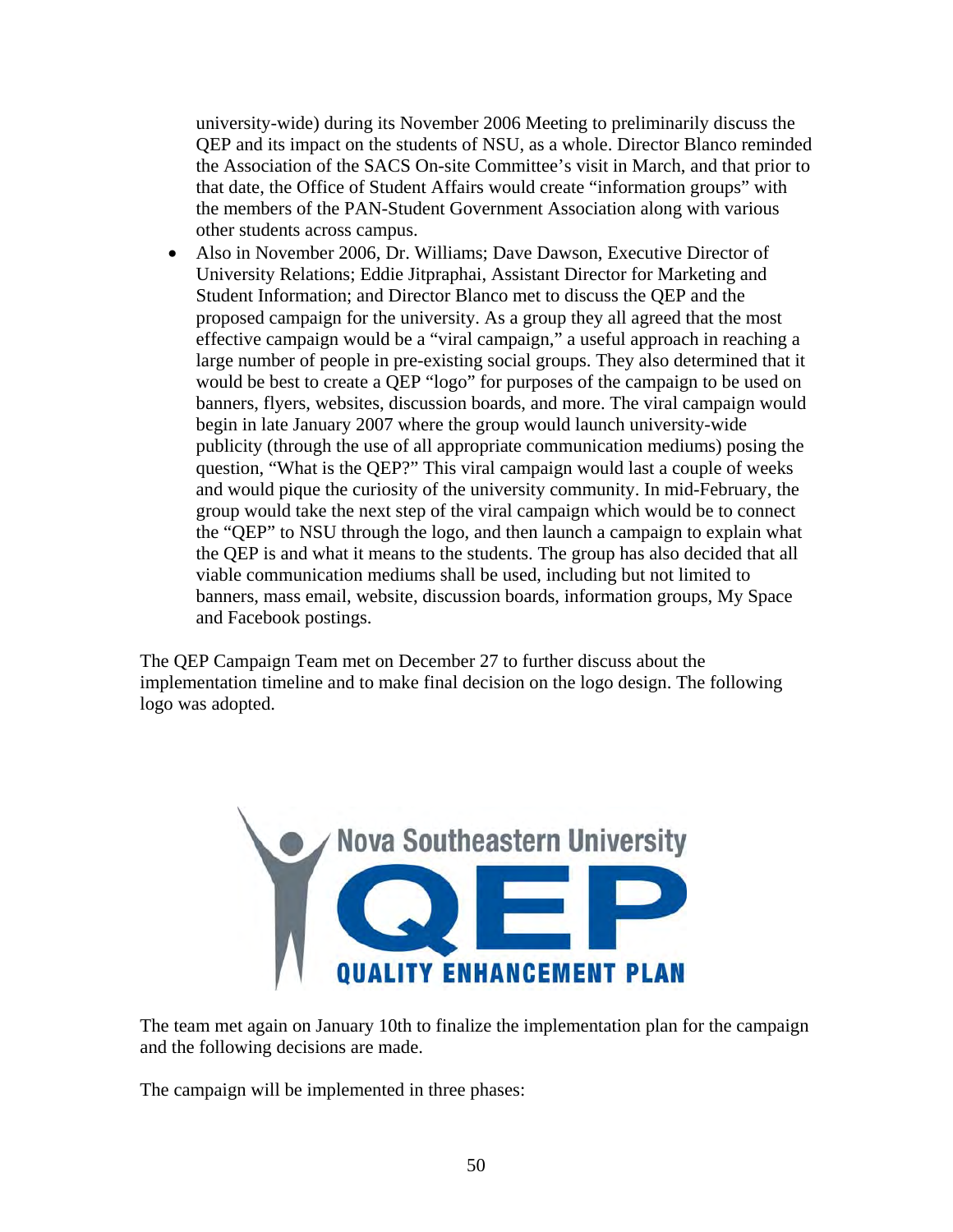**Phase 1:** creating curiosity—stating a sentence, "QEP is for you"

**Duration:** 2 weeks

**Tool:** Banners, poster, flyers, and available electronic channels such as mass email, internet, and web.

**Phase 2:** Decoding QEP and its relation to NSU—The logo is unveiled and the acronym, "QEP" is defined. The following statement will be used on all campaign materials:

"NSU's Quality Enhancement Plan is for each of us"

**Duration:** 2 weeks

**Tool:** Banners, poster, flyers, and available electronic channels such as mass email, internet, and web.

**Phase 3:** reinforcing the "QEP" plan—The essence of QEP is concisely described as follows:

"Enhancing Student Academic Engagement" Your involvement in: research, academic dialogue, and clinical experience.

**Duration:** 2 weeks

Also, Dean Williams suggests "QEPizza"—the idea aims to attach students to QEP using "catchy" and "fun" theme. The following graphic will be used.

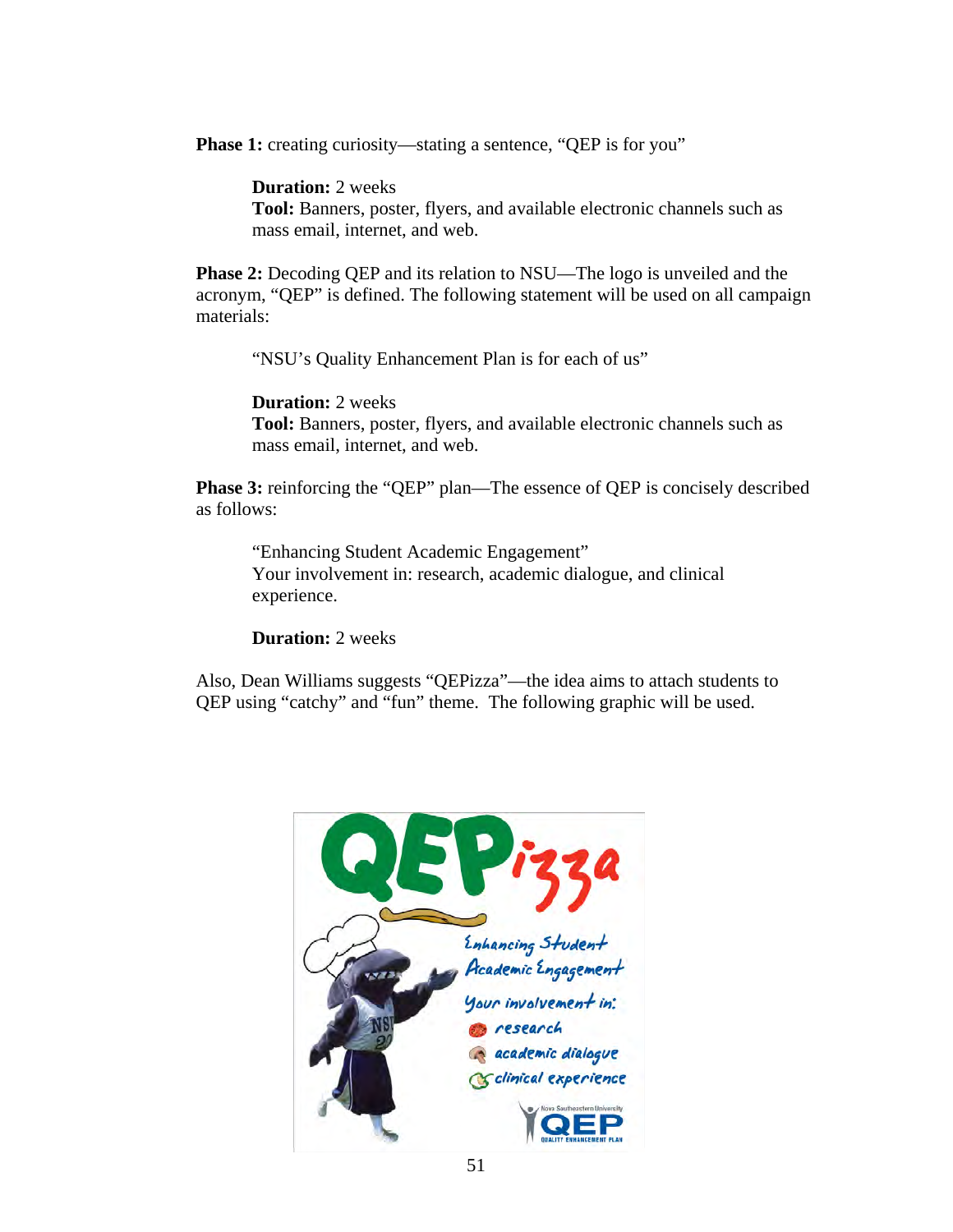The team also discussed the cost estimate for the whole campaign and a proposal has been submitted to Dean Singleton. The campaign is set to be launched on February 1.

In addition to this university system-wide campaign, each individual academic unit will also include information about its QEP activities on web sites, in publications, and in public display areas.

## **VI. Institutional Dialogue and the Emergence of the NSU QEP**

NSU maintains a long-standing, integrated, and deeply entrenched planning and evaluation system. Planning is sustained as a "living" process that is, by design, responsive and adaptive to change. Evaluation is undertaken as an integral continuous component of both the academic and administrative realms of institutional operations. Planning, informed by evaluation outcomes, guides and directs institutional operations not as a blueprint, but as an adaptable framework upon which institutional priorities and prerogatives may be translated into action. NSU regularly generates a variety of evaluation reports that inform decision making relative to planning. Access to published documents is available online through NSU's web site (http://www.nova.edu/rpga/internal.htm). Additional documents that were not published for dissemination are available upon request through the Office of Research, Planning, and Governmental Affairs.

NSU's planning process is broadly participatory, eliciting involvement and input from a diverse set of stakeholders and generating a rich array of perspectives. The pursuit of institutional enhancement and a commitment to responsiveness and relevance undergird the planning process. Compelling interests and needs emerge through a process of institution-wide dialogue and exchange. Planning initiatives, and the strategies by which they are pursued, are then developed upon the foundation of institutional mission, vision, and values, as set forth in NSU's *Strategic Plan 2005* (http://www.nova.edu/cwis/strategic\_plan/index.html).

NSU's proposed Quality Enhancement Plan emerged through this intensive, iterative process of dialogue, deliberation, and refinement of ideas—the context evaluation phase (see Section III). The early roots of the QEP are reflected in the extended institutional dialogue undertaken between 2000 and 2003, in a series of charettes and retreats, and the subsequent articulation of essential institutional priorities that emerged from this process.

In 2000, NSU engaged in a university-wide exploration of values and institutional identity, culminating in an identifying theme of "beyond the classroom," the latter reflecting both the accomplishments and the sustained commitments of the university to extend the learning experience outside the classroom. The results of this exploration were compiled and analyzed in a document entitled *NSU Branding Initiative*, prepared for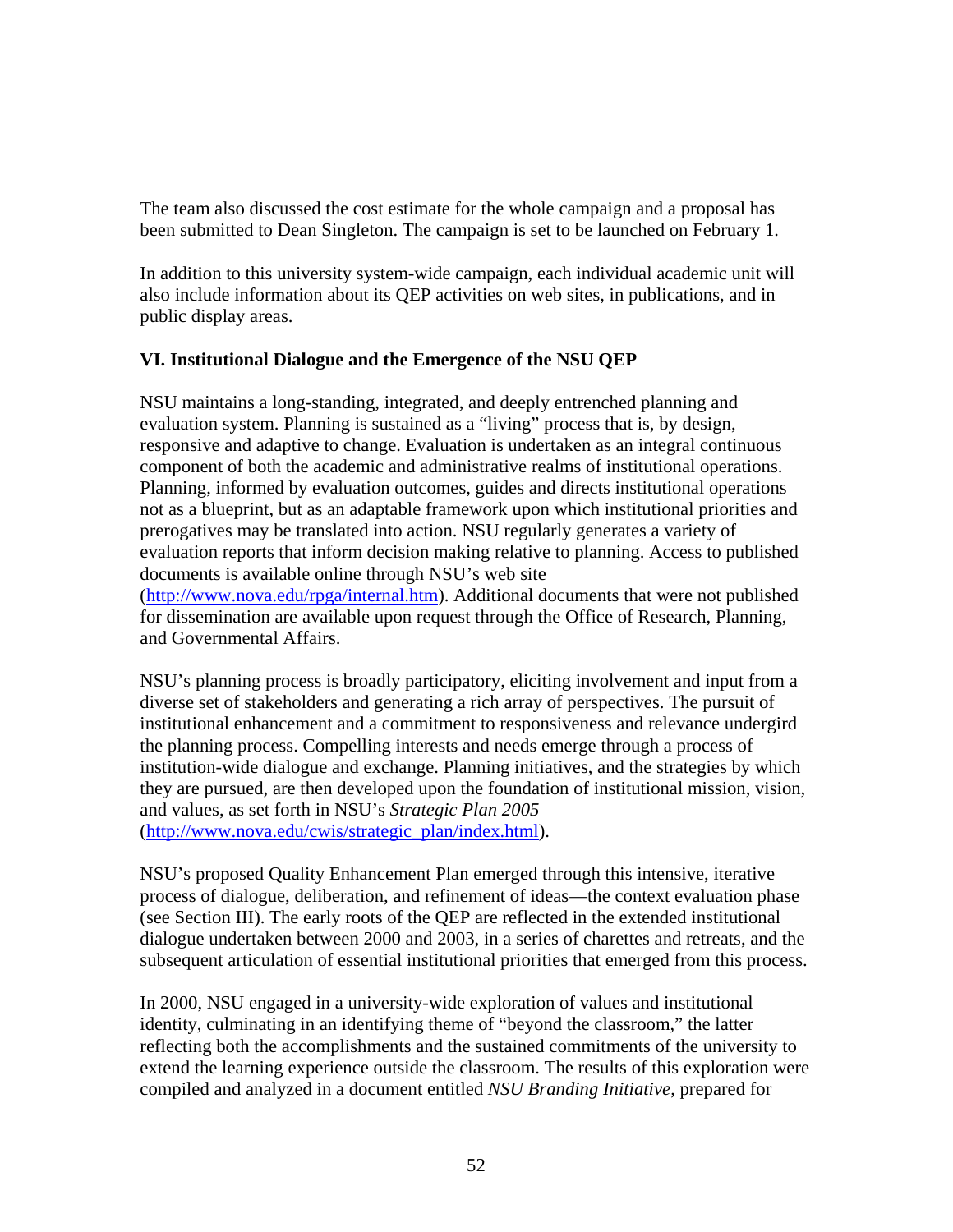administration. Although unpublished and unavailable electronically, the report is available for review upon request through the Office of Research, Planning, and Governmental Affairs.

Building upon NSU's emergent identity, in 2001, President Ferrero involved the academic deans in a continued examination of institutional goals. This exercise generated an enhanced focus and consensus around an evolving set of interests and priorities, many related to enriching and enhancing student learning. A report regarding recommendations that emerged from this exercise, entitled *Plan for Demonstrating Goal Achievement Based on Recommendations from the 2001 Dean's Retreat* was prepared for administration. It was unpublished, but is available for review upon request through the Office of Research, Planning, and Governmental Affairs.

In 2002, President Ferrero initiated a comprehensive review of future growth plans developed by the academic units, culminating in a revised assessment of growth patterns that are responsive to core areas of need and institutional interest. A report was prepared for the university community regarding this review, *The President's Assessment of Growth Projections for the Academic Units* 

(http://www.nova.edu/rpga/reports/forms/2002/02-04f.pdf). Girded by an enhanced sense of institutional identity, and informed by consensus on critical directions for growth, in 2003, President Ferrero engaged the entire university community in defining planning priorities for the future. As reflected in the report generated from the retreat, *Report on the NSU University Retreat: "Yesterday, Today, and Tomorrow" May 1-2, 2003 and Board of Trustees Strategic Planning Exercise: "Top Institutional Priorities" May 17, 2003* (http://www.nova.edu/rpga/reports/forms/2003/03-11f.pdf), President Ferrero challenged the university community to seek preeminence across all academic programs and urged faculty and administrators alike to seek innovative ways to ensure and enrich student engagement.

A number of compelling areas of focus for institutional resources and attention emerged from the 2003 retreats. These subsequently took shape as Essential Planning Priorities (EPPs), the core planning components that define the university's *Strategic Plan 2005*. The EPPs were established to "direct energy, resources, and accountability to the plan." Enrichment and enhancement reflect their overall thrust. The EPPs provide the foundation upon which the QEP naturally emerged. NSU's QEP is most directly responsive to the first four of the EPPs:

- EPP 1: Enriching and Diversifying the Array of Academic Offerings and Delivery Modalities
- EPP 2: Ensuring Enhanced Levels of Student Achievement, Engagement, and Satisfaction
- EPP 3: Enhancing Scholarship and Research
- EPP 4: Enhancing Diversity Relative to Students, Faculty, Administration, Staff, Services, and Community Involvement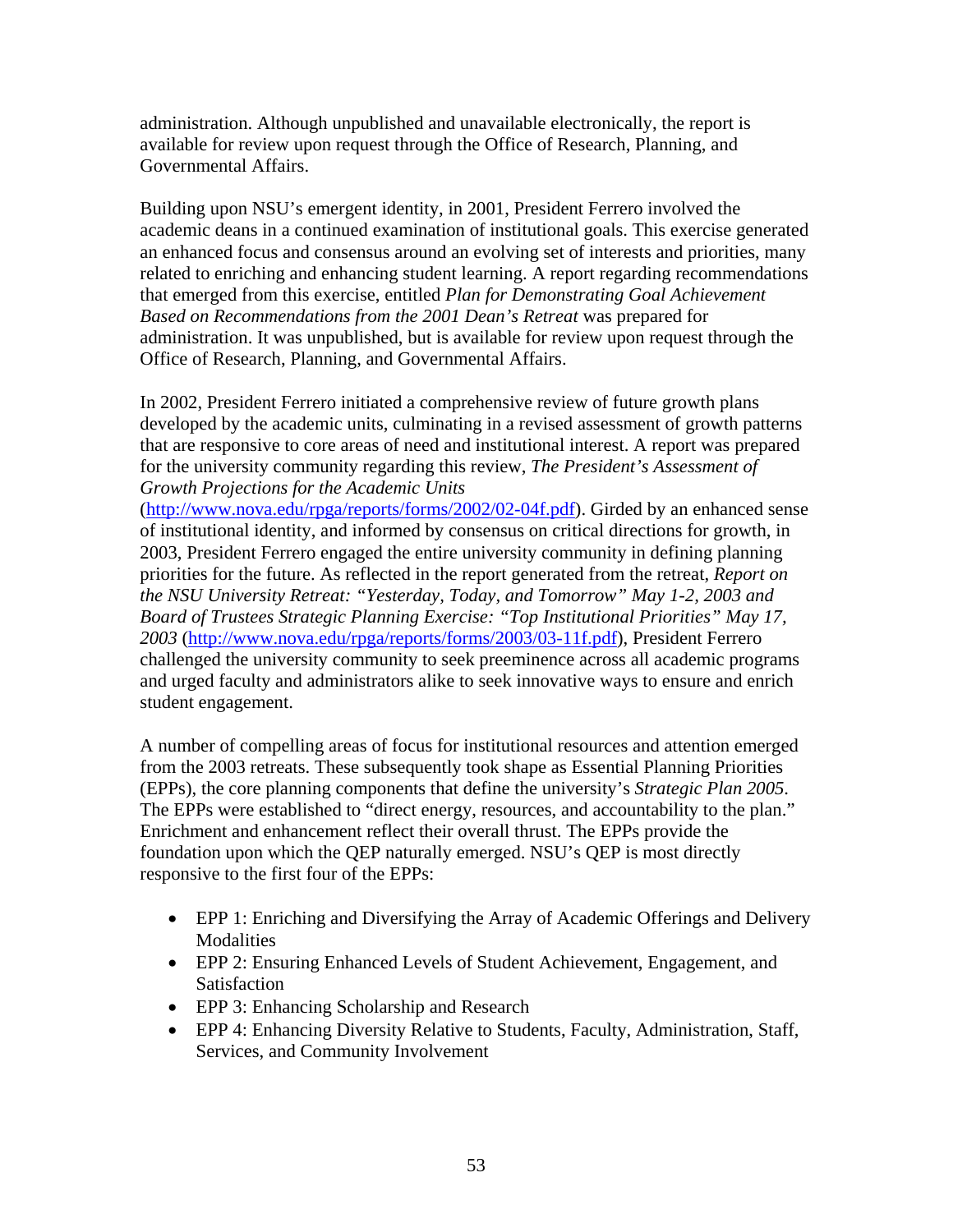Throughout this process a number of university-wide groups participated in these discussions. These groups included the NSU Board of Trustees, the Council of Deans, the Faculty Advisory Council, the Committee on Faculty Research, Scholarship, and Development, and the Student Inter-Organizational Council (see QEP Committee Minutes web page at http://gep.nova.edu/minutes.html). During the same time period, similar conversations occurred at the academic unit level among their respective students, faculty, and staff.

With the completion of the Context Evaluation phase during the spring and summer of 2005, the university entered the Input Evaluation (see Section III). Based upon the results of the CIPP Context Evaluation phase and the on-going university-wide participation and input by its faculty, students, and administration, academic leadership at the university worked to develop a QEP topic that weaves four of its Essential Planning Priorities into a central goal that would be relevant for all academic units at NSU. That goal, Enhancing Student Academic Engagement, is realized by pursuit of the three engagement objectives:

- Enhancing Student Academic Engagement in Scholarship and Research
- Enhancing Student Academic Engagement in Dialogue and Exchange
- Enhancing Student Academic Engagement in Clinical Experiences

The overall QEP goal and three objectives were produced during the CIPP Input Evaluation phase through the collected efforts of the Board of Trustees, the SACS Reaffirmation Leadership Team, the Council of Deans, and various faculty and administrative groups. It also took into account a number of significant factors including the need for enhancing the engagement of NSU's student learners, the need for emphasizing student learning outcomes, and the need for affording academic units sufficient flexibility in order to enhance their respective academic missions.

In the fall of 2005, President Ferrero addressed a memo to NSU's sixteen academic deans asking them to nominate an individual from their academic unit to lead the operationalization of the QEP within their unit, to serve as the academic unit's coordinator for the plan, to ensure that the academic unit responds in a timely and appropriate manner to the QEP requirements, and to serve as the academic unit's representative to the university-wide QEP Committee (see Appendix A: NSU QEP Committee Roster). Dr. H. Wells Singleton, Dean and Academic Provost of the Fischler School of Education and Human Services, was named Chair of the QEP Committee and Dr. Amon Seagull, Assistant Professor in the Graduate School of Computer and Information Sciences and Director of the School's Research and Planning, was named Vice Chair.

Following President Ferrero's memo, the QEP Committee was established and began work to operationalize the plan as part of the CIPP Input Evaluation phase within each academic unit. Through within-center deliberations and cross-center conversations in committee, over the winter and spring of 2006, individual centers determined the nature of their realization of NSU's QEP goal and objectives. The committee also used its Web site (http://qep.nova.edu/) to communicate and share ideas among committee members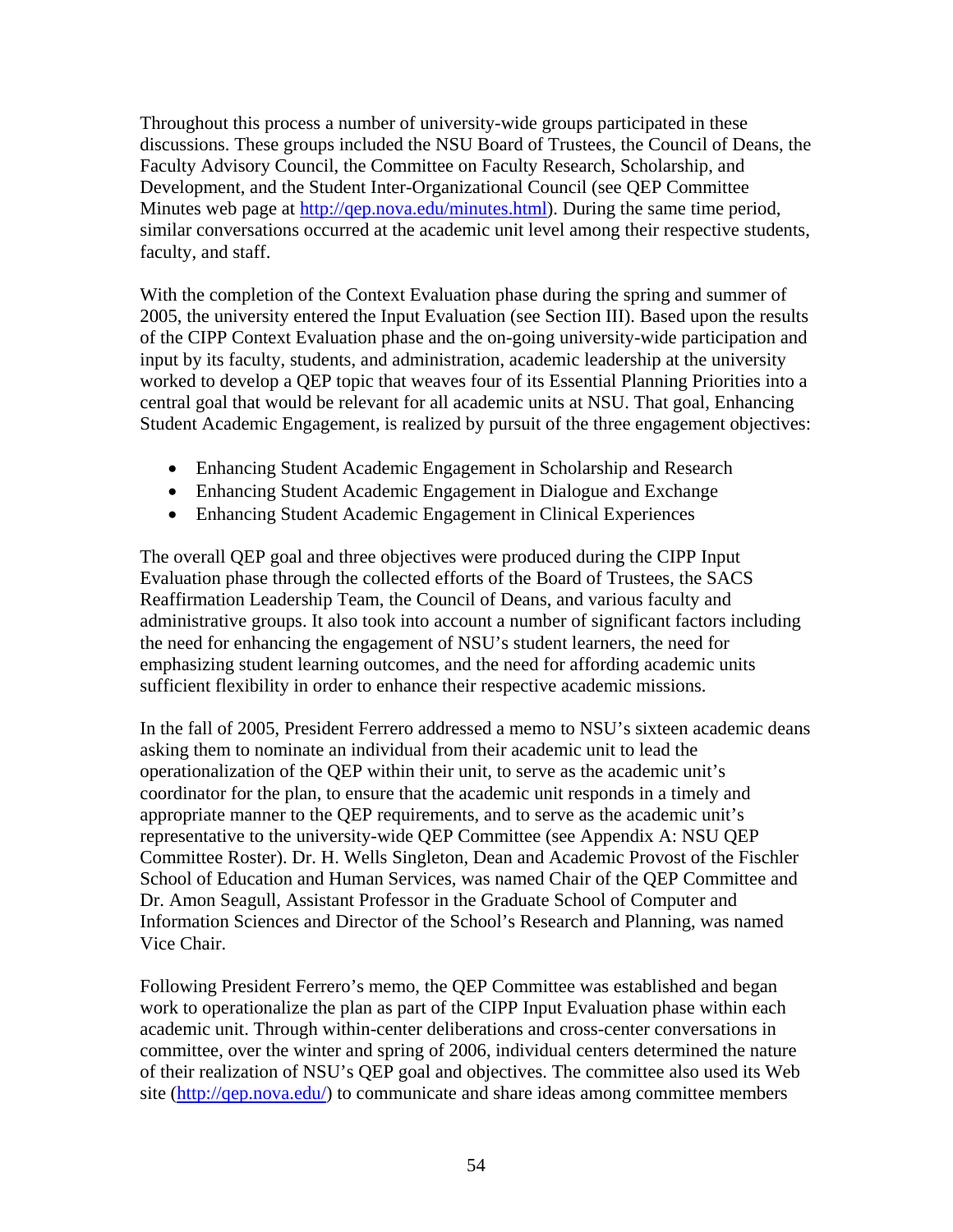and the entire NSU community. The committee also used their customized WebCT classroom to collaborate and to share documents.

One of the hallmarks of the NSU culture is the encouragement of innovation within its respective academic units. A foundational assumption of this encouragement is the belief that each academic unit's faculty, administration, and staff knows the needs of its students the best and develops quality academic programs, scholarship and research, and community service built around these locally identified needs.

By supporting innovation within the academic units, the entire university benefits from the experiences of these individual initiatives as faculty, administration, and staff from the units share the lessons they have learned with the larger NSU community. Because of this centralized-decentralized system, best practices are easily transported from unit to unit as NSU functions as one knowledge management system with sixteen innovative academic units.

This same cultural strength was applied to the QEP development process. All sixteen units worked with representatives from the central administration to seek input and to reach consensus on the goal and objectives of the QEP, and then each unit was directed to select one QEP objective in which it would develop an action plan that would help it to enhance that particular area of student academic engagement within the academic unit. As the various engagement enhancement plans take form in the sixteen academic units, the knowledge gained from the individual QEP's will be shared across the NSU community throughout the CIPP Process and Product Evaluation phases. As a result, the entire university will ultimately benefit from the lessons learned across these sixteen integrated action plans, all designed to enhance student academic engagement. That is the power of NSU's QEP approach.

## **VII. Rationale and Theoretical Underpinnings for the Proposed QEP**

Over the last 20 years, as higher education has shifted from a teacher-centered to a learner-centered orientation, substantive attention has been devoted to assessing the outcomes of student learning. SACS has been at the forefront of the dialogue that has attended this shift, and the new SACS *Principles of Accreditation* reflect the commitment of its member institutions to enhance student learning. The Quality Enhancement Plan, a critical component of reaffirmation under the *Principles*, emerged as a vehicle for institutions to demonstrate this commitment and to mobilize institutional resources in unique and innovative ways toward this end. The QEP enables institutions to expand and vary the lens through which they evaluate student learning and to establish a plan through which they enhance it.

The theoretical underpinnings and rationale for NSU's QEP project derive from a broad array of educational research, including but not limited to:

• Edgerton's (2001) "pedagogies of engagement"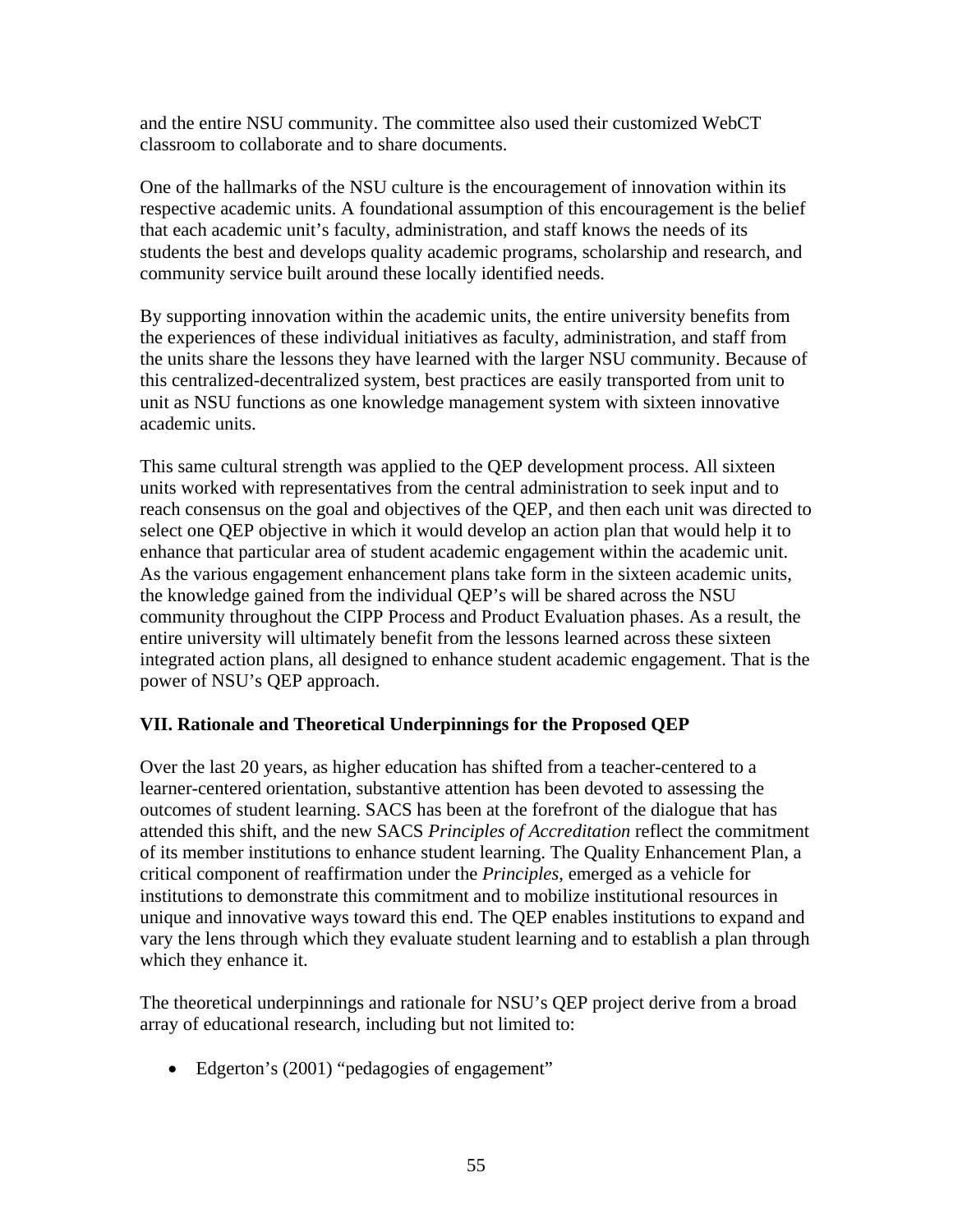- Light's work on the educational development of the undergraduate (Association of American Colleges and Universities, 2002)
- Chickering and Gamson's (1987) "Seven Principles for Good Practice in Higher Education"
- Astin's (1993) extensive correlational research on "what matters in college" and the "theory of involvement"
- Pascarella and Terenzini's (2005) research exploring the impact of college on student development
- The National Survey of Student Engagement (NSSE; 2003)

Edgerton's 2001 report on the status of higher education, developed on behalf of the Pew Charitable Trust, emerged at the forefront of a national dialogue regarding the need for "new pedagogies of engagement" from which "resourceful, engaged workers and citizens" would emerge. Contributing to this dialogue, Light's research revealed that among the most significant factors contributing to student development at the undergraduate level is the active engagement or involvement of the student in the academic experience. Astin's (1993) extensive exploration of factors that "matter" in the college experience revealed that student involvement—reflected in the manner in which students approach their education—is a critical factor in student development, both from an academic and a personal perspective, as well as in student satisfaction with the educational experience. Pascarella and Terenzini's (2005) multi-decade research on how college affects students underscores the integral relationship between student engagement in the academic experiences of college and the level of their knowledge acquisition and cognitive development. Research emerging from the NSSE project highlights the importance of student involvement in a diverse array of experiences and the significance of patterns of involvements, in particular, frequency of engagement. Underscoring the NSSE initiative, the first report of which was produced 2003, is the assertion that the nature and extent of student participation in their educational experiences—defined as encompassing a broad array of educational activities—effectively reflects the quality of the institution and, thereby, the quality of students' education.

Reflecting on the large body of research underpinning student engagement in the educational experience, Kuh (2004) contends that such engagement lies at "the intersection of student development research, assessment practice, and the scholarship of teaching" (p. 167), pointing out that "the student engagement premise is deceptively simple, even self-evident: the more students do something, the more proficient they become" (p. 167) This empirical relationship, Kuh notes, has been established since the 1930s, through the research of Ralph Tyler, and was reinforced in subsequent research over the ensuing decades. Kuh indicates, in fact, "This principle has been corroborated countless times by research studies that show that educationally purposeful activities are precursors to student learning and personal development" (p. 168).

More recently, the Association of American Colleges and Universities' Network for Academic Renewal Conference, held in April 2005, focused attention on the "New Academy," a concept set forth in the AACU national panel report, *Greater Expectations: A New Vision for Learning as a Nation Goes to College.* This report called for "higher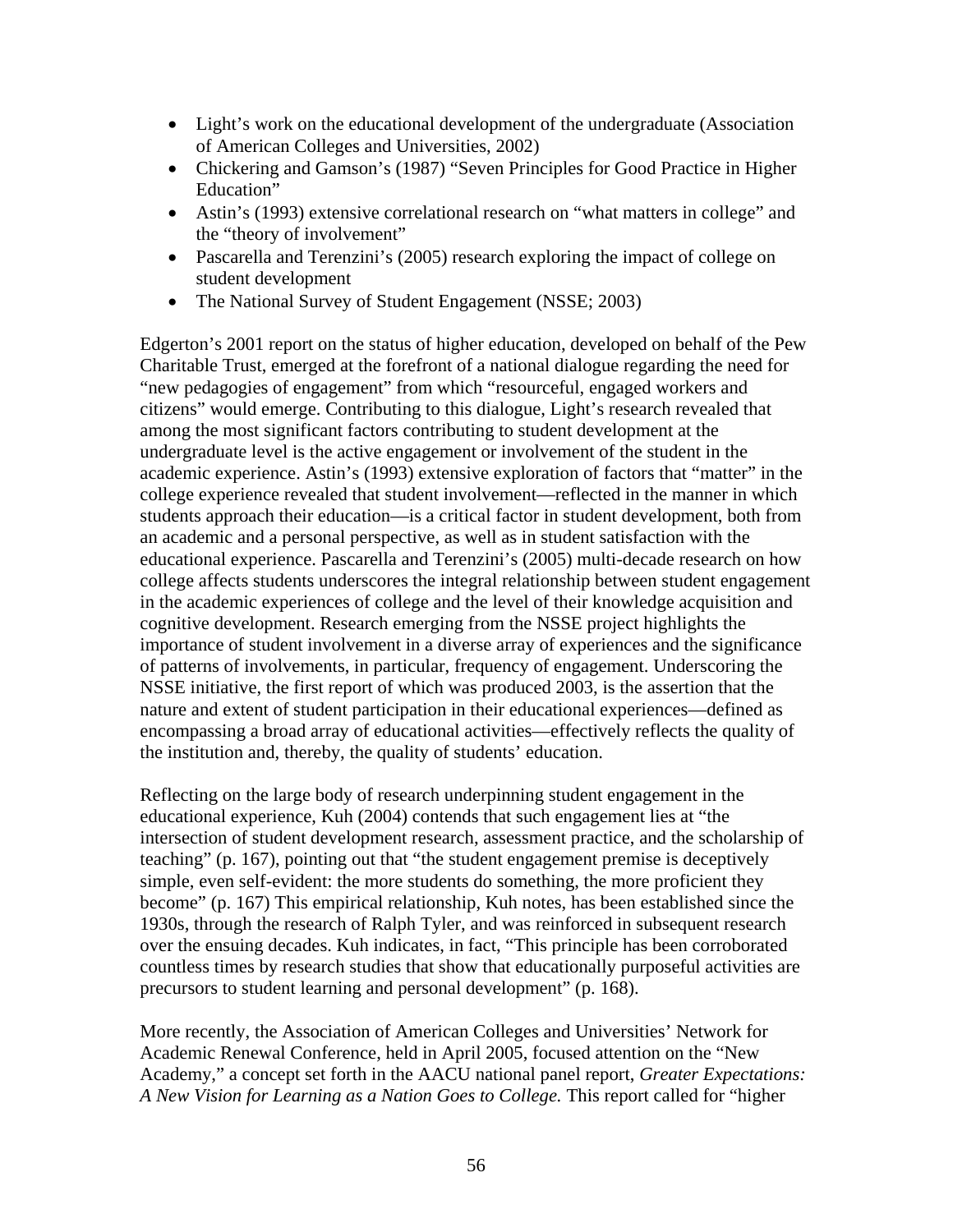education to help college students become intentional learners who can adapt to new environments, integrate knowledge from different sources, and continue learning throughout their lives" (Executive Summary, ¶ 25).

Emerging from the national dialogue and intensive research on engagement of students in the academic experience is a consensus that among the factors that enhance student learning are: active student engagement in the learning process; engaging students in activities in which theory is applied in practice; transmission of understanding and knowledge through mentorship; exposure to diverse modes of inquiry and exploration of knowledge; and technological facilitation of inquiry and exploration. Underpinning these factors are the concepts of intentionality—the intention of the student to learn, and student ownership of and responsibility for learning.

The concepts and values reflected above provided the impetus, as well as a foundation, for exploration of NSU's QEP activities, a process that was broadly participatory and involved faculty, academic unit deans, administration, and students throughout the period of reflection and development time that extended back to 2000. Further, they dovetailed with the university's Mission, Vision, and Values, the essential elements of the university's strategic plan that are continually assessed and refined through stakeholder investment in the planning process. Finally, they mirrored areas of compelling concern for NSU relative to student learning and enrichment of the student educational experience, with which wide consensus had been generated through institutional dialogue in various forums over the previous five years.

**VIII. Facilitating Factors: A Statement of Institutional Capacity and Commitment**  As part of the institutional assessment and reflection in the CIPP Context Evaluation phase, the university identified a number of key characteristics that define NSU as an organization. The essence of these key characteristics has been NSU's deep commitment to innovation and responsiveness in meeting the needs of its primary stakeholder—the student. We believe this commitment is reflected in the QEP development process pursued by the university and in the proposal that emerged from that process. Sustaining institutional capacity and commitment as the university transitions from plan to implementation will be critical in accomplishing the objectives outlined in this proposal. As a private, not-for-profit institution, NSU has enjoyed substantial independence in pursuing dynamic solutions to the challenges that confront higher education. In the process, we hold that a number of key institutional characteristics have dovetailed and contributed to NSU's growth, maturity, and stability. We believe these characteristics, highlighted below, will provide substantial leverage in achieving the promise and potential of NSU's QEP.

*Capacity for cross-disciplinary dialogue and collaboration:* As NSU has matured as an institution of higher education, the degree and quality of its cross- and inter-disciplinary dialogue and collaboration has increased and improved. In NSU's new strategic plan adopted in 2005, a critical continuing pursuit supporting the Enhancing Scholarship and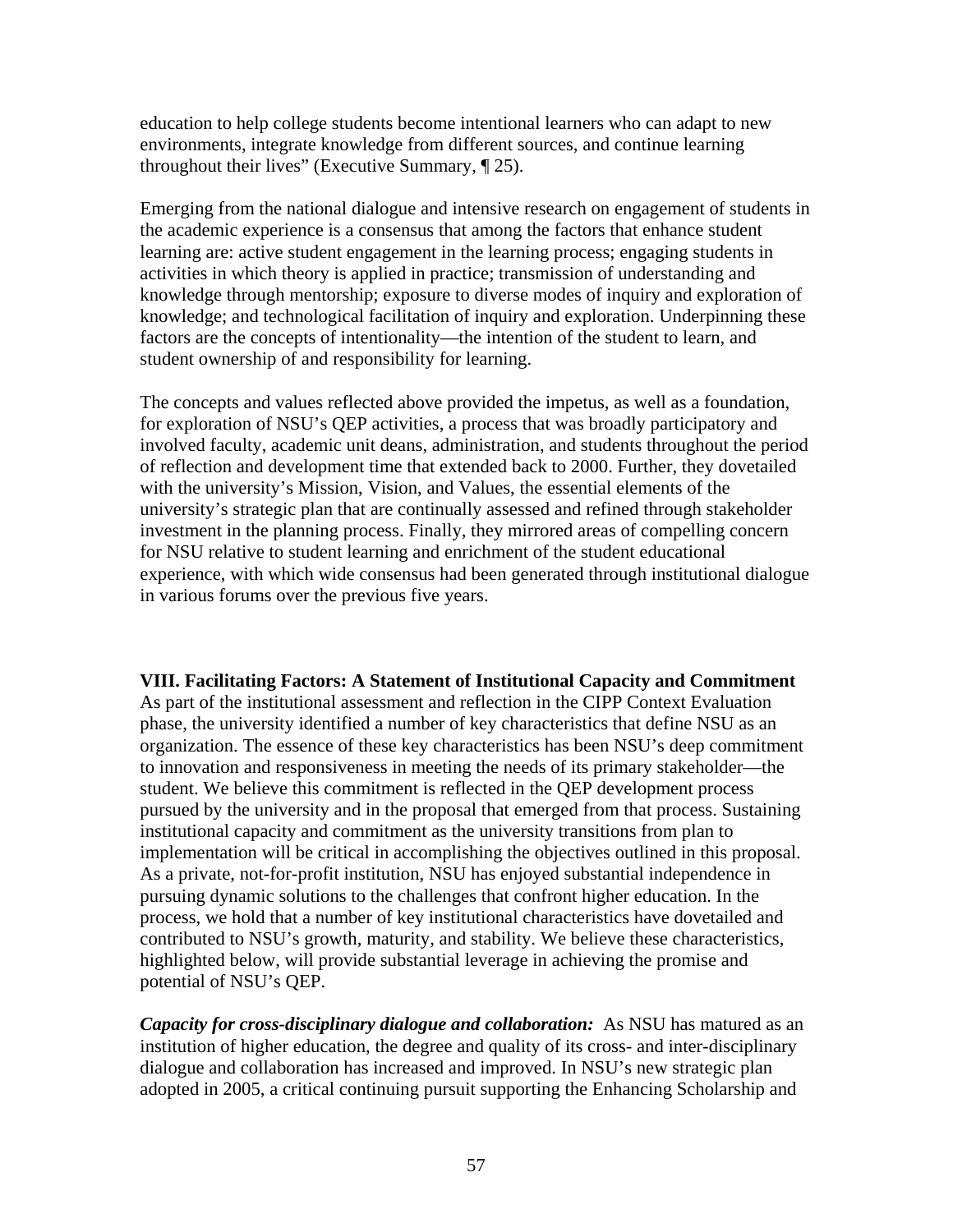Research Essential Planning Priority is the goal of increased collaboration on scholarly endeavors among academic units.

Success in meeting this goal can be seen in the collaboration of multiple academic units to produce degree programs such as the Master's in Criminal Justice, Counseling, and Biomedical Informatics; and to enhance existing degree offerings as can be seen in the creation of an array of graduate degree minors that can be taken by NSU students from across the university. NSU's progress in this Essential Planning Priority can also be noted by the extensive interdisciplinary collaboration of faculty exhibited through the annual President's Faculty Research and Development Grant and Quality of Life Faculty Community-Based Applied Research Grants programs in which faculty from multiple academic units come together to propose and conduct cross-disciplinary research projects. These endeavors along with other collaborative initiatives have helped to establish a strong culture of cooperation and shared vision throughout the institution.

The context of the QEP was developed through this collaborative milieu via a broadly participatory process of dialogue and planning that involved representatives from multiple academic units and disciplines. Inherent in NSU's proposed QEP implementation process is the concept of the learning community which will encourage an eventual extension of the plan to all academic units in the university over the years of the QEP. By design, the QEP will engage participants in an on-going process of sharing and dialogue with the other academic units relative to QEP process and outcomes. Facilitating this transportability of knowledge and expertise is NSU's aforementioned institutional climate that supports and encourages cross-unit and cross-disciplinary initiatives. Multiple opportunities are available throughout the university community for the identification of common interests among diverse and allied disciplines and for the coalescing of those interests into viable pursuits. Implementing the QEP within this dynamic academic climate is anticipated to facilitate accomplishment of project objectives.

*Climate of assessment:* NSU is deeply committed to the pursuit of continual institutional improvement. In that interest, the university maintains a highly integrated and welldeveloped set of planning, assessment, and budgeting processes. As reflected in NSU's response to Core Requirement 2.5 in the Compliance Certification, institutional reviews of programs, operations, and services at multiple institutional levels "are a primary vehicle through which the institution gauges success relative to its mission and through which continuous institutional improvement is pursued." The results of assessment contribute to informed decision-making in all realms of institutional operations.

A hallmark of NSU's culture of assessment is a multi-level, multi-party philosophy and methodology which can be seen especially in its Academic Review process. In this rigorous assessment of student learning outcomes and overall academic program quality, each degree program is reviewed by its own faculty and administration, an external group of peers within NSU, and a consultant external to the university. This process culminates in a meeting between the dean and the president during which the results of the Academic Review are discussed and an action plan resulting from the review is generated.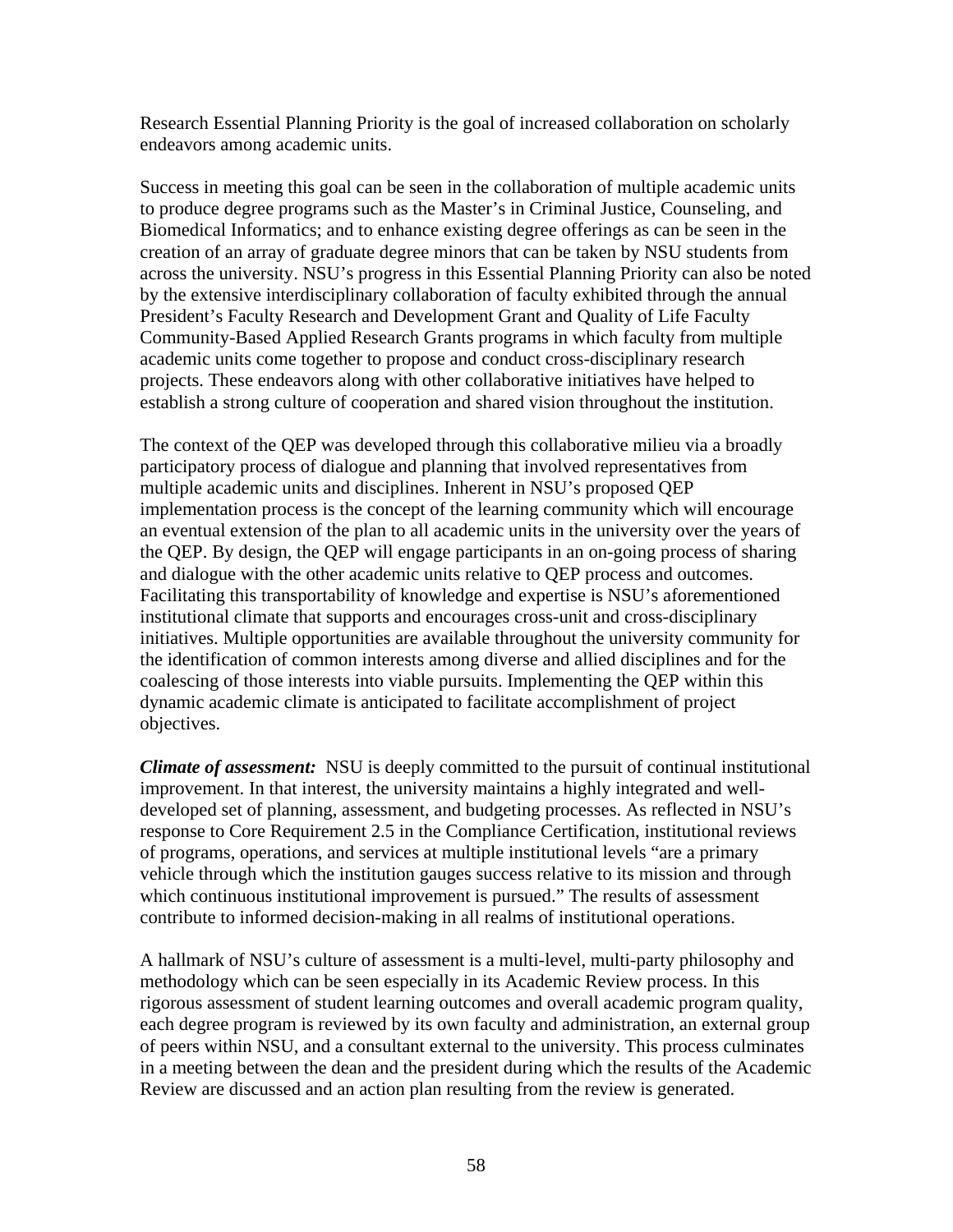The QEP will be pursued in the context of NSU's broader institutional planning and assessment activities, such as the Academic Review program and Gallup Campus Engagement initiate described above, which will provide overall structure and support throughout the process. The assessment component of the QEP, considered to be integral to the project's overall success, will be facilitated through the multi-level, multi-party processes that NSU has established and honed.

*Adaptation and responsiveness:* Among NSU's institutional hallmarks is the capacity to adapt and change in a dynamic educational environment. The dual pursuit of enhanced responsiveness and continuous institutional improvement create a "work-in-progress" environment that enables the university to react, assess, and respond to both challenges and opportunities in creative and innovative ways.

Throughout its history, NSU has demonstrated a distinguished record of developing programs to meet the workforce development needs across the United States and the world as exemplified by its programs in education, computer and information technology, business, nursing, and pharmacy. More recently the institution has also developed programs and collaborative projects to address economic development issues challenging the state of Florida. Examples of this type of initiative are NSU's joint projects with the United States Geologic Survey, the University of Florida, and Florida Atlantic and Florida International Universities to create the South Florida Science Consortium; its participation in Florida Atlantic University's Center of Excellence in Biomedical and Marine Biotechnology; and the cooperative agreement with Siemens to create an International Demonstration Site where the two organizations will collaborate on the research and development of new technologies, applications and services.

NSU has also adapted and improved its academic programs in response to the latest findings emerging from its own research and scholarship on teaching and learning, as well as the results and best practices identified by its colleagues. This pattern of reflective practice can be seen in NSU's success in meeting the needs of its diverse student body and in utilizing a variety of learning technologies to teach and supervise its students. In addition, as evidence in support of the positive effects of student academic engagement continued to accrue, NSU worked to invigorate its academic programs along these lines and to assess the outcome of these efforts. For example, NSU's undergraduate programs and law program have participated in the National Survey of Student Engagement, and NSU has incorporated new software solutions to support greater student-to-student and student-to-faculty interaction for both face-to-face and online learning. The results of these preliminary engagement-building efforts helped lead NSU to identify student engagement as one of its core values and to focus its QEP on student academic engagement in learning, research, and service.

As NSU's QEP develops over time, the university intends to learn from the process in "real time," modifying and refining project activities as the need is indicated, while not compromising core objectives. The dynamic institutional climate that characterizes the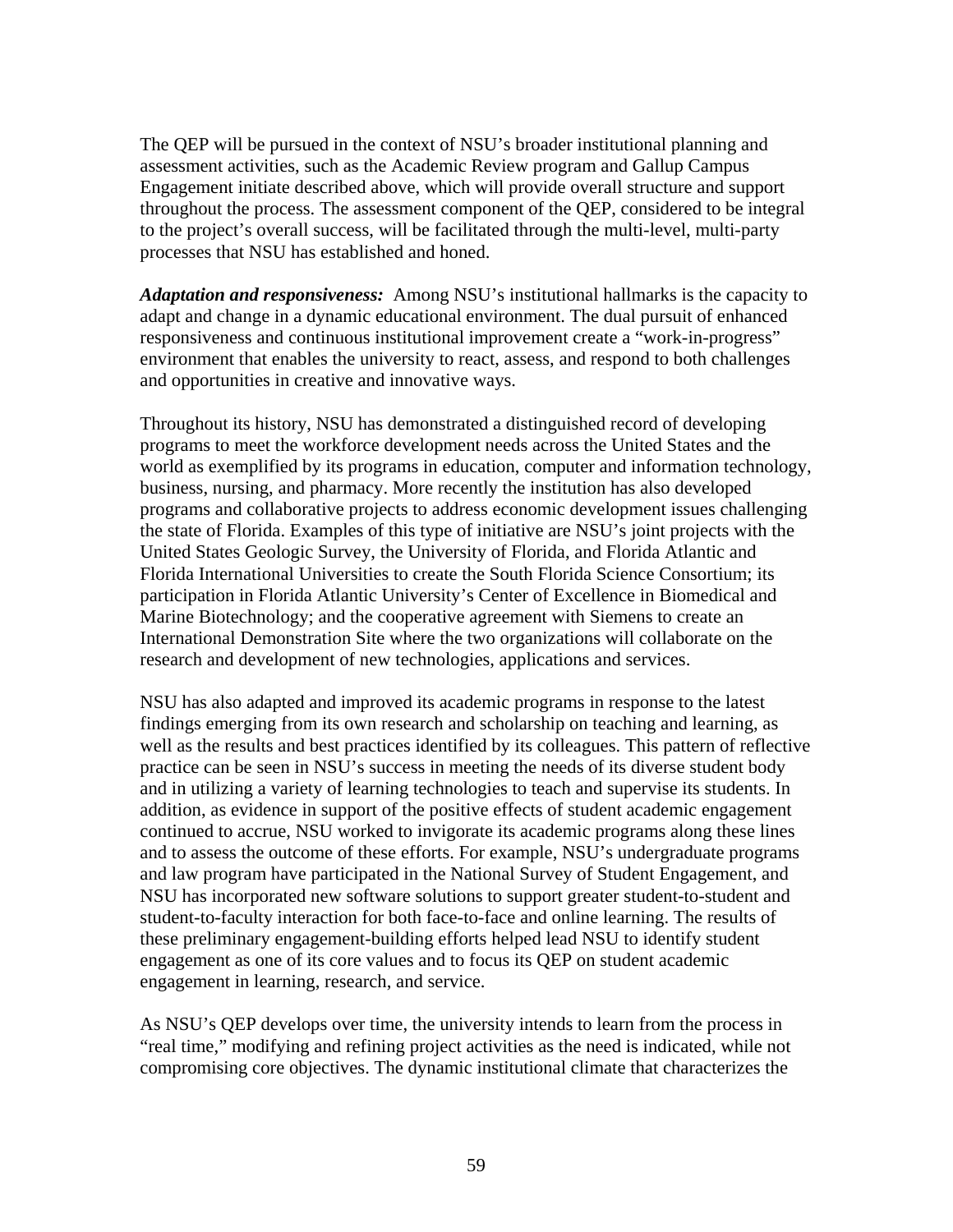university is anticipated to facilitate such real time response just as it has done so throughout its history.

*Organizational structure and empowerment:* NSU maintains a centralized / decentralized organizational structure that complements and fosters an institutional environment in which innovation and change are the norm. Authority and responsibility are dispersed at multiple levels, empowering units and faculty in their pursuit of educational endeavors. This system maximizes accountability while fostering and supporting creativity, leadership, and vision. Centralized management in key areas allows the university to achieve certain economies of scale and ensures integrated coordination where needed and control where warranted; academic program operations and oversight rests with the individual academic units. Two areas that exemplify this organizational structure at NSU are the Innovation Zone (IZone) and faculty development.

With the IZone, the university created a centralized resource designed to provide support for online teaching solutions while developing and implementing a variety of pedagogical online teaching models. The philosophy of the IZone is faculty-centered. The department uses a service/team approach to assist faculty in developing Web-based courses by developing, designing and promoting the use of a variety of technologies in the online academic setting. In this model each academic unit identifies the model of pedagogy that best meets the needs of its students, faculty, and programs and works with the IZone to develop and adapt delivery systems, software applications, and training resources to bring the best of technology to teaching and learning. The academic units continue to develop, deliver, and assess their programs, but they collaborate with the IZone to provide stateof-the-art digital learning environments.

With faculty development, each academic unit identifies its specific needs and develops and assesses its own programs in teaching and learning, research and scholarship, and other specialty areas such as clinical supervision. In addition, NSU has developed institution-wide programs that meet faculty development needs which have been identified across the university. Two good examples of this centralized-decentralized structure are the annual President's Faculty Research and Development Grant and Quality of Life Faculty Community-Based Applied Research Grants programs in which dollars from the academic units and the central administration are combined to fund research projects across the university and the South Florida community. As an institution NSU regularly evaluates the overall success of these two programs while the respective academic units assess the quality and quantity of the scholarly output of their faculty members who participate in these programs.

In the same vein, implementation and evaluation of the QEP will be achieved through a balance of central oversight and unit-directed programmatic operation. Replication of the university's organizational structure as described above is designed to maximize the potential for effective implementation and achievement of the project's objectives.

*Technological capacity:* NSU offers a sophisticated technological environment that enhances the ability of the university to support a wide array of educational,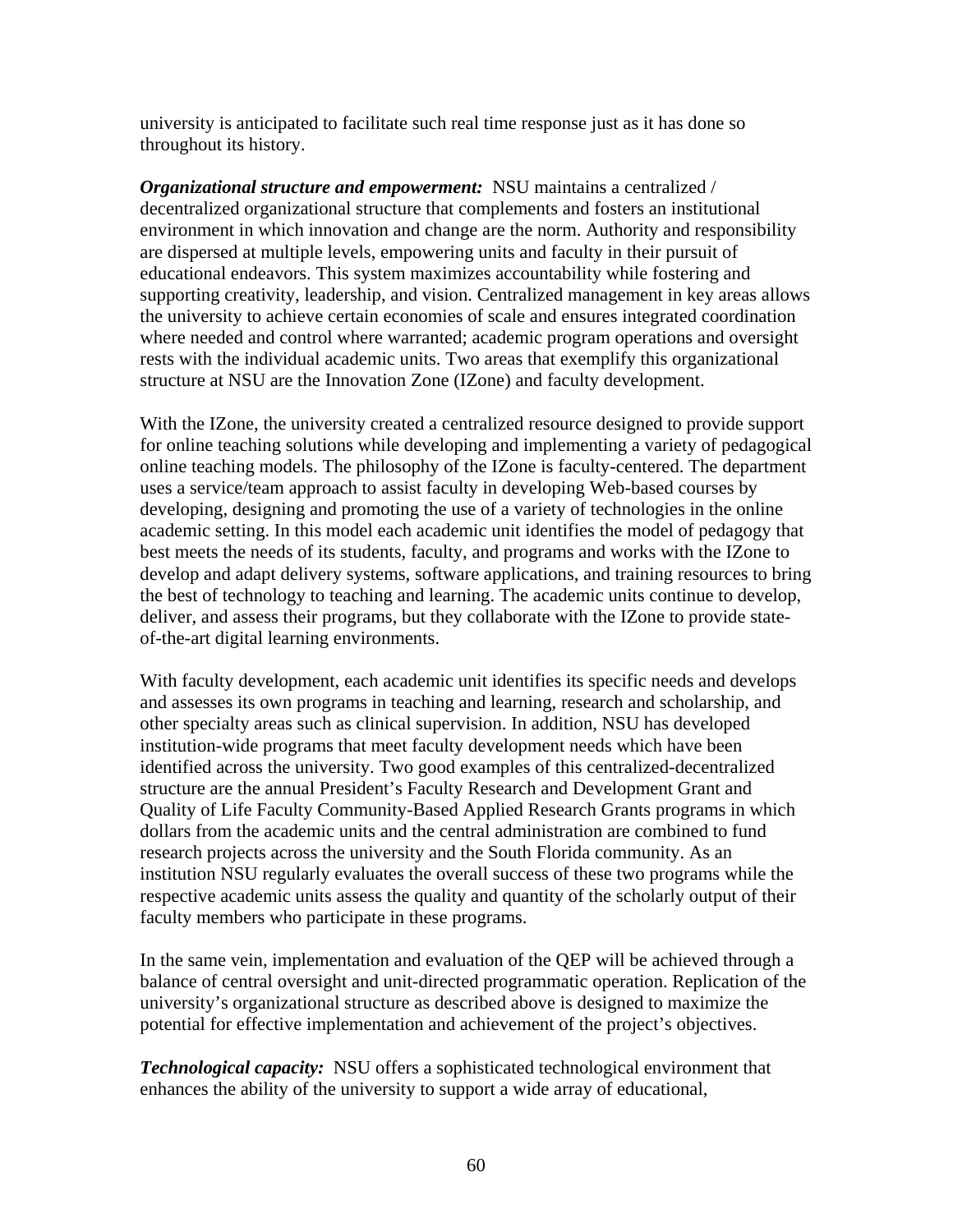administrative, and operational endeavors. Over the last ten years NSU has invested more than \$154 million in building a technology infrastructure that includes 51 electronic classrooms with nearly 2,500 computers, 115 "smart" classrooms, 58 compressed videoconferencing classrooms with worldwide links, and wireless computer network access that is nearly universal. This figure also includes the capital to develop and upgrade NSU's technology systems and software applications including the implementation of the latest operating systems--Banner and Vista along with network, security, and backup system upgrades.

A perfect example of NSU's commitment and leadership in providing the best technology environment for its students, faculty, and administration is the Florida LambdaRail, LLC (FLR). The FLR was created by NSU, Florida Atlantic University, Florida Institute of Technology, Florida International University, Florida State University, University of Central Florida, University of Florida, University of Miami, University of North Florida, and University of West Florida, to facilitate advanced research, education, and economic development activities in the State of Florida, utilizing next generation network technologies, protocols, and services. The FLR is complementary to the National LambdaRail (NLR) initiative, a national high-speed research network initiative for research universities and technology companies. At NSU, the FLR provides opportunities for university faculty members, researchers, and students to collaborate with colleagues around the world on leading edge research projects. The FLR also supports the State of Florida's economic development and high-tech aspirations.

The breadth of the university's technological capacity, as exemplified in projects such as the Florida LambdaRail, is addressed in the response to Comprehensive Requirement 3.4.14. This capacity will facilitate achievement of Objective II, Enhancing Student Academic Engagement in Dialogue and Exchange, outlined in this proposal. In the response to Comprehensive Standard 3.4.14 and 3.8.2, the latter related to library/learning resource training for students, the university outlines a comprehensive program for ensuring equivalency in the scope and frequency of technology and library/learning resource training provided to students. This program will provide a natural vehicle for enhancing student academic engagement through technology-assisted dialogue and exchange.

*Lifelong learning:* NSU's mission statement articulates the university's commitment to preparing students for lifelong learning and for fostering "inquiry, research, and creative professional activity, by uniting faculty and students in acquiring and applying knowledge in clinical, community, and professional settings." This commitment has been an integral part of the university's mission since its founding and is reflected in NSU's advertising tag line "Beyond the Classroom."

At NSU, students benefit from a faculty that is also committed to lifelong learning. Most of the professors have real world experience, allowing them to share both theory and practice with their students. Faculty members also conduct research and scholarship that produce new information and cutting-edge solutions that can be applied in the real world. In addition to the rich learning environment provided by the faculty, supervisors and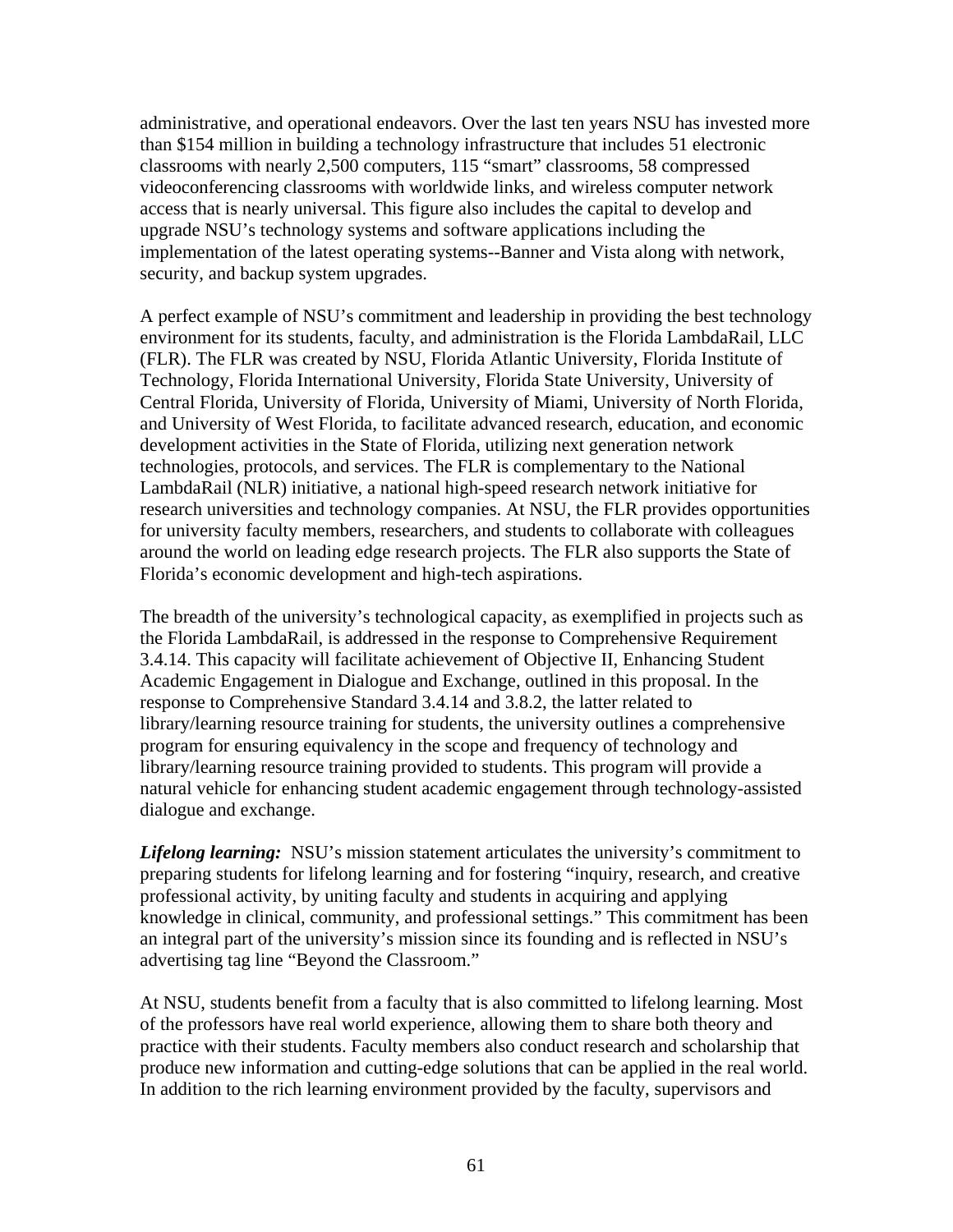mentors in schools, hospitals, clinics, agencies, businesses, and cultural organizations provide guidance and assessment to our students as they apply theory and research to practice. Lastly, more than 1,000 members of the community volunteer on advisory boards, as speakers, and in other capacities at NSU to further enrich students' learning and to model the value of lifelong learning.

The university's QEP focus, academic student engagement, emerged from this institutional commitment. The three components of the QEP are intended to extend student learning beyond the textbook and outside the classroom in a variety of ways, promoting a quest for lifelong learning and fostering a sense of inquiry. This focus on lifelong learning also led the university to include its Mailman Segal Institute for Early Childhood Studies and University School in the QEP, so that in addition to those enrolled in NSU's post-secondary programs, students in the university's pre-school and K-12 programs will also benefit from the project.

*Community involvement:* NSU has a rich and deeply entrenched history of community involvement. Providing service to the community through a variety of programs and resources has always been an integral component of the university's mission. The university's Office of Volunteerism and Community Service provides all NSU students, staff, and faculty the opportunity to develop leadership abilities and a sense of belonging and civic responsibility through involvement in campus and community life. The success of this commitment can be seen through the results of many initiatives. For example, in the University School Community Service Program each upper division student provides a minimum of 75 hours of service across their four years of high school with many students providing 400 or more volunteer hours. In 2002, *Washington Monthly* ranked NSU third in the country for private schools in terms of community service based upon the percentage of federal work-study funds used for community service to support such successful programs as America Reads.

Besides community service, the university is also a leader in clinical service. NSU's seventeen different clinics provide personalized state-of-the-art health care at more than 300,000 patient visits each year. NSU's Health Care Center staff mirrors the diversity we have in South Florida, and they use this diverse perspective to understand the unique characteristics and health care needs related to cultural, ethnic, and religious diversity and to bring this perspective to our students in the classroom and the clinic.

NSU's commitment to community involvement helps to support the institution's mission of preparing its students to acquire and apply knowledge in clinical, community, and professional settings. Engaging students in service to the broader community provides a natural laboratory for extending learning beyond the classroom. Further, it provides an invaluable experience through which students may forge their own lifelong commitment to give back to the communities in which they live. Objective III of NSU's QEP, Enhancing Student Academic Engagement in Clinical Experiences, will serve to strengthen and reinforce the university's commitment to the community and to real-world education.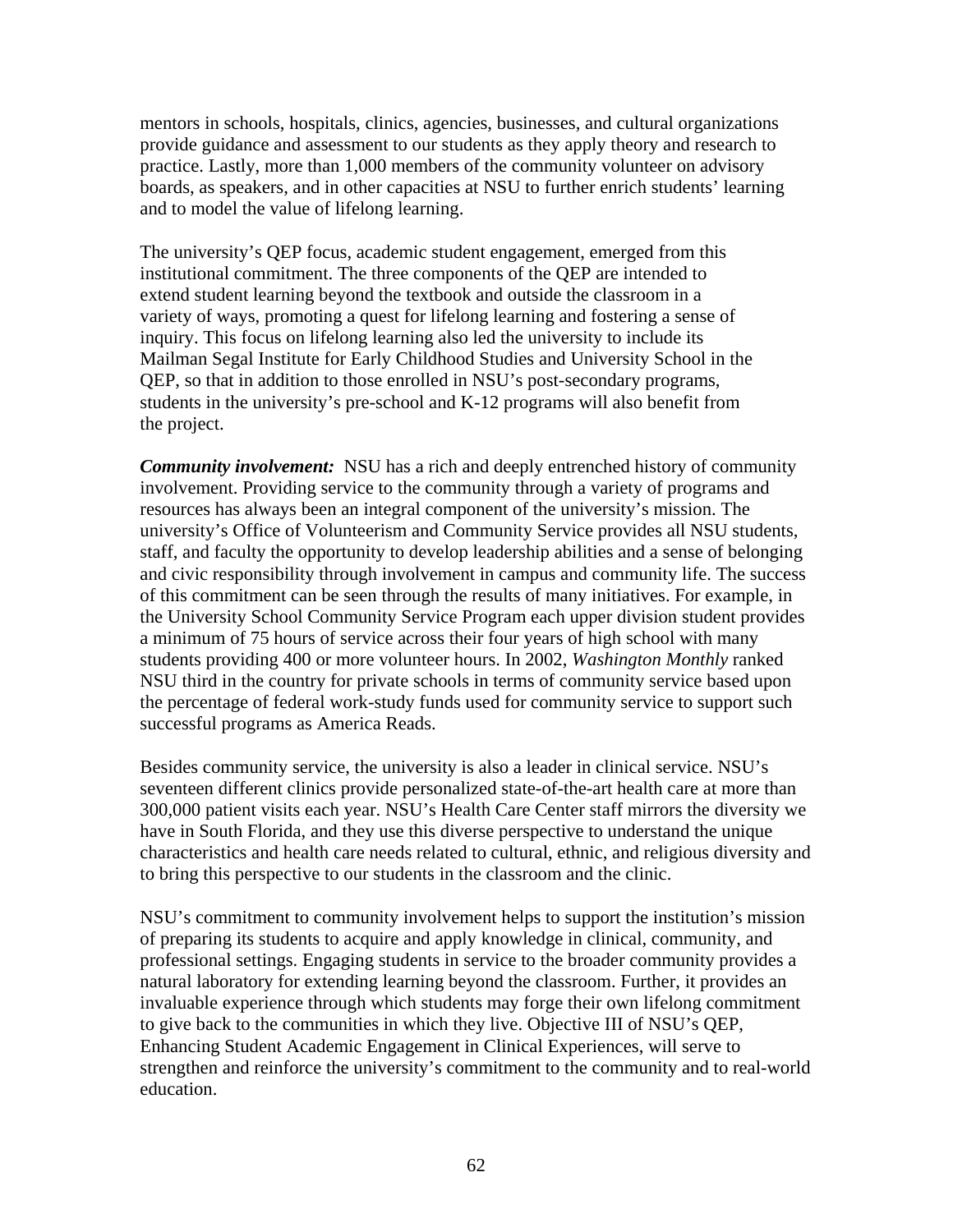These characteristics facilitate the university's continuous pursuit of institutional enhancement, and together they attest to NSU's capacity to implement a viable, productive QEP in support of enhanced outcomes of student learning. They also provide a contextual framework that demonstrates the NSU QEP is a logical next step for the university and helps to explain how the plan naturally emerged through our self-reflection activities and continues to develop along the contours of these institutional norms.

#### **IX. References**

- Association of American Colleges and Universities. (2002). *Greater expectations: A new vision for learning as a nation goes to college*. Washington, DC: Author. Retrieved April 26, 2005, from http://www.greaterexpectations.org
- Astin, A. (1993). *What matters in college? Four critical years revisited*. San Francisco, CA: Jossey-Bass.
- Baird, L. L. (1976). *Using self-reports to predict student performance*. New York: The College Board.
- Bradburn, N. M., & Sudman, S. (1988). *Polls and surveys: Understanding what they tell us*. San Francisco: Jossey-Bass.
- Chickering, A. W., & Gamson, Z. F. (1987). Seven principles for good practice in higher education. *American Association for Higher Education Bulletin, 39*, 3-7.
- Converse, J. M., & Presser, S. (1989). *Survey questions: Handcrafting the standardized questionnaire*. Newbury Park, CA: Sage.
- Edgerton, R. (2001). *Education white paper*. Retrieved April 26, 2005, from http://www.pewundergradforum.org/wp1.html
- Falchikov, N., & Boud, D. (1989). Student self-assessment in higher education: A metaanalysis. *Review of Educational Research, 59*, 395-430.
- The Gallup Institute for Campus Engagement. (2006). *Enhancing institutional performance through campus-wide engagement*. Princeton, NJ: Author.
- Gonzales, A. O., Westfall, J., & Barley, G. E. (1998). Promoting medical student involvement in primary care research. *Family Medicine, 30*(2), 113-116.
- Hu, S., & Kuh, G. D. (2003). Diversity experiences and college student learning and personal development. *Journal of College Student Development, 44*, 320-334.
- Indiana University Center for Postsecondary Research. (2003). *National survey of student engagement: The college student report – 2003 annual report*. Bloomington, IN: Author.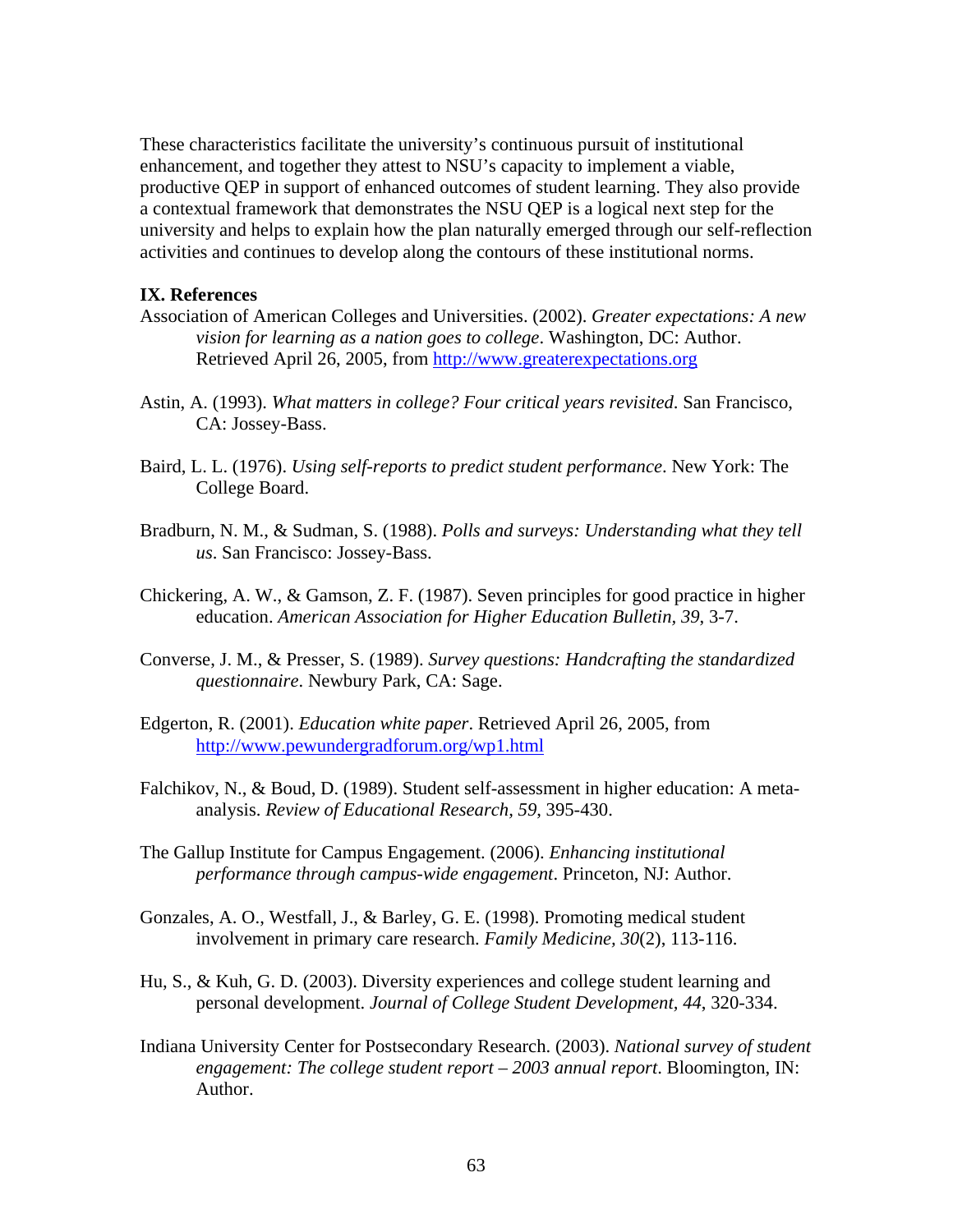- Kuh, G. D. (2004). The contributions of the research university to assessment and innovation in undergraduate education. In W. E. Becker & M. L. Andrews (Eds.), *The scholarship of teaching and learning in higher education* (pp. 161-192). Bloomington, IN: Indiana University Press.
- Kuh, G. D., & Hu, S. (2001). The effects of student-faculty interaction in the 1990s. *The Review of Higher Education, 24*(3), 309–332.
- Laing, J., Sawyer, R., & Noble, J. (1988). Accuracy of self-reported activities and accomplishments of college-bound seniors. *Journal of College Student Development*, *29*, 362-368.
- Lowman, R. L., & Williams, R. E. (1987). Validity of self-ratings of abilities and competencies. *Journal of Vocational Behavior*, *31*, 1-13.
- Lundberg, C. A., & Schreiner, L. A. (2004). Quality and frequency of faculty-student interaction as predictors of learning: An analysis by student race/ethnicity. *Journal of College Student Development, 45*(5), 549-565.
- McAllister, L., Lincoln, M., McLeod, S., & Maloney, D. (Eds.). (1997). *Facilitating learning in clinical settings*. London: Nelson Thornes.
- Mullen, C. A. (2000). Linking research and teaching: A study of graduate student engagement. *Teaching in Higher Education, 5*(1), 5-21.
- Pace, C. R. (1985). *The credibility of student self-reports*. Los Angeles: University of California, The Center for the Study of Evaluation, Graduate School of Education.
- Pascarella, E. T., & Terenzini, P. T. (2005). *How college affects students: A third decade of research*. San Francisco, CA: Jossey-Bass.
- Pike, G. R. (1995). The relationships between self-reports of college experiences and achievement test scores. *Research in Higher Education*, *36*, 1-22.
- Porter, S. R. (2006). Institutional structures and student engagement. *Research in Higher Education, 47*(5), 521–558.
- Ryan, G., Toohey, S., & Hughes, C. (1996). The purpose, value and structure of the practicum in higher education: A literature review. *Journal Higher Education, 31*(3), 355-377.
- Stufflebeam, D. L. (2000). CIPP Model for evaluation. In D. L. Stufflebeam, G. F. Madaus, & T. Kellaghan (Eds.), *Evaluation models: Viewpoints on educational and human services evaluation* (2nd ed., pp. 279-318). Boston: Kluwer Academic Publishers.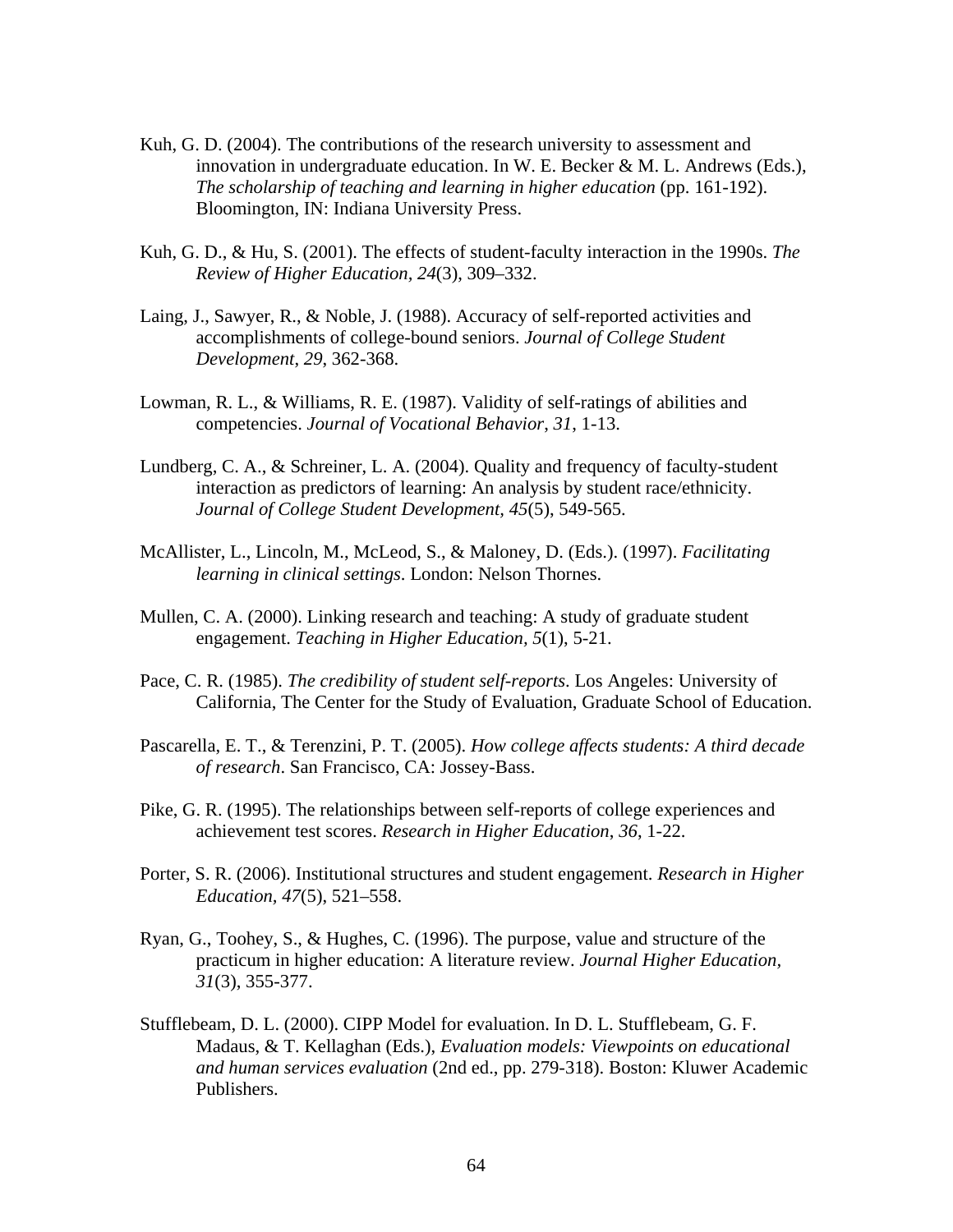- Stufflebeam, D. L. (2002). *CIPP evaluation model checklist: A tool for applying the fifth installment of the CIPP Model to assess long-term enterprises*. Retrieved December 1, 2006, from http://www.wmich.edu/evalctr/checklists/cippchecklist.pdf
- Turner, C. F., & Martin, E. (Eds.). (1984). *Surveying subjective phenomenon* (Vol. 1). New York: Russell Sage Foundation.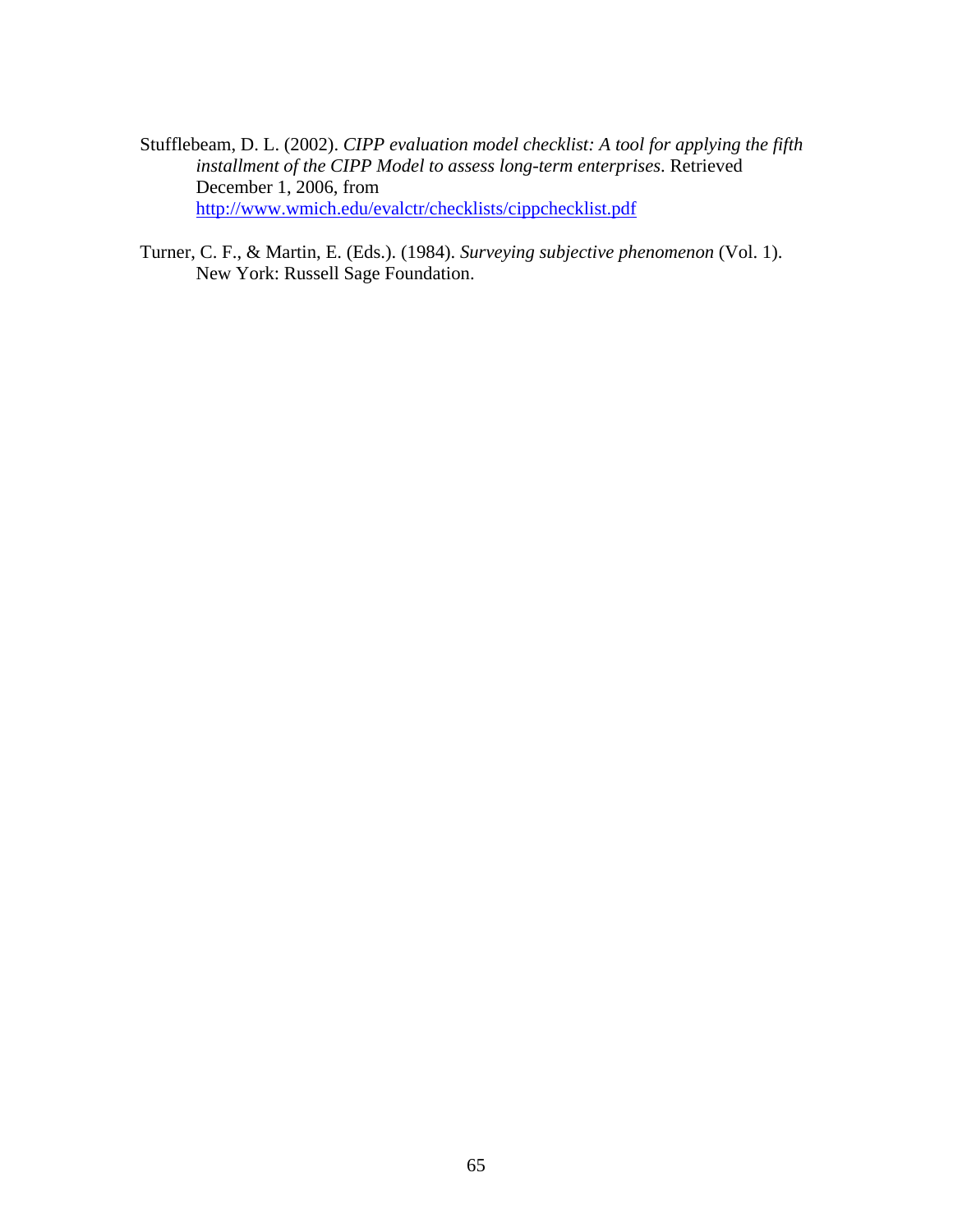# **Appendix A: NSU QEP Committee Roster**

# **Chair**

| Dr. H. Wells Singleton | Fischler School of Education and Human Services |
|------------------------|-------------------------------------------------|
| <b>Vice Chair</b>      |                                                 |

# Dr. Amon Seagull Graduate School of Computer and Information Sciences

# **Academic Unit QEP Directors and Alternates**

| Dr. Jim Hibel               | Graduate School of Humanities and Social Sciences                            |
|-----------------------------|------------------------------------------------------------------------------|
|                             | Dr. Alexia Georgeakopoulos Graduate School of Humanities and Social Sciences |
| (Alt)                       |                                                                              |
| Dr. Charles Messing         | Oceanographic Center                                                         |
| Dr. Richard Spieler (Alt)   | Oceanographic Center                                                         |
| Dr. Ana Fins                | <b>Center for Psychological Studies</b>                                      |
| Dr. Sarah Valley-Gray (Alt) | <b>Center for Psychological Studies</b>                                      |
| Dr. Allan Schulman          | Farquhar College of Arts and Sciences                                        |
| Dr. Naomi D'Alessio (Alt)   | Farquhar College of Arts and Sciences                                        |
| Dr. Laurie Dringus          | Graduate School of Computer and Information Sciences                         |
| Dr. Amon Seagull (Alt)      | Graduate School of Computer and Information Sciences                         |
| Dr. Maryellen Maher         | <b>Fischler School of Education and Human Services</b>                       |
| Dr. Soledad Arguelles (Alt) | <b>Fischler School of Education and Human Services</b>                       |
| Dr. John Baldwin            | College of Pharmacy                                                          |
| Dr. Marcus Droege (Alt)     | College of Pharmacy                                                          |
| Dr. Robyn Kaiyal            | <b>University School</b>                                                     |
| Dr. Peter Murray            | College of Dental Medicine                                                   |
| Dr. Franklin Garcia-Godoy   | College of Dental Medicine                                                   |
| (Alt)                       |                                                                              |
| Dr. Steve Bowen             | College of Osteopathic Medicine                                              |
| Dr. M. Isa Fernandez (Alt)  | College of Osteopathic Medicine                                              |
| Dr. Guy Nehrenz             | College of Allied Health and Nursing                                         |
| Dr. Barry Freeman (Alt)     | College of Allied Health and Nursing                                         |
| Dr. Christine Reeve         | Mailman Segal Institute for Early Childhood Studies                          |
| Dr. Melissa Hale (Alt)      | Mailman Segal Institute for Early Childhood Studies                          |
| Dr. Peter Finley            | Huizenga School of Business and Entrepreneurship                             |
| Dr. Kimberly Reed           | College of Optometry                                                         |
| Dr. Marc Taub (Alt)         | College of Optometry                                                         |
| Prof. Angela Gilmore        | <b>Shepard Broad Law Center</b>                                              |
| Prof. Gail Richmond (Alt)   | <b>Shepard Broad Law Center</b>                                              |
| Dr. Howard Hada             | <b>College of Medical Sciences</b>                                           |
| Dr. Lori Dribin (Alt)       | <b>College of Medical Sciences</b>                                           |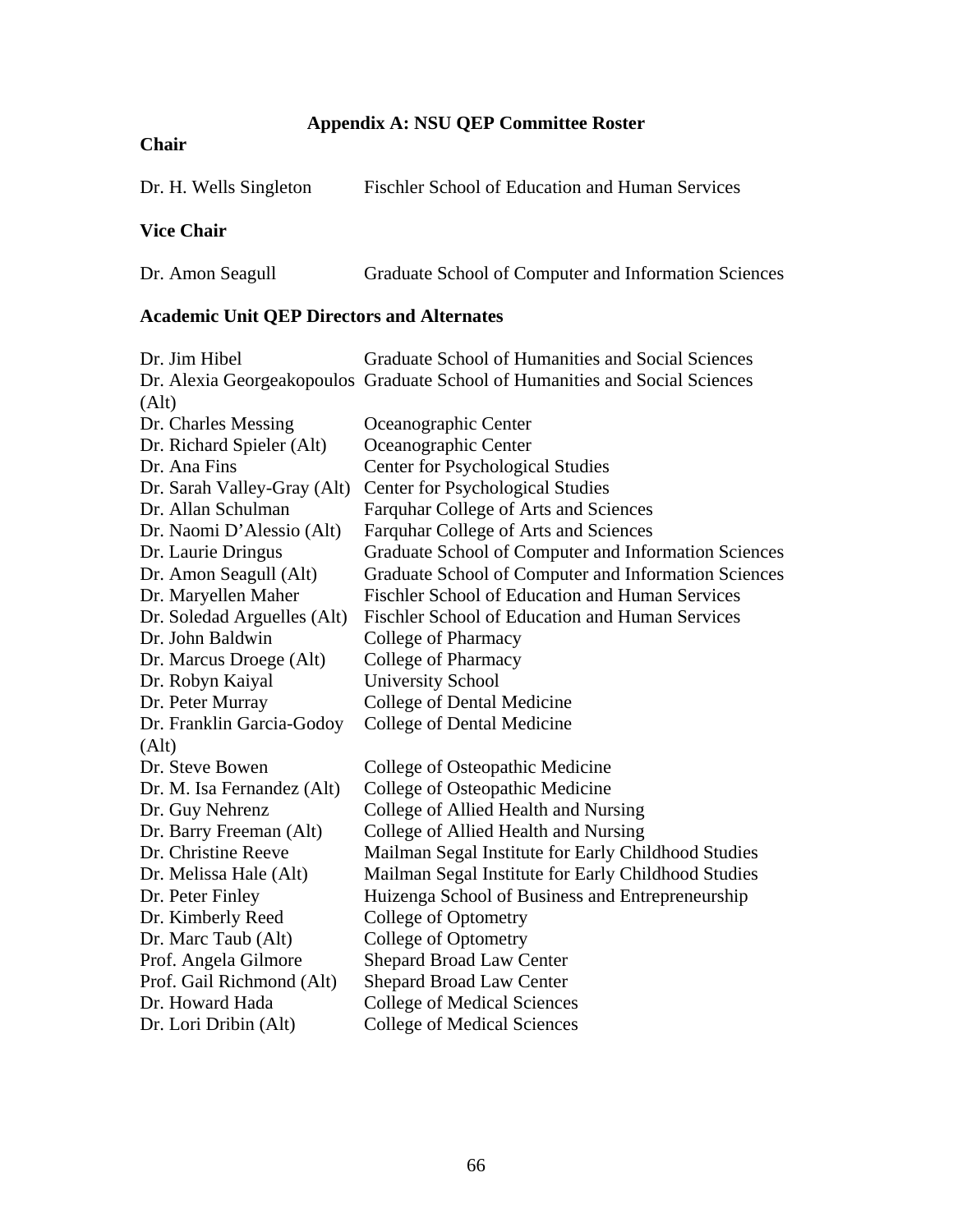# **At-Large Members**

| Dr. Ron Chenail    | Office of Research, Planning, and Governmental Affairs |
|--------------------|--------------------------------------------------------|
| Dr. Fred Lippman   | <b>Health Professions Division</b>                     |
| Dr. Dian Moorhouse | Office of Research, Planning, and Governmental Affairs |
| Dr. Frank DePiano  | <b>Office of Academic Affairs</b>                      |
| Ms. Kathryn Blanco | <b>Office of Student Affairs</b>                       |
|                    |                                                        |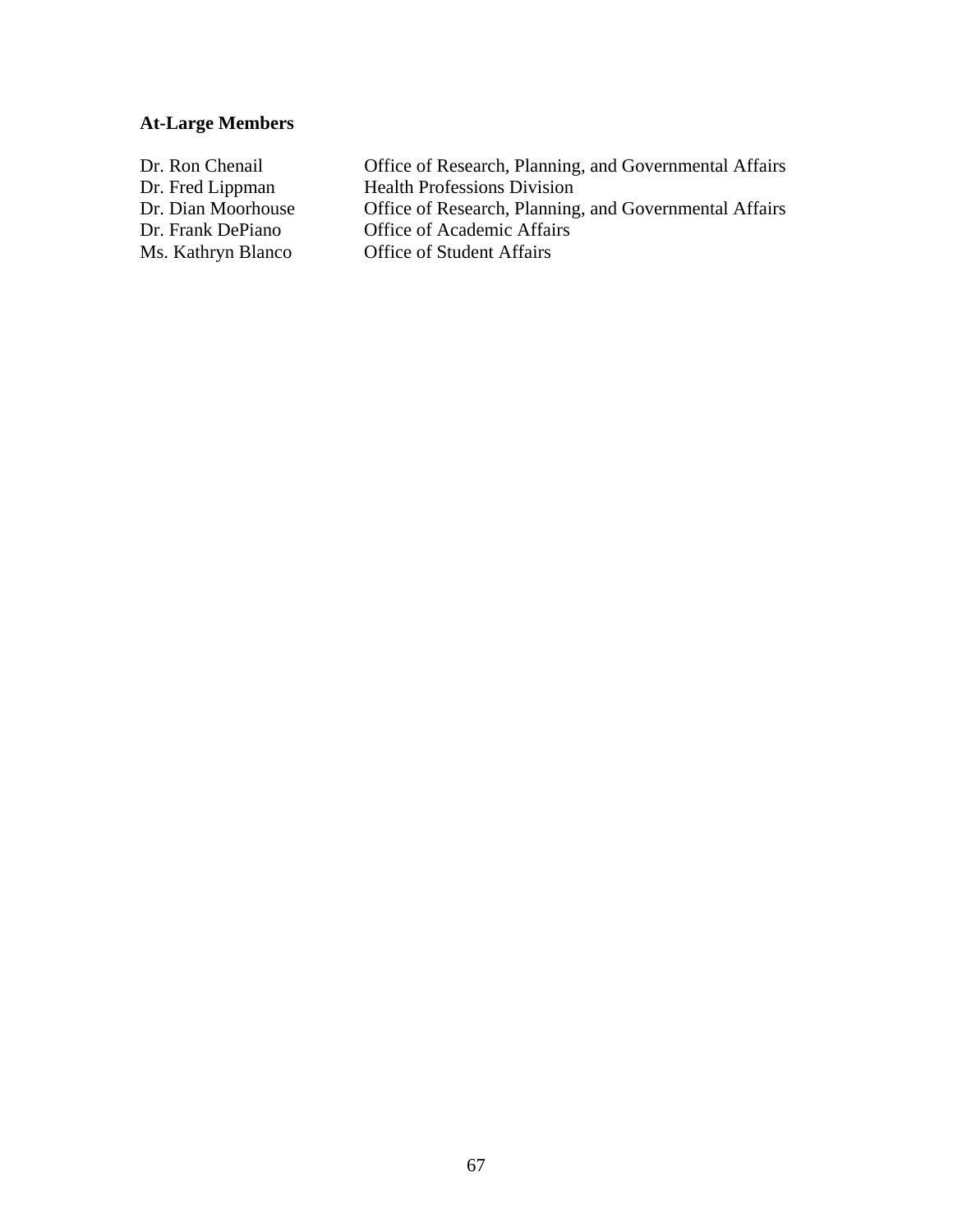## **Appendix B: Unit-Level QEP Development**

In addition to the University-wide discourse described in Section VI: Institutional Dialogue and the Emergence of the NSU QEP, the academic units engaged in internal processes to identify the exact nature of their QEP initiatives during the CIPP Context and Input Evaluation phases. That development is described in this appendix.

**College of Allied Health and Nursing (CAHN):** The plan stemmed from the development and retooling of the online PhD programs and the need for a mentoring and information dissemination area for PhD and Master's students regarding research and publication. Much of this occurred during informal talks with faculty and students as well as Chairs and Directors. The plan document originated with the Associate Dean for College Operation, and was reviewed by the faculty and other administrators. Faculty will continue to shape the plan as it develops.

**Mailman Segal Institute for Early Childhood Studies (MSI):** In developing the present QEP, the academic staff of MSI met monthly to discuss coordination of the programs throughout MSI and to conduct strategic planning for the academic and research programs throughout the center. In addition, the Director of Academic Programs and the Director of Clinical and Therapeutic Programs met regularly with the Dean to discuss this planning. In developing the present QEP, the academic staff of MSI met monthly to discuss coordination of the programs throughout MSI and to conduct strategic planning for the academic and research programs throughout the center. In addition, the Director of Academic Programs and the Director of Clinical and Therapeutic Programs met regularly with the Dean to discuss this planning. The ongoing development of the QEP process will additionally include student and trainee input. Once per quarter, students and trainees will meet with the Director of Clinical and Therapeutic Programs and the Director of Academic Programs to guide and develop the plan for academic and research programs. Through this process, the MSI academic team developed and continued to revise this QEP initiative.

**Oceanographic Center (OC) :** The QEP was the initial concept of members of the OC QEP committee. In May 2006, the nascent concept was presented at a faculty meeting and to officers of the student association for discussion. The full conceptualization of the QEP was the result of incorporation of the comments of these bodies.

**College of Pharmacy (COP):** This QEP concept originated at the COP Executive Committee and was based upon ongoing COP assessment efforts involving its faculty and students. The membership includes the Dean, the Executive Associate Dean for Academic Programs, the Associate Dean for Research and Graduate Education, both department chairs (Pharmacy Practice, and Pharmaceutical and Administrative Sciences), the Program Directors of the distance sites (West Palm Beach and Ponce, PR), and the Director of the International Program. Prior to any discussion of the QEP, and over the preceding year, all faculty were (and continue to be) involved in Strategic Planning for the College. Note that students entering the dual program enter after graduation from high school with high GPAs, as enthusiastic and highly oriented to pharmacy. In addition, both the College Dean and the Associate Dean of Academic Affairs have met both formally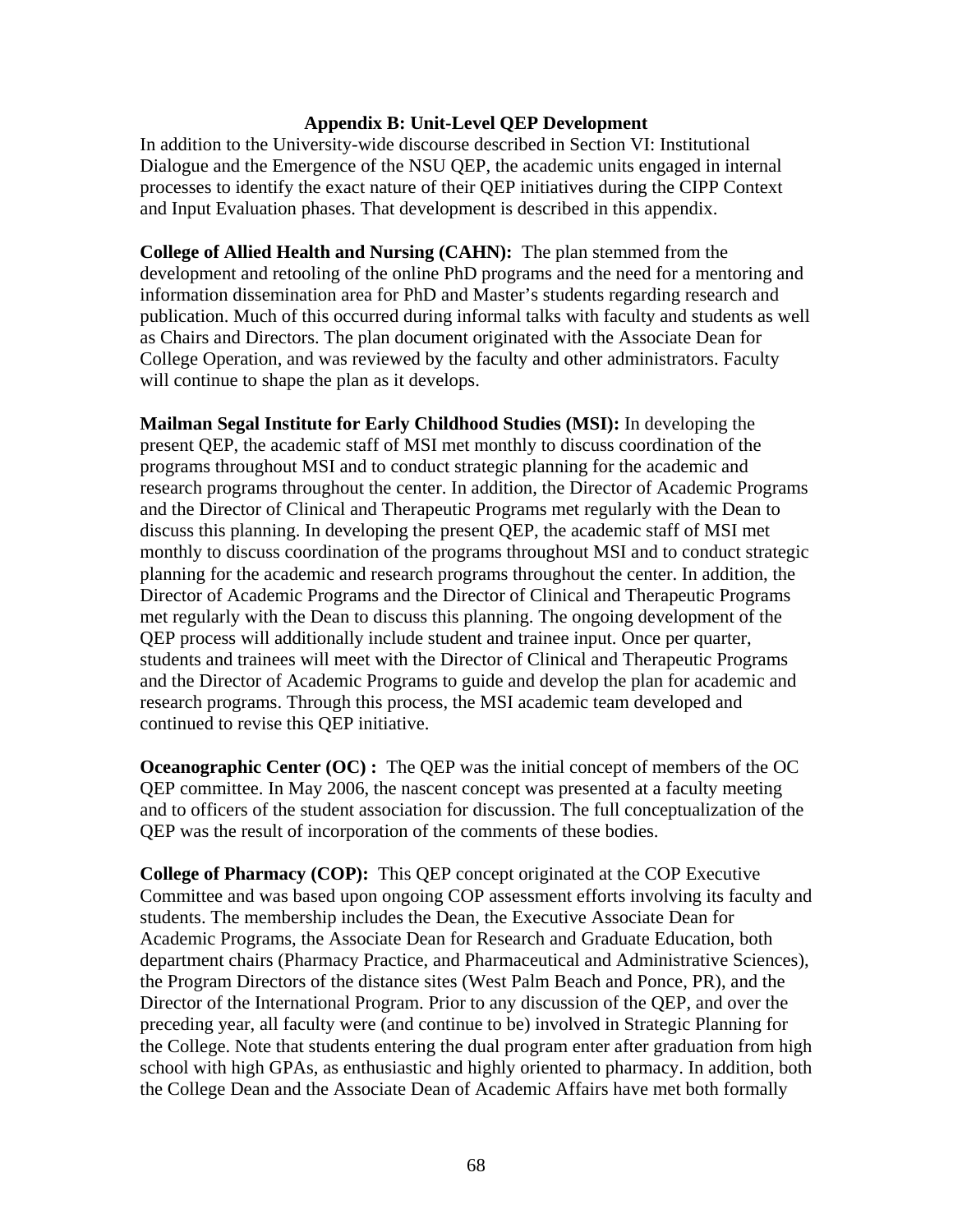and informally with pre-professional and undergraduate students, through the auspices of the very active Pre-pharmacy Club on campus, and utilized input from these meetings in the development of the QEP proposal. Additionally, as the project is implemented a committee will be established to provide oversight, modifications, suggestions, assessment, etc., and students will be a component of this committee.

**College of Medical Sciences (CMS):** The plan was initially developed through a series of discussion meetings attended by senior administration including the Dean, Assistant Dean for Academic Affairs, Assistant Dean for Student Affairs, and Course Coordinator for CMS seminar courses. After agreeing on general themes and implementations, proposals were presented to Department Chairs. A faculty council meeting was held for a discussion session on all aspects of the plan to obtain a general consensus. This was particularly important, since many of the faculty would be directly involved with implementation. A subsequent Chairs committee meeting was held to review comments and modifications for the plan. The plan was presented to medical school track CMS students for comments and suggestions.

**College of Osteopathic Medicine (COM):** The concept for implementing academical societies was first presented to the COM Student Government Association Executive Board (SGA E-Board) by Dr. Albert W. Whitehead, Assistant Dean for Student and Administrative Services. The SGA E-Board held several meetings in discussing the concept, and a Student Task Force was formed with the charge to develop such a program. Announcements went out to all students in regards to academical societies and interest in being a member of the Student Task Force. A total of fifteen students from the M1 and M2 class volunteered to be a part of the Student Task Force. The Student Task Force met over 6 months to develop the program and create a document that was sent to all students and faculty for discussion. Dr. Whitehead held open discussion forums throughout the process to provide a means for student input. This document was presented to faculty throughout the process at the monthly COM Faculty Meetings to keep faculty members updated and provide a forum for faculty input. Faculty members were invited to volunteer as faculty advisors to the academical societies. Faculty advisors were assigned to an academical society based on gender, faculty discipline and interests to ensure an adequate "mix" of faculty to assist the students on academic and career advising. A meeting was held with faculty volunteers to review the document that the Student Task Force prepared and input was solicited. Upon finalization of the document, the document was emailed to all COM students, COM faculty, CMS faculty, and staff. In addition, alumni were contacted and asked to serve as Alumni Mentors for the academical societies, and alumni volunteers were assigned based on their gender, specialty of practice and interests.

**Farquhar College of Arts and Sciences (FCAS):** After encouraging discussion and seeking initial input from College faculty and subsequent discussion by College leadership, we decided to focus our attention on Objective II; namely, increasing academic dialog and discussion among students and faculty. However, it is our intent to broaden the conversation to include students and other stakeholders. To this end, the plan for the FCAS QEP was also shared with members of the Farquhar College Advisory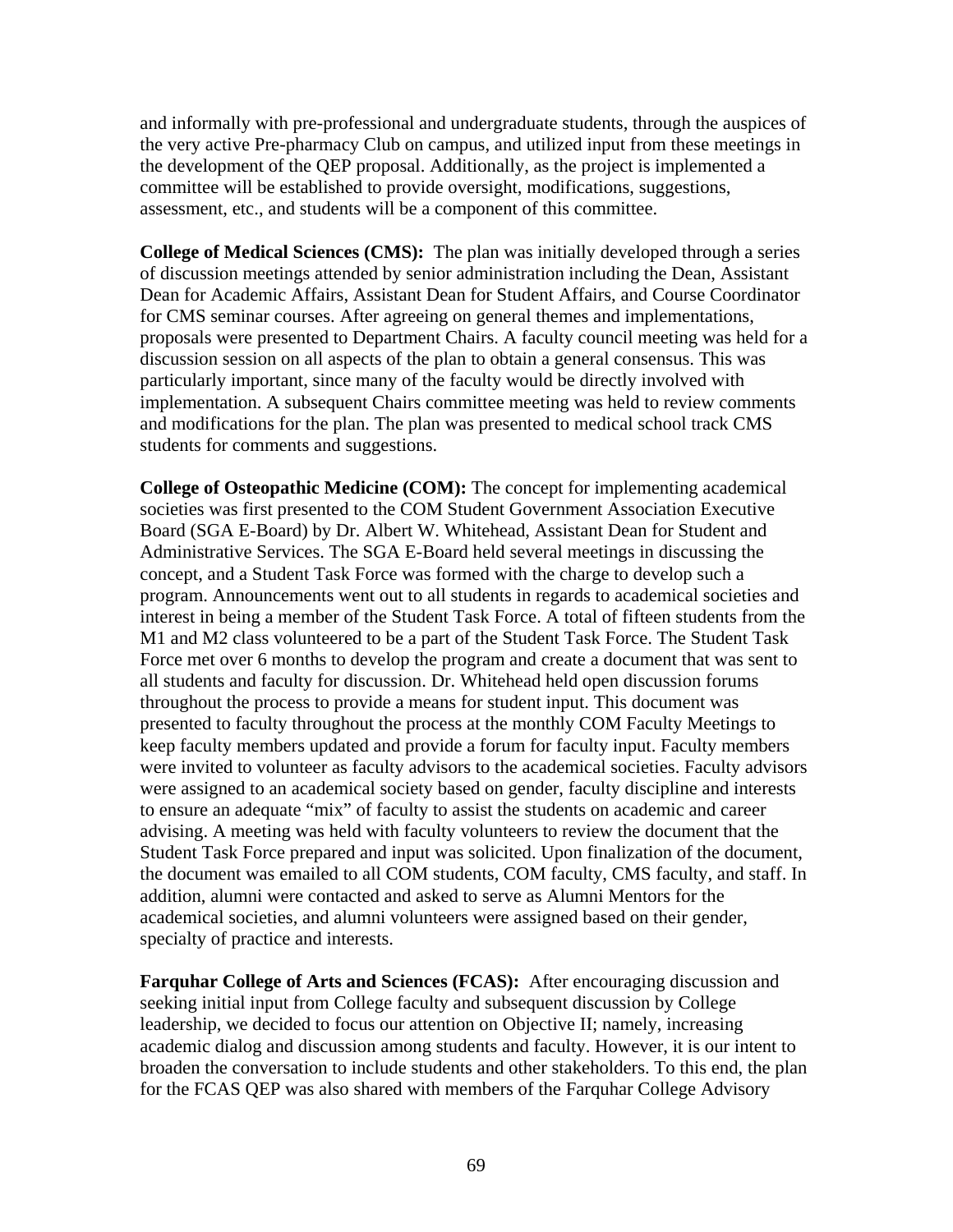Board at their September meeting. Board members (who are community leaders, alumni, and employers) were favorably impressed with the plan and agreed with the selection of "classroom engagement" as the focus. There has been ongoing conversation with faculty, academic directors, advisers, and other academic directors regarding the QEP. Also, in September, a summary of the college's QEP proposal was sent to student leaders of all academic clubs (e.g., Psi Chi; Tri Beta, etc.) as well as a general mailing to all student members of the Undergraduate Student Government Association.

**Fischler School of Education and Human Services (FSEHS):** The theme of Problem Based Learning (PBL) as the focus for the FSEHS QEP emanated from a comprehensive process involving input from faculty, students, and administration. Subsequent to the initial meeting of the NSU QEP committee held on 1/11/06, a FSEHS QEP steering committee was formed and convened for its inaugural meeting on 2/7/06. This committee is chaired by the NSU QEP FSEHS representative and works most closely with the FSEHS Provost and University Dean. The committee meets on a regular basis soliciting input from faculty and students at large and providing faculty and students with periodic updates. Focus groups were conducted with faculty and administrators during the month of June and with students during the month of July. Data gathered from the focus group participants was analyzed independently for faculty and students. Three core themes emerged (i.e., Instructional Strategies, Professional Development, and Technology). These themes were shared with faculty during the September 2006 faculty retreat in preparation for the continued development of a wide ranging five year plan. Problem Based Learning was showcased during the 2007 Faculty Retreat as faculty shared instructional strategies toward this end. Additional components of the developmental phase include but are not limited to the following: student surveys, student interviews, monthly webinars, and the use of MPGcasts. The initial steering committee has been expanded. Additionally, Planning and Implementation Committees have been formed at the undergraduate, master's, and doctoral levels to facilitate the integration of PBL into the respective degree level curriculum.

**Graduate School of Computer and Information Sciences (GSCIS):** The concept of the plan originated as an initial dialogue with the dean of GSCIS, the Director of Research and Planning, and some faculty members to generate ideas for how the school may expand its effort to improve student engagement in our campus-based master's programs. The discussion focused on our successful experience with threaded discussion boards in our online master's and blended online and campus-based doctoral courses. We discussed how we could extend best practices of using asynchronous threaded discussion boards in our campus-based master's courses from what it is today with only some faculty members electing to use online discussion activities to support interaction outside of campus meetings. Our experience in online courses has indicated that the use of online office hours is one example of a best practice that increases faculty availability to students and increases the level of interaction with students. The faculty has begun an ongoing discussion of the development of the QEP proposal, with dialogue and updates on the QEP occurring regularly through faculty meetings and email discussions. Students are also included in the QEP process. To involve students in the QEP process, a focus group is being established consisting of selected campus-based master's students and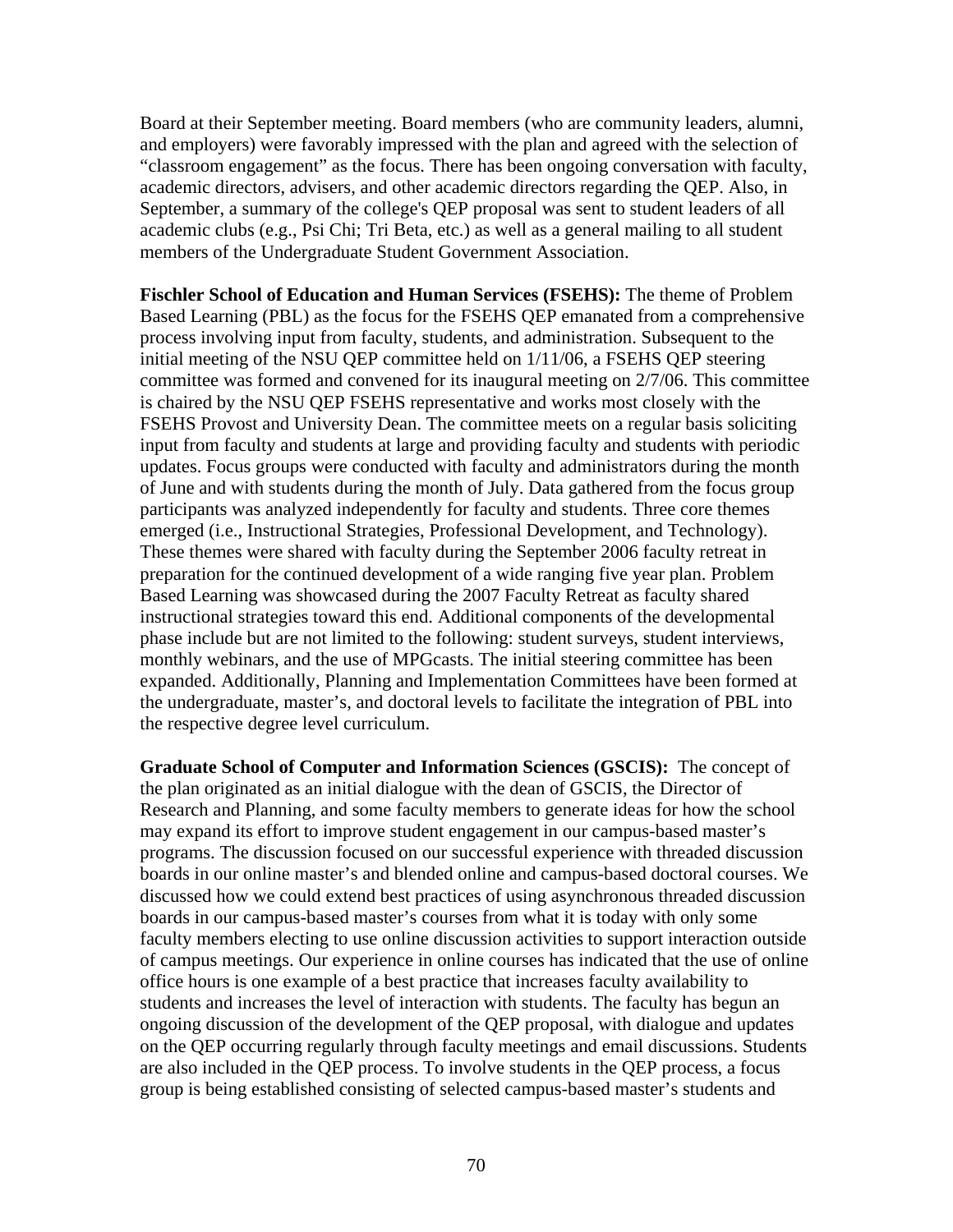doctoral students. The focus group consists of selected campus-based master's students from various programs such as Computer Science, Computer Information Systems, and Information Systems, and selected Computing Technology in Education (CTE) doctoral students with professional background in online learning, who can provide input on the QEP. Focus group discussions will likely take place online given the distance learning culture of our school.

**Huizenga School of Business and Entrepreneurship (SBE):** The general direction of this proposal stemmed from a number of faculty meetings at which the QEP process received considerable time and attention and was based upon ongoing SBE assessment efforts involving its faculty and students. While suggestions from the faculty were varied, a theme emerged that suggested a concentration on teaching beyond the traditional curriculum is important for enabling our students to achieve in the work place. It was suggested by a number of faculty members that students are not as "well read" as they should be, and that, while many do well in courses, they are not staying current with business issues as we would hope. This QEP initiative, then, addresses this issue by helping the students expand their thinking to include contemporary and controversial issues. Students were involved in the development of the QEP Plan in two distinct ways. First, one-on-one interviews were conducted with twelve undergraduate students in the spring of 2006. The intent was to determine whether online discussion groups would be perceived as an added value, what topics would be most salient to students, what the grading format should be, etc.. SBE QEP Director Dr. Peter Finley also asked the students to suggest possible areas of concern. They suggested that the faculty must consider training students to use WebCT, and create policies for dealing with posts including "questionable or objectionable" content. Second, Dr. Preston Jones, SBE's Associate Dean for Academic Affairs, and Dr. Finley hosted a focus group of graduate students and asked them to reflect on their undergraduate experience to discuss possible topics for inclusion in our focus groups. They were also invited to comment on and critique our proposed format. Following this discussion, SBE altered some aspects of the plan. For example, this group suggested the course should be limited to students who have already earned a specific number of credits (which we set at 60), to ensure they have sufficient background in business education to make a meaningful contribution to the discussion. As SBE proceeds with the QEP, Dr. Finley will continue to conduct interviews with undergraduates to refine the plan as needed.

**University School (USCH):** In preparation for the creation of the 2006 – 2009 Strategic Plan, USCH implemented a series of self-review exercises designed to better inform committees as to the current state of the school's various programs. In this process, it was determined that the school does a satisfactory job of providing an instructional atmosphere that both students and teachers view as supportive and caring. Using NSSE surveys, it was determined that more than 60% of the school's students and parents feel that teachers offer adequate support both in and out of the classroom, and that teachers care for the students' overall well-being. In the spirit of the Quality Enhancement process, however, the school has determined that this issue is deserving of further attention, especially as future trends threaten to complicate its success. Following this stage, a survey was sent to representatives of administration, faculty, students, and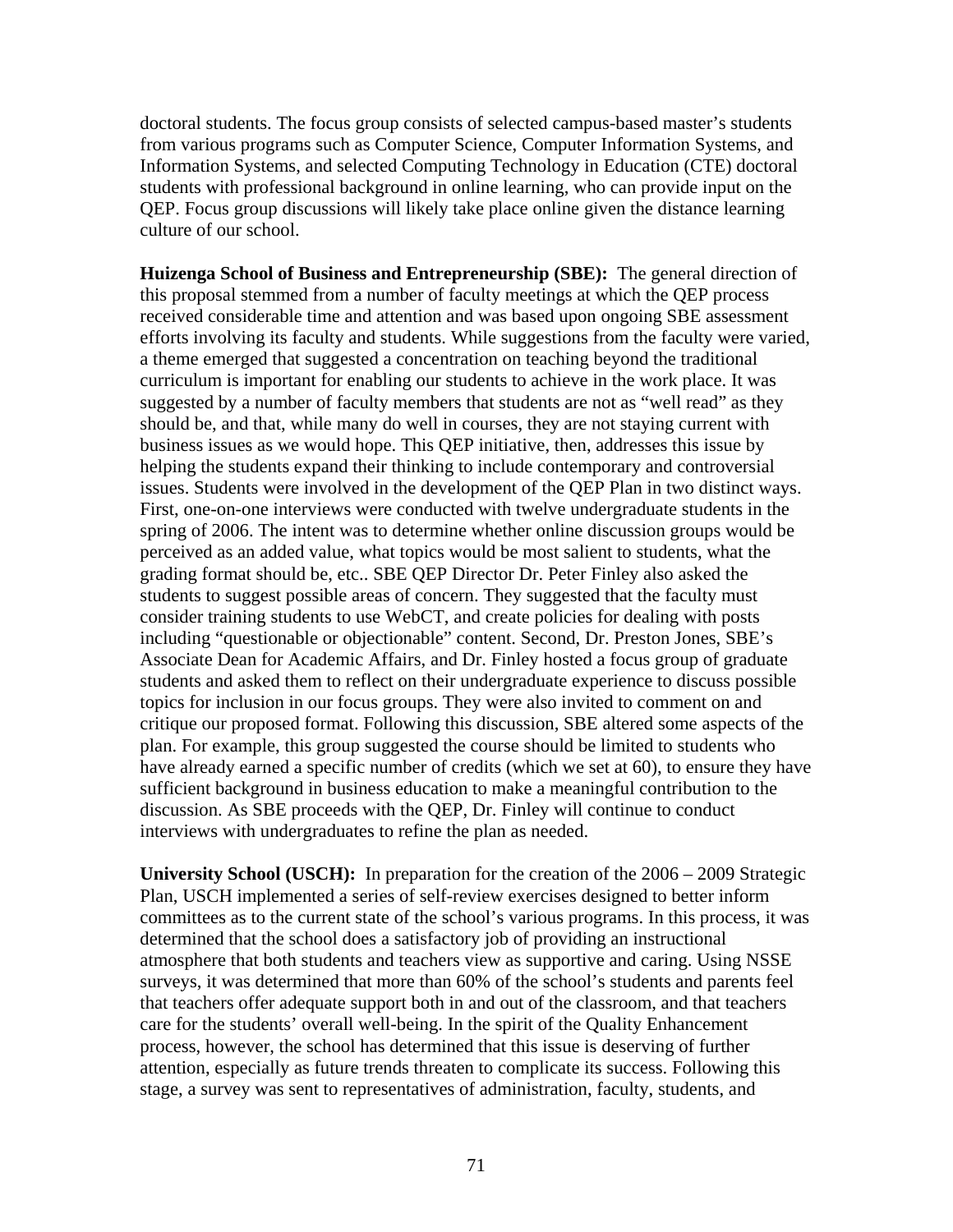parents with the same purpose of creating a baseline of the school's strengths and weaknesses. The results of this process were quantified in order to determine areas to be addressed in the next Strategic Plan. From these results, a basic outline of the plan was written in committee and approved by the Headmaster and Headmaster's Advisory Board. This plan was then sent to various committees school-wide for approval. Once specific Action Plans were approved, these committees were than charged with developing three year implementation strategies to meet the plan's goals. Once written, these goals and implementation strategies were approved by the school's senior administrative team and Headmaster.

**Center for Psychological Studies (CPS):** A comprehensive process was utilized in the development of this plan that involved input and support from critical constituencies and stakeholders. Discussion regarding quality enhancement initially took place with the dean, director of academic affairs, director of clinical training, program administrators and faculty. They were introduced to the QEP process and possible directions were discussed. Further discussion to shape potential QEP plans took place with CPS administrative and clinical training committees and full faculty. Concomitantly, a QEP Student Advisory Group was created in conjunction with the Student Government Association. In addition, informal discussions with various students were scheduled. Meetings with off-site coordinators, alumni and practicum representatives insured familiarity and input from members of these groups. As further refinement and implementation of the plan continues, the faculty, administrators, student advisory groups, alumni and agencies providing practicum experiences and hiring graduates will be consulted on an ongoing basis and kept abreast of progress.

**College of Dental Medicine (CDM):** CDM's Dean conceived of the plan and chartered a working group of academic administrators at CDM to develop and refine it. The working group met and consulted with NSU faculty members, postgraduate students, and undergraduate students, including organizations such as the Student Research Group. The draft proposal was presented to NSU's QEP committee and NSU Vice Presidents who provided constructive feedback and suggestions for improvement.

**Shepard Broad Law Center (Law):** This plan reflects the work of two faculty committees, Curriculum and Governance. Each committee included at least eight faculty members, one student, and an administrator. Although serving in their faculty capacity, four committee members (three of the nine on the Curriculum Committee and one of the eight on the Governance Committee) are alumni/ae of the Law Center and could provide insights from their experiences. The student member of each committee is a part-time evening student, an important factor for our QEP project.

**College of Optometry (COO):** The College faculty had a brainstorming session at a faculty meeting to develop new concepts for clinical education. Feedback from student and alumni surveys and course evaluations regarding the perceptions of the various components of our clinical track were considered. Some of the suggestions generated at that meeting have already been implemented, and are not included in this QEP.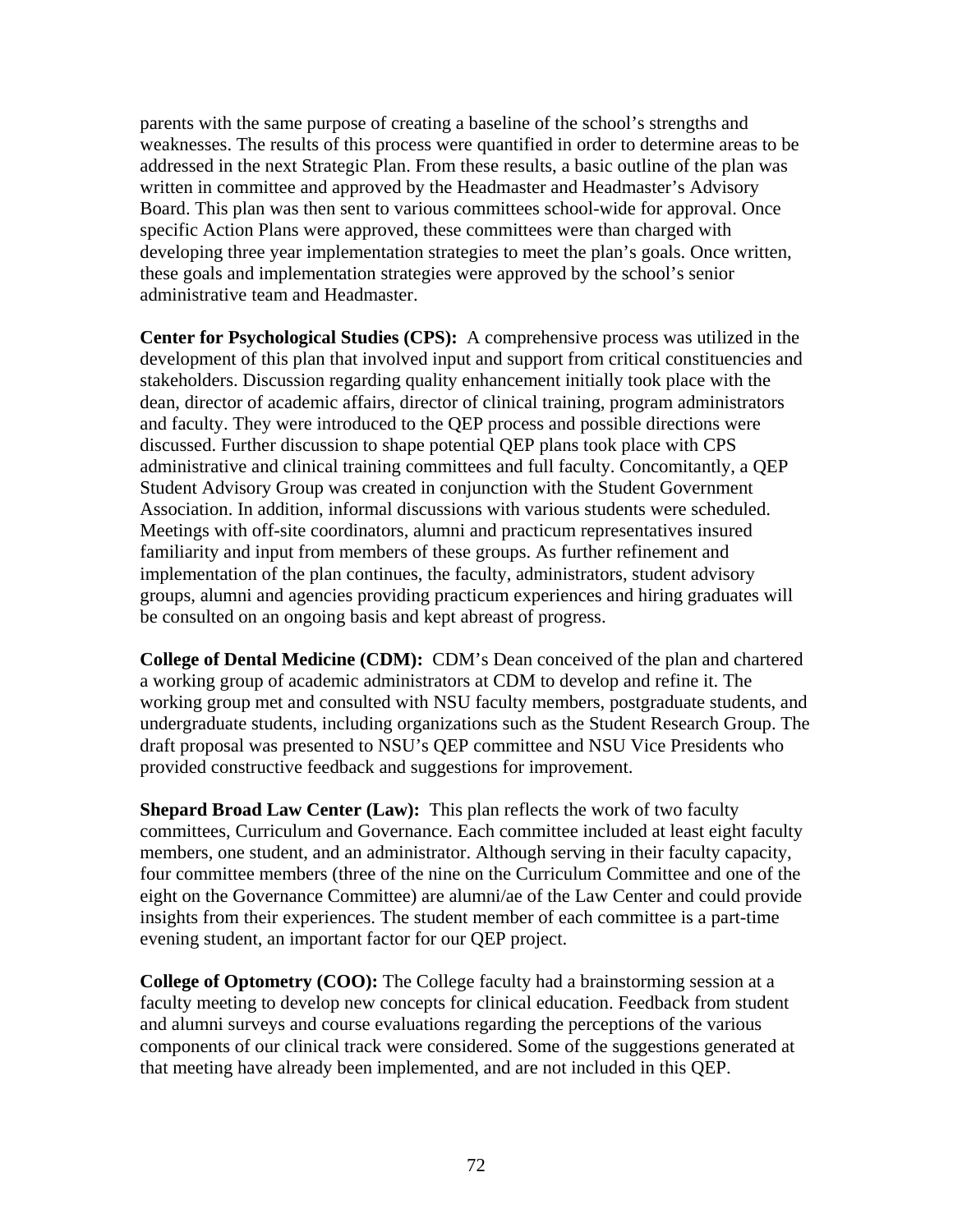**Graduate School of Humanities and Social Sciences (SHSS):** This proposal was initially conceptualized and co-authored through meetings between the QEP committee member and QEP alternate member from SHSS, Dr. James Hibel and Dr. Alexia Georgeakopoulos, and was based upon ongoing SHSS assessment efforts involving its faculty and students. Initial discussions regarding the QEP project were held between Dr. Hibel and all faculty members regarding the framework of three topic areas for the QEP proposal. These discussions were held vial email and all faculty members were provided with all available information regarding project options and were invited to suggest which of the three areas they would prefer as the primary topic area. After polling all faculty members, the consensus was to investigate the third area, practicum experiences. The co-authors met and developed an outline for proposed concept paper and then discussed the project at departmental faculty meetings on two occasions and held an open meeting for all faculty members. At these meetings faculty members were apprised of the nature of the proposed project and suggestions were sought for suggestions regarding the proposed design and implementation of this projects. These ideas were then incorporated into the QEP Concept Paper submitted to the QEP Committee. Following feedback from the QEP Committee, and following a meeting with the University President at which the QEP project was described in terms of the institutional context, the project was again discussed by the co-authors at departmental faculty meetings, and a faculty-wide meeting was scheduled. These discussions, including further meetings with the department chairs resulted in additional feedback. This feedback, along with suggestions from the QEP committee itself, has been incorporated into the present document. SHSS administration informed the student body by email about the project and provided all students with the description of the program. Also, SHSS has hired a student as a teaching assistant and another student will be participating in the project as an independent study.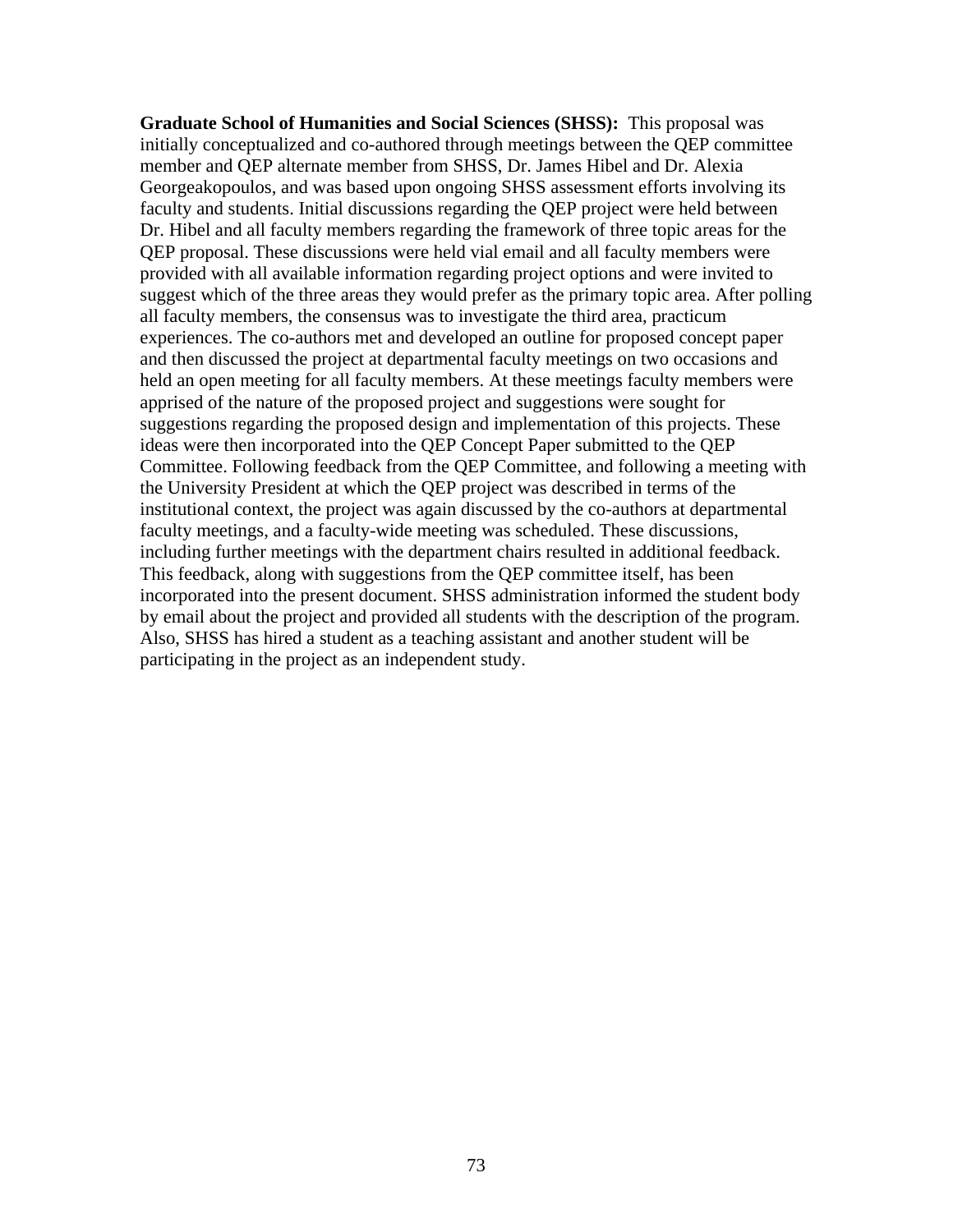#### **Appendix C: Sample Resources Consulted by Academic Units**

#### **Farquhar College of Arts and Sciences (FCAS)**

- Bonwell, C. C., & Eison, J. A. (1991). Active learning: Creating excitement in the classroom. *ASHE-ERIC Higher Education Report No.1*. Washington, DC: The George Washington University, School of Education and Human Development.
- Chapman, D. (2000). Designing problems for motivation and engagement in the PBL Classroom. *Journal on Excellence in College Teaching, 11*(2), 73-82.
- Ertmer, P., & Stepich, D. (2002). Initiating and maintaining meaningful case discussions: Maximizing the potential of case-based instruction. *Journal on Excellence in College Teaching, 13*(2), 5-18.
- Finkel, D. (1999). Enhancing student involvement and comprehension through group and class discussions. *Journal on Excellence in College Teaching, 10*(3), 33-48.
- Halpern, D. F., & Associates. (1994). *Changing college classrooms*. San Francisco: Jossey-Bass Publishers.
- Katz, J., & Henry, M. (1998). *Turning professors into teachers: A new approach to faculty development and student learning*. American Council on Education. New York, NY: MacMillan Publishing Company.
- Kuh, G. (1991). Teaching and learning-after class*. Journal on Excellence in College Teaching, 2*, 35-51.
- Mintz, J. (1998). Involving students in their own learning: When the students become the teachers. *Journal on Excellence in College Teaching, 9*(1), 69-85.
- Nelson, C., & Harper, V. (2000). Transformational learning: A pedagogy of critical conversation. *Journal on Excellence in College Teaching, 11*(1), 3-17.

#### **College of Pharmacy (COP)**

- Beck, W. T., Ablordeppey, S. Y., Elmquist, W. F., Galt, K. A., Malone, D. C., Mount, J. K., & Miller, K. W. (2005). Impact of the NIH Roadmap on the Future of Graduate Education in Colleges and Schools of Pharmacy: The report of the 2004-2005 Research and Graduate Affairs Committee. *American Journal of Pharmacy Education,* 69(5), S18.
- Leslie, S. W., Corcoran, G. B. III, MacKichan, J. J., Undie, A. S., Vanderveen, R. P., & Miller, K.W. (2004). Pharmacy scholarship reconsidered: The report of the 2003- 2004 Research and Graduate Affairs Committee. *American Journal of Pharmacy Education*, *68*, S06.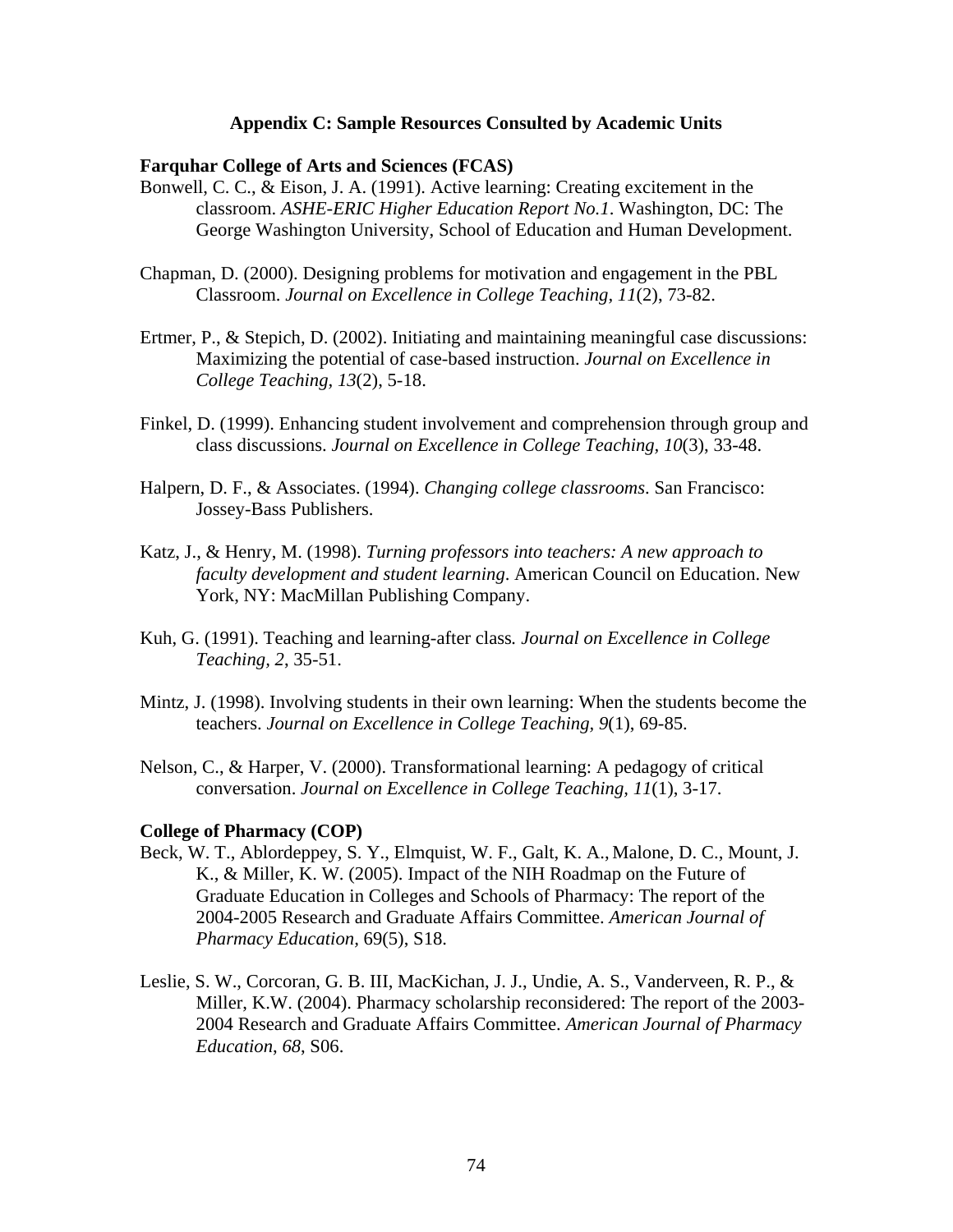#### **Huizenga School of Business and Entrepreneurship (SBE)**

- Clark, I., Flaherty, T. B., & Mottner, S. (2001). Student perceptions of educational technology tools. *Journal of Marketing Education, 23*(3), 169-177.
- Hildebrand, J. A. (1995). Videoconferencing in the business curriculum*. Journal of Business and Technical Communication, 9*(2), 228-240.
- Krentler, K. A., & Williams, L. A. (2001). Electronic message boards to enhance student participation and learning. In S. Van Auken & R. P. Schlee (Eds.), Marketing Educators' Association Conference proceedings (pp. 51-56). Waikoloa, HI.
- Krentler, K. A., & Willis-Flurry, L. A. (2005). Does technology enhance actual student learning? The case of online discussion boards. *Journal of Education for Business,80*(6), 316-321.
- Sivin-Kachala, J. (1998). Report of the effectiveness of technology in schools, 1990 1997. Washington, DC: Software Publisher's Association.
- Ang, R. (2005). Development and validation of the teacher-student relationship inventory using exploratory and confirmatory factor analysis. *The Journal of Experimental Education, 74*(1), 55-73. Retrieved February 7, 2006, from the Wilson Web database
- Hendricks, R. (n.y.). Cornerstones: the research building blocks of high performing schools. *Leadership Academy*, 1-15. Retrieved February 13, 2006, from www.educationalimpact.com
- Mendes, E. (2003). What empathy can do: students respond to us because we care- and because they like us. *Educational Leadership, 61*(1), 56-59. Retrieved February 7, 2006, from the Wilson Web database
- Pianta, R., & Stuhlman, M. (2004). Teacher-child relationships and children's success in the first years of school. *School Psychology Review, 33*(3), 444-458. Retrieved February 7, 2006, from the Wilson Web database
- Witmer, M. (2005). The fourth r in education relationships. *The Clearing House, 78*(5), 224-228. Retrieved February 7, 2006, from the Wilson Web database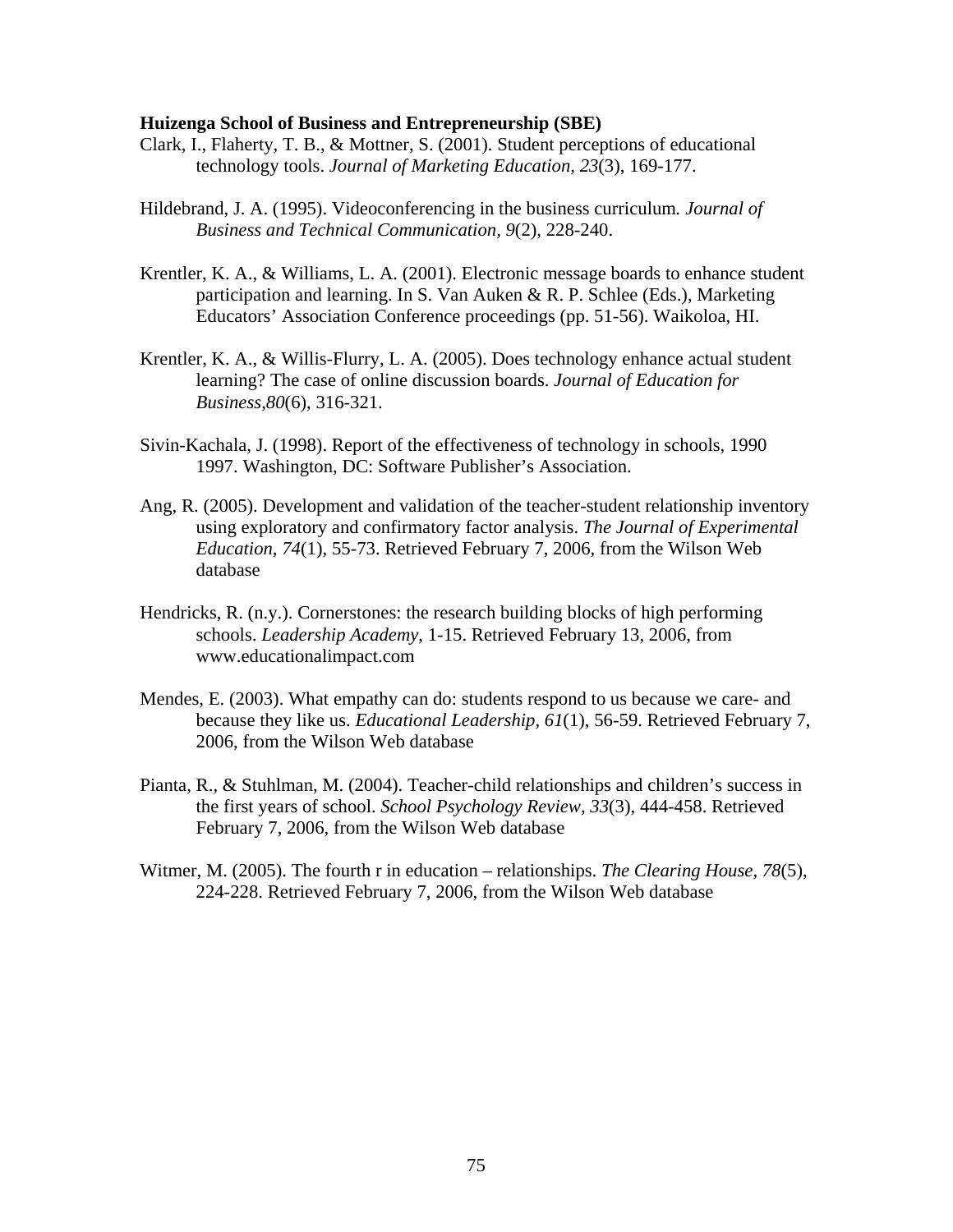# **Appendix D: Academic Unit Sample QEP Proposals**

# **Blended Learning: Enhancing Student Engagement in Campus-based Courses with Online Discussion Activities**

# **I. Component**

The proposed Quality Enhancement Plan by the Graduate School of Computer and Information Sciences (GSCIS) focuses on *QEP Objective II. Increasing Academic Dialogue and Discussion among Faculty and Students*.

# **II. Rationale**

Traditional higher education classes tend to provide limited faculty-student and studentstudent interaction. While there are some opportunities for students to interact with faculty and each other during classes, this typically is limited by the fixed-time class structure. In addition, students attempt, not always successfully, to speak with their professors immediately before or after class. Office hour meetings are usually not appropriate for short questions, and often do not suit the constraints of working professionals.

Online courses that use threaded discussion boards typically offer much greater opportunities for faculty-student and student-student interaction. Discussion boards support anytime-anyplace interaction among students and faculty. They are easy to use. Published research in this area, much by NSU faculty and doctoral students, clearly supports the enhanced interaction that is possible and the direct benefit in terms of learning outcomes. Email adds to this by providing the opportunity for one-to-one discussions.

The Graduate School of Computer and Information Sciences (GSCIS) has a long history of blending traditional and online pedagogies for enhancing engagement and learning. Since pioneering online learning at NSU in the early 1980's, GSCIS has continued its mission to foster innovation in online and campus-based education through its unique structure of degree programs. In addition, GSCIS continues to conduct research on the theory and practice of online learning environments in various pedagogical and technological contexts. In particular, the school promotes best practices in asynchronous activity to support its distance and international student body. It is prudent for GSCIS to continue to explore best practices and to cultivate a deeper understanding of how online interaction improves student engagement and learning in its campus-based and online courses. While some GSCIS faculty members already elect to use threaded discussion boards to enhance student engagement in their campus-based courses, the school would benefit by creating discussion boards for each campus-based class, thereby increasing accessibility for all students and the course professor. A discussion tool, when appropriately applied, can be useful to provide a range of online discussion activities. There are numerous and flexible ways that discussion boards can be used to increase engagement (e.g., for Q&A, resources sharing, discussions on content, etc.). The professor may moderate some threads, while other threads may be intended for student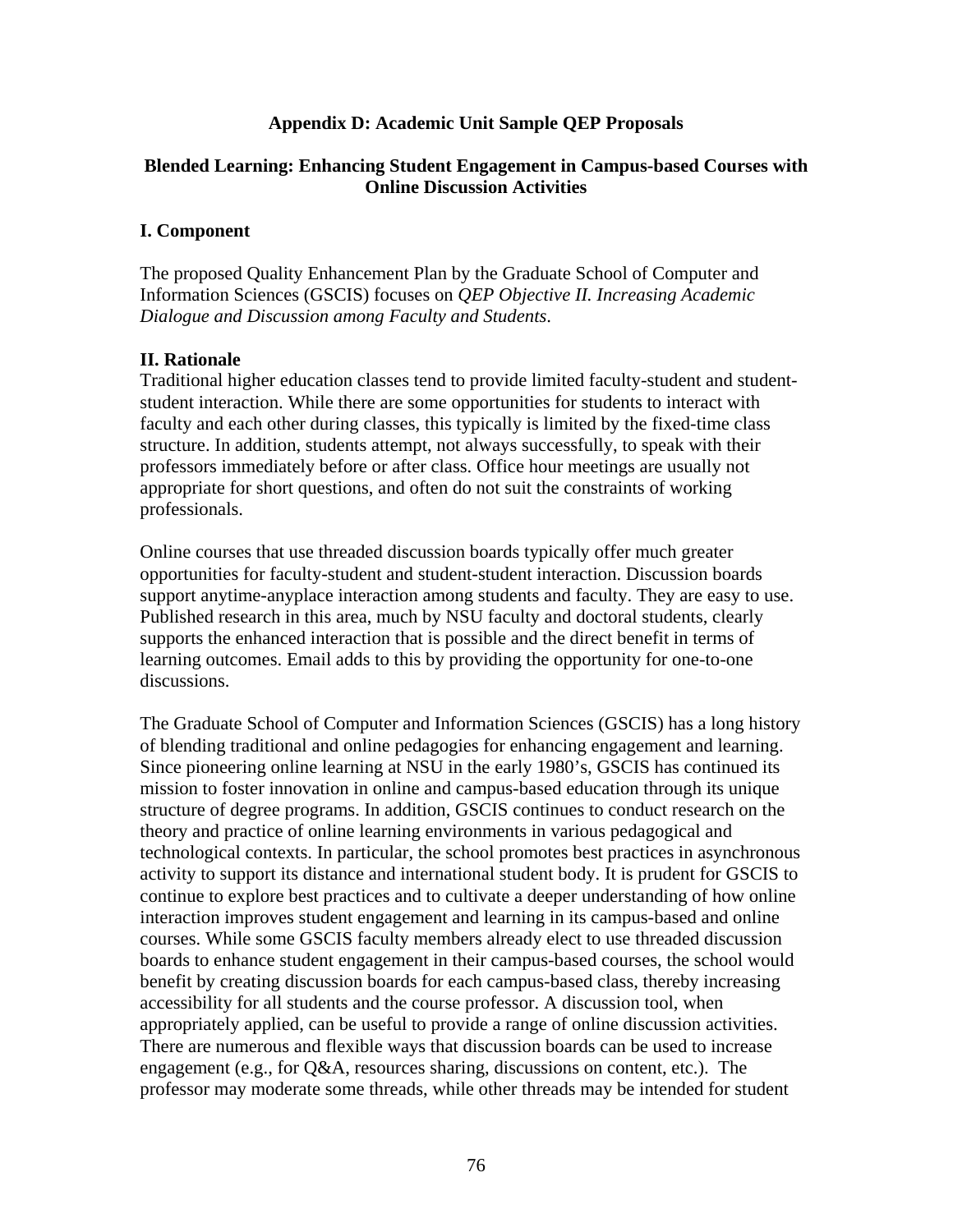use only, requiring no moderation from the professor. At minimum, an effective practice would involve faculty holding asynchronous office hours (e.g., an "online office hours" thread) and faculty facilitating student-only discussion (e.g., a "student lounge" thread) to supplement interaction outside of campus-based meetings.

The proposed intervention strategy would be to focus on the emergence of online discussions in campus-based master's courses. The intent would be to: (1) enhance student engagement using threaded discussion boards and online tools that appropriately fit course content and learning objectives, and (2) assess the quality of interaction by measuring students' and faculty members' perceived value of online discussion activities.

# **III. Ownership**

The concept of the plan originated as an initial dialogue with the dean of GSCIS, the Director of Research and Planning, and some faculty members to generate ideas for how the school may expand its effort to improve student engagement in our campus-based master's programs. The discussion focused on our successful experience with threaded discussion boards in our online master's and blended online and campus-based doctoral courses. Our experience has been that discussion boards and other online tools have enhanced students' access to faculty and have been helpful in supplementing standard lectures or presentations on course content. The research literature shows consistent patterns in positive learning outcomes when online discussion activities are integrated with other instructional activities. Presently, only some faculty members elect to use online discussion activities in their campus-based master's courses. We discussed how we could extend best practices of using asynchronous threaded discussion boards to increase and support interaction outside of campus meetings. Our experience in online courses has indicated that the use of online office hours is one example of a best practice that increases faculty availability to students and increases the level of interaction with students.

The faculty has begun an ongoing discussion of the development of the QEP proposal, with dialogue and updates on the QEP occurring regularly through faculty meetings and email discussions. Students are also included in the QEP process. To involve students, a focus group is being established consisting of selected campus-based master's students and doctoral students. The focus group consists of selected campus-based master's students from various programs such as Computer Science, Computer Information Systems, and Information Systems, and selected Computing Technology in Education (CTE) doctoral students with professional background in online learning, who can provide input on the QEP. Focus group discussions will take place online given the distance learning culture of our school.

Dr. Laurie Dringus, Professor, serves as the Academic Unit QEP Director for GSCIS. She will assist in coordinating QEP activities involving faculty and students. She will inform faculty on QEP activities and facilitate the student focus groups. She will participate in all phases of the QEP process.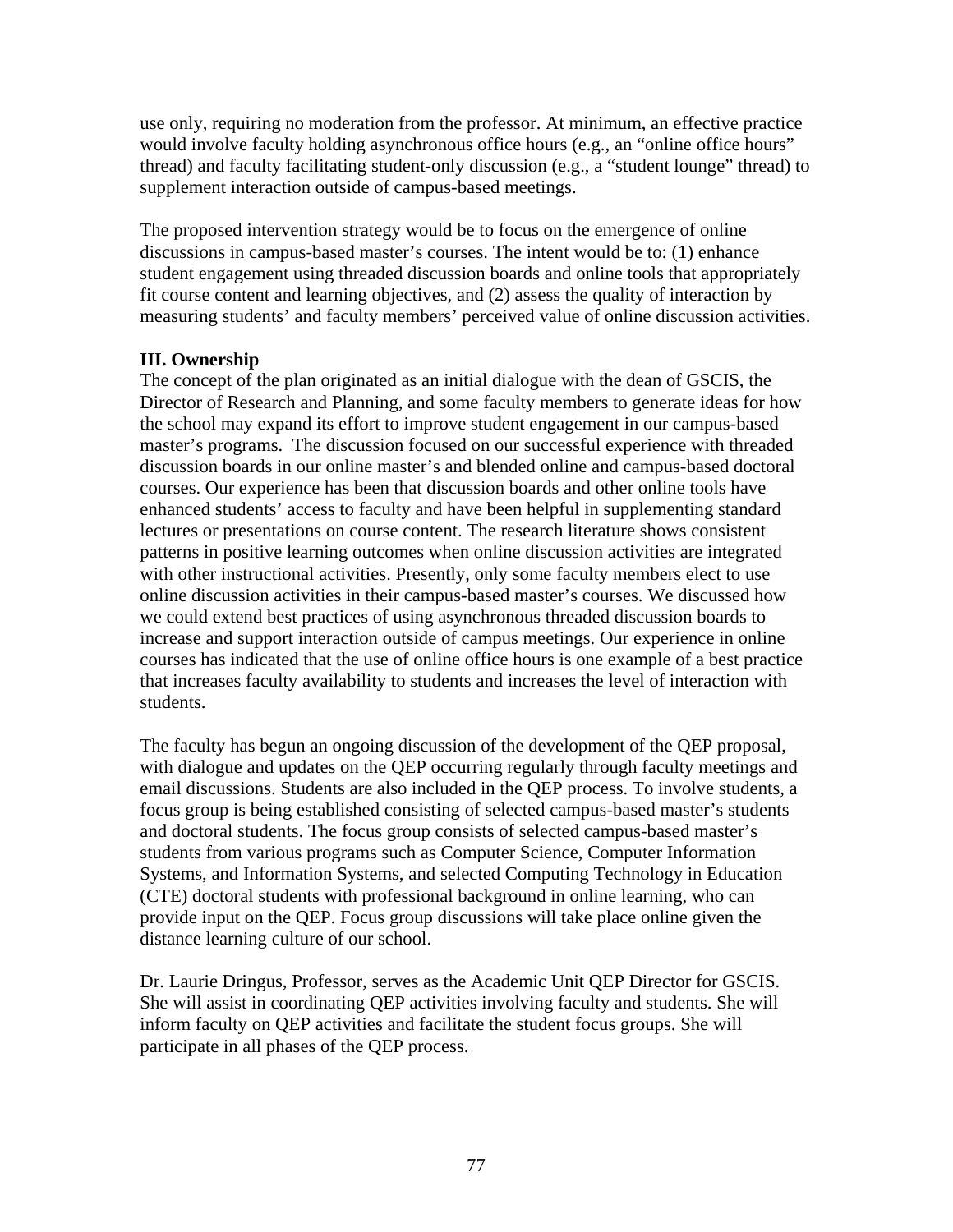Along with working with the Academic Unit QEP Director, the assistant dean will be responsible for overseeing the implementation of the GSCIS QEP in our campus-based master's courses with adjunct faculty. The assistant dean will guide adjunct faculty to complete training sessions on how to use threaded discussion boards. He will work with the adjunct faculty to integrate online discussion activities in their courses.

The Director of Research and Planning will coordinate all assessment activities of the QEP. The Academic Unit QEP Director will assist in the development of surveys and other assessment tools.

Another expectation is that the implementation of this QEP will be a university-wide effort, and that other NSU academic departments will be interested in incorporating online discussion activities in their campus-based courses. Training will be developed most likely on the university-level (e.g., the group on Best Practices in Online Learning). In addition, GSCIS faculty members who are interested in sharing best practices strategies may volunteer to provide input on the training modules.

# **IV. Implementation**

*Enhancing Student Engagement Using Online Discussion Activities* 

*Objective:* Enhance student engagement using threaded discussion boards and online tools that appropriately fit course content and learning objectives.

*Action item*: Begin a gradual implementation of online discussion activities in campusbased master's courses.

Faculty will use threaded discussion boards in their campus-based courses, with a gradual implementation beginning fall 2007. Faculty will establish discussion boards at least for purposes of maintaining asynchronous office hours outside of campus-based meetings. Faculty may also choose to adopt other best practices with discussion boards at their discretion. The appendix contains a sample of possible strategies for online discussion activities to promote interaction in courses.

# *Baseline of campus-based courses, registrations, and faculty head count:*

Time-period: Campus-based master's courses from summer 2005 through spring 2006 academic terms. This time-period represents a total of four academic terms, or one academic year.

Four master's programs offered in campus-based format: computer science, computer information systems, information systems, information security

Campus-based master's courses offered in 2005-2006: 44

Campus-based master's course registrations (duplicated) in 2005-2006: 566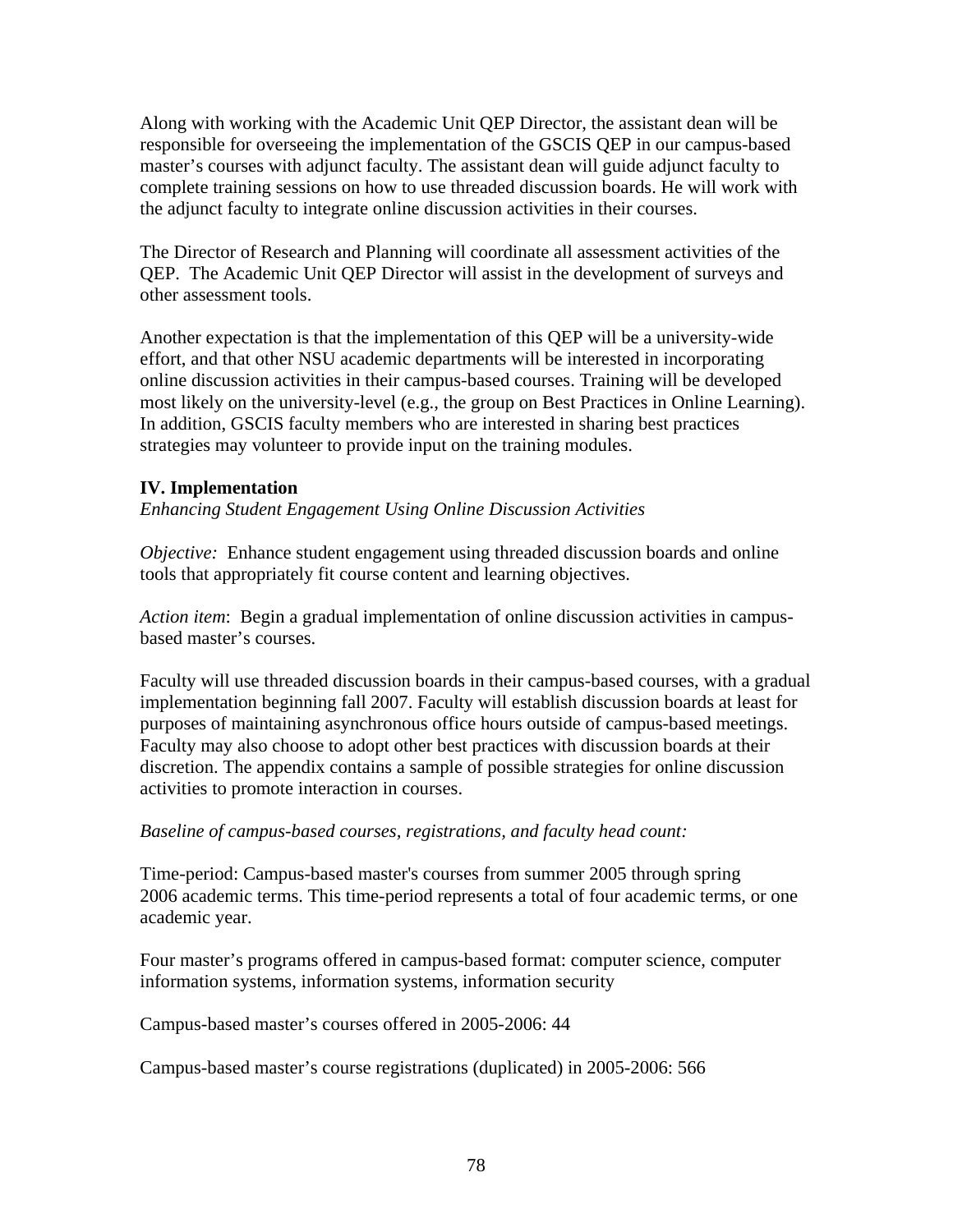Head count of faculty teaching one or more campus-based master's courses in 2005-2006: 14

Budgetary considerations: Presently, we anticipate that no additional funding would be necessary to implement this plan in GSCIS.

# **V. Expected Outcomes**

There are two main areas of focus of this proposed project:

1. Enhance student engagement using online discussion boards in campus-based master's courses.

2. Assess the quality of interaction by measuring students' and faculty members' perceived value of online discussion activities.

Assuming gradual, but university-wide adoption is achieved, there is a need to evaluate the effectiveness of this implementation strategy to refine best practices. This would involve seeking input from faculty and students on how online discussion activities have enhanced campus-based courses and, respectively, how the implementation has improved the instructional and learning experience.

The expected outcomes would include enhanced student-student and student-faculty engagement via wide adoption and effective use of threaded discussion boards in campus-based courses. Some general questions may serve as an impetus for demonstrating how online interaction improves student engagement and thus learning in campus-based and online courses:

- 1. What are the best practices for achieving quality online discussions?
- 2. How important are online discussions for students' learning experience?
- 3. How satisfied are students with online discussions in their campus-based courses?
- 4. How successful is blended learning in improving a sense of community in the class or in feeling that one is a part of the NSU community?
- 5. What patterns of student participation emerge from the online discussions?
- 6. What patterns emerging from online discussions guide us to a better understanding about quality participation and engagement?
- 7. What criteria can faculty use to best gauge the effectiveness of their facilitation and engagement in online discussions?
- 8. What practical strategies can faculty use to assess the level of participation in online discussions?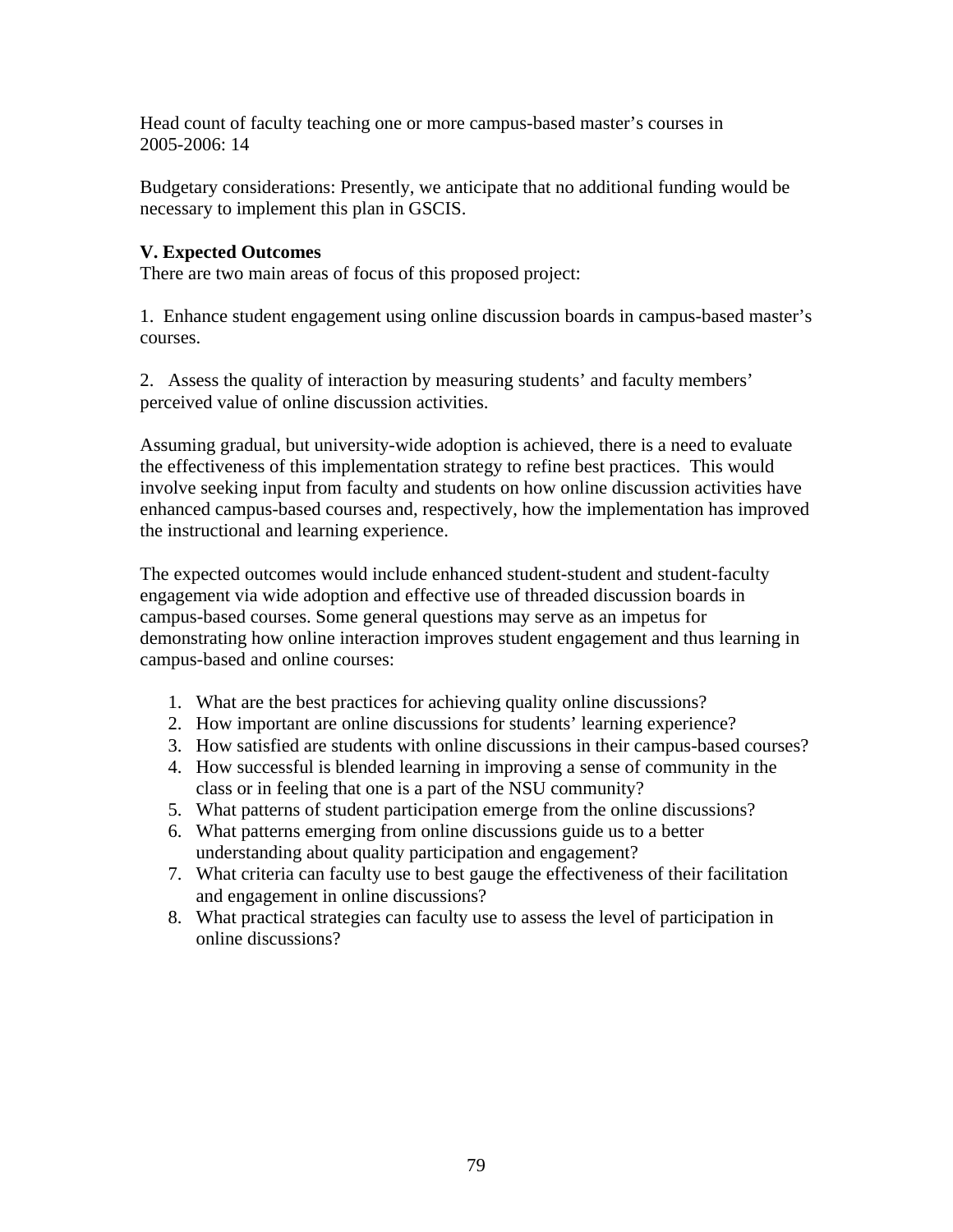# **VI. Assessment**

*Assessing the Quality of Interaction by Measuring Students' and Faculty Members' Perceived Value of Online Discussion Activities* 

*Objective:* Evaluate the effectiveness of online discussion activities to promote quality interaction in campus-based courses.

A preliminary survey of faculty identified primary reasons cited for faculty using online discussion boards or tools in campus-based master's courses. Some primary reasons identified include:

- Provide student to professor access outside of class meetings
- Provide students with supplemental instructional and resource material
- Enable students to engage in content discussions outside of class meetings
- Enable students to share resources with one another
- Provide an open forum for students to interact with peers
- Provide an open forum for students to ask the professor questions about course requirements

# *Specific Student Learning Outcomes*

Students will demonstrate enhanced academic engagement in their dialogue and exchange by attaining increased satisfaction with online interactivity included in campusbased courses.

Measures:

- 1. Student satisfaction of online interactivity
- 2. Quantity of interaction

Instrument: Locally developed surveys and WebCT forum activity reports.

Students will demonstrate enhanced academic engagement in their dialogue and exchange by attaining a deeper understanding of the course content through online interaction.

Measures:

1. Student perceptions of discussion value

2. Faculty perceptions of discussion value

Instrument: Locally developed surveys

# Students:

*Action:* Survey the students for their perceptions of the value of online discussion activities in specific courses. There are three proposed options:

1. Reflection Embedded in End of Term Course Evaluations. Add to course evaluations specific questions related to the students' perceived value of online discussion activities in the course. Possible questions:

a. Select questions from options #2 and #3.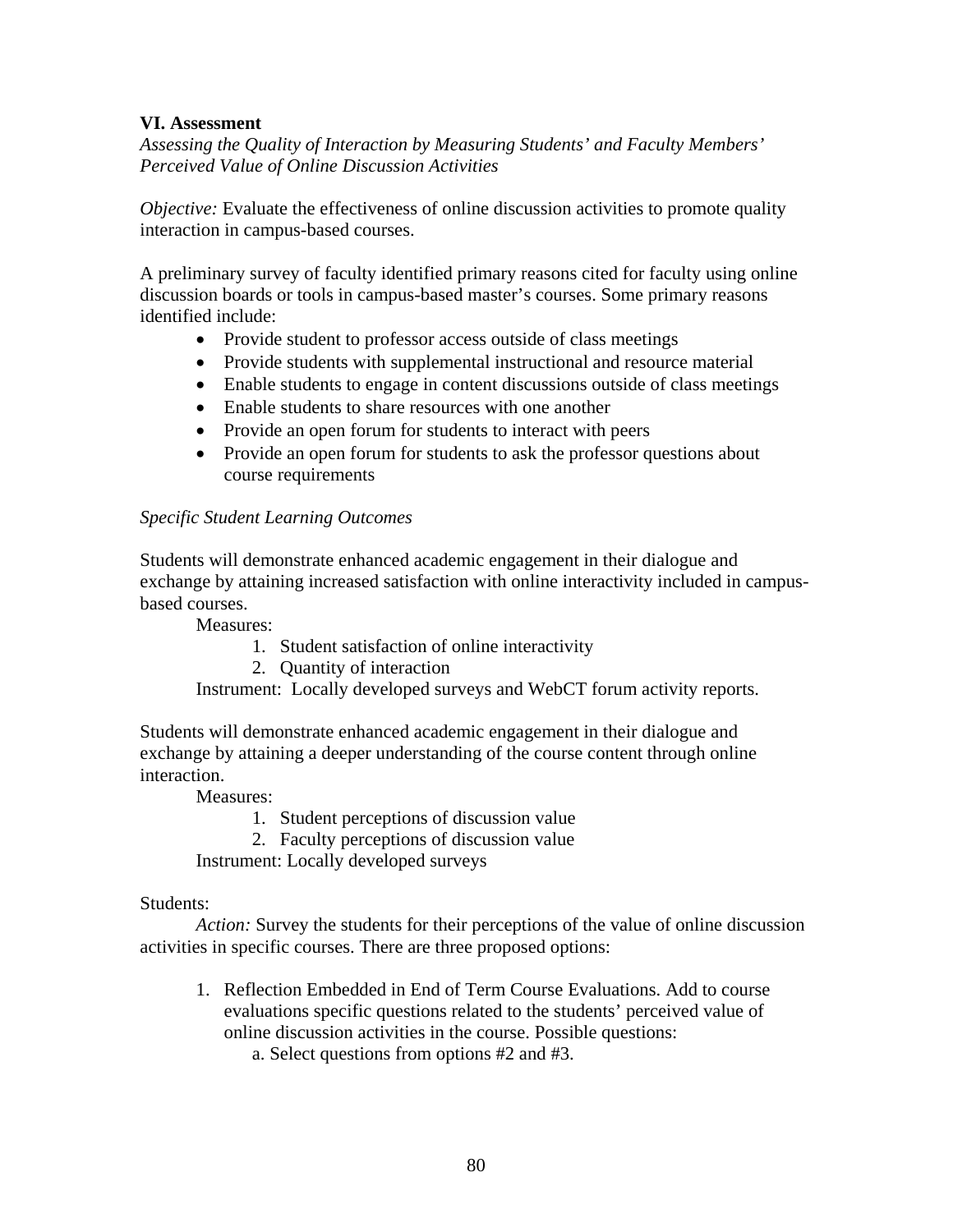- 2. Reflection Using a General Survey for Students. Survey students to generate their feedback on their overall experience with online discussion activities in courses taken in the school. Possible questions:
	- a. How satisfied are you with the online activities included in campusbased and online courses in the School?
	- b. Have you attained a deeper understanding of the course content through online interaction?
- 3. Reflection Embedded in Specific Threads. People will generally remember their experience most vividly when they can reflect on their experience in real time. Establish specific threads where, at the appropriate time in the thread discussion, the professor will post one or more of these questions for student reflection and rating:
	- a. Did the use of the forum support your learning experience?
	- b. How was the use of the forums helpful to understanding the content?
	- c. Were meaningful resources shared on this topic?

Additional and tentative survey questions for possible inclusion for student surveys:

- a. How satisfied are you with the online tools (WebCT discussion forums, other) that enable you to participate in discussions?
- c. Do you feel that class members, as a whole, effectively participated in the use of the forum?
- d. Were class members cooperative and responsive?
- e. Was the instructor an effective facilitator of this thread?

As GSCIS begins to implement online discussion activities in campus-based master's courses in Fall 2007, assessment will also begin in Fall 2007 and will continue each term.

# Faculty:

*Action:* Survey the faculty members for their perceptions of the value of online discussion activities.

- a. What are your best practices for achieving quality online discussions?
- b. How important are online discussion activities for faculty members to use in your campus-based course?
- c. How satisfied are you with the online discussions in your campusbased course?
- d. How do you assess the level of participation in online discussions relative to improving interaction and learning outcomes?
- e. Are the tools (WebCT asynchronous forum, others) you use for online activities sufficient for your instructional needs?
- f. Do you believe you receive enough technical and personnel support to achieve the level of interaction you desire in the online activities you have prescribed for your course?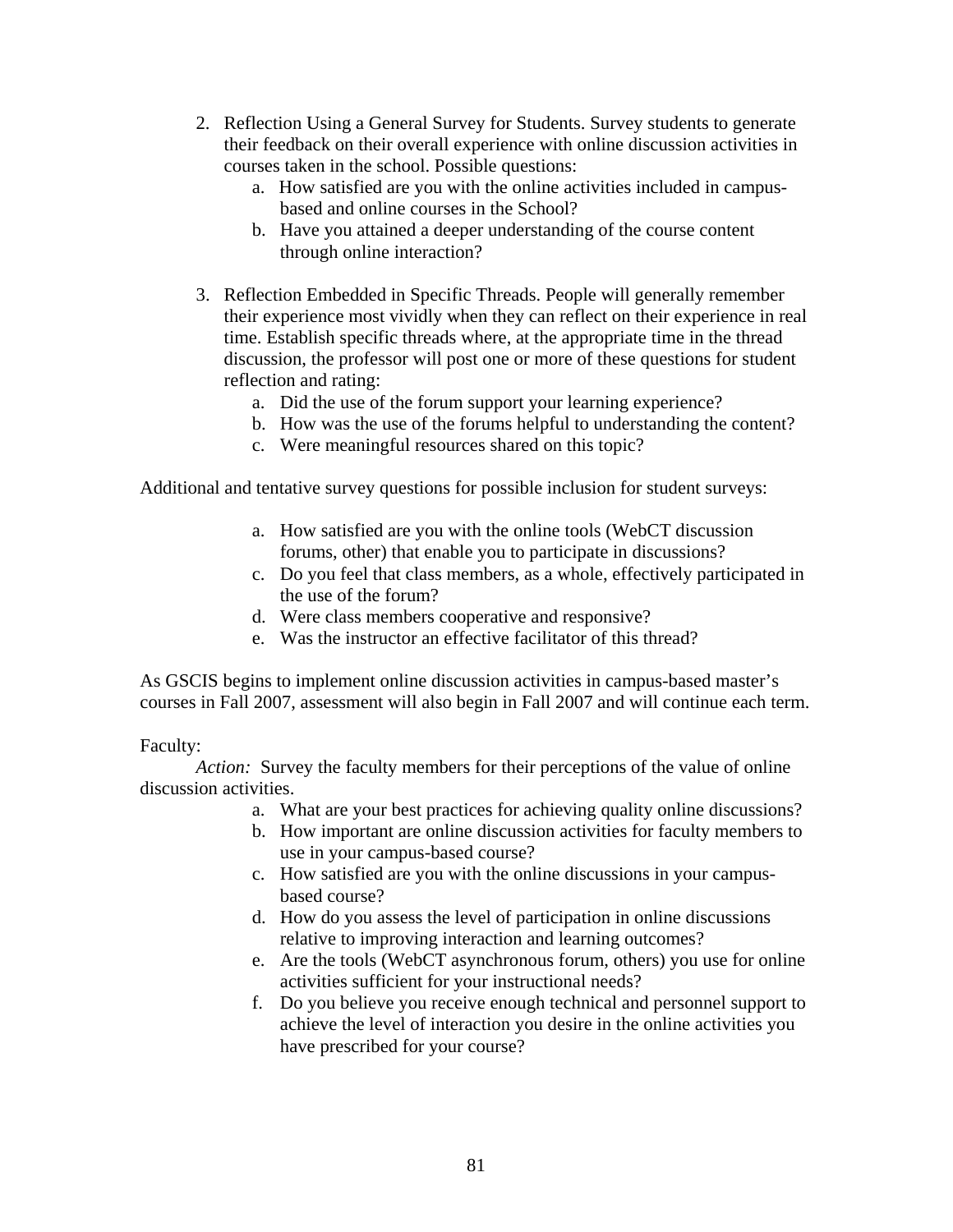As GSCIS begins to implement online discussion activities in campus-based master's courses in Fall 2007, faculty assessment will take place within the academic year with periodic follow-up as appropriate.

We expect the outcomes to persist beyond the five-year extent of the QEP. With gradual implementation beginning in Fall 2007, we believe the use of online discussion activities in campus-based courses will become standard practice.

Appendix: Possible online discussion activities to include in training modules

Establish Online Office Hours -- a thread is established where students can post their questions for the professor.

Student-to-Student Interaction or Open Forum – a thread is posted for students to dialogue (perhaps anonymously) on any topic or issue. This activity may be moderated or un-moderated by the professor. This activity gives students an opportunity to have an open thread to interact with peers.

Faculty-to-Student Interaction – a thread is posted for students to dialogue with the Professor on various issues, perhaps specified content areas.

Discussion -- establish specific threads or topics that gear the students to discuss course content. Threads may be established by the instructor or students, depending on how the instructor wishes to structure the discussions. The instructor would decide on appropriate timeframes for posting topics and allowing contributions.

Team Projects -- establish threads that help student teams or groups collaborate on specific tasks.

Sharing Resources -- establish threads that enable students to share specific literature and information sources related to course content. This may include literature synthesis - comparing and contrasting of key sources to discuss the content in depth. A "Resources" thread may also be used to list sources without additional synthesis.

Problem Identification -- establish threads that present an article or information resource and have students identify the specific problem being addressed. (See Chapter or article discussion.)

Problem Solutions -- present a problem that the online class can solve in the Forums.

Mini-course -- use the Forums as an environment for students to present and manage their own mini-courses on specific topics in the content area.

Chapter or Article Discussion -- establish threads that enable students to discuss course content via a reading assignment. (See Problem Identification.)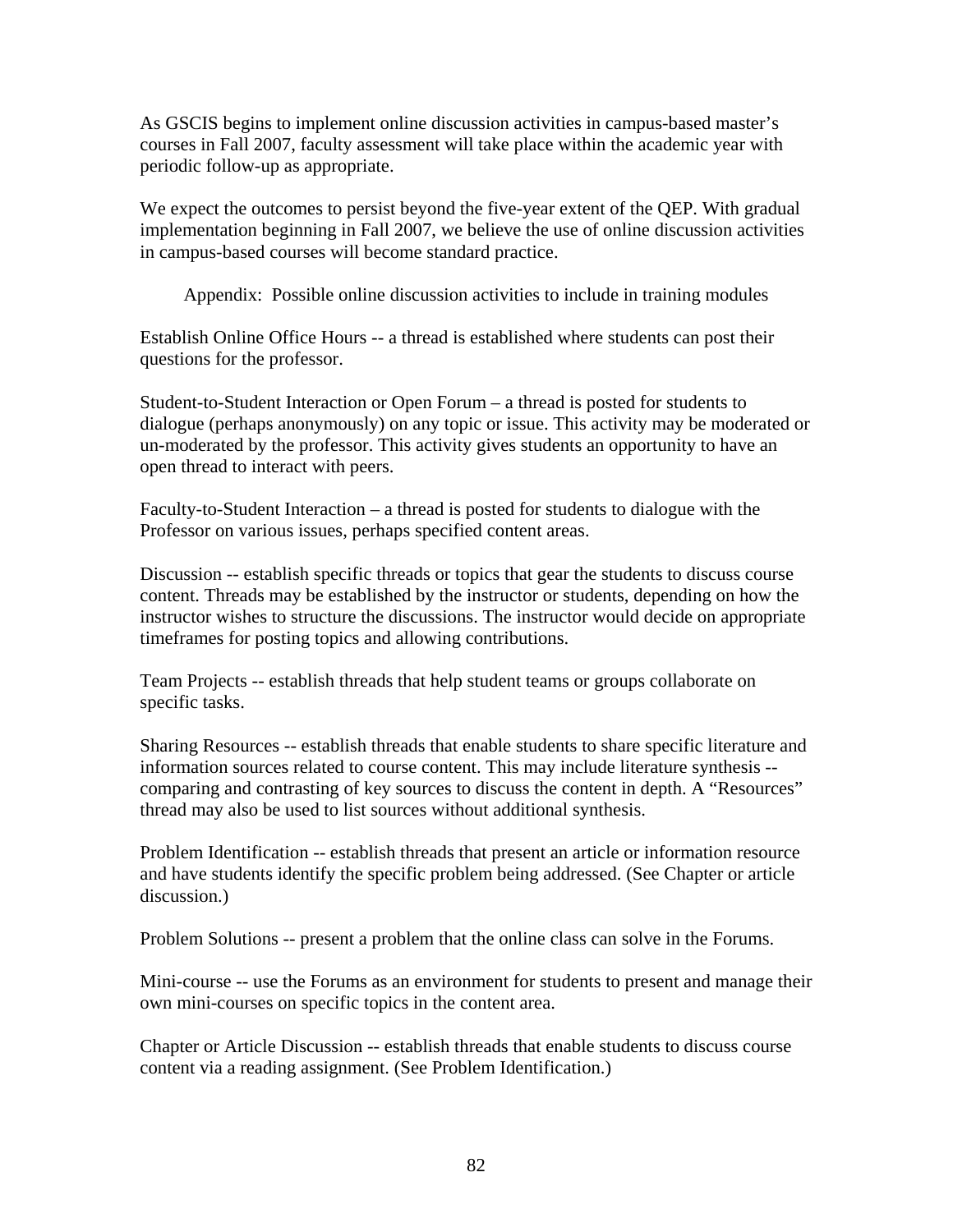Peer Critiques -- use the Forums for students to critique their peers on assigned projects. (For example, students evaluate their own performance in Forums.)

Mini-lecture or Mini-summaries-- Use the Forums to present a mini lecture (PowerPoint/other) and enable students to ask questions or contribute on that lecture.

Social Forum -- establish a thread where students may post anything of interest to them. Helps to establish a sense of community and promotes social interaction.

Announcements -- establish a thread to post announcements (instructor led)

Bios -- establish a thread for students and instructor to post their bios.

Guest Discussant -- arrange for a guest to join the Forum for a specific thread discussion.

Course Feedback or Textbook Feedback thread -- establish a thread for students to provide their feedback on the course or textbooks. This is particularly useful if students are able to provide anonymous feedback.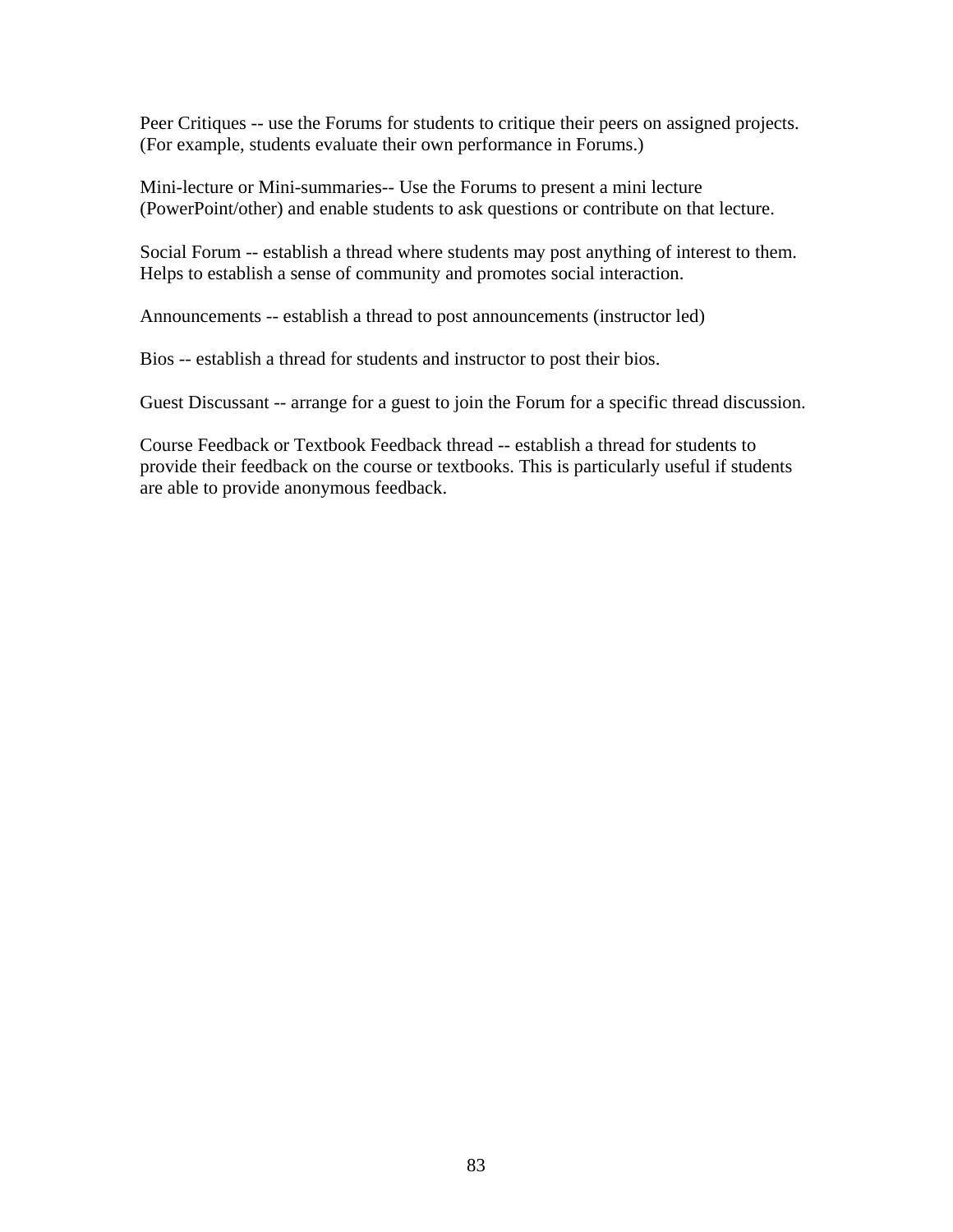# **College of Optometry's QEP**

**I. Enhance the externship experience** for fourth year students at the College of Optometry, we propose to (1) improve the student evaluation process; (2) improve the site evaluation process; and (3) improve the externship course curricula.

## **II. Rationale:**

The mission of the College of Optometry is to

# **prepare, educate and train optometric physicians to practice at the highest level of proficiency, integrity, and professionalism; and to provide a multidisciplinary environment that encourages scholarly activity, service, and lifelong learning.**

The faculty of the College of Optometry developed this mission statement at various faculty meetings; it has been reaffirmed by the faculty and administration each year since its initial adoption. The emphasis on clinical education is evident in the mission statement.

One of the College's Objectives is to:

Ensure varied clinical experiences in multidisciplinary settings that will prepare the student to achieve entry-level competence in the diagnosis and management of ocular and visual conditions.

Our three "in-house" (i.e. non-externship) clinical centers offer a broad patient base demographic profile, allowing for a multitude of clinical experiences for our students. The externship program is designed to further expand the number and variety of patient care experiences provided by our in-house clinics. Data pertaining to patient demographics, procedures performed, diagnoses reached, and management rendered are gathered through a web-based patient log system as well as our own clinical records management system.

Each clinical rotation has, as a primary learning goal, to help our students achieve our definition of entry-level competence. Behavioral objectives outline in detail the specific knowledge base and skill set required for the student to meet this goal. Our current system of student assessment broadly addresses the learning objectives; however, we have identified an opportunity for enhancing this assessment process by revising our student grading instrument. **One goal of our QEP is to enhance the correlation between our stated behavioral objectives and the assessment of student performance.** 

The externship program is extensive and varied, both in clinical focus and geographical location. Taken as a whole, students and alumni rank their externship experiences quite favorably. This information is gathered through course reviews, an end-of-program survey of graduating students, and periodic alumni surveys. However, because of the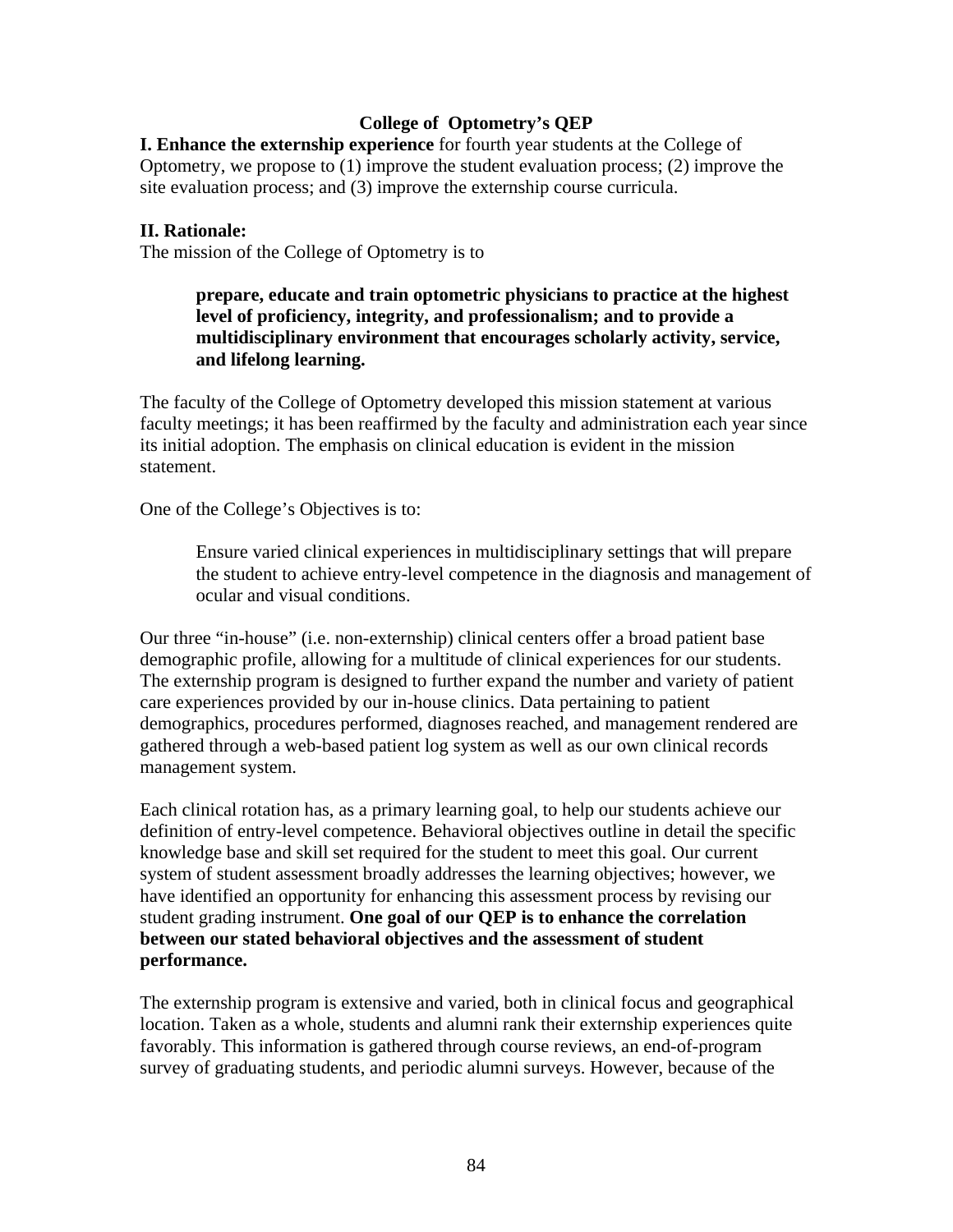program's size and complexity, we often hear mixed reviews regarding the value of the externship program from individual students. The source of the differing feedback may be the site itself, the individual student, or other unknown factors. To improve and enhance the externship experience for all students, **another goal of our QEP is to improve our site evaluation process** to gain a better knowledge and understanding of each externship site so that we can work to ensure consistency among the various sites, to the greatest extent possible, while still respecting the sites' individuality.

Finally, we have organized a focus group, comprised of faculty members, students from the graduating class of 2006, and current externship site directors. The purpose of the focus group is to address the third component of our QEP, which is to **improve the externship course curricula**. We look forward to expanding our current curriculum review process that involves faculty members and student course ratings. Incorporating faculty, students, alumni, and site directors in an interactive relationship should generate a richer understanding of our program. Anticipated activities and expected outcomes are identified in a later section of this document.

# **III. Ownership:**

The College faculty had a brainstorming session at a recent faculty meeting to develop new concepts for clinical education. Feedback from Student and alumni surveys and course evaluations regarding the perceptions of the various components of our clinical track were considered. Some of the suggestions generated at that meeting have already been implemented, and are not included in this QEP.

The Director of Externships, with the input and assistance of the existing externship task force, will maintain primary responsibility for the oversight of the QEP, as both student assessment and site evaluations are reported to the Director of Externships. Any major curricular changes are reviewed and approved by the curriculum committee and the administration prior to inception. Following approval and implementation, the Director of Externships will communicate the curriculum to sites and students, and will be charged with ensuring its application.

We anticipate that a Coordinator or Director of Institutional Effectiveness will be appointed within the College of Optometry. The Director of Externships will report pertinent outcomes to the Office of Institutional Effectiveness at the two- and five-year marks following the full implementation of the QEP.

**IV. Implementation:** Specific actions to be taken, participants/stakeholders, and expected outcomes are outlined below:

A. The **currently existing externship task force** will take on a greater role in externship administration, with the Director of Externships maintaining leadership over this group.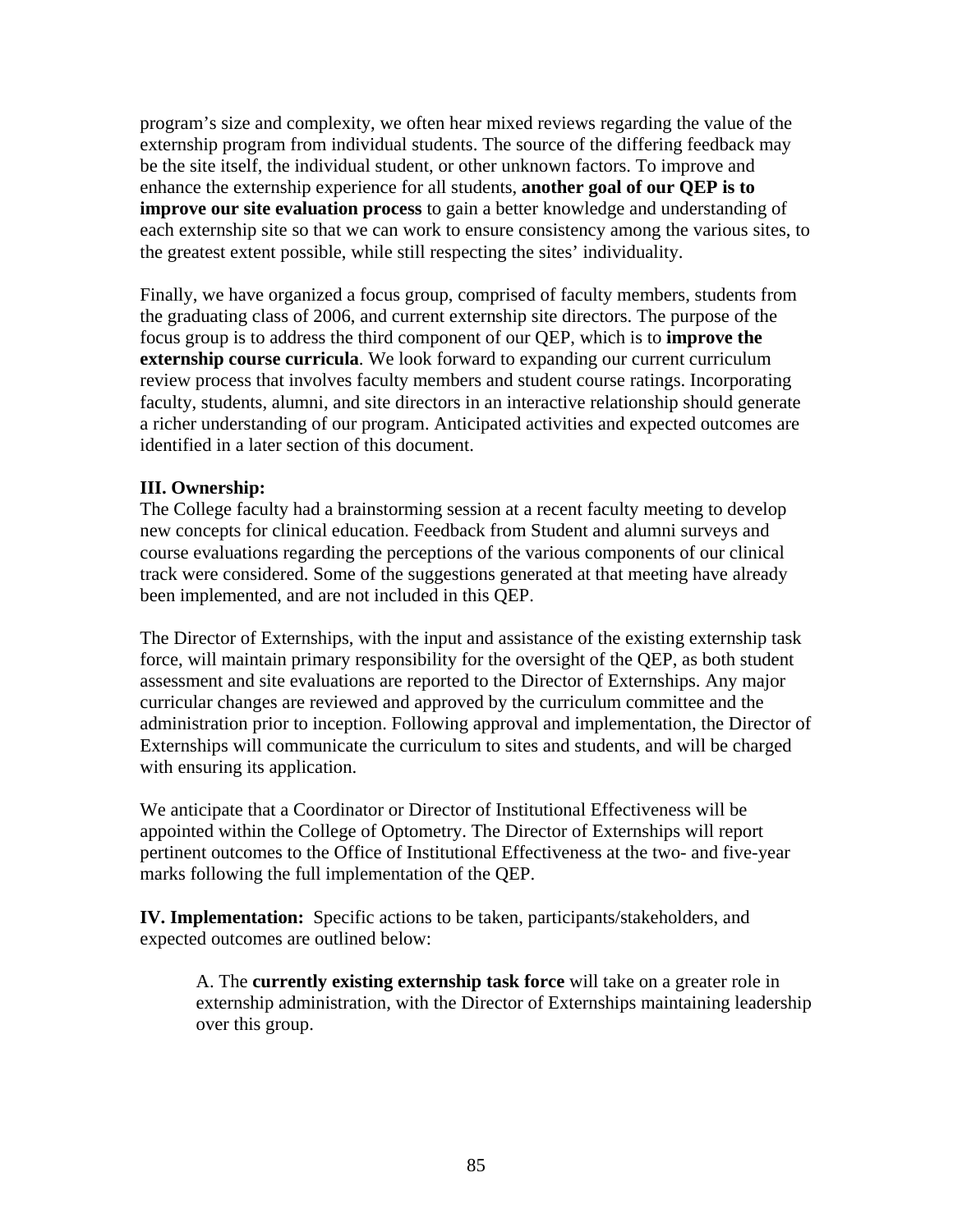1. The task force will rely upon input from the focus group (described below) to make appropriate changes in the existing student assessment (grade) form to allow for more meaningful feedback regarding student performance.

*Expected Outcome: The current grading form will be modified to emphasize specific written comments as opposed to a "default" rating scale. Suggested methods for improvement of student performance should be included in the feedback form. The link between meaningful feedback and improved performance is well-established in the literature. Therefore, it is anticipated that more detailed student performance feedback will result in improvement in performance in those areas of perceived weakness and enhanced student learning. Additional student l performance assessment instruments may be implemented.* 

2. The task force will also modify the current clinical externship course evaluation system to allow for more detailed feedback regarding each of our  $40+$  sites

*Expected Outcome: Feedback from students will be linked to specific sites, allowing for specific and detailed review of the site, and intervention and corrective action by the College when necessary. This will illuminate any deficiencies at individual sites, which is not possible using the "aggregate" evaluation system currently in place. It is anticipated that better quality control of the existing externship sites will result in enhanced student learning.* 

B. A **focus group comprised of faculty members, recent graduates, and site directors** has recently been formed to develop a specific curriculum for each clinical course offered at externships.

- A \$100 coupon toward continuing education conferences will be presented to site directors and graduates as a reward for participation
- A WebCT "course" space has already been created to enable on-line discussion of curriculum

*Expected Outcome: A more detailed curriculum will be developed for each of two clinical externship courses based on feedback from student course ratings, site director feedback, and alumni surveys. We anticipate that student learning will be enhanced by improving the understanding by both students and site directors regarding the College's expectations for student performance. Implementing better outcomes measures, including student self-assessment, objective measures, or others, will allow us to capture a finer-grained assessment of student learning.*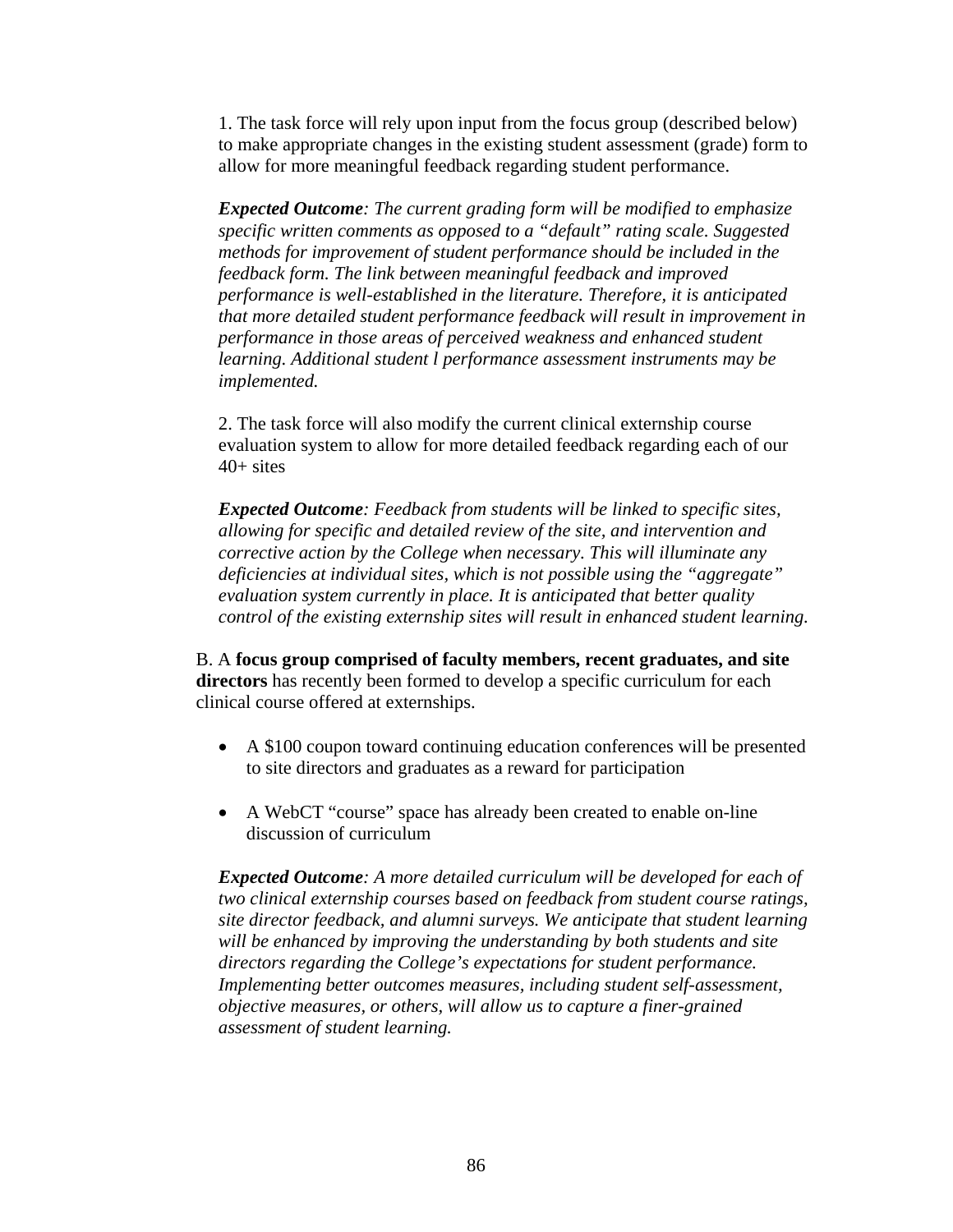Timetable for Implementation:

Year 1:

Confirm continued participation by externship task force and focus group members; the focus group will be charged with primary responsibility for review of existing externship structure and curriculum and making recommendations to the externship task force regarding suggested modifications.

- Encourage participation in the evaluation and feedback process by students, faculty, and site directors
	- o WebCT "course" discussion board will remain open to all students and faculty, as well as the focus group members, during Year 1
		- The Director of Externships will moderate any discussions and compile feedback provided on site
	- o Site directors will be invited to offer any feedback about the externship program via email
- Stakeholders (students, faculty, site directors, alumni) will examine and evaluate existing assessment instruments:
	- o Student assessment form
	- o Site Evaluation form
	- o Course syllabi and behavioral objectives
	- o Curriculum materials
- The externship focus group will make recommendations to the externship task force regarding implementation of any changes

Year 2:

- The Director of Externships will implement any new assessment instruments:
	- o Student assessment form
	- o Site evaluation form
- The externship task force will evaluate aggregate information gleaned from the new assessment instruments and include this feedback in the assessment of the curriculum, course syllabi, and behavioral objectives.
	- o If major modifications in the curriculum are to be considered, this will be presented to the Curriculum Committee for consideration.
	- o If modifications in the course syllabi and/or behavioral objectives are to be considered, this should be reflected also in the student assessment form(s).
- The Director of Externships will report on progress of this portion of the QEP to the Director of Institutional Effectiveness at year's end.

Year 3:

- The Director of Externships will implement any changes to the curriculum.
- Students will be asked to complete a self-assessment survey regarding their perception of their level of preparedness in a variety of areas. This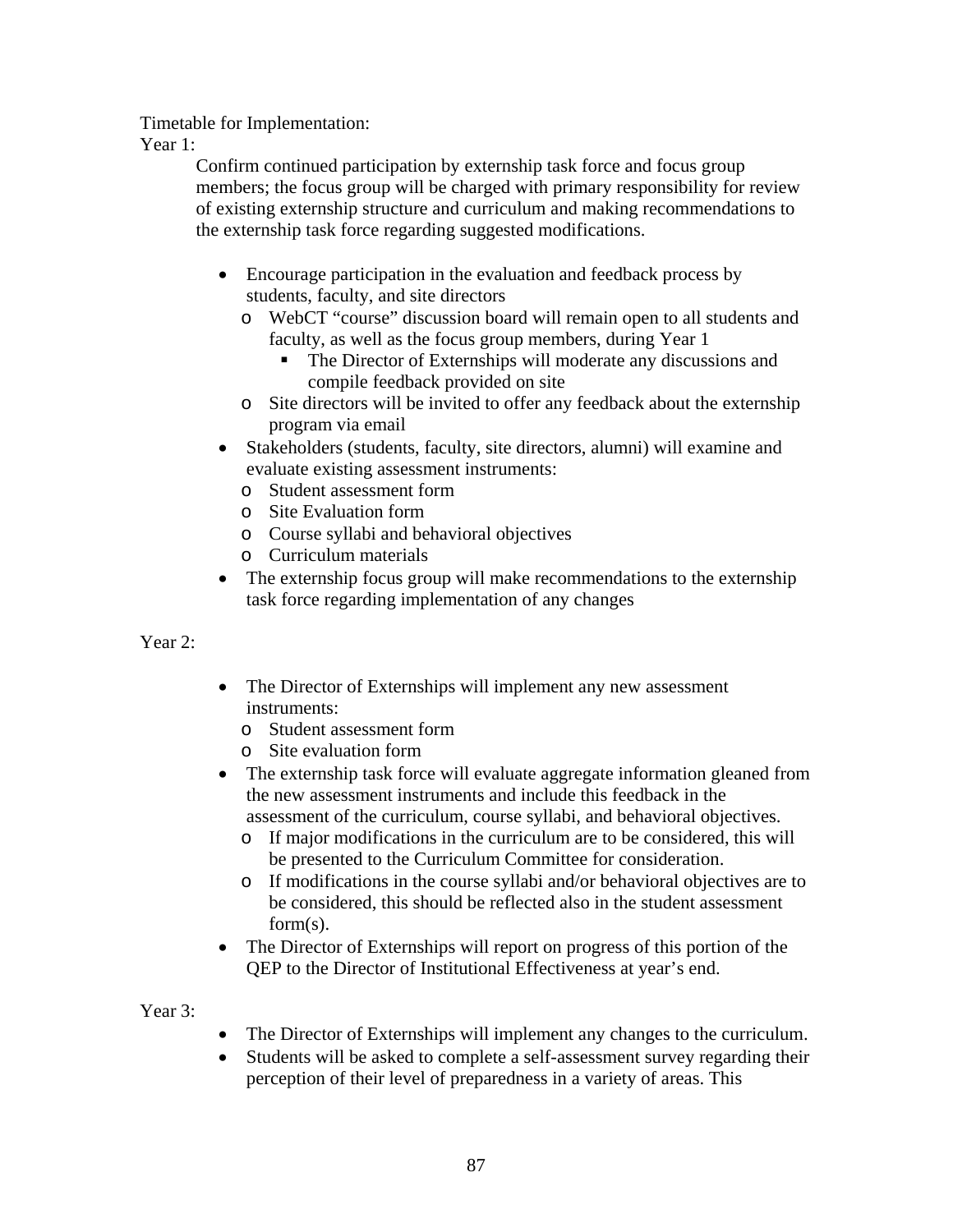instrument has already been developed; data from the students graduating at the end of Year 3 will be compared to data from prior graduating classes.

• Site directors will be asked to complete a survey comparing overall student performance before and after the implementation of curricular changes.

Year 4:

- Data and feedback from a variety of outcomes will be analyzed by the externship task force
	- o Alumni surveys
	- o Student course surveys
	- o Site director feedback of student performance
	- o Results of students' self-assessments
	- o Results of any objective measures of student learning (i.e. pre- and/or post-tests)
	- o Student performance on national and state board examinations

Year 5:

The Director of Externships and the Director of Institutional Effectiveness will prepare a summary of how student learning has been enhanced by the changes brought about through the QEP. Suggestions for further action will be made to the Dean, if necessary.

Required resources:

- 1. WebCT space (already allocated)
- 2. CE vouchers (\$600 already budgeted and approved)
- 3. Student work study assistance in compiling survey and assessment data
- 4. Faculty FTE of approximately one and a half days per week to create position
- of Coordinator of Institutional Effectiveness to oversee QEP

Assessment of the QEP:

The assessment of the QEP will loosely follow the four-step assessment process as described by Donald Kirkpatrick (1959, 1975, 1998), which is briefly summarized below:

Level 1: Reaction– What did the student think and feel about the training? Level 2: Learning – What is the resulting increase in knowledge or capability? Level 3: Transfer – To what extent is behavior and capability improved? Level 4: Results – What effects on the "environment" can be attributed to the student's performance?

(1) The Director of Externships and the externship task force will continue to monitor student course evaluations. Comparisons will be made from evaluations completed before curriculum modifications to those completed after curriculum modifications as a measure of the students' reaction to the change.